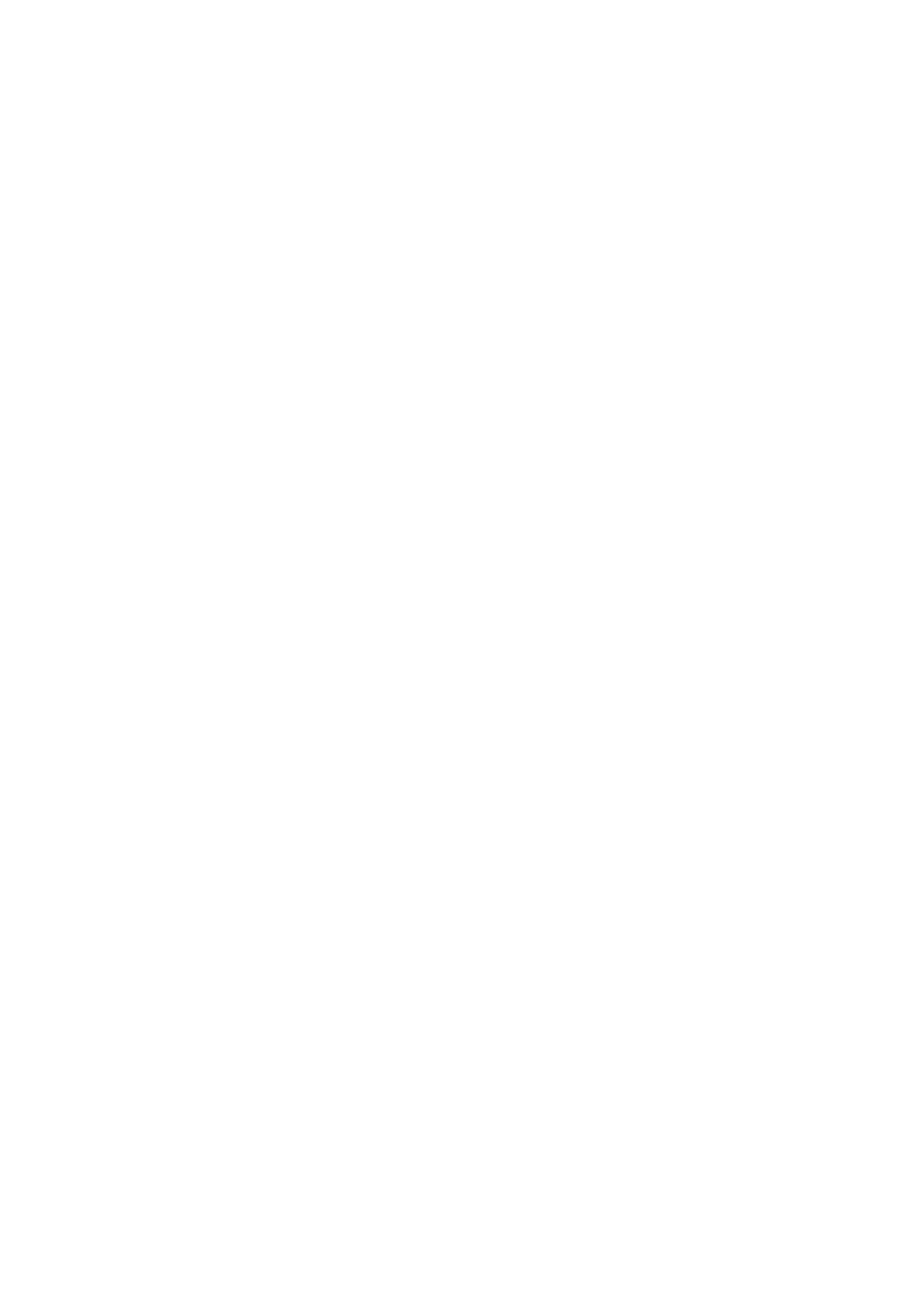# **Contents**

| 1              |                                 | Introduction                                                                                 | 1  |  |  |  |  |
|----------------|---------------------------------|----------------------------------------------------------------------------------------------|----|--|--|--|--|
|                | 1.1                             |                                                                                              |    |  |  |  |  |
|                | 1.2                             |                                                                                              |    |  |  |  |  |
|                | 1.3                             |                                                                                              | 5  |  |  |  |  |
|                | 1.4                             |                                                                                              | 6  |  |  |  |  |
|                | 1.5                             | Outline and Contributions of the Thesis                                                      | 7  |  |  |  |  |
| $\overline{2}$ |                                 | <b>Preliminaries</b>                                                                         |    |  |  |  |  |
|                | 2.1                             |                                                                                              | 11 |  |  |  |  |
|                |                                 | 2.1.1                                                                                        | 11 |  |  |  |  |
|                |                                 | 2.1.2                                                                                        | 13 |  |  |  |  |
|                |                                 | 2.1.3                                                                                        | 16 |  |  |  |  |
|                | 2.2                             |                                                                                              | 16 |  |  |  |  |
|                |                                 | 2.2.1                                                                                        | 17 |  |  |  |  |
|                |                                 | 2.2.2                                                                                        | 18 |  |  |  |  |
|                |                                 | $\mathcal{EL}^{++}$ : Extending $\mathcal{EL}$ with Concrete Domains, Nominals, and<br>2.2.3 |    |  |  |  |  |
|                |                                 |                                                                                              | 19 |  |  |  |  |
|                | 2.3                             |                                                                                              |    |  |  |  |  |
|                |                                 | 2.3.1                                                                                        | 22 |  |  |  |  |
|                |                                 | Formal Properties of Concept Similarity Measures<br>2.3.2                                    | 24 |  |  |  |  |
| 3              |                                 | A Concept Similarity Measure for EL                                                          |    |  |  |  |  |
|                | 3.1                             |                                                                                              | 27 |  |  |  |  |
|                |                                 | The Interpretation Similarity Measure $\sim_i$<br>3.1.1                                      | 28 |  |  |  |  |
|                |                                 | 3.1.2<br>Existence and Uniqueness of the Solution for $\sim_i$                               | 31 |  |  |  |  |
|                |                                 | 3.1.3                                                                                        | 34 |  |  |  |  |
|                |                                 | 3.1.4                                                                                        | 36 |  |  |  |  |
|                | 3.2                             |                                                                                              | 40 |  |  |  |  |
|                |                                 | Comparison to Other Approaches<br>3.2.1                                                      | 42 |  |  |  |  |
|                | 3.3                             | Extension to the Description Logic $\mathcal{EL}^{++}$                                       | 43 |  |  |  |  |
|                |                                 | Pseudo-simulations and canonical models for $\mathcal{EL}^{++}$<br>3.3.1                     | 45 |  |  |  |  |
|                |                                 | 3.3.2                                                                                        | 48 |  |  |  |  |
| 4              | <b>Relaxed Instance Queries</b> |                                                                                              |    |  |  |  |  |
|                | 4.1                             | Relaxed Instance Queries for Unfoldable EL TBoxes<br>56                                      |    |  |  |  |  |
|                | 4.2                             | Relaxed Instance Queries for General $\mathcal{EL}$ TBoxes using $\sim_c \ldots \ldots$      | 59 |  |  |  |  |
|                |                                 | 4.2.1                                                                                        | 62 |  |  |  |  |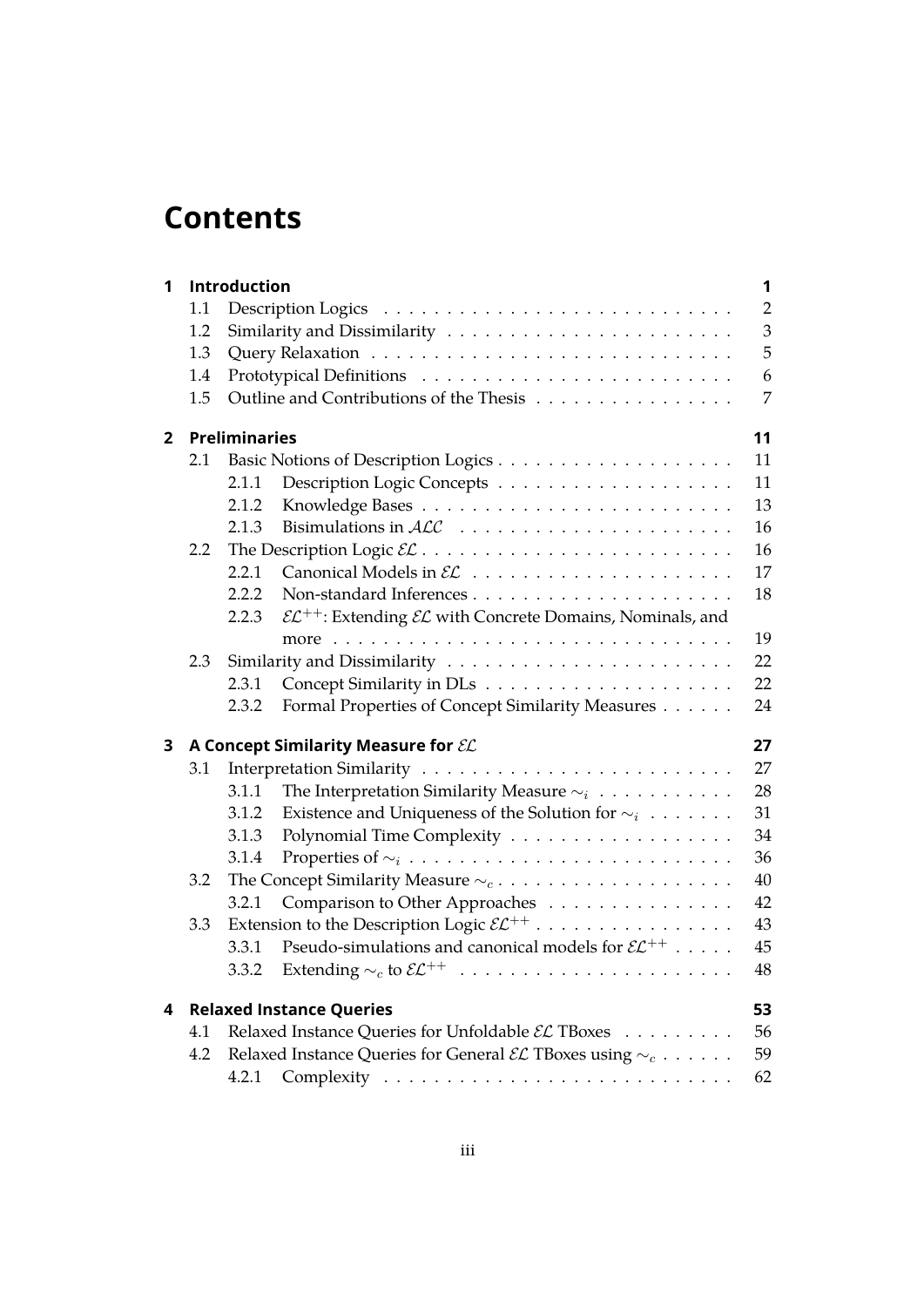|   |                                                                       | 4.2.2                                                  |                                                               | 64 |  |  |  |  |  |
|---|-----------------------------------------------------------------------|--------------------------------------------------------|---------------------------------------------------------------|----|--|--|--|--|--|
|   | 4.3                                                                   |                                                        |                                                               |    |  |  |  |  |  |
|   |                                                                       | 4.3.1                                                  |                                                               | 66 |  |  |  |  |  |
|   |                                                                       | 4.3.2                                                  | Optimizations for Computing Relaxed Instances                 | 67 |  |  |  |  |  |
|   |                                                                       | 4.3.3                                                  |                                                               | 68 |  |  |  |  |  |
|   | Using Membership Degree Functions to Relax Queries for General<br>4.4 |                                                        |                                                               |    |  |  |  |  |  |
|   |                                                                       |                                                        |                                                               |    |  |  |  |  |  |
|   |                                                                       | 4.4.1                                                  | Extending the Graded Membership Function deg to General       |    |  |  |  |  |  |
|   |                                                                       |                                                        |                                                               | 74 |  |  |  |  |  |
|   |                                                                       | 4.4.2                                                  |                                                               | 77 |  |  |  |  |  |
|   |                                                                       | 4.4.3                                                  |                                                               | 81 |  |  |  |  |  |
| 5 |                                                                       | Reasoning with Prototypes using Weighted Tree Automata |                                                               |    |  |  |  |  |  |
|   | 5.1                                                                   |                                                        |                                                               |    |  |  |  |  |  |
|   |                                                                       | 5.1.1                                                  | Using Weighted Tree Automata for Prototype Distance Func-     |    |  |  |  |  |  |
|   |                                                                       |                                                        |                                                               | 86 |  |  |  |  |  |
|   | 5.2                                                                   |                                                        |                                                               |    |  |  |  |  |  |
|   |                                                                       | 5.2.1                                                  | Deciding Concept Satisfiability using Alternating Parity Tree |    |  |  |  |  |  |
|   |                                                                       |                                                        |                                                               | 92 |  |  |  |  |  |
|   |                                                                       | 5.2.2                                                  |                                                               | 94 |  |  |  |  |  |
|   |                                                                       | 5.2.3                                                  | Reasoning in ALC with Prototypes                              | 96 |  |  |  |  |  |
| 6 | <b>Conclusions</b>                                                    |                                                        |                                                               |    |  |  |  |  |  |
|   | 6.1                                                                   |                                                        |                                                               | 99 |  |  |  |  |  |
|   | 6.2                                                                   |                                                        |                                                               |    |  |  |  |  |  |
|   | <b>Bibliography</b><br>103                                            |                                                        |                                                               |    |  |  |  |  |  |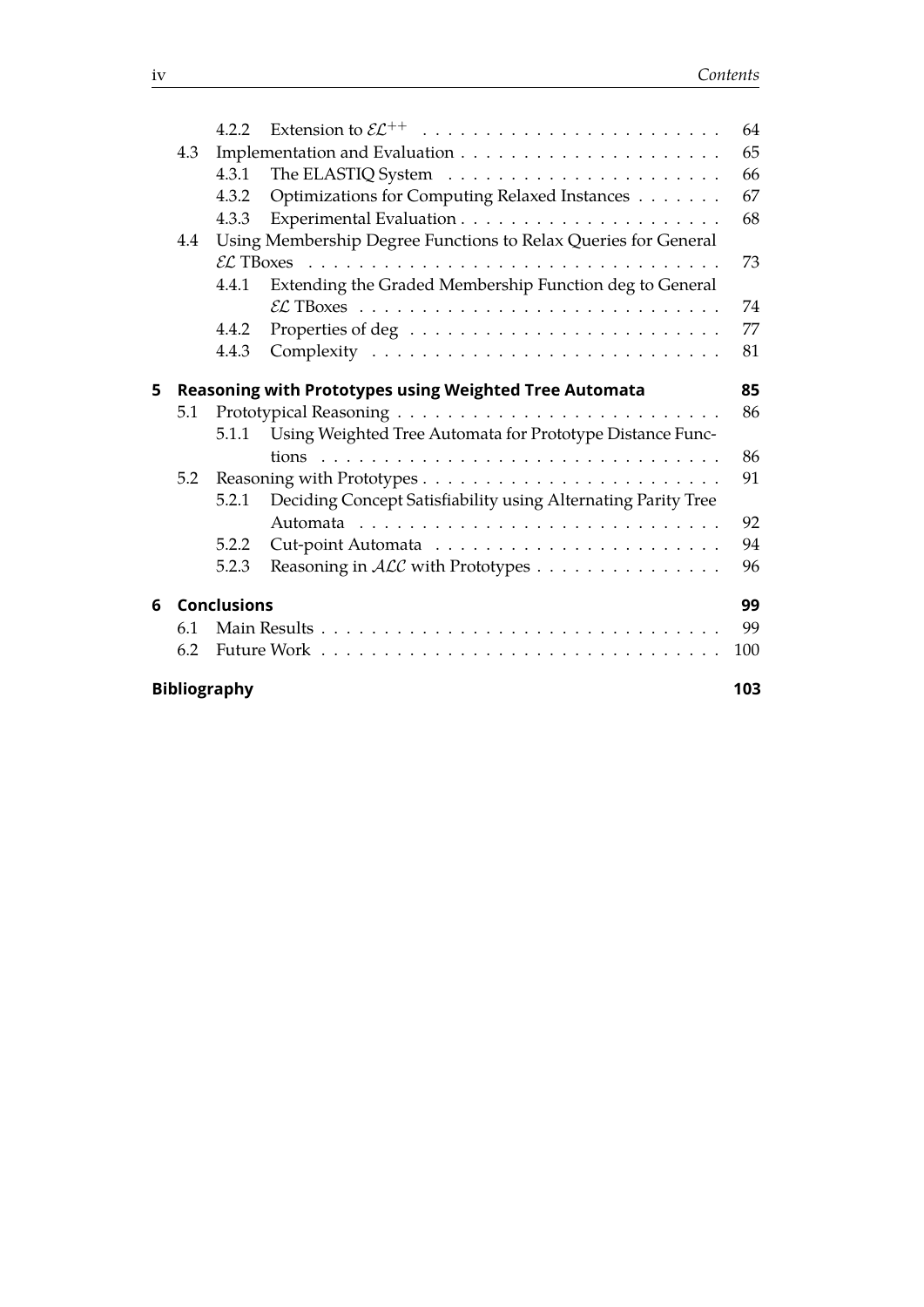# <span id="page-4-0"></span>**Chapter 1**

# **Introduction**

Description Logics (DLs) [\[BCM+03\]](#page-107-0) are a family of logic-based knowledge representation languages used to describe the knowledge of an application domain and reason about it in a formally well-defned way. DLs allow to describe the important notions and classes of the knowledge domain as concepts, by stating the conditions for which individual objects belong to that concept as a Boolean combination of atomic properties, formalized by concept names, and properties that refer to the relationship with other classes, called role restrictions. In order to encode the conceptual knowledge, the user can then state how these concepts relate to each other, for example by giving superconcept-subconcept relationships. Additionally, DLs allow to express knowledge about individual objects, to which concepts they belong and how they relate to each other.

A variety of diferent DLs exist, difering in the set of logical constructs one can use to express concepts, the so-called concept constructors, as well as the types of axioms available to describe the relations between concepts or individuals. However, all classical DLs have in common that they can only express exact knowledge, and correspondingly only allow exact inferences. Either we can infer that some individual belongs to a concept, or we can't, there is no in-between. In practice though, knowledge is rarely exact. Many defnitions have exceptions or are vaguely formulated in the frst place, and people might not only be interested in exact answers, but also in alternatives that are "close enough".

This thesis is aimed at tackling the problem how to express that something is "close enough", and how to integrate this notion into the formalism of Description Logics. To this end, we will use the notion of semantic similarity and dissimilarity measures [\[HRJ+13\]](#page-109-0) as a way to quantify how close exactly two concepts are. We will look at how useful measures can be defned in the context of DLs, and how they can be incorporated and used in this formal framework. In particular, we will look closer at two applications of such measures to DLs: Relaxed instance queries will use a similarity measure in order to not just give the exact answer to a query concept, but all answers that are reasonably similar. Prototypical defnitions on the other hand use a measure of dissimilarity or distance between a prototypical object and elements of an interpretation in order to allow the defnition of and reasoning with concepts that capture not just those individuals that satisfy exactly the stated properties, but also similar ones.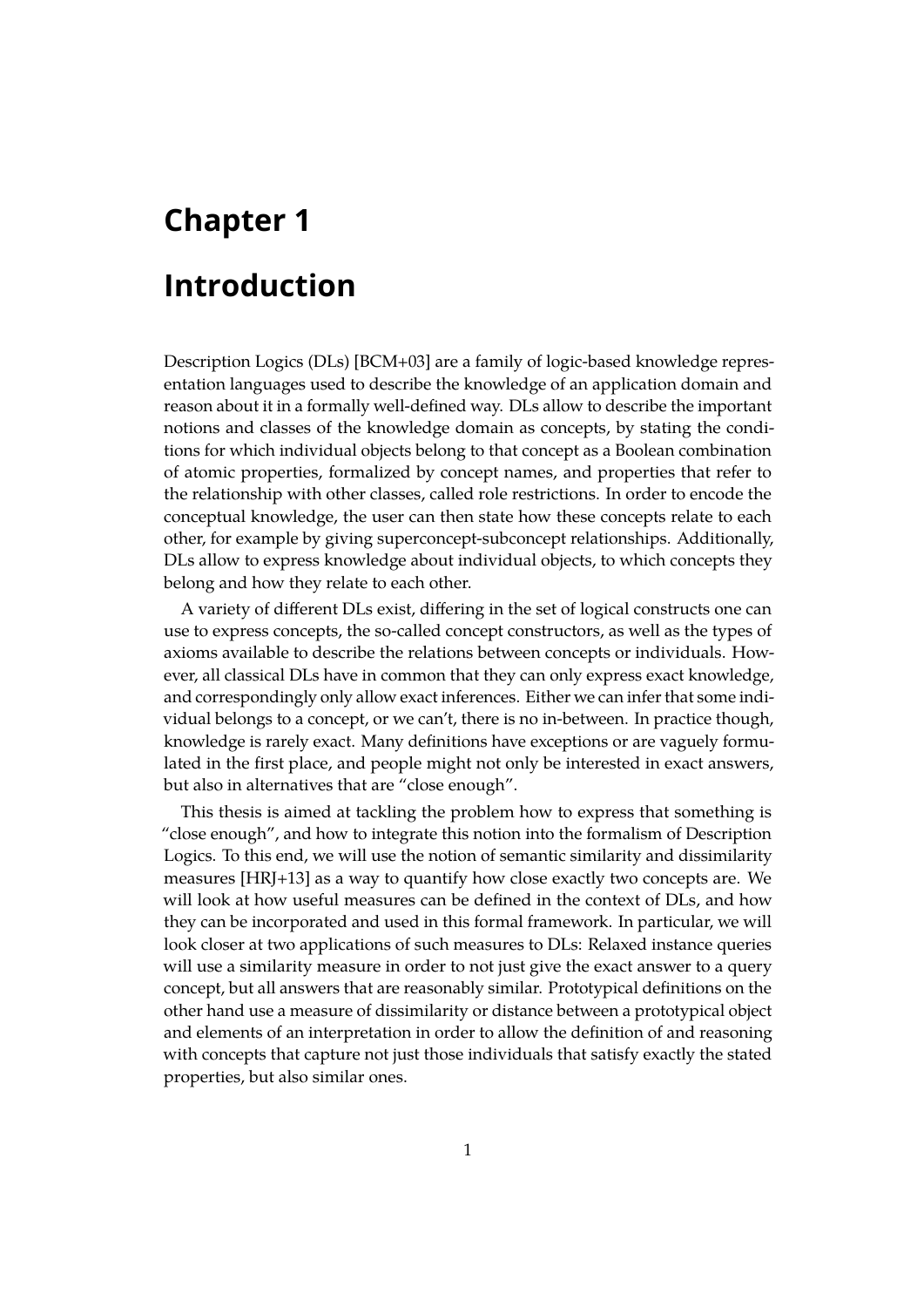# <span id="page-5-0"></span>**1.1 Description Logics**

The basic building blocks of DLs are concepts names denoting sets of objects, role names denoting relations between objects, and individuals, which point to a single object. From these building blocks complex concepts can be build by applying the concept constructors that the DL supplies. For example, if Bike, and DiscBrake are concept names that denote the set of all bicycles and the set of all disc brakes, respectively, and hasPart is a relation that connects to each object all the parts it consists of, then the concept

Bike u ∃hasPart.DiscBrake

denotes the set of all bikes that have a disc brake. Axioms allow to formalize how diferent concepts relate to each other, which allows the formulation of terminological knowledge collected in a so-called TBox. For example, one can express that road racing bikes always have slim tires using

RoadRacingBike  $\sqsubseteq \exists$ hasPart.(Tire  $\sqcap$  Slim).

Assertions on the other hand can state how individuals are related to concepts and other individuals and formulate the assertional knowledge collected in an ABox. For example, if bike483 and andreas are two individual names, we can state that bike483 is a trekking bike with a hub gear, and that andreas is the owner of said bike using the following ABox:

> $\mathcal{A} = \{$  (TrekkingBike  $\sqcap$  ∃hasPart.HubGear)(bike483), ownedBy(bike483, andreas)}.

Diferent DLs vary in the set of concept constructors they provide, and the set of axioms one can use to formulate knowledge in terms of these concepts. The smallest propositionally closed DL is  $\text{ALC}$  [\[SS91\]](#page-112-0); however, sub-propositional DLs like  $\mathcal{EL}$  [\[Baa03\]](#page-106-1) and its extension  $\mathcal{EL}^{++}$  [\[BBL05\]](#page-106-2) are very interesting due to their tractable reasoning procedures.

The formal semantics of DLs allow for a clean defnition of inferences, which can infer implicit knowledge from the given axioms and assertions. Classical inferences, like consistency and entailment, which ask whether a knowledge base consisting of a TBox and an ABox has a model and whether it entails a given axiom or assertion, are provided by almost all DL systems. Besides those, many other non-standard inferences have been investigated; these can aid in diferent tasks related to DLs, like the maintenance of large ontologies [\[LBF+06\]](#page-111-0).

DLs have been successfully employed in many diferent areas. The most important success however is certainly their adaption by the Web Ontology language OWL [\[HPH03\]](#page-109-1) as basis for the semantic web. As such, nowadays a huge corpus of ontologies in all diferent forms and sizes exists [\[MBP13a\]](#page-111-1) and is used in many diferent felds. One notable example for the usage of ontologies based on tractable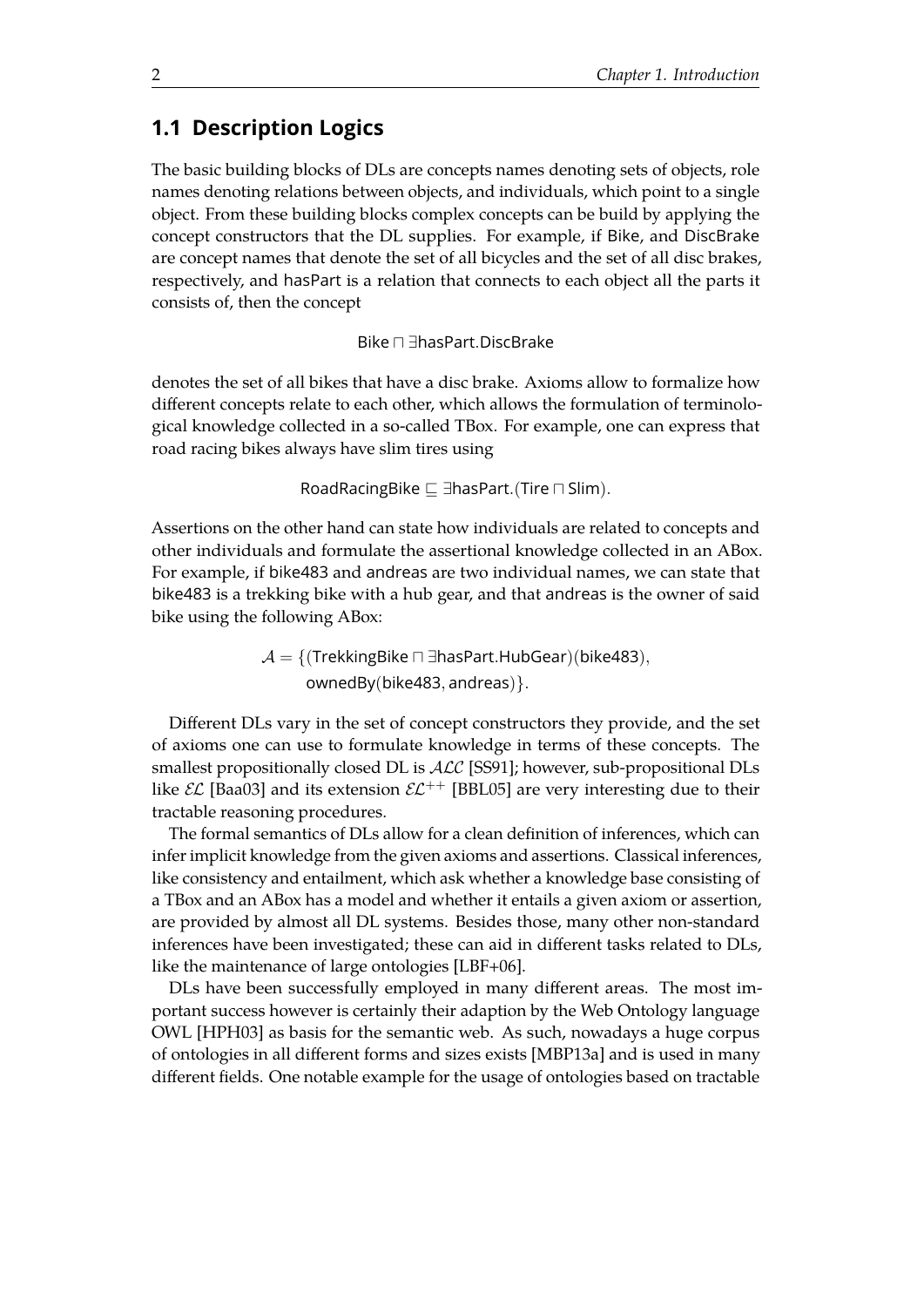DLs of the  $\mathcal{EL}$  family is in the biomedical domain, with large-scale ontologies like the Gene Ontology [\[Gen00\]](#page-109-2) and SNOMED CT [\[SBS+07\]](#page-113-0).

### <span id="page-6-0"></span>**1.2 Similarity and Dissimilarity**

Similarity measures are thought of as one of the fundamental concepts in psychology, by which humans can form knowledge and reason. This is expressed particularly well by Tversky:

Similarity plays a fundamental role in theories of knowledge and behavior. It serves as an organizing principle by which individuals classify objects, form concepts, and make generalizations.

— Amos Tversky [\[Tve77\]](#page-113-1)

In principle, the more similar an object is to the thing in question, the more relevant it will be. Grouping similar objects together into a category allows humans to lift properties that all these objects have in common to the whole category. Then, we can automatically make predictions about new objects, based on which category they are most similar to. As such, there has always been a huge interested in similarity in both philosophy and linguistics, and many applications of measures of similarity have evolved in many different fields. However, as popular as similarity measures seem to be, as unclear is the notion of what exactly similarity is, and how it should be measured.

Fundamentally, a similarity measure quantifes how close two things are from a conceptual point of view. Many diferent approaches have evolved on how to measure similarity, but most rely on the same intuitions [\[Lin98\]](#page-111-2):

- 1. The similarity between two objects increases with the commonalities that they share.
- 2. The similarity between two objects decreases with the diferences between them.

Additionally, many similarity measures also have a notion of a maximal and minimal similarity. These should comply with the following intuitions:

- 3. The maximal similarity between two things is reached if they are identical, i.e., have no diferences; it does not matter how much commonality they share.
- 4. The minimal similarity between two things is reached when they have no commonalities, no matter how many diferences they have.

We are interested in *semantic similarity measures*, which compare the meanings that the objects carry instead of just their syntax [\[HRJ+13\]](#page-109-0). This meaning is given by some semantic proxy, which could be unstructured texts, dictionaries, or, in our case, knowledge bases. Many approaches have been proposed to measure semantic similarity. Based on the ideas and principles these measures are based on, they can be divided into diferent groups: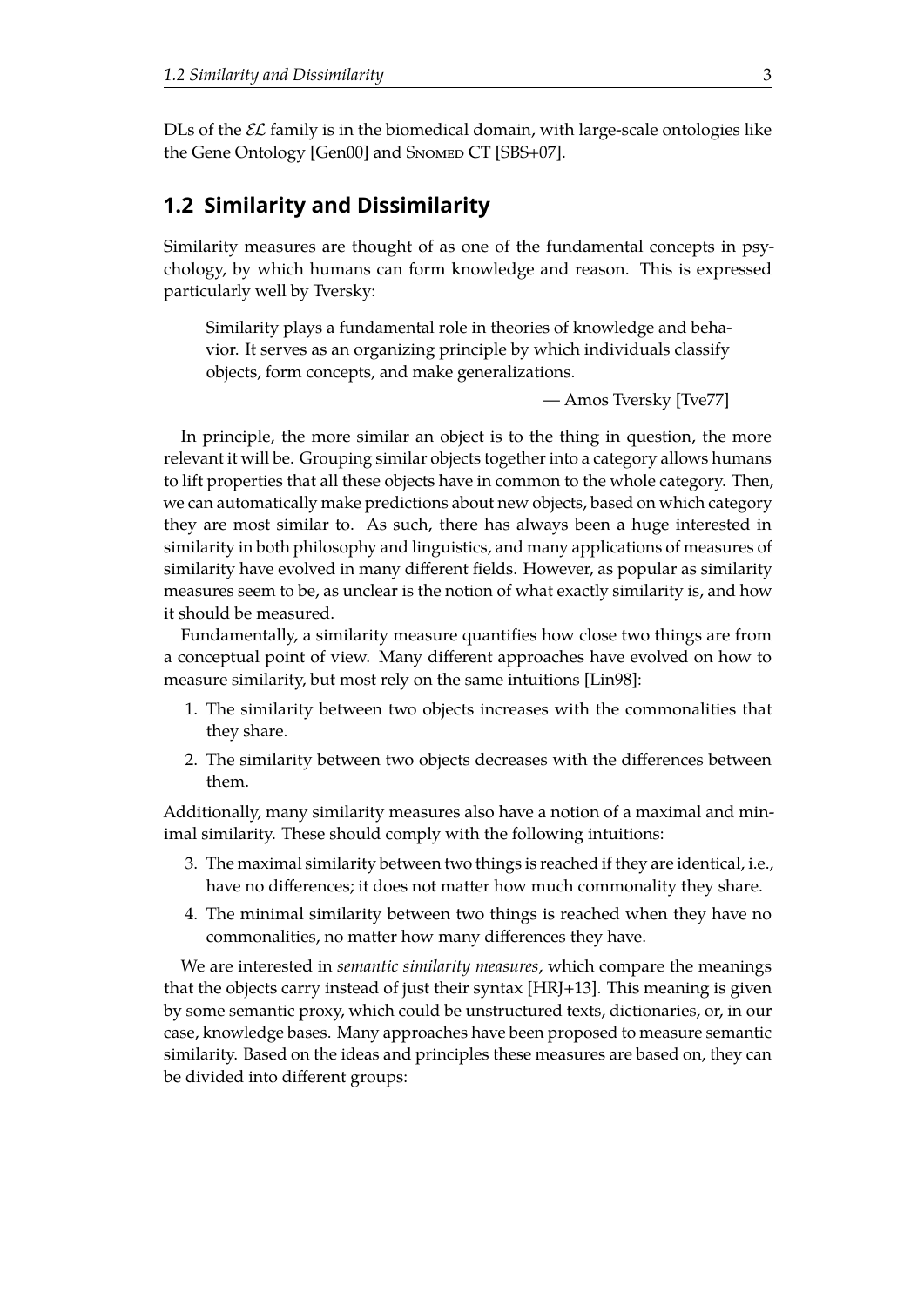- Distance-based approaches assume that the objects can be represented as points in a high-dimensional mental space. First introduced in [\[She62\]](#page-112-1), these approaches treat the dissimilarity between objects as a distance metric in this mental space. The distance  $d$  between objects  $a$  and  $b$  can be converted into a similarity value  $a \sim b = e^{d(a,b)}$  [\[She87\]](#page-112-2).
- Feature-based approaches assume that an object is described by a set of features. The similarity between two objects can then be understood as a function of the common and distinct features between them. This approach was made popular by the seminal work of Tversky [\[Tve77\]](#page-113-1), but has in others forms been used long before that [\[Jac01\]](#page-109-3).
- Structural alignment approaches introduced in [\[GM97\]](#page-109-4) extend the featurebased approach by assuming that objects are not just represented by a set of features, but by more complex structures like labeled graphs. By trying to find the best alignment between the structures of two different objects one can estimate the similarity between them using the correspondences that the alignment reveals.
- Other approaches include similarity measures based on information-theoretic ideas [\[Lin98\]](#page-111-2), which compute the similarity based on the information-content that both objects share; transformational approaches that estimate the similarity from the number of transformation steps that are needed to convert the first object into the second one; and hybrid approaches, that try to combine the advantages of diferent approaches.

In recent years, similarity measures have been getting more popular in the area of knowledge representation; some of the applications where similarity measures have been successfully employed are listed below.

- 1. Similarity assessment: Sometimes one is interested simply in the question whether two objects are similar, or how similar exactly they are. This can already provide some insight. One example is the Gene Ontology [\[Gen00\]](#page-109-2), which represents genes and gene products across species. For this ontology, many diferent similarity measures have been proposed to measure the functional similarity between proteins [\[SSP+05\]](#page-112-3).
- 2. Case-based reasoning: Case-based reasoning is the process of solving new problems based on known solutions for previously encountered problems [\[AP94\]](#page-106-3). In order for this to work, one needs to judge which situations are similar to the new situation, and thus which solutions are likely to be applicable in order to arrive at a solution for the new problem.
- 3. Ontology learning: Similarity measures can be used to cluster similar individuals in order to automatically derive new concepts.
- 4. Prototypical defnitions: Defnitions are not always exact. Oftentimes, instead of giving a set of necessary and sufficient conditions, one only knows typical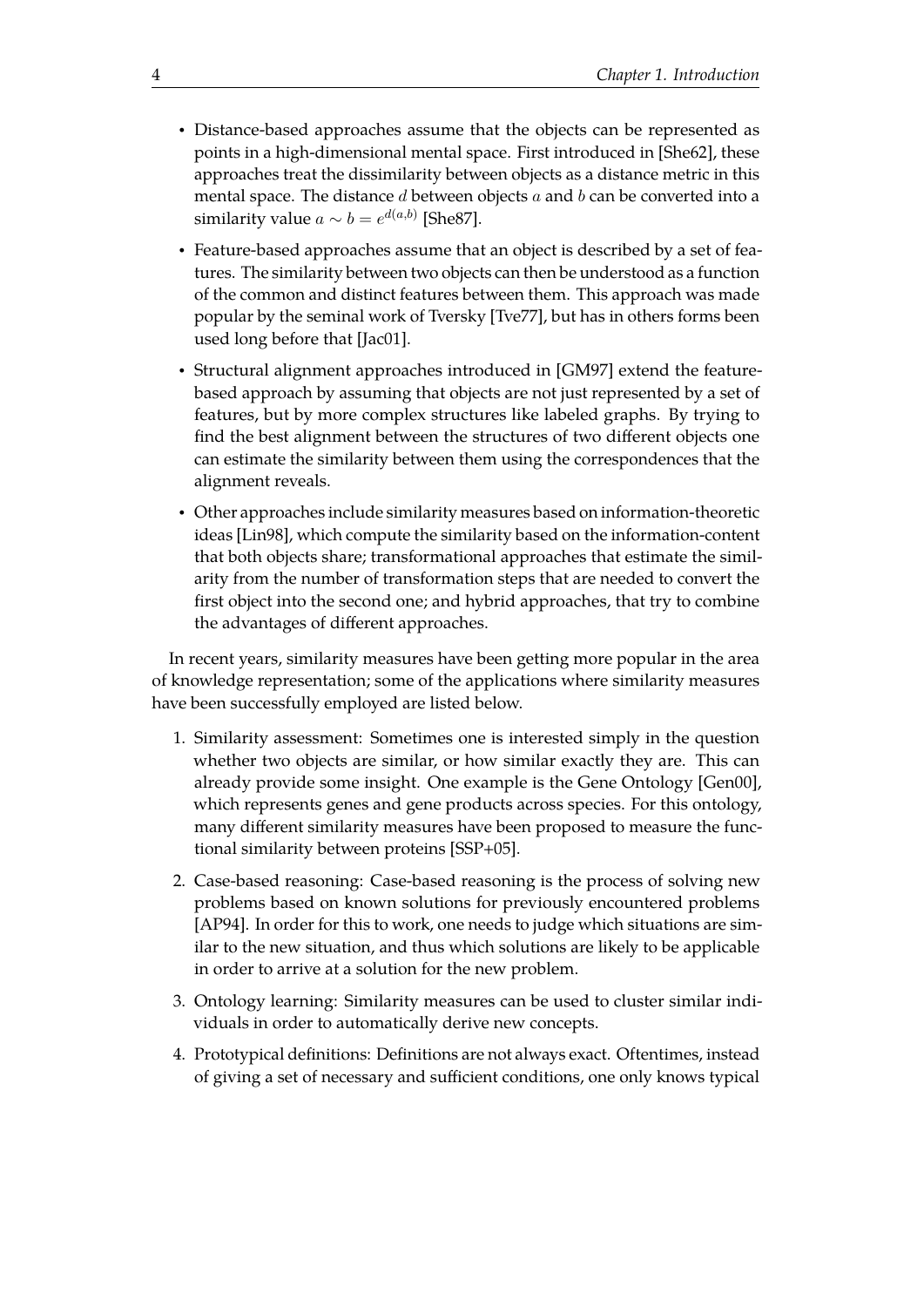features or a typical object, and expects the defned concept to also include objects that are similar enough to this prototype.

- 5. Ontology alignment: In ontology alignment, on tries to integrate two diferent ontologies that speak about the same topic [\[SE13\]](#page-112-4). In order to do this, one needs to match similar concepts that are likely to be talking about the same thing.
- 6. Query relaxation: When one is not only interested in exact answers to a query, but also in reasonable alternatives, then similarity measures can be used to quantify how close these alternatives are to the query.

In the context of Description Logics, research into similarity measures has been started by [\[BWH05\]](#page-107-1). For inexpressive DLs, graph-distance approaches that count the length of the paths between two concepts and their common subsumer in the inferred concept hierarchy are popular [\[RMB+89\]](#page-112-5), whereas for more expressive DLs generally an extensional measure [\[dFE05;](#page-108-0) [Lin98\]](#page-111-2) is used, where the overlap between the extensions of concepts (usually the number of instances from the ABox) determines the similarity value. Finally, there is a group of structural measures [\[Jan06;](#page-109-5) [Sun13;](#page-113-2) [LT12\]](#page-110-0) that compute the similarity by comparing the structure of the concepts in normal form.

In the next two sections, we will look closer at two applications of similarity measures: Query relaxation and prototypical defnitions.

### <span id="page-8-0"></span>**1.3 Query Relaxation**

Knowledge about individuals, the concepts they belong to, and the relations between them, is usually stored in some kind of relational database, an XML fle, an RDF triple store, a Description Logic ABox, or similar storage formats. In order to access this data, one can formulate a query that describes which of the individuals one is interested in, by restricting for instance the categories or the relations to other individuals. A query answering system then selects all those individuals that satisfy the query and returns them as answers.

However, when specifying the query, one may not only be interested in the exact answers, which satisfy every single restriction that is part of the query; alternatives that do not completely satisfy the query, but most of it, may give interesting insights as well; this is in particular true if the exact answer set would be empty. For example, consider a bike shop with a DL knowledge base that contains all relevant knowledge about the bikes that are for sale. If a customer wants to buy a new bike, one can create a query that formalizes all of the requirements of the customer and query the knowledge base for all bikes that are instances of this query. In this case, alternative answers that do not completely satisfy the query could be interesting for several reasons: the costumer might not be completely sure what exactly he wants; the knowledge about the individual bikes in the knowledge base might not be complete; not everything can be formalized in a knowledge base, e.g., some bikes may simply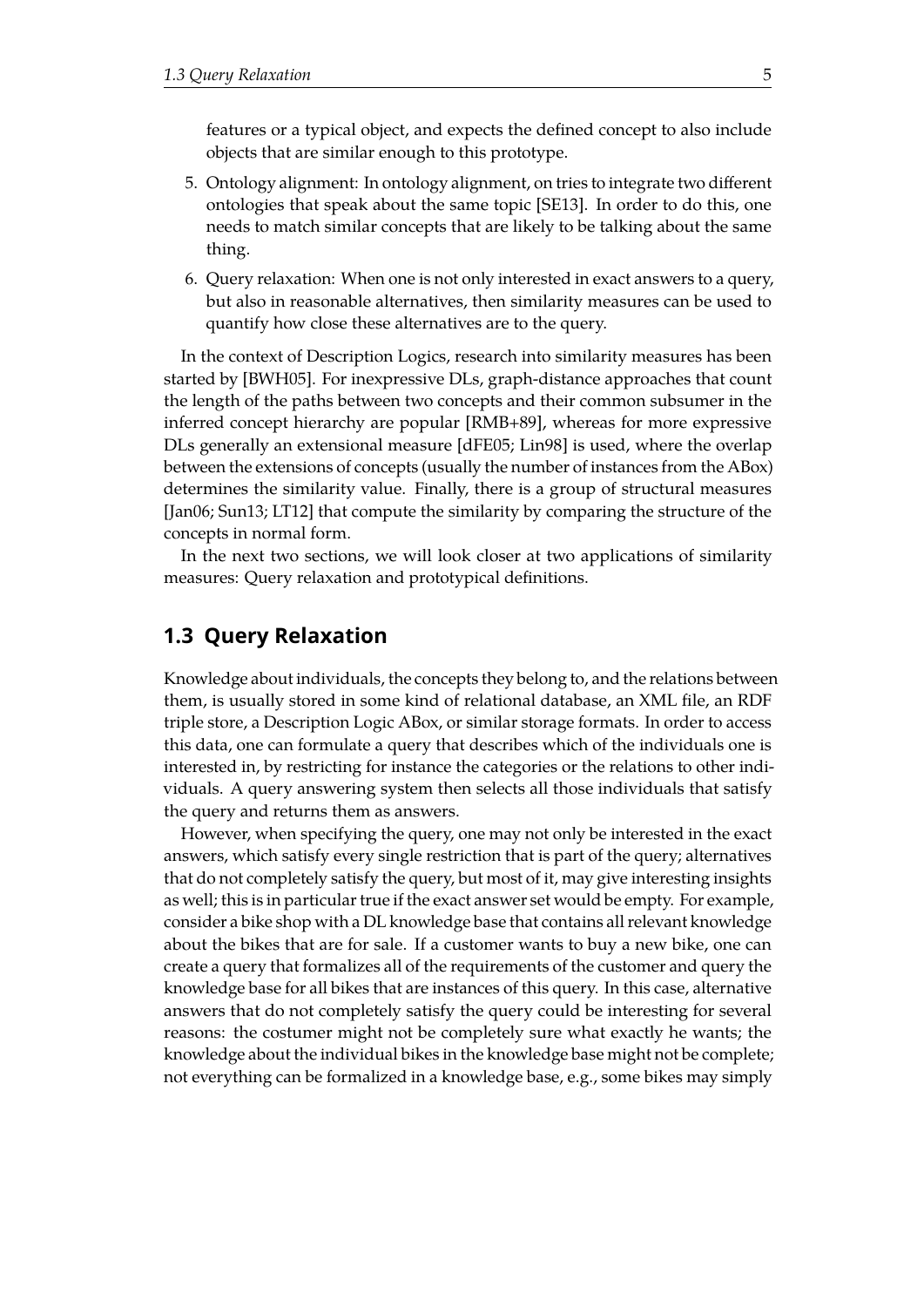"feel" better than others for the customer; or the query might not have any exact answers at all because of contradictory requirements, e.g., best possible quality for the least possible price.

The process of broadening the set of answers to include similar alternatives is often called query expansion or query relaxation, and has attracted a great deal of research. Classically, query relaxation is done by rewriting the query into successively more general queries using a set of rewrite rules [\[CDH+06;](#page-107-2) [ZGB+07;](#page-113-3) [HPW08;](#page-109-6) [DSW+09;](#page-108-1) [HLZ08;](#page-109-7) [ALP04;](#page-106-4) [Lee02\]](#page-110-1). This rewriting process is repeated until enough answers were found, i.e., the k best answers for top-k query answering, or all answers above a given threshold. Furthermore, some kind of measure quantifes how much the rewritten queries deviate from the original query in order to rank the answers.

Classical query relaxation approaches usually only work in the presence of a very simple background ontology, like a concept hierarchy. Also, often the process of query relaxation can not be infuenced. However, a way to specify which aspects of the query are less important and may be relaxed further can be exceedingly useful to control the query relaxation process based on user- or query-dependent preferences. For example, two customers might both want light-weight, reasonably priced road racing bicycles; however, one customer has a strict budget and places more importance one the price, while the other strictly requires a low weight and is willing to compromise on the price, if necessary. Then the queries for both customers are the same, but they should be relaxed diferently.

A diferent approach to relax queries is by using a quantitative KR formalism that includes a way to specify the degrees inside the logic itself. This could be fuzzy DLs [\[Str06b;](#page-113-4) [Str06a;](#page-113-5) [PSS+08\]](#page-111-3), rough DLs [\[PTT14\]](#page-112-6), or DLs extended with an internal distance measure on elements [\[LWZ03\]](#page-111-4). However, if the quantitative measure is part of the KR formalism itself, then changing the way queries should be relaxed means that one would need to change the data as well.

In Chapter [4,](#page-56-0) we will introduce a new way to relax query concepts that is based on similarity measures on DL concepts. By choosing a suitable similarity measure this approach allows to direct the way in which the query is relaxed; by varying the similarity threshold, it allows to specify how far the query is relaxed.

# <span id="page-9-0"></span>**1.4 Prototypical Defnitions**

As explained before, in practical applications one often cannot defne all relevant concepts exactly by giving necessary and sufficient conditions. In fact, cognitive psychologists [\[RL78\]](#page-112-7) argue that humans generally recognize categories by prototypes rather than concepts. As an example, taken from [\[Lab73\]](#page-110-2), consider the notion of a cup: we can say that cups are small, cylindrical, concave containers with handles, whose top side is open; they can hold liquids and are used for drinking; and they are made of plastic or porcelain. However, these are just typical features, not strict conditions for being a cup: square metal cups are easily ima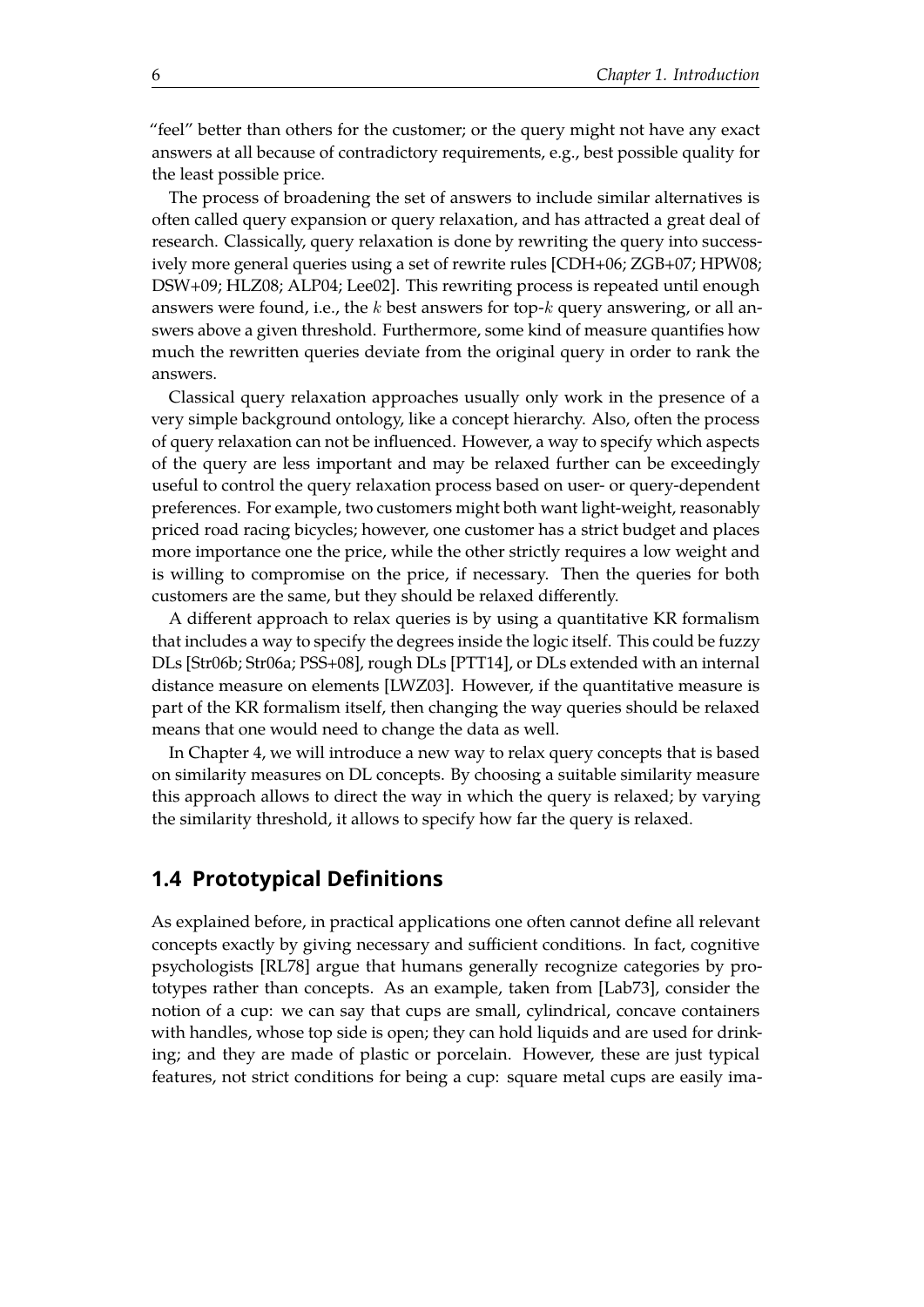ginable, measuring cups are not used for drinking and may hold non-liquids such as flour, while sippy cups for toddlers are not open on the top. In order to define the concept that contains all cups, one could try to capture all exceptional cups by using a big disjunction of (exactly defned) concepts, but this would be rather clumsy and with high likelihood one would overlook some exceptions. Compared to this, prototypical defnitions allow to defne concepts as the set of all elements that are similar to some prototypical object.

In order to be used within a formal knowledge representation language with automated reasoning capabilities, such prototypes need to be equipped with a formal semantics. For this, the ideas underlying Gärdenfors' conceptual spaces [\[Gär00\]](#page-109-8) are very useful, where categories are explained in terms of convex regions, which are defned using the distance from a focal point. To obtain a concrete representation language, one needs to defne what focal points are and how to defne the distance of an individual to such a focal point.

A diferent approach to formalize prototypes is by using non-monotonic logics [\[Bre91\]](#page-107-3). In these logics one usually tries to maximize typicality, i.e. one assumes that an individual stated to belong to a prototype concept has all the properties of the prototype, unless one is forced by other knowledge to retract this assumption. However, we think a monotonic logic where we only conclude that an individual belongs to a prototype concept if this follows from the available knowledge would be a better formalization, since non-monotonic logics with typicality only allow to guess properties of objects for which we already know that they belong to the prototypical concept, but do not allow to classify which objects might belong to the concept in the first place.

Another approach to reason with prototypes in presented in [\[BBF15\]](#page-106-5), where concepts of the lightweight DL  $\mathcal{EL}$  are used to describe prototypes. To be more precise, the paper introduces a graded membership function which, for a given  $\mathcal{EL}$ concept  $C$  and an individual  $d$  of an interpretation, returns a membership degree in the interval [0, 1]. This is then used as "distance" to defne threshold concepts and an extension of  $\mathcal{EL}$  by such concepts basically in the same way as sketched above.

In Chapter [5,](#page-88-0) we will introduce a new approach to represent and reason with prototypical defnitions. This approach formalizes Gärdenfors' conceptual spaces, and uses weighted tree automata in order to defne focal points and their distance to an individual.

### <span id="page-10-0"></span>**1.5 Outline and Contributions of the Thesis**

In the following we will give a short outline for the remainder of this thesis.

Chapter [2](#page-14-0) will introduce the relevant notions that are needed for this thesis. We start with the foundations of Descriptions Logics, in particular the DLs ALC and  $\mathcal{EL}$ . We next define some important  $\mathcal{EL}$ -specific notions like simulations and canonical models, as well as the DL  $\mathcal{EL}^{++}$ , that extends  $\mathcal{EL}$  with concrete domains, role hierarchies, nominals and other things. Finally, we formally define what we under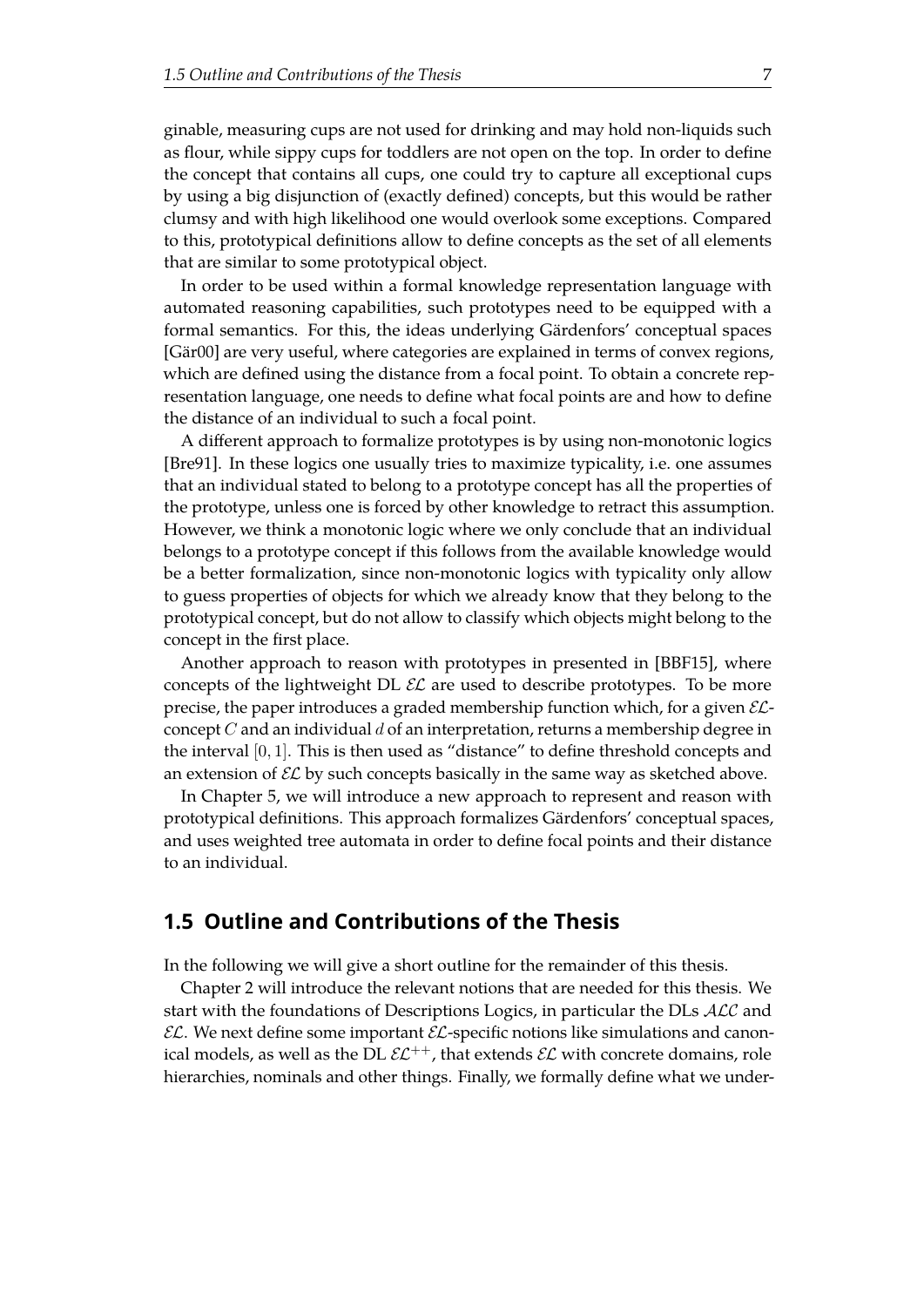stand under similarity and dissimilarity measures, in particular concept similarity measures (CSM), and list some properties that we may want such CSMs to satisfy.

Chapter [3](#page-30-0) is concerned with the similarity measure  $\sim_c$ , which is a parameterizable CSM that works w.r.t. general  $\mathcal{EL}$  knowledge bases. In order to define  $\sim_c$ , we first introduce a similarity measure between elements of two interpretations,  $\sim_i$ . We show that  $\sim_i$  (and thus  $\sim_c$ ) is well-defined and computable in polynomial time. We also show the formal properties of  $\sim_i$ , and how they extend to the CSM  $∼<sub>c</sub>$ . Finally, we show that  $∼<sub>c</sub>$  can be extended to a measure between  $\mathcal{EL}^{++}$  concepts w.r.t.  $\mathcal{EL}^{++}$  TBoxes. For this, we need to determine how the similarity measure handles values from a concrete domain.

Chapter [4](#page-56-0) investigates the problem of instance queries relaxed by CSMs. After formally defning what relaxed instances are, we consider the case of arbitrary CSMs on an unfoldable TBox. We show that this problem is decidable as long as the CSM used for the relaxation has certain properties, we also show that the decision procedure is highly inefficient: It has non-elementary complexity. Afterwards we restrict to a single family of similarity measures, namely  $\sim_c$ , but instead allow for general  $\mathcal{EL}$  TBoxes. In this setting we can derive an NP algorithm for both checking whether an individual is a relaxed instance of the query concept, and for finding all answers to the relaxed instance query. Again, we show that this procedure can be extended to the DL  $\mathcal{EL}^{++}$ . Finally, we present an implementation of the relaxed instance query answering problem; the ELASTIQ system. We evaluate ELASTIQ on diferent ontologies.

This and the previous chapter are based on the following publications. In [\[EPT13\]](#page-11-0) we introduced instance queries relaxed by concept similarity measures for the frst time and showed how to solve them w.r.t. unfoldable TBoxes. We introduced the CSM  $\sim_c$  in [\[EPT14a;](#page-11-1) [EPT14b;](#page-12-0) [EPT15a\]](#page-12-1) and showed how to extend the relaxed instance query approach to general TBoxes. The extension to  $\mathcal{EL}^{++}$  is content of [\[Eck14\]](#page-11-2). Finally, [\[EPT15b\]](#page-12-2) describes out implementation, Elastiq, and presents an preliminary evaluation.

- <span id="page-11-2"></span>[Eck14] Andreas Ecke. "Similarity-based Relaxed Instance Queries in  $\mathcal{EL}^{++}$ ". In: *Proceedings of the First Workshop on Logics for Reasoning about Preferences, Uncertainty, and Vagueness*. Edited by Thomas Lukasiewicz, Rafael Peñaloza, and Anni-Yasmin Turhan. Volume 1205. CEUR Workshop Proceedings. CEUR-WS.org, 2014, pages 101–113.
- <span id="page-11-0"></span>[EPT13] Andreas Ecke, Rafael Peñaloza, and Anni-Yasmin Turhan. "Towards Instance Query Answering for Concepts Relaxed by Similarity Measures". In: *Workshop on Weighted Logics for AI (in conjunction with IJ-CAI'13)*. Beijing, China, 2013.
- <span id="page-11-1"></span>[EPT14a] Andreas Ecke, Rafael Peñaloza, and Anni-Yasmin Turhan. "Answering Instance Queries Relaxed by Concept Similarity". In: *Proceedings of the Fourteenth International Conference on Principles of Knowledge Representation and Reasoning (KR'14)*. Vienna, Austria: AAAI Press, 2014, pages 248–257.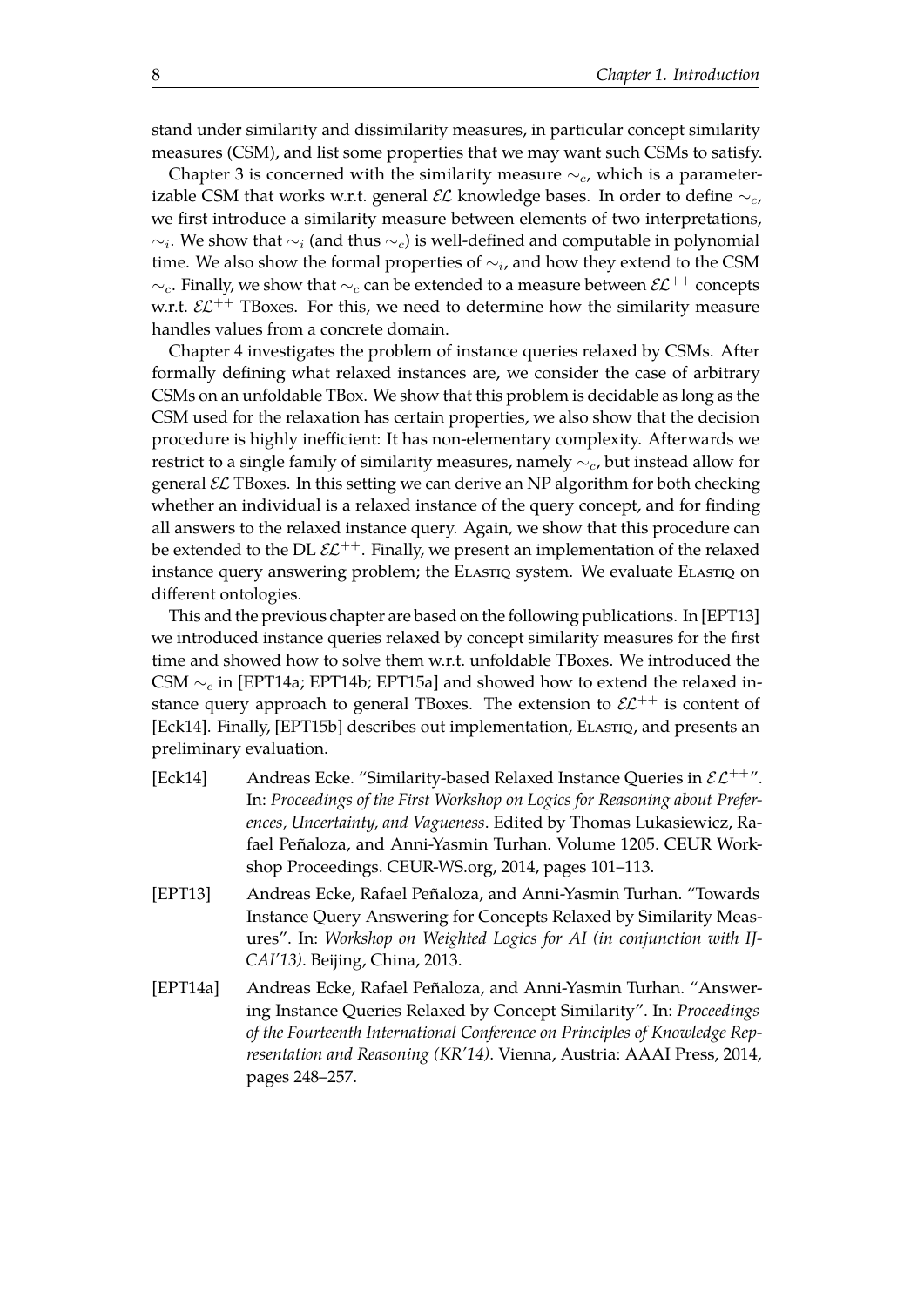- <span id="page-12-1"></span><span id="page-12-0"></span>[EPT14b] Andreas Ecke, Rafael Peñaloza, and Anni-Yasmin Turhan. "Mary, What's Like All Cats?" In: *Proceedings of the 27th International Workshop on Description Logics (DL-2014)*. (Vienna, Austria). Extended Abstract. 2014. [EPT15a] Andreas Ecke, Rafael Peñaloza, and Anni-Yasmin Turhan. "Similaritybased Relaxed Instance Queries". In: *Journal of Applied Logic* 13.4, Part 1 (2015). Special Issue for the Workshop on Weighted Logics for AI 2013, pages 480-508. por: [http://dx.doi.org/10.1016/j.jal.2015.](https://doi.org/http://dx.doi.org/10.1016/j.jal.2015.01.002) [01.002](https://doi.org/http://dx.doi.org/10.1016/j.jal.2015.01.002).
- <span id="page-12-2"></span>[EPT15b] Andreas Ecke, Maximilian Pensel, and Anni-Yasmin Turhan. "ELASTIQ: Answering Similarity-threshold Instance Queries in EL". In: *Proceedings of the 28th International Workshop on Description Logics (DL-2015)*. (Athens, Greece). Edited by Diego Calvanese and Boris Konev. Volume 1350. CEUR Workshop Proceedings. CEUR-WS.org, 2015.

In Chapter [5,](#page-88-0) we study the problem of prototypical definitions in the DL  $ALC$ . We show how prototype distance functions can be used to formalize the notion of a prototype, and that weighted alternating tree automata are a useful tool to specify such prototype distance functions. In order to show that  $ALCP(wapta)$ , the DL extended with prototypes defned via weighted alternating parity tree automata, is decidable, we frst show how unweighted automata can be used to decide concept satisfiability in  $ALC$ . Afterwards, we present a cut-point construction that computes unweighted automata which recognize exactly the cut-point language of a weighted alternating parity tree automaton, i.e., the language of all trees that have a distance of at most  $n$ . Finally, we show that one can combine the automaton used to decide concept satisfiability in ALC with the cut-point automata, in order to decide the concept satisfiability problem in  $ALCP$ . This chapter is based on the publication [\[BE16\]](#page-12-3).

<span id="page-12-3"></span>[BE16] Franz Baader and Andreas Ecke. "Reasoning with Prototypes in the Description Logic ALC using Weighted Tree Automata". In: *Proceedings of the 10th International Conference on Language and Automata Theory and Applications (LATA 2016)*. (Prague, Czeck). Lecture Notes in Computer Science. Springer-Verlag, 2016.

In Chapter [6](#page-102-0) we summarize our results and point out directions for future work.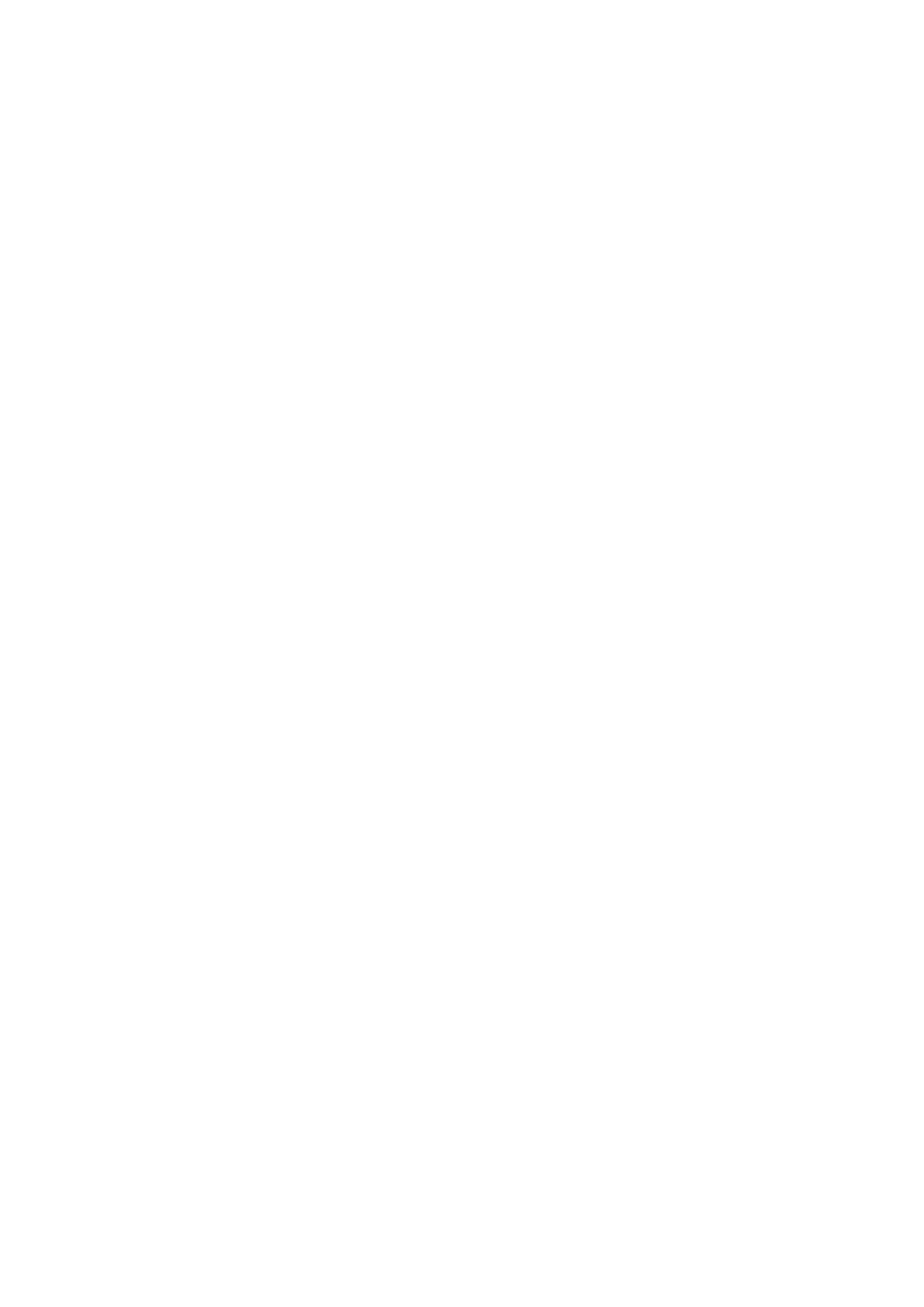# <span id="page-14-0"></span>**Chapter 2**

# **Preliminaries**

In this chapter we will introduce the theoretical foundations that the remainder of this thesis is based on. We will start by formally introducing the basic notions of Description Logics (DLs), the logic formalism upon which everything else will be built; we will also discuss the notions of similarity and dissimilarity, both in general and in the framework of DLs.

The introduction of DLs is split in two parts: First, we will establish the basic notions of DLs that are common across all logics of the DL family. This introduction is done in terms of the DL ALC, which forms the basis of Chapter [5.](#page-88-0) Then we will have a closer look at the  $\mathcal{EL}$  family of Description Logics, which is a fragment of ALC with nicer computational properties, but for which some special notions arise.  $\mathcal{EL}$  will serve as the base language for Chapter [3](#page-30-0) and [4.](#page-56-0)

Finally, we will introduce the notion of similarity and dissimilarity measures, both in general and in the framework of DLs, and have a look at diferent methods that can be employed to measure the similarity between DL concepts.

# <span id="page-14-1"></span>**2.1 Basic Notions of Description Logics**

As described in Chapter [1,](#page-4-0) DLs are a logic-based family of languages used for knowledge representation and reasoning. This section will give a brief introduction into the syntax and semantics of languages in the DL family, using the example of the prototypical DL  $ALC$ . We will further define some related notions that will be of help in later chapters. Note that this introduction is far from complete. A more thorough look into DLs and all its aspects can be found in [\[BCM+03\]](#page-107-0).

#### <span id="page-14-2"></span>**2.1.1 Description Logic Concepts**

DL concepts are the most important building blocks of Description Logics; they describe the categories of the application domain that one wants to model. Concepts do not have to be atomic. For example, besides the category of all bikes, we may also speak about the concept that contains all bikes with a pink frame and disc brakes. Such complex concepts are built using concept constructors on two countably infinite, disjoint sets of names: The set N<sub>C</sub> of *concept names* and the set N<sup>R</sup> of *role names*.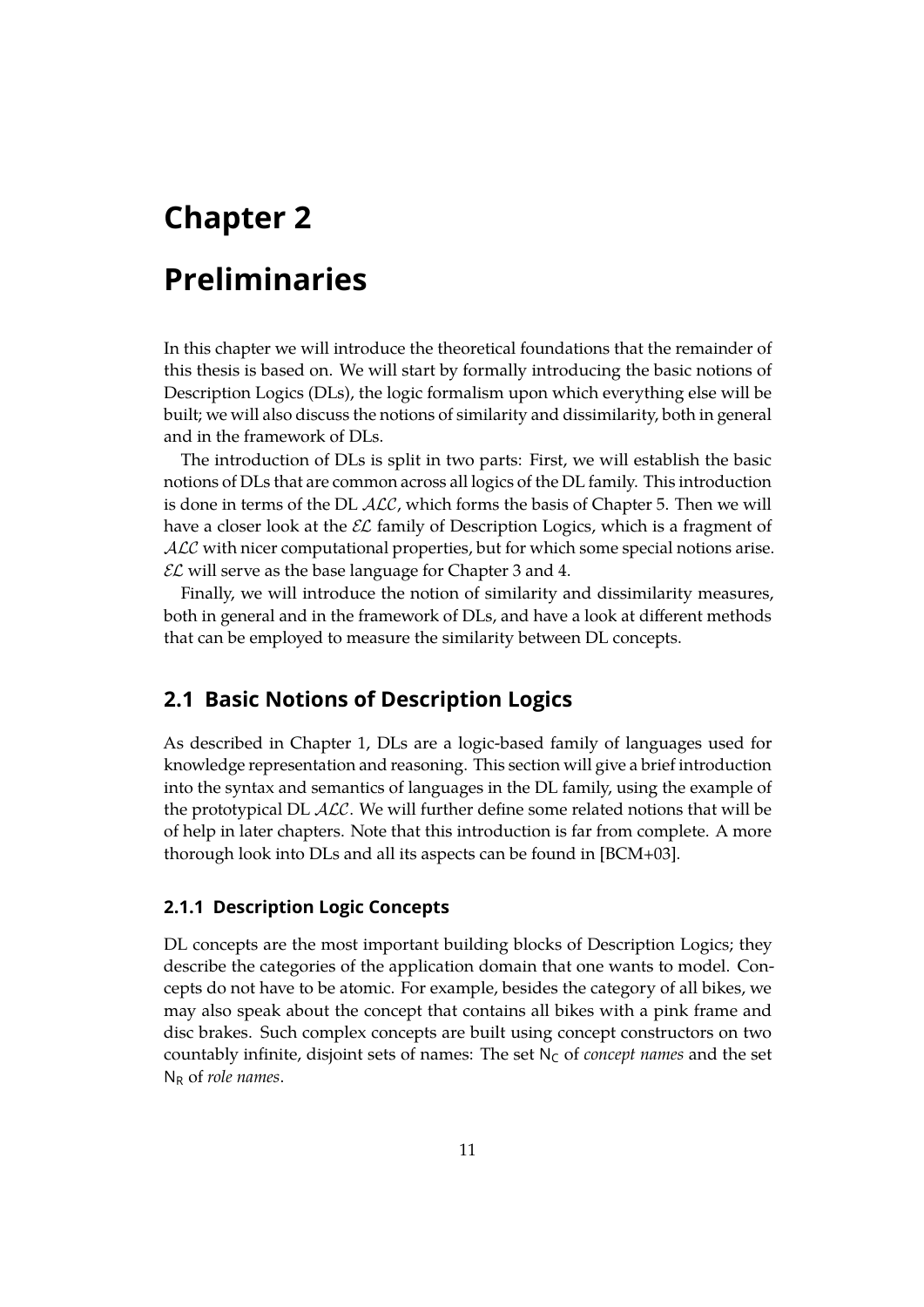**Defnition 1 (Syntax of DL concepts).** The set of *concepts* is the smallest set such that

- $\top$  (*top concept*),  $\bot$  (*bottom concept*), and every concept name  $A \in N_C$  is a concept;
- if  $C, D$  are concepts then the following are also concepts:  $\neg C$  (*negation*),  $C \sqcap D$ (*conjunction*), and  $C \sqcup D$  (*disjunction*);
- if C is a concept and  $r \in N_R$  is a role name, then the following are also concepts: ∃r.C (*existential restriction*), and ∀r.C (*universal restriction*). ♦

For a DL  $\mathcal{L}$ , we denote the set of all concepts of  $\mathcal{L}$  with  $\mathfrak{C}(\mathcal{L})$ . In particular, the constructors above give rise to  $ALC$  concepts. Different DLs do offer different sets of constructors, and thus may allow to create more or less expressive concepts. Note that many more constructors exist in the literature, but are not introduced here.

When considering the complexity of certain tasks related to Description Logics, we commonly take the *size of a concept* as the input size for this task. Given a concept  $C$ , its size  $|C|$  is inductively defined as

$$
|C| := \begin{cases} 1 & \text{if } C \in \mathsf{N}_{\mathsf{C}} \cup \{\top, \bot\}; \\ 1 + |D| & \text{if } C = \exists r.D, C = \forall r.D, \text{or } C = \neg D; \\ |C_1| + |C_2| & \text{if } C = C_1 \sqcap C_2 \text{ or } C = C_1 \sqcup C_2. \end{cases}
$$

The semantics of a concept is defned in a model-theoretic way by means of interpretations.

**Definition 2 (Semantics of concepts).** An *interpretation*  $\mathcal{I} = (\Delta^{\mathcal{I}}, \cdot^{\mathcal{I}})$  consists of a non-empty set  $\Delta^\mathcal{I}$ , the *interpretation domain*, and an *interpretation function*  $\cdot^\mathcal{I}$ , which assigns an element  $a^{\mathcal{I}} \in \Delta^{\mathcal{I}}$  to each individual name  $a \in \mathsf{N}_\mathsf{i}$ ; a set  $A^{\mathcal{I}} \subseteq \Delta^{\mathcal{I}}$  to each concept name  $A\in {\sf N}_{{\sf C}}$ ; and a binary relation  $r^{\cal I}\subseteq \Delta^{\cal I}\times \Delta^{\cal I}$  to each role name  $r \in N_R$ .

The interpretation function is extended to complex concepts as follows:

- $\bullet \ \top^\mathcal{I} := \Delta^\mathcal{I};$
- $\bullet\ \bot^{\mathcal{I}}:=\emptyset;$
- $\bullet \ \ (\neg C)^{\mathcal{I}} := \Delta^{\mathcal{I}} \setminus C^{\mathcal{I}};$
- $(C \sqcap D)^{\mathcal{I}} := C^{\mathcal{I}} \cap D^{\mathcal{I}};$
- $\bullet \ \ (C\sqcup D)^{\mathcal{I}}:=C^{\mathcal{I}}\cup D^{\mathcal{I}};$
- $(\exists r.C)^{\mathcal{I}} := \{d \in \Delta^{\mathcal{I}} \mid \exists e \in \Delta^{\mathcal{I}}.(d,e) \in r^{\mathcal{I}} \wedge e \in C^{\mathcal{I}}\}$ ; and
- $(\forall r.C)^{\mathcal{I}} := \{d \in \Delta^{\mathcal{I}} \mid \forall e \in \Delta^{\mathcal{I}}.\ (d,e) \in r^{\mathcal{I}} \Rightarrow e \in C^{\mathcal{I}}\}.$

<span id="page-15-0"></span>The following example illustrates the use of concepts.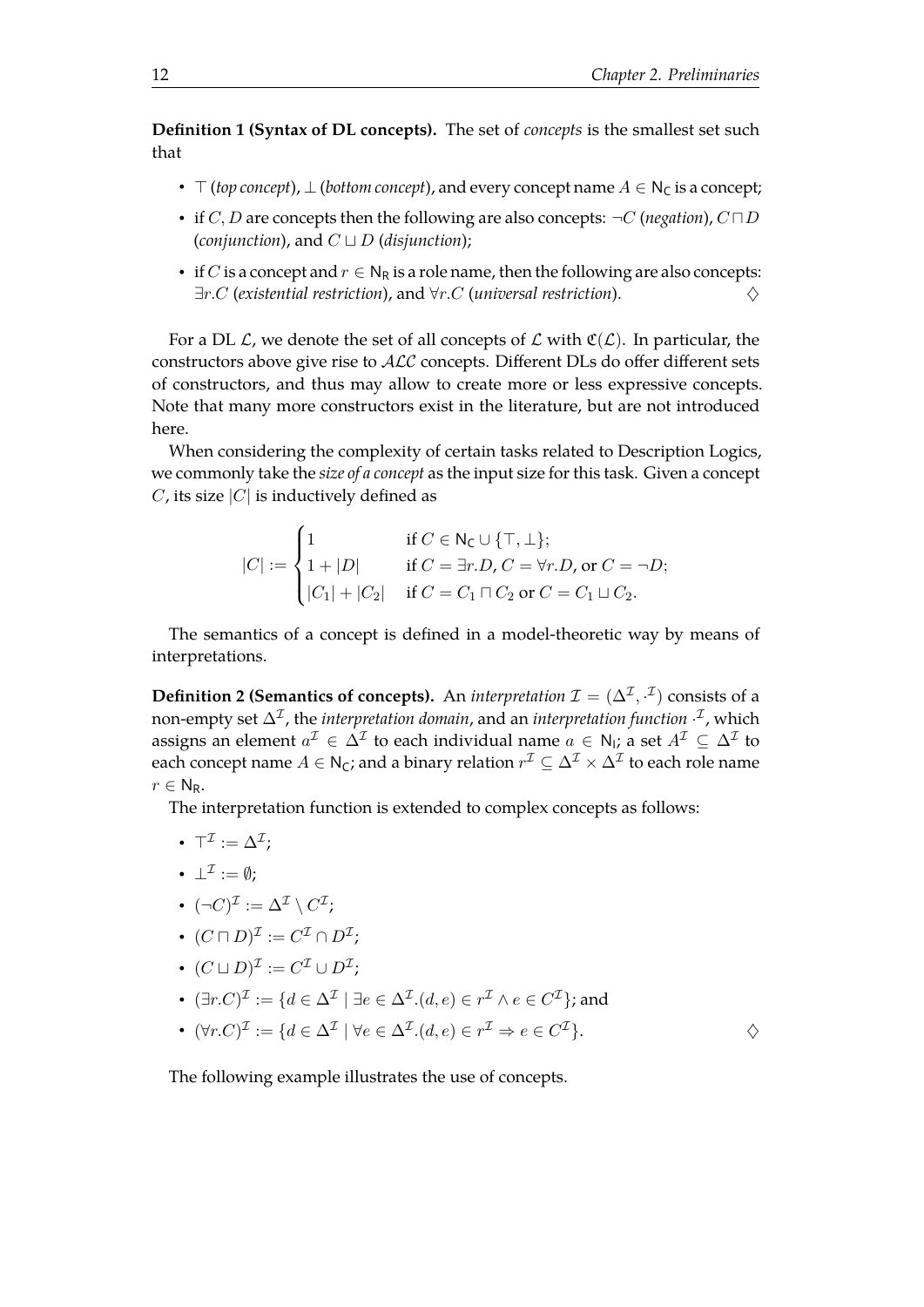

<span id="page-16-1"></span>**Figure 2.1:** Interpretation  $I$  which contains an instance of the concept given in Example [3](#page-15-0)

**Example 3.** Consider the domain of bicycles. If we assume that Bike, DiscBrake, Frame, Pink, and Bell are concept names, and hasPart is a role name; we can express the concept of pink bikes without a bell using the following concept:

Bike  $\sqcap \exists$ hasPart.(Frame  $\sqcap$  Pink)  $\sqcap \forall$ hasPart.¬Bell.

An interpretation  $\mathcal I$  is given in Figure [2.1;](#page-16-1) the upper left element of this interpretation belongs to the given concept since it has a hasPart-successor which belongs to both Frame and Pink, and non of the hasPart-successors belong to Bell.

Note that one could express the property of not having a bell also by ¬∃hasPart.Bell. According to the semantics, the concepts ¬∃hasPart.Bell and ∀hasPart.¬Bell are equivalent.  $\diamondsuit$ 

Sometimes, we are not just interested in the interpretation as a whole, but in specific elements of this interpretation. A *pointed interpretation*  $p = (\mathcal{I}, d)$  consists of an interpretation *I* together with an element  $d \in \Delta^{\mathcal{I}}$  of its domain. We use *J* to denote the set of all pointed interpretations, and for a fixed interpretation  $\mathcal{I}$ , we denote the set of all pointed interpretations of the form  $p = (\mathcal{I}, d)$  with  $\mathfrak{I}_{\mathcal{I}}$ . For a pointed interpretation  $p = (\mathcal{I}, d)$ , we use  $\mathfrak{C}(p) = \{C \in \mathfrak{C} \mid d \in C^{\mathcal{I}}\}$  to denote the set of all concepts that  $d$  is an instance of in  $\mathcal{I}$ .

Note that the meaning of a concept is entirely dependent on an interpretation. Any element of an interpretation may satisfy certain concepts, and not others, but all of these are valid interpretations. However, when drawing inferences we want to restrict to certain interpretations, namely those which respect our knowledge of the domain. For example, we might only want to consider interpretations in which racing bikes have thin tires. Interpretations where this is not the case (i.e., where there exists a racing bike with thick tires) should be excluded. This is possible by capturing these restrictions in a knowledge base.

#### <span id="page-16-0"></span>**2.1.2 Knowledge Bases**

<span id="page-16-2"></span>Knowledge bases consist of two parts. The *TBox (terminological box)* contains terminological knowledge, i.e., knowledge about how diferent concepts are related; the restrictions given in the TBox hold for all elements of an interpretation. The *ABox (assertional box)* on the other hand contains knowledge about specifc individuals, which are given via a third countably infinite set of names: The set  $N<sub>1</sub>$  of individual names.  $N_1$  is disjoint to both  $N_C$  and  $N_R$ .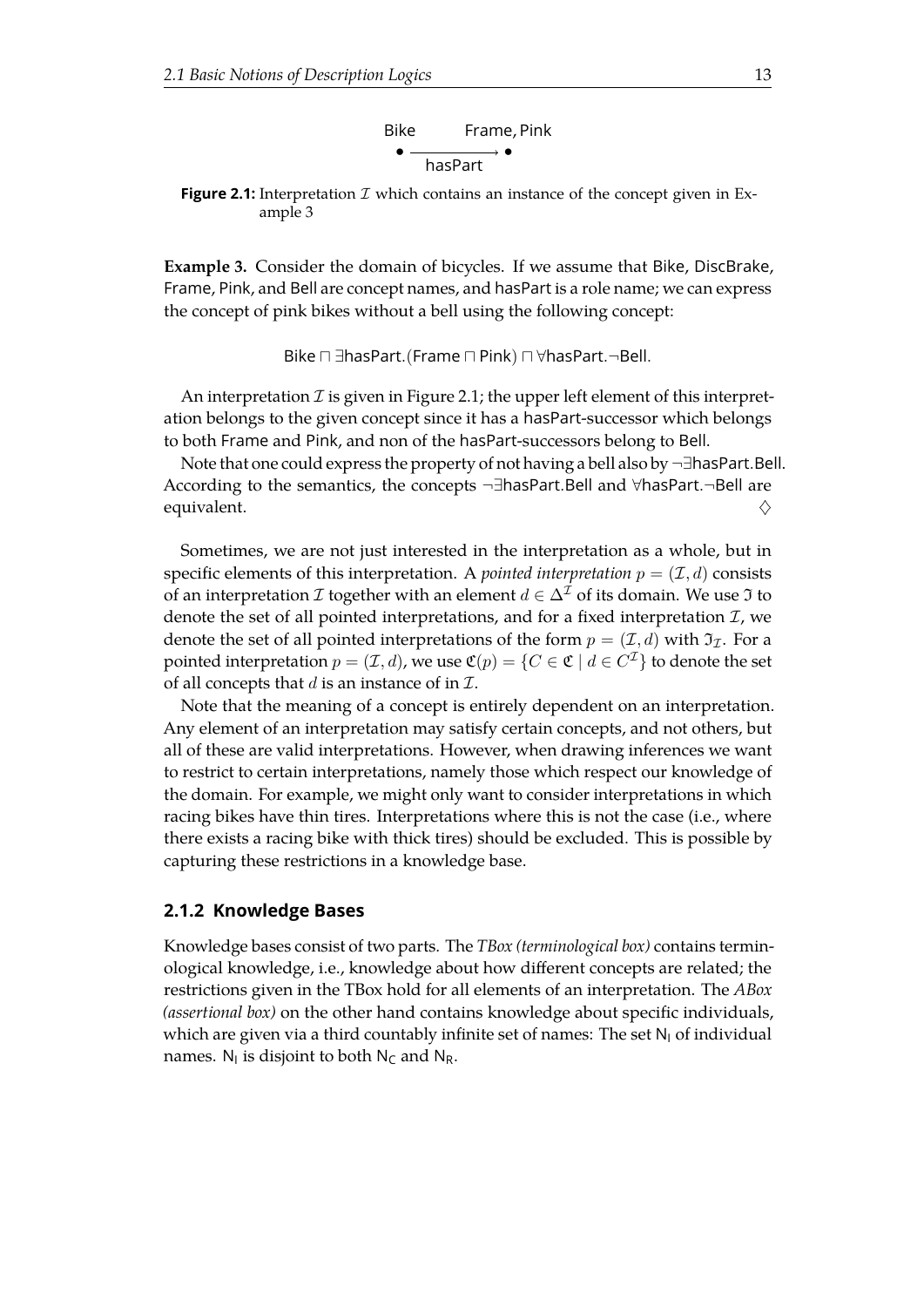**Defnition 4 (Syntax of TBoxes).** A TBox is a fnite set of *TBox axioms*. Axioms can be one of the following:

- A *general concept inclusion (GCI)* is of the form  $C \sqsubset D$ , where both C and D are concepts.
- A *concept definition* is of the form  $A \equiv C$ , where C is a concept and  $A \in N_C$ .

A TBox T containing only concept defnitions is called *unfoldable* if it is unambiguous and contains no cyclic defnitions, i.e.:

- for every concept name  $A \in N_C$ , there is at most one concept definition of the form  $A \equiv C \in \mathcal{T}$  (unambiguity); and
- there is no  $\{A_1 \equiv C_1, \ldots, A_n \equiv C_n\} \subseteq \mathcal{T}$  such that  $A_{i+1}$  occurs in  $C_i$  for  $1 \leq i \leq n$  and  $A_1$  occurs in  $C_n$  (acyclicity).

Concept names that occur on the left-hand side of a concept defnition in an unfoldable TBox are called defned concept names. All other concept names are called primitive concept names. Unfoldable TBoxes allow the expansion of concepts by replacing defned concept names by their defnition until only primitive concept names remain [\[BCM+03\]](#page-107-0).  $\diamondsuit$ 

Note that we can replace a concept definition  $A \equiv C$  by two GCIs  $A \sqsubseteq C$  and  $C \sqsubset A$ ; therefore, we often consider only GCIs when dealing with general TBoxes.

Conversely, for unfoldable TBoxes we can simulate a GCI of the form  $A \subseteq C$ by a concept definition  $A \equiv A' \sqcap C$ , which introduces a new concept name  $A'$ that distinguishes the elements of A from other elements of C [\[BCM+03\]](#page-107-0). This substitution preserves all standard inferences. Thus, TBoxes that contain GCIs of the form  $A \sqsubseteq C$  may still be considered unfoldable as long as they satisfy the other constraints given in Definition [4.](#page-16-2)

The semantics of TBoxes is again defned using interpretations.

**Definition 5 (Semantics of TBoxes).** An interpretation *I* satisfies a GCI  $C \subseteq D$ (denoted  $\mathcal{I} \models C \sqsubseteq D$ ) iff  $C^{\mathcal{I}} \subseteq D^{\mathcal{I}}$ . It satisfies a concept definition  $A \equiv C$  (written  $\mathcal{I} \models A \equiv C$ ) iff  $A^\mathcal{I} = C^\mathcal{I}$ .  $\mathcal{I}$  is a model of a TBox  $\mathcal{T}$  (written  $\mathcal{I} \models \mathcal{T}$ ), if it satisfies all axioms in T.  $\Diamond$ 

While TBoxes defne relations between the diferent concepts of a knowledge domain, ABoxes instead capture the knowledge about specifc individuals, and are defined as follows:

**Definition 6 (Syntax of ABoxes).** A *concept assertion* is of the form  $C(a)$ , where C is a concept, and  $a \in \mathsf{N}_\mathsf{l}$  is an individual name. A *role assertion* is of the form  $r(a, b)$ , where  $r \in N_R$  is a role name and  $a, b \in N_I$  are individual names. Concept assertions and role assertions are called *ABox axioms*. An ABox is a finite set of ABox axioms. $\diamondsuit$ 

In essence, concept assertions allow to express to which categories an individual belongs, while role assertions allow to express the relations between diferent individual objects. The semantics of ABoxes can be defned in a straight-forward manner.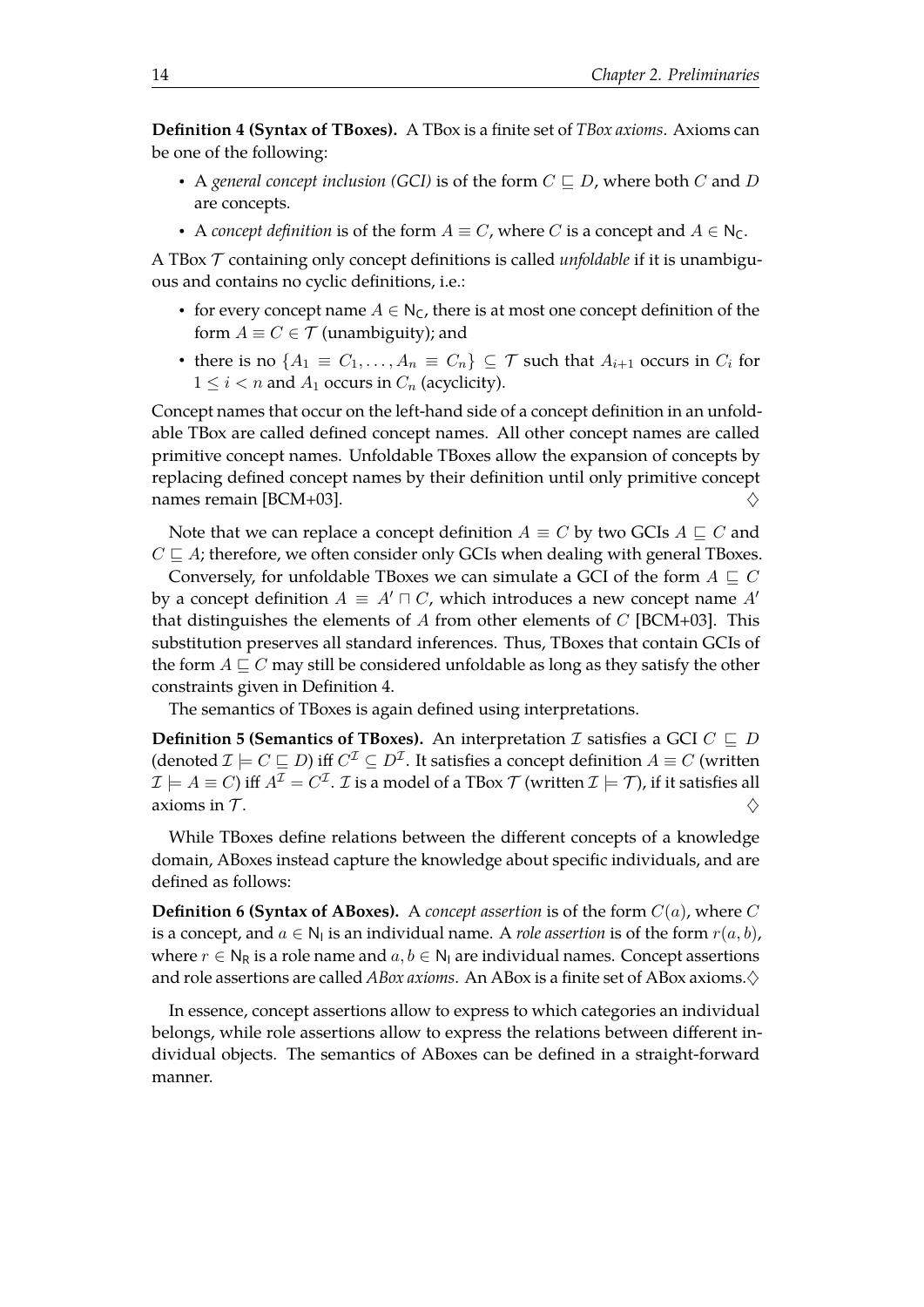**Definition 7 (Semantics of ABoxes).** An interpretation  $I$  satisfies a concept assertion  $C(a)$  (denoted  $\mathcal{I} \models C(a)$ ), iff  $a^{\mathcal{I}} \in C^{\mathcal{I}}$ ; it satisfies a role assertion  $r(a,b)$  (denoted  $\mathcal{I} \models r(a,b)$ ), iff  $(a^{\mathcal{I}},b^{\mathcal{I}}) \in r^{\mathcal{I}}.$  An interpretation  $\mathcal{I}$  is a model of the ABox  $\mathcal{A}$ , denoted  $\mathcal{I} \models \mathcal{A}$ , if it satisfies all assertions in  $\mathcal{A}$ .

Together, TBox and ABox form a knowledge base (KB).

**Definition 8 (Knowledge Base).** A *knowledge base*  $K = (\mathcal{T}, \mathcal{A})$  consists of a TBox  $\mathcal{T}$ and an ABox A. We say that an interpretation  $\mathcal I$  is a model of  $\mathcal K$ , denoted  $\mathcal I \models \mathcal K$ , if it is a model of  $\mathcal T$  and  $\mathcal A$ .

We sometime want to talk about the exact set of concept, role, and individual names that occur in a knowledge base or a concept, instead of the (infinite) sets  $N_C$ , N<sub>R</sub>, and N<sub>I</sub>. We call this the *signature* of a KB  $K$  or a concept  $C$ , denoted  $sig(K)$  or  $sig(C)$ , respectively. Similarly, we denote the set of all *sub-concepts* of a concept C with sub(C), and the set of all sub-concepts of concepts occurring in  $K$  with sub(K).

Formally, the signature and the set of sub-concepts of a concept  $C$  are defined inductively as follows:

$$
sig(C) := \begin{cases} \{C\} & \text{if } C \in \mathbb{N}_{C}; \\ \emptyset & \text{if } C \in \{\top, \bot\}; \\ \{r\} \cup sig(D) & \text{if } C = \exists r.D \text{ or } C = \forall r.D; \\ sig(D) & \text{if } C = \neg D; \\ sig(C_1) \cup sig(C_2) & \text{if } C = C_1 \sqcap C_2 \text{ or } C = C_1 \sqcup C_2. \end{cases}
$$

$$
sub(C) := \begin{cases} \{C\} & \text{if } C \in \mathbb{N}_{C} \cup \{\top, \bot\}; \\ \{C\} \cup sub(D) & \text{if } C = \exists r.D, C = \forall r.D, \text{ or } C = \neg D; \\ \{C\} \cup sub(C_1) \cup sub(C_2) & \text{if } C = C_1 \sqcap C_2 \text{ or } C = C_1 \sqcup C_2. \end{cases}
$$

and for a KB  $K = (\mathcal{T}, A)$  we define sig and sub as:

$$
\mathrm{sig}(\mathcal{K}) := \bigcup_{C \sqsubseteq D \in \mathcal{T}} (\mathrm{sig}(C) \cup \mathrm{sig}(D)) \cup \bigcup_{A \equiv C \in \mathcal{T}} (\{A\} \cup \mathrm{sig}(C))
$$
  

$$
\cup \bigcup_{C(a) \in \mathcal{A}} (\{a\} \cup \mathrm{sig}(C)) \cup \bigcup_{r(a,b) \in \mathcal{A}} \{r, a, b\}; and
$$
  

$$
\mathrm{sub}(\mathcal{K}) := \bigcup_{C \sqsubseteq D \in \mathcal{T}} (\mathrm{sub}(C) \cup \mathrm{sub}(D)) \cup \bigcup_{A \equiv C \in \mathcal{T}} (\{A\} \cup \mathrm{sub}(C)) \cup \bigcup_{C(a) \in \mathcal{A}} \mathrm{sub}(C).
$$

There exists a variety of inferences that can be drawn from a knowledge base. Nearly all DL systems support the following standard inferences: *consistency*, *entailment*, and *satisfiability*. Let  $K$  be a KB, and  $\alpha$  an TBox axiom or ABox assertion. Then K is *consistent*, if there exists a model of K. K *entails*  $\alpha$ , written  $K \models \alpha$ , if  $\alpha$  is satisfied in every model of  $K$ . A concept C is *satisfiable* w.r.t. a KB  $K$ , iff there exists a model  $\mathcal I$  of  $\mathcal K$  with  $C^{\mathcal I}\neq \emptyset.$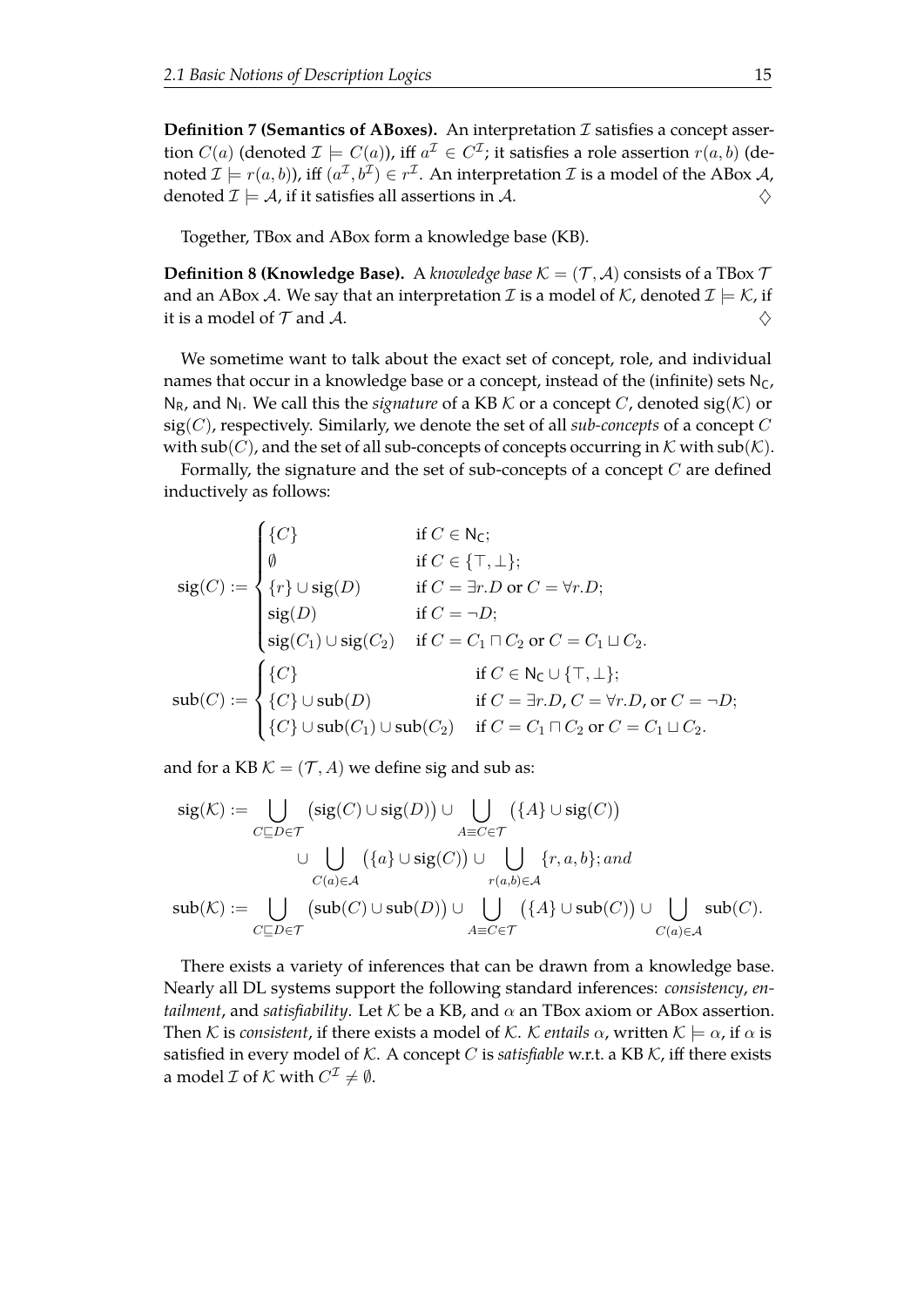In particular, for two concepts  $C$  and  $D$  and an individual  $a$ , we say that  $C$  is *subsumed* by D w.r.t. K iff  $K \models C \sqsubseteq D$ , C and D are called *equivalent* w.r.t. K iff  $\mathcal{K} \models C \equiv D$ , and a is called an *instance* of C w.r.t. K iff  $\mathcal{K} \models C(a)$ .

Note that in  $ALC$ , if K is consistent then entailment of TBox axioms only depend on the TBox, i.e., one gets the same result by replacing the ABox of  $K$  by the empty ABox. In such cases we may write  $\mathcal{T} \models \alpha$  instead of  $(\mathcal{T}, \emptyset) \models \alpha$ .

#### <span id="page-19-0"></span>**2.1.3 Bisimulations in** ALC

A useful tool when talking about DL interpretations and their elements is the concept of *bisimulations*. Bisimulations are equivalence relations between elements of two interpretations that partition the elements into classes that cannot be distinguished by DL concepts. For the DL  $\text{ALC}$  bisimulations are defined as follows [\[KR99\]](#page-110-3).

**Definition 9 (ALC bisimulation).** Let  $\mathcal I$  and  $\mathcal J$  be interpretations. A relation  $S \subseteq$  $\Delta^{\mathcal{I}} \times \Delta^{\mathcal{J}}$  is called a *bisimulation* between  $\mathcal{I}$  and  $\mathcal{J}$ , if the following conditions hold:

- 1. for all  $(d, e) \in S$  and  $A \in N_C$ ,  $d \in A^{\mathcal{I}}$  if and only if  $e \in A^{\mathcal{J}}$ ,
- 2. for all  $(d,e)\in S$ ,  $r\in {\sf N}_{\sf R}$  and  $(d,d')\in r^{\cal I}$ , there exists  $e'\in \Delta^{\cal J}$  with  $(e,e')\in r^{\cal J}$ and  $(d', e') \in S$ , and
- 3. for all  $(d,e)\in S$ ,  $r\in \mathsf{N}_\mathsf{R}$  and  $(e,e')\in r^\mathcal{J}$ , there exists  $d'\in \Delta^\mathcal{I}$  with  $(d,d')\in r^\mathcal{I}$ and  $(d', e')$  $) \in S.$

We call two pointed interpretations *bisimilar*, denoted  $(\mathcal{I}, d) \cong (\mathcal{J}, e)$ , if there exists a bisimulation S between  $\mathcal I$  and  $\mathcal J$  with  $(d, e) \in S$ . Indeed, with this definition we get the following property: if  $(\mathcal{I}, d) \cong (\mathcal{J}, e)$ , then for every  $\mathcal{ALC}$  concept C we have  $d \in C^{\mathcal{I}}$  if and only if  $e \in C^{\mathcal{J}}$  [\[KR99\]](#page-110-3).

### <span id="page-19-1"></span>**2.2 The Description Logic** EL

As said in the beginning, DLs encompass a whole family of diferent languages which provide diferent sets of concept constructors and axioms, have diferent expressiveness and thus also diferent computational properties. ALC is a propositionally closed DL and therefore strictly subsumes propositional logic, which implies that reasoning can never be tractable in  $ALC$  unless P=NP. For this reason, less expressive DLs have been investigated for which the standard inferences are tractable; some of the most popular of those are DLs from the  $\mathcal{EL}$  family [\[BBL05\]](#page-106-2).

 $\mathcal{EL}$  is a fragment of  $\mathcal{ALC}$  that disallows the use of negation, the bottom concept, disjunction, and universal restrictions. Thus, the set  $\mathfrak{C}(\mathcal{EL})$  of  $\mathcal{EL}$  concepts can be defined using the syntactic rule

$$
C ::= \top | A | C \sqcap C | \exists r.C,
$$

where  $A \in N_C$ , and  $r \in N_R$ .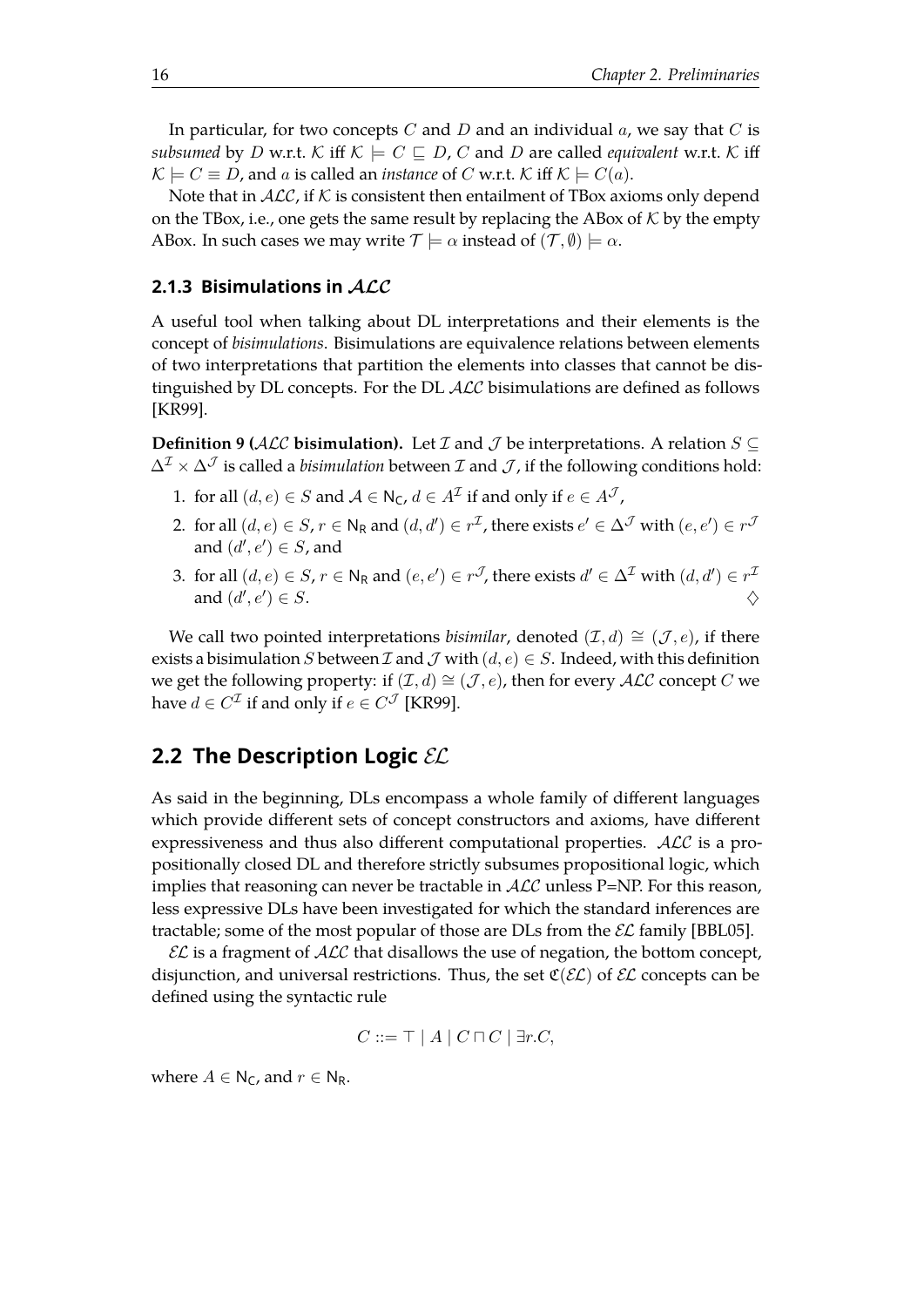$\mathcal{EL}$  TBoxes, ABoxes and knowledges bases are defined as before, though they may of course only contain  $\mathcal{EL}$  concepts. Similarly, the semantics of  $\mathcal{EL}$  concepts, TBoxes, ABoxes, and KB are also as defned previously. Note that consistency and satisfiability in  $\mathcal{EL}$  are trivial to decide since  $\mathcal{EL}$  lacks the means to express contradictions or falsehood. Standard entailment inferences like concept subsumption and instances can be computed in polynomial time [\[BBL05\]](#page-106-2).

Since  $\mathcal{EL}$  is less expressive than  $\mathcal{ALC}$ , the notion of bisimulations is too strong for  $\mathcal{EL}$  concepts. There exist pointed interpretations that cannot be distinguished using only  $\mathcal{EL}$  concepts, but that are not bisimilar. Instead, one can define the weaker notion of  $\mathcal{EL}$  simulations:

<span id="page-20-1"></span>**Definition 10 (** $\mathcal{EL}$  **<b>simulation).** Let  $\mathcal{I}$  and  $\mathcal{J}$  be interpretations. A relation  $S \subseteq$  $\Delta^{\mathcal{I}} \times \Delta^{\mathcal{J}}$  is a *simulation* between  $\mathcal I$  and  $\mathcal J$ , if the following two conditions hold:

- 1. For all  $(d, e) \in S$  and  $A \in \mathsf{N}_\mathsf{C}$ , if  $d \in A^\mathcal{I}$  then  $e \in A^\mathcal{J}$ .
- 2. For all  $(d,e)\in S$ ,  $r\in\mathsf{N}_\mathsf{R}$  and  $(d,d')\in r^\mathcal{I}$ , there exists  $e'\in\Delta^\mathcal{J}$  with  $(e,e')\in r^\mathcal{J}$ and  $(d', e'$  $\Theta$ )  $\in$  *S*.

Given two pointed interpretations  $p = (\mathcal{I}, d)$  and  $q = (\mathcal{J}, e)$ , we say that

- p *simulates* q (denoted by  $p \le q$ ), if there exists a simulation  $S \subseteq \Delta^{\mathcal{I}} \times \Delta^{\mathcal{J}}$ between  $\mathcal I$  and  $\mathcal J$  with  $(d, e) \in S$ , and
- p and q are *equisimilar* (denoted by  $p \simeq q$ ), if  $p \lesssim q$  and  $q \lesssim p$ .

This way, the simulation relation between pointed interpretations is again connected to the question whether they can be distinguished using  $\mathcal{EL}$  concepts.

**Theorem 11 (Lutz and Wolter [\[LW10\]](#page-111-5)).** Let  $p = (\mathcal{I}, d), q = (\mathcal{J}, e)$  be two pointed *interpretations. Then:*

- 1.  $p \lesssim q$  *iff*  $d \in C^{\mathcal{I}} \Rightarrow e \in C^{\mathcal{J}}$  for all  $\mathcal{EL}$  concepts  $C$ ;
- 2.  $p \simeq q$  *iff*  $d \in C^{\mathcal{I}} \Leftrightarrow e \in C^{\mathcal{J}}$  for all EL concepts  $C$ .

#### <span id="page-20-0"></span>**2.2.1 Canonical Models in** EL

For the DL  $\mathcal{EL}$ , many polynomial-time reasoning procedures rely on the fact that canonical models can be built, from which it is possible to read of entailments directly [\[LW10\]](#page-111-5). These canonical models represent in a sense the most general model one can construct for a concept C or the individuals in an ABox  $A$ , w.r.t. some TBox  $\mathcal T$ .

**Definition 12.** (canonical models) Let C be an  $\mathcal{EL}$  concept and  $\mathcal{T}$  an  $\mathcal{EL}$  TBox. The *canonical model*  $\mathcal{I}_{C, \mathcal{T}} = (\Delta^{\mathcal{I}_{C, \mathcal{T}}}, \cdot^{\mathcal{I}_{C, \mathcal{T}}})$  *of*  $C$  *w.r.t.*  $\mathcal{T}$  *is defined as follows:* 

- $\Delta^{\mathcal{I}_{C,\mathcal{T}}} = \{d_C\} \cup \{d_D \mid \exists r.D \in \text{sub}(C) \cup \text{sub}(\mathcal{T})\}$
- $A^{\mathcal{I}_{C,\mathcal{T}}} = \{d_D | \mathcal{T} \models D \sqsubset A\}$ , for all concept names A, and
- $r^{\mathcal{I}_{C,\mathcal{T}}} = \{(d_D, d_E) \mid \mathcal{T} \models D \sqsubseteq \exists r.E\}$ , for all role names  $r$ .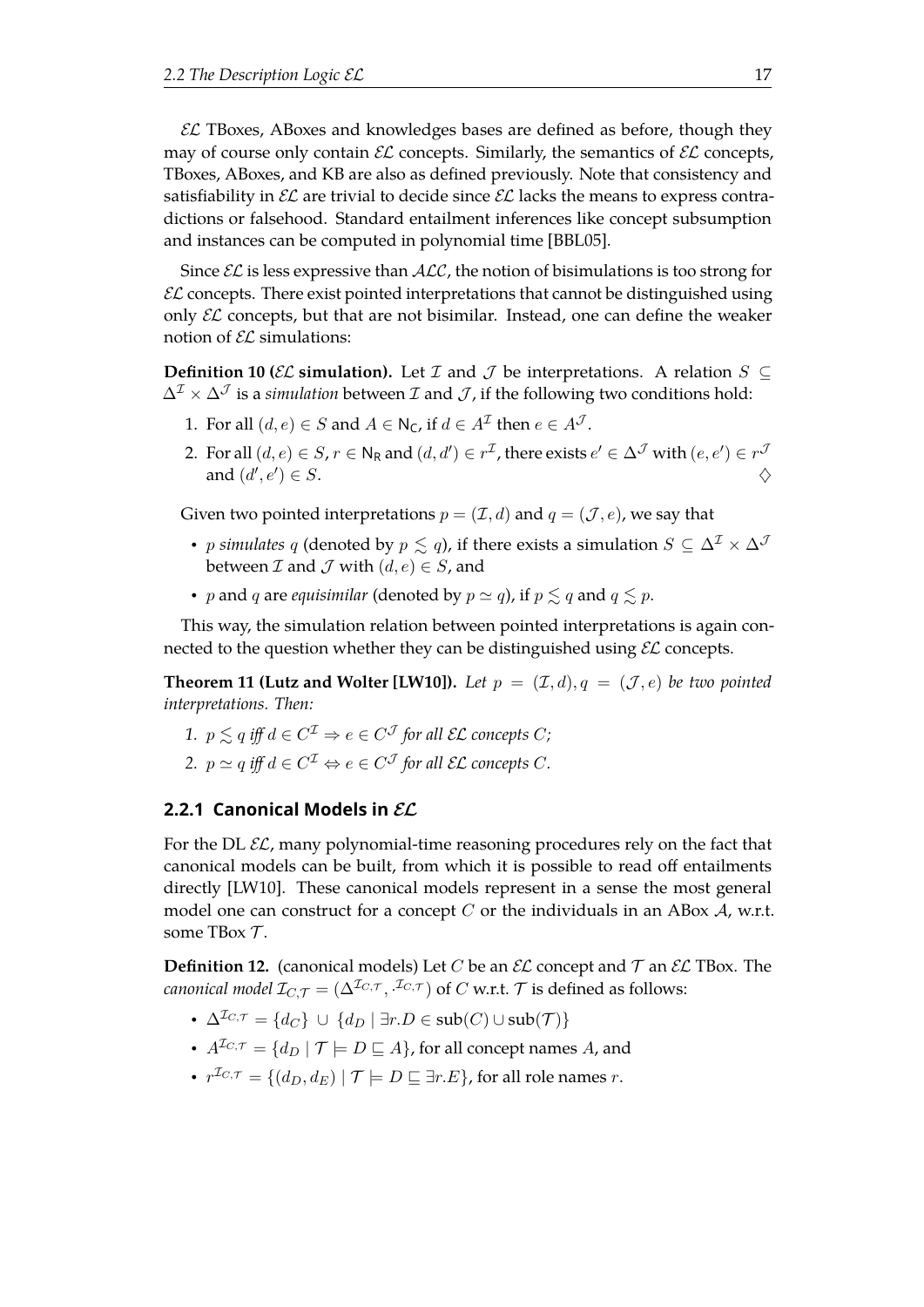The canonical model  $\mathcal{I}_\mathcal{K}=(\Delta^\mathcal{I_\mathcal{K}},\cdot^\mathcal{I_\mathcal{K}})$  of the KB  $\mathcal{K}=(\mathcal{T},\mathcal{A})$  is defined as follows:

- $\Delta^{I_K} = \{d_a \mid a \in \text{sig}(\mathcal{K}) \cap \mathsf{N_1}\} \cup \{d_C \mid \exists r.C \in \text{sub}(\mathcal{K})\},\$
- $A^{\mathcal{I}_{\mathcal{K}}} = \{d_D \mid \mathcal{T} \models D \sqsubseteq A\} \cup \{d_a \mid \mathcal{K} \models A(a)\},\$
- $r^{\mathcal{I}_{\mathcal{K}}} = \{(d_D, d_E) | \mathcal{T} \models D \sqsubseteq \exists r.E\} \cup \{(d_a, d_D) | \mathcal{K} \models \exists r.D(a)\}\$  $\cup$  { $(d_a, d_b)$  |  $r(a, b) \in \mathcal{A}$  }.  $\diamondsuit$

Note that canonical models for  $\mathcal{EL}$  are always finite. As said before, the canonical model  $\mathcal{I}_{C,\mathcal{T}}$  is the most general model for C and T; this means that for any other model  $\mathcal J$  of  $\mathcal T$  with some  $d\in C^{\mathcal J}$  ,  $(\mathcal J,d)$  can be simulated by  $d_C$  in  $\mathcal I_{C,\mathcal T}.$  Similarly  $\mathcal{I}_{\mathcal{K}}$  is the most general model of  $\mathcal{K}$ , i.e., for any model  $\mathcal J$  of  $\mathcal K$  with  $d=a^{\mathcal J}$  for an individual  $a$ ,  $(\mathcal{J}, d)$  is simulated by  $d_a$  in  $\mathcal{I}_\mathcal{K}$ .

**Theorem 13 (Lutz and Wolter [\[LW10\]](#page-111-5)).** Let  $K = (\mathcal{T}, \mathcal{A})$  be an  $\mathcal{EL}$  KB, and C, D be  $\mathcal{EL}$ *concepts. Then:*

- $1.$  *for all models*  $\mathcal I$  *of*  $\mathcal T$  *and all elements*  $d\in \Delta^\mathcal I$  *it holds that*  $d\in C^\mathcal I$  *iff*  $(\mathcal I_{C,\mathcal T},d_C)\lesssim 1$  $(\mathcal{I}, d)$ ;
- 2.  $\mathcal{T} \models C \sqsubseteq D$  *iff*  $d_C \in D^{\mathcal{I}_{C, \mathcal{T}}}$  *iff*  $(\mathcal{I}_{D, \mathcal{T}}, d_D) \leq (\mathcal{I}_{C, \mathcal{T}}, d_C)$ *; and*
- 3.  $\mathcal{K} \models C(a)$  *iff*  $d_a \in C^{\mathcal{I}_{\mathcal{K}}}$  *iff*  $(\mathcal{I}_{C, \mathcal{T}}, d_C) \lesssim (\mathcal{I}_{\mathcal{K}}, d_a)$ .

Since many properties of pointed interpretations that one may want to talk about are preserved by simulations, this theorem implies that for these cases, it is enough to only check the canonical model instead of all models.

#### <span id="page-21-0"></span>**2.2.2 Non-standard Inferences**

Besides typical inference services that are implemented in most reasoner systems, like subsumption, instance checking, and consistency, many other inferences have been investigated for various applications. Here, we will introduce the *most specifc concept* [\[BK98\]](#page-107-4), which, given an  $\mathcal{EL}$  knowledge base K and an individual name a, returns the most specific concept  $C$  that has  $a$  as an instance.

**Definition 14 (most specific concept).** Let  $\mathcal{K} = (\mathcal{T}, \mathcal{A})$  be an KB and a an individual name occurring in A. An concept C is the *most specific concept* of a w.r.t.  $K$ (denoted  $\text{msc}_{\mathcal{K}}(a)$ ) if it satisfies:

1.  $\mathcal{K} \models C(a)$ , and

2. for any concept 
$$
D
$$
,  $K \models D(a)$  implies  $\mathcal{T} \models C \sqsubseteq D$ .

In general, the msc does not need to exist if the ABox contains any cycles [\[KM01\]](#page-110-4). For example, consider the  $\mathcal{EL}$  KB K consisting of an empty TBox and the ABox  $\mathcal{A} = \{r(a, a)\}\.$  The most specific concept of a w.r.t. K would be the infinite concept  $\exists r.(\exists r.(\exists r.(\exists r.\ldots)));$  since concepts must be finite,  $\mathrm{msc}_\mathcal{K}(a)$  cannot exist.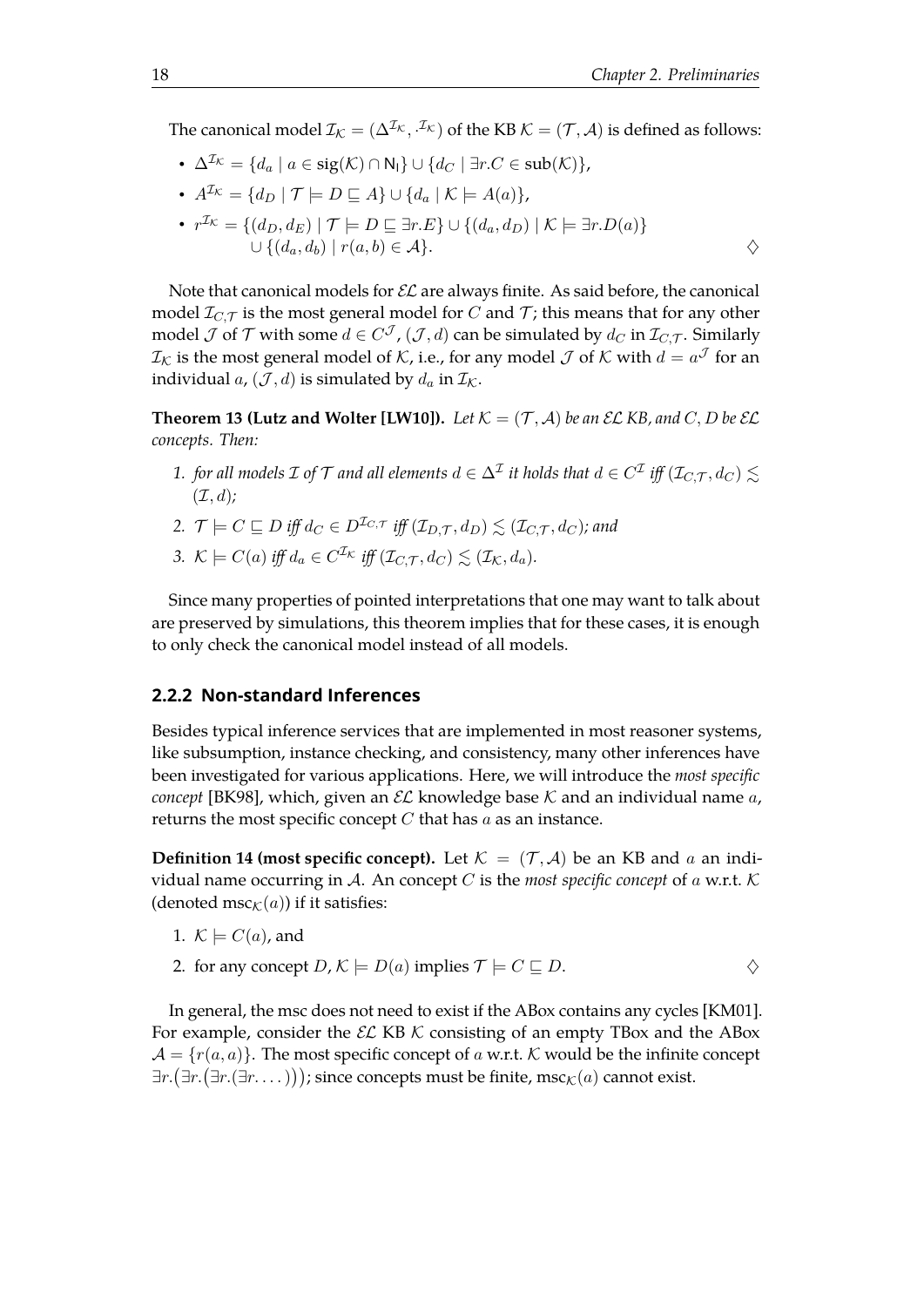Instead, one can approximate the most specific concept by limiting the role-depth, i.e., the maximal nesting of existential restrictions in the resulting concept. Formally, the *role-depth*  $rd(C)$  of an  $\mathcal{EL}$  concept C is

$$
\mathrm{rd}(C) := \begin{cases} 0 & \text{if } C \in \mathsf{N}_{\mathsf{C}} \cup \{\top\}, \\ 1 + \mathrm{rd}(D) & \text{if } C = \exists r.D, \\ \max(\mathrm{rd}(C_1),\mathrm{rd}(C_2)) & \text{if } C = C_1 \sqcap C_2. \end{cases}
$$

Then, the role-depth bounded most specific concept can be defined as follows [\[KM01\]](#page-110-4):

**Definition 15 (role-depth bounded most specific concept).** Let  $K = (\mathcal{T}, \mathcal{A})$  be a KB and a an individual occurring A. A concept C is the *role-depth bounded most specific concept* of a w.r.t.  $k \in \mathbb{N}$  and  $\mathcal{K}$  (denoted  $k\text{-}\mathrm{msc}_{\mathcal{K}}(a)$ ) if it satisfies:

- 1.  $rd(C) \leq k$ ,
- 2.  $K \models C(a)$ , and
- 3. for any concept D with  $rd(D) \le k, \mathcal{K} \models D(a)$  implies  $\mathcal{T} \models C \sqsubseteq D$ .  $\diamondsuit$

The k-msc always exists since the role-depth bound will cut of any cycles at depth  $k$ . Both the msc, if it exists, and the  $k$ -msc are unique up to equivalence in  $\mathcal{EL}$ . Algorithms for computing the k-msc in  $\mathcal{EL}$ , and some of its extensions, have been studied [\[PT11;](#page-112-8) [EPT13a\]](#page-108-2), and implemented [\[MET11\]](#page-111-6).

Instead of looking at individuals, one can also look at elements in an interpretation. This leads to the notion of model-based most specifc concepts [\[Dis08\]](#page-108-3). We will directly introduce the role-depth bounded version.

**Definition 16 (role-depth bounded model-based most specific concept).** Let  $\mathcal{T}$  be an *EL* TBox, *I* be a model of *T*, and  $(\mathcal{I}, d) \in \mathcal{I}_{\mathcal{I}}$  be a pointed interpretation. A concept C is the *role-depth bounded model-based most specific concept* of  $(\mathcal{I}, d)$  w.r.t.  $k \in \mathbb{N}$  and  $\mathcal T$  (denoted k-model-msc $\tau(p)$ ) if it satisfies:

- 1.  $\text{rd}(C) \leq k$ ,
- 2.  $d \in C^{\mathcal{I}}$ , and
- 3. for any concept D with  $\text{rd}(D) \leq k, d \in D^{\mathcal{I}}$  implies  $\mathcal{T} \models C \sqsubseteq D$ .

As for the k-msc, the k-model-msc always exists in  $\mathcal{EL}$ , and is unique up to equivalence. The proof as direct adaptations of the corresponding proofs for the  $k$ -msc.

### <span id="page-22-0"></span>**2.2.3** EL++**: Extending** EL **with Concrete Domains, Nominals, and more**

While  $\mathcal{EL}$  has nice computational properties, in practice the restriction to only conjunctions and existential restrictions is often too limiting and unnecessary. Therefore, it has been investigated which constructors could be added without sacrifcing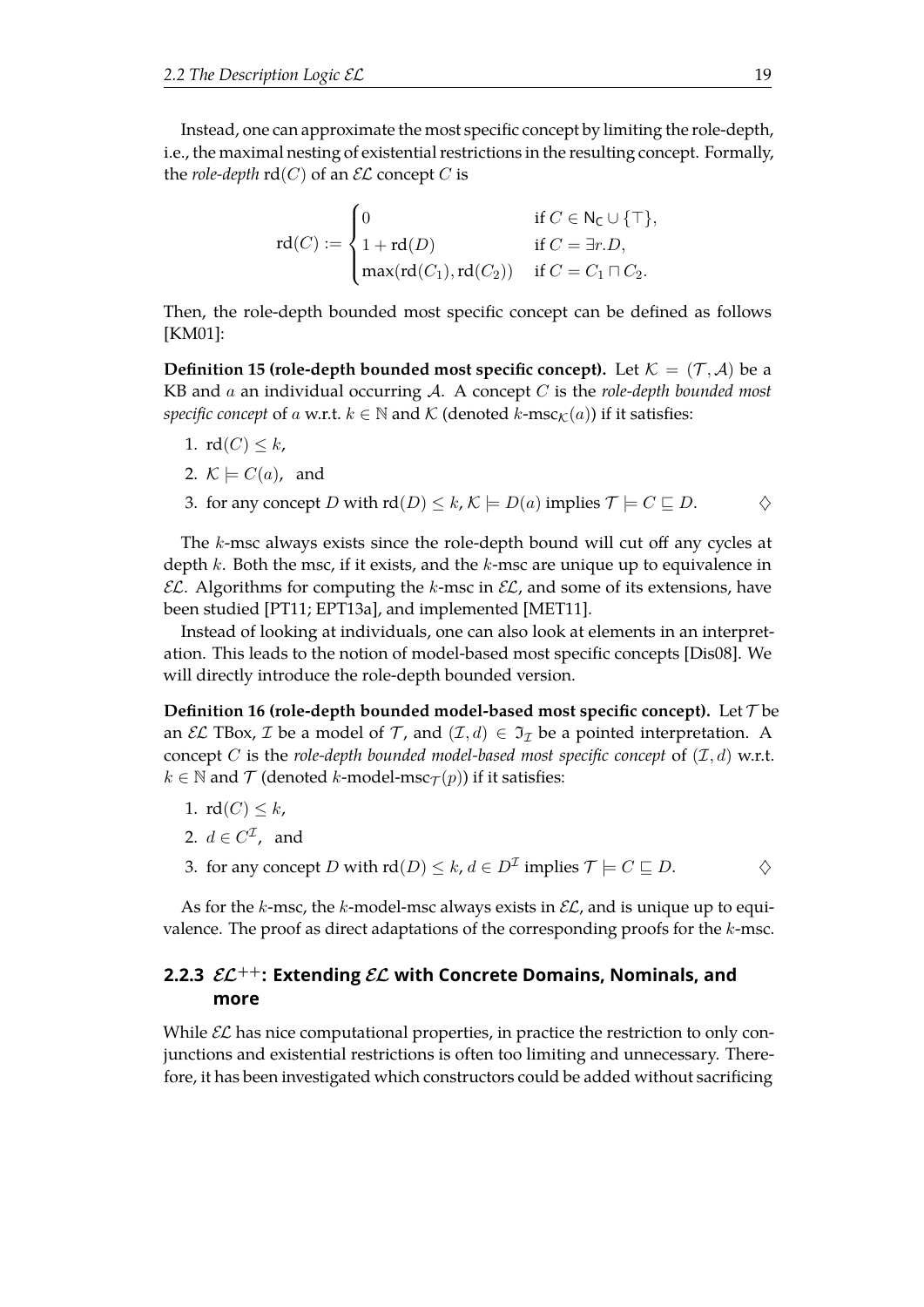<span id="page-23-0"></span>

|                         | syntax                  | usual semantics                                                                                                                                                  |
|-------------------------|-------------------------|------------------------------------------------------------------------------------------------------------------------------------------------------------------|
| concept name            | $\overline{A}$          | $A^{\mathcal{I}} \subset \Delta^{\mathcal{I}}$                                                                                                                   |
| top concept             |                         | $T^{\mathcal{I}} = \Delta^{\mathcal{I}}$                                                                                                                         |
| bottom concept          |                         | $\perp^{\mathcal{I}} = \emptyset$                                                                                                                                |
| nominal                 | $\{o\}$                 | $\{o\}^{\mathcal{I}} = \{o^{\mathcal{I}}\}\$                                                                                                                     |
| conjunction             | $C\sqcap D$             | $(C\sqcap D)^{\mathcal{I}}=C^{\mathcal{I}}\cap D^{\mathcal{I}}$                                                                                                  |
| existential restriction | $\exists r.C$           | $(\exists r.C)^{\mathcal{I}} = \{d \in \Delta^{\mathcal{I}} \mid \exists e \in \Delta^{\mathcal{I}} : (d,e) \in r^{\mathcal{I}} \wedge e \in C^{\mathcal{I}}\}\$ |
| concrete domain         | $p(f_1,\ldots,f_n)$     | $p(f_1, \ldots, f_n)^{\mathcal{I}} = \{d \in \Delta^{\mathcal{I}} \mid (f_1^{\mathcal{I}}(d), \ldots, f_n^{\mathcal{I}}(d)) \in p^{\mathcal{D}}\}\$              |
| <b>GCI</b>              | $C \sqsubset D$         | $C^{\mathcal{I}} \subseteq D^{\mathcal{I}}$                                                                                                                      |
| role inclusion          |                         | $r_1 \circ \cdots \circ r_n \sqsubseteq s \quad r_1^{\mathcal{I}} \circ \cdots \circ r_n^{\mathcal{I}} \subseteq s^{\mathcal{I}}$                                |
| domain restriction      | $dom(r) \sqsubseteq C$  | $r^{\mathcal{I}}\subseteq C^{\mathcal{I}}\times \Delta^{\mathcal{I}}$                                                                                            |
| range restriction       | ran $(r) \sqsubseteq C$ | $r^{\mathcal{I}} \subset \Delta^{\mathcal{I}} \times C^{\mathcal{I}}$                                                                                            |
| concept assertion       | C(a)                    | $a^{\mathcal{I}} \in C^{\mathcal{I}}$                                                                                                                            |
| role assertion          | r(a,b)                  | $(a^{\mathcal{I}}, b^{\mathcal{I}}) \in r^{\mathcal{I}}$                                                                                                         |

**Table 2.1:** Concept constructors, TBox axioms, and ABox assertions for  $\mathcal{EL}^{++}$ 

tractability [\[BBL05;](#page-106-2) [BBL08\]](#page-106-6). This has resulted in the DL  $\mathcal{EL}^{++}$ , which adds to  $\mathcal{EL}$ the bottom concept, concrete domains, nominals, domain and range restrictions, as well as role inclusions.

The full syntax and semantics of all  $\mathcal{EL}^{++}$  concept constructors as well as the TBox and ABox axioms is given in Table [2.1.](#page-23-0) In the following, we will briefy explain the new constructors and axioms.

• Nominals allow to incorporate individuals directly into concepts. For example, if japan is an individual that represents the respective country, then one can define a japanese bike by

JapaneseBike  $\equiv$  Bike  $\sqcap \exists$ madeIn.(Country  $\sqcap \{\mathsf{japan}\}\$ .

• Concrete domains allow to attach concrete values like strings or numbers to elements of an interpretation via feature names, and to reason over those values via a set of predicates. For example, using the concrete domain  $Q$  of the rational numbers with predicates  $\{=,\geq_p,=_p\}$  with the obvious meanings, one can express that a heavy bike is a bike whose frame weights at least 8 kilogram:

HeavyBike  $\sqsubseteq$  Bike  $\sqcap \exists$ hasPart.(Frame  $\sqcap \geq_8$ (weight)),

or that the front and rear wheel of all bikes have the same size:

Bike  $\Box$  =(frontWheelSize, rearWheelSize).

• Domain and range restriction can restrict the context in which roles are used,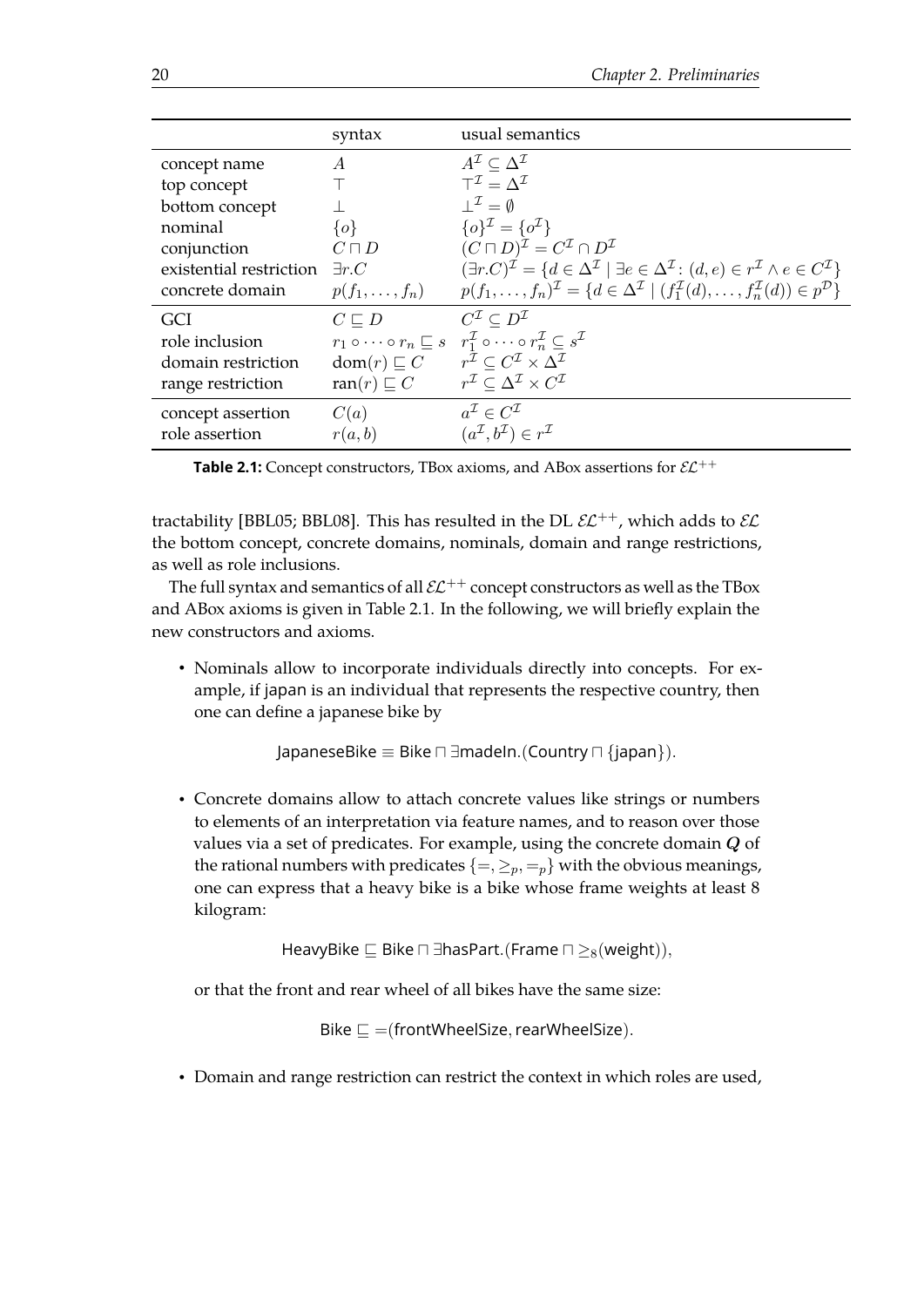by saying that elements connected via such a role must belong to certain concepts. For example, we might say that any element that has an incoming hasPart-edge must be a BikePart:

$$
ran(hasPart) \sqsubseteq BikePart.
$$

• Role-inclusion axioms allow to express, among other things, role hierarchies and transitive roles. For example, one can say that the hasPart-relation is transitive using

hasPart  $\circ$  hasPart  $\sqsubseteq$  hasPart.

In order to avoid intricate interactions between role-inclusions and range restrictions that may lead to intractability or even undecidability,  $\mathcal{EL}^{++}$  TBoxes need to satisfy an additional syntactic restriction [\[BBL05\]](#page-106-2). For a TBox  $\mathcal T$  and role name  $r$ , we write  $\mathcal{T} \models \text{ran}(r) \sqsubseteq C$ , iff there are  $r_1 \sqsubseteq r_2, \ldots, r_{n-1} \sqsubseteq r_n \in \mathcal{T}$  with  $r_1 = r$  and ran( $r_n$ )  $\sqsubseteq$   $C \in \mathcal{T}$ , i.e., the range of r is implicitly restricted via a superrole. Then, the syntactic restriction is as follows: If  $r_1 \circ r_2 \circ \cdots \circ r_n \sqsubseteq s \in \mathcal{T}$  for  $n > 1$  and  $\mathcal{T} \models \text{ran}(s) \sqsubseteq C$ , then also  $\mathcal{T} \models \text{ran}(r_n) \sqsubseteq C$ .

We will give a formal definition of concrete domains [\[BH91;](#page-107-5) [BBL05\]](#page-106-2).

**Definition 17 (concrete domain).** A concrete domain  $\mathcal{D} = (\Delta^{\mathcal{D}}, P^{\mathcal{D}})$  consists of a set of concrete values  $\Delta^{\mathcal{D}}$  and a set of predicates  $p \in P$ , each associated with an arity  $n > 0$  and an extension  $p^{\mathcal{D}} \subseteq (\Delta^{\mathcal{D}})^n$ .

A countable infinite set of feature names  $N_F$  is used to connect elements of an interpretation to concrete values. Description Logics extended with concrete domains allow for the constructor  $p(f_1, \ldots, f_n)$ , where  $p \in P$  is an *n*-ary predicate, and  $f_1, \ldots, f_n \in N_F$  are feature names.

An interpretation assigns to each feature name  $f \in \mathsf{N_F}$  a partial function  $f^\mathcal{I}$  :  $\Delta^{\mathcal{I}} \nrightarrow \Delta^{\mathcal{D}}$  from the interpretation domain to the concrete domain. The semantics of the predicate constructor are as follows:

$$
(p(f_1,\ldots,f_n))^{\mathcal{I}} := \{d \in \Delta^{\mathcal{I}} \mid (f_1^{\mathcal{I}}(d),\ldots,f_n^{\mathcal{I}}(d)) \in p^{\mathcal{D}}\}
$$

In order for the complexity of standard reasoning tasks to stay tractable, the concrete domain needs to satisfy certain properties. Such concrete domains are called p-admissible.

**Defnition 18 (p-admissible).** A concrete domain D is *p-admissible*, if satisfability and entailment in  $D$  are decidable in PT<sub>IME</sub>, and the concrete domain is convex, i.e., if a set of predicated implies a disjunction of predicates, then it needs to imply already one of its disjuncts.  $\Diamond$ 

P-admissibility is quite a strong restriction to a concrete domains. In fact, most non-trivial concrete domains are not p-admissible, as are all those with a fnite domain. However, there are a few examples of non-trivial p-admissible concrete domains given in [\[BBL05\]](#page-106-2) which allow the use of rational numbers and strings.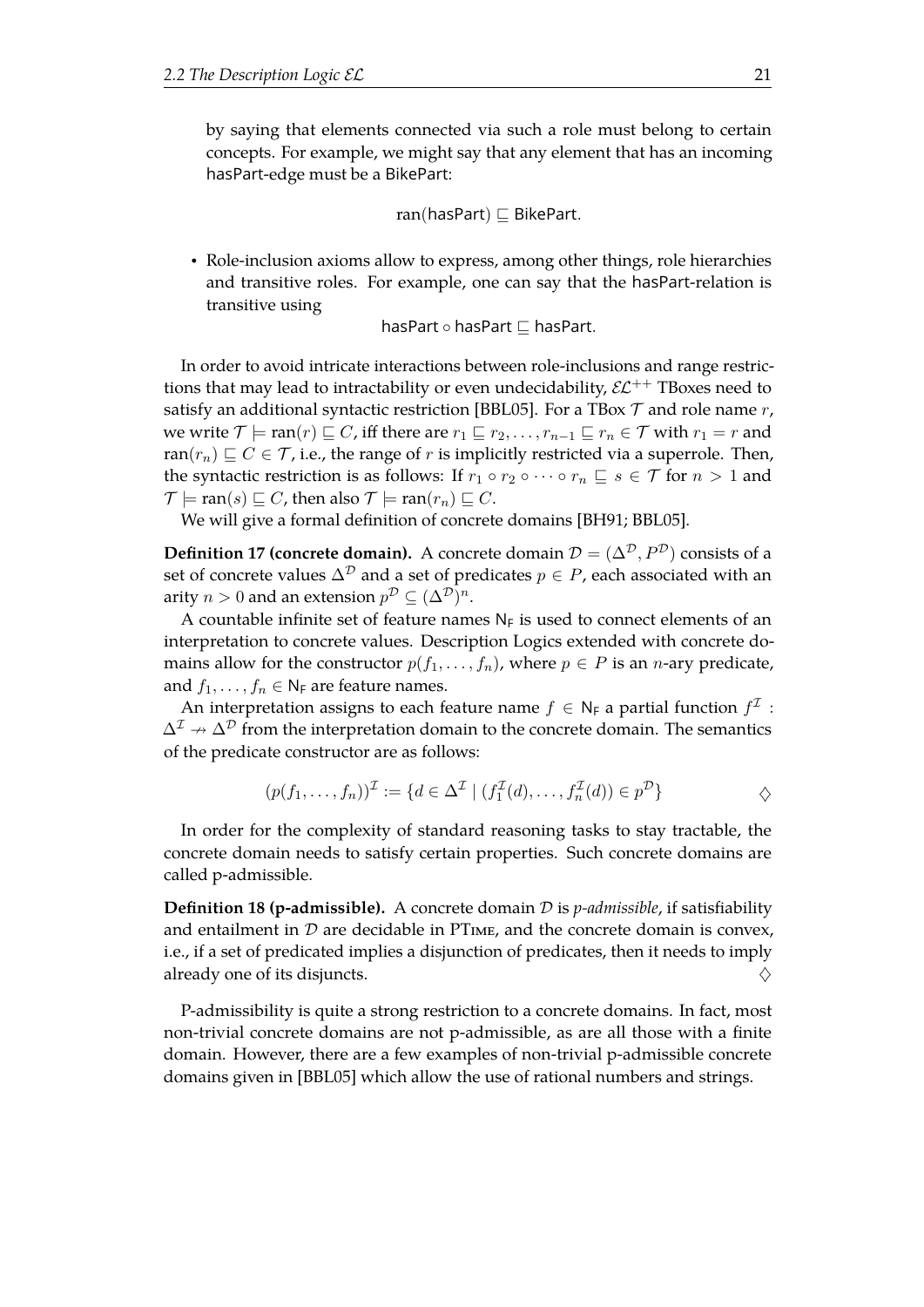Furthermore, we will later argue that even trivial concrete domains can be very useful for use in similarity measures and for relaxing instance queries. In fact, for any infinite set V of values, the concrete domain  $V = (V, =_v)$  which consists only of unary predicates  $=_v$  for  $v \in V$  with  $(=_v)^{\mathcal{V}} = \{v\}$ , i.e., only allows for value assignments, is p-admissible and can be very useful.

# <span id="page-25-0"></span>**2.3 Similarity and Dissimilarity**

As we have see in Chapter [1,](#page-4-0) a large variety of approaches to similarity exist, most of which treat the notion of similarity slightly diferent. However, we have established four principle that are commonly used to guide the construction of similarity measures.

- 1. The similarity between two objects increases with the commonalities that they share.
- 2. The similarity between two objects decreases with the diferences between them.
- 3. The maximal similarity between two things is reached if they are identical, i.e., have no diferences; it does not matter how much commonality they share.
- 4. The minimal similarity between two things is reached when they have no commonalities, no matter how many diferences they have.

As we require a similarity measure to have a minimal and a maximal value, we can actually fx the range of similarity measures. Most commonly, the value 0 is used to denote complete dissimilarity, and the value 1 is used to denote complete similarity. With this, we can define similarity measures formally:

**Definition 19.** Given a (possible infinite) set  $\Delta$  of objects. A similarity measure  $\sim$ on ∆ is a function ∼: ∆ × ∆ → [0, 1] with d ∼ d = 1 for all d ∈ ∆. ♦

Dissimilarity on the other hand is much harder to defne. It can either mean the inverse of a similarity measure, which also has a minimal and maximal value, or it can be unbounded. In the latter case, the more diferences there are between two objects, the higher the dissimilarity can grow, often even disregarding commonalities between the two objects completely. Then, the dissimilarity measure is simply a measure of the diferences between the objects and thus behaves like a distance metric. We will use this view as well.

#### <span id="page-25-1"></span>**2.3.1 Concept Similarity in DLs**

In the contexts of DLs, we are usually interested in concept similarity measures (CSMs), i.e, measures where the objects to be compared are DL concepts. Additionally, when working with DL knowledge bases we always have some background knowledge in the form of a TBox. We require CSMs to respect this background knowledge.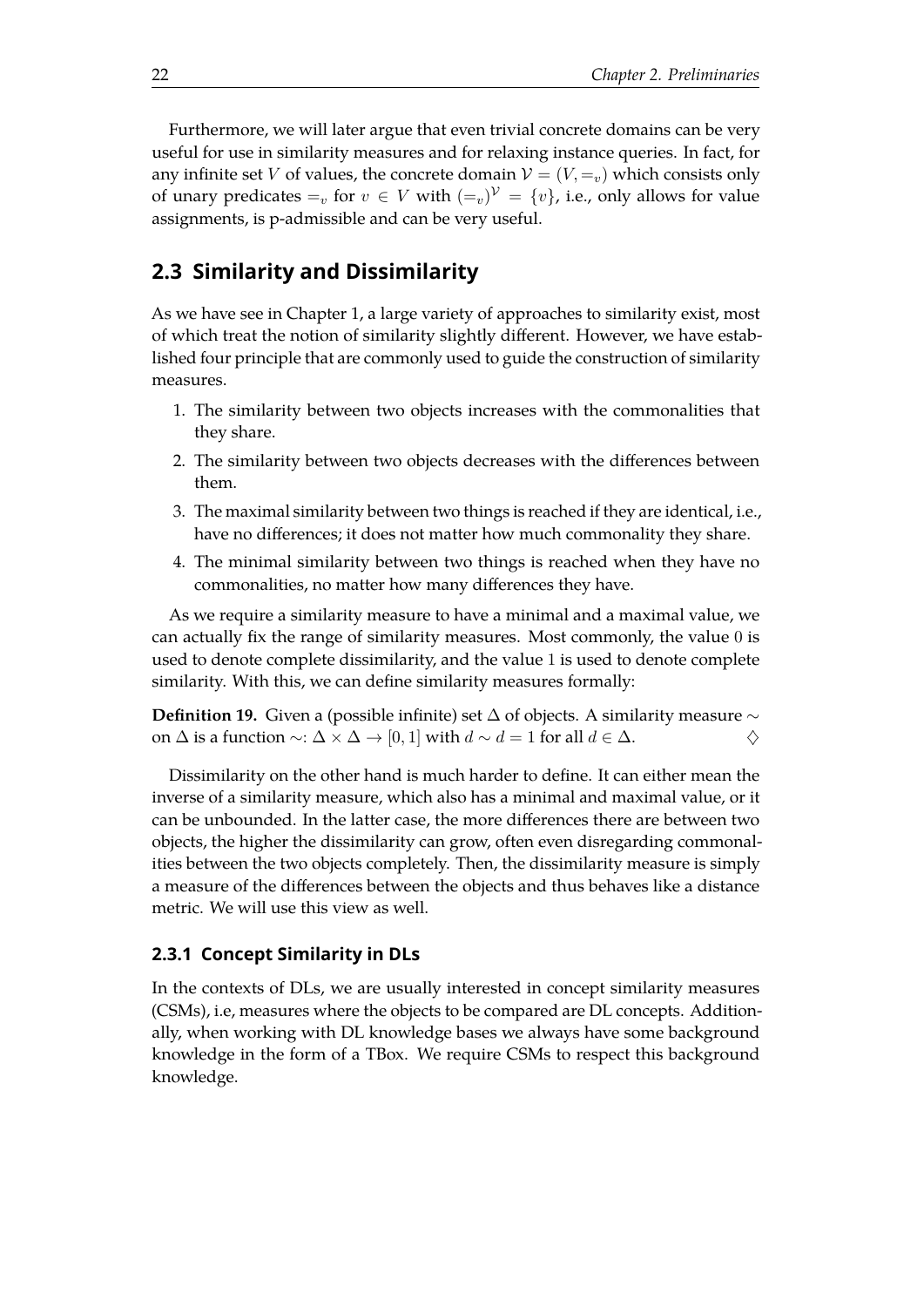The introduction already gave an overview over general approaches to similarity measures. For DLs, some specifc CSMs have been proposed. Early measures for DLs did usually use one of three approaches:

- for very inexpressive terminologies, graph-distance approaches that count the length of the paths between the concepts and their common subsumer [\[RMB+89\]](#page-112-5) have been used. These approaches often only respect direct subsumption relations between concept names, and are hard to generalize for more expressive DLs. However, they have been used to great efect for the Gene Ontology, where they are used to measure the functional similarity between diferent genes and gene products. Graph-distances measures are often combined with information-content approaches, as both are quite similar.
- For more expressive Description Logics, generally an extensional measure [\[dFE05;](#page-108-0) [Lin98\]](#page-111-2) is used, which uses the overlap between the extensions of concepts (usually from the ABox) to compute the similarity value. These measures require a large and well-balanced ABox in order to achieve good similarity estimations. If the ABox is small or unbalanced, then the results can be very counter-intuitive. One example is that extensional measures assign similarity 1 to completely diferent concept names if both have an empty extension in the ABox.
- Finally, there is a group of structural measures [\[Jan06;](#page-109-5) [Sun13;](#page-113-2) [LT12\]](#page-110-0) that compute the similarity by comparing the structure of the concepts in some kind of normal form. However, these usually only work for unfoldable TBoxes and for rather inexpressive DLs [\[Sun13;](#page-113-2) [LT12\]](#page-110-0). If the presence of more more expressive DLs, these measures can become very complex, and the normal form might not be unique any longer, which quickly leads to problems.

Recently, a number of other measures have been defned. A transformational dissimilarity measure for  $\mathcal{EL}$  was introduced in [\[DAB14\]](#page-108-4), which works by counting the number of tree operations it takes to transform the frst concept into the second. This measure has many nice properties; for example it fulflls the triangle-property known from distance metrics.

A family of diferent CSMs has been introduced in [\[APS14\]](#page-106-7). These measures are conceptually very simple, they work by extracting two sets  $S_1, S_2$  of concepts from the concepts that are compared and using the Jaccard index

$$
J(S_1, S_2) = \frac{|S_1 \cap S_2|}{|S_1 \cup S_2|}
$$

to measure the similarity between these sets. By varying the set of concepts one is allowed to extract, i.e., just concept names, subconcepts, or concepts generated by some kind of grammar, one can create CSMs of diferent power and complexity. They work on a large set of DLs, however they can not be parameterized and do not allow for discounting.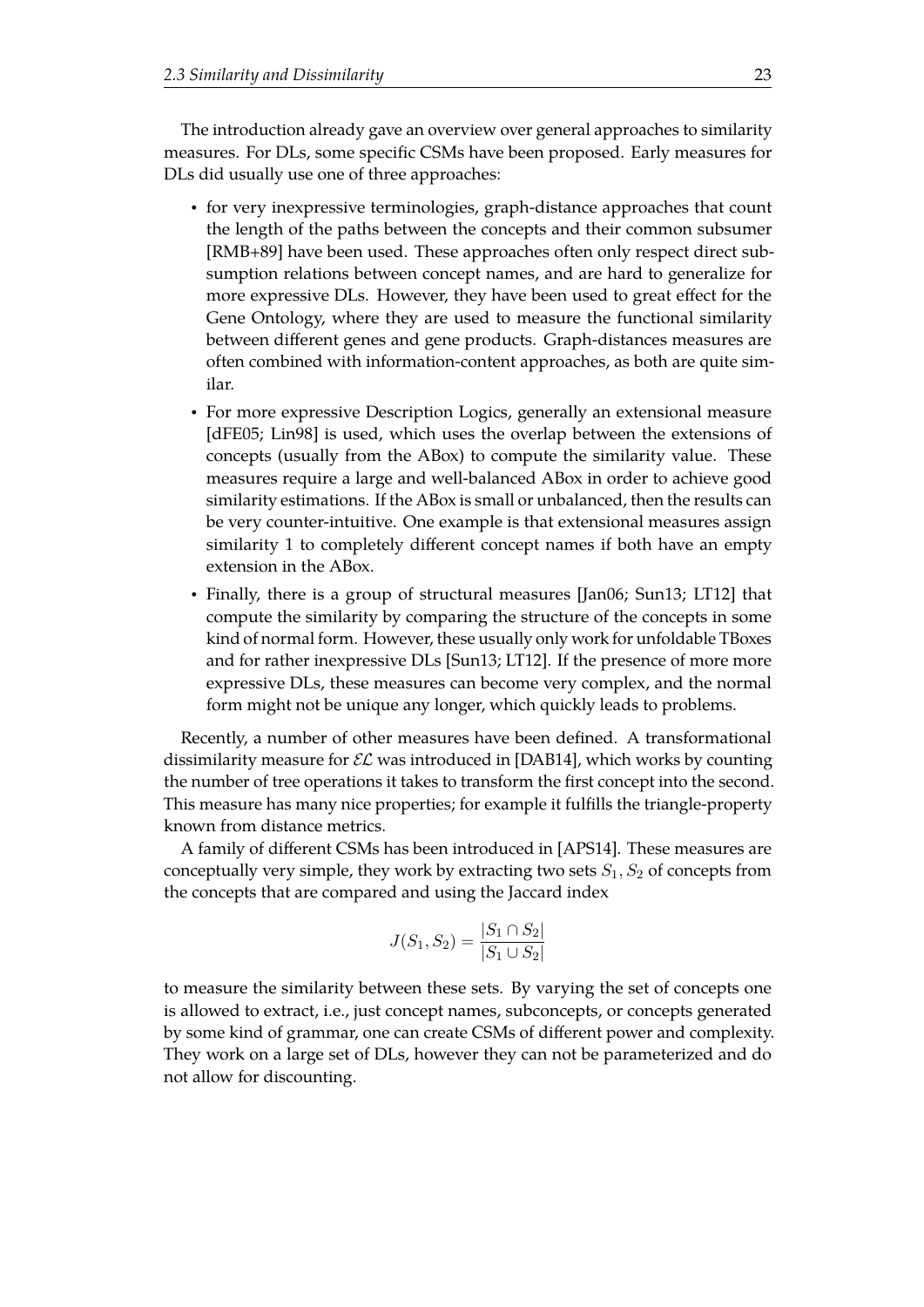#### <span id="page-27-0"></span>**2.3.2 Formal Properties of Concept Similarity Measures**

A set of formal properties for CSMs was presented in [\[LT12\]](#page-110-0). The framework de-vised in [\[LT12\]](#page-110-0) allows to construct CSMs for  $\mathcal{EL}$  concepts (possibly defined w.r.t. unfoldable TBoxes) that satisfy most of these properties.

Here, we want to investigate CSMs for  $\mathcal{EL}$  concepts defined w.r.t. general TBoxes. Thus, we extend the defnition of the properties of CSMs from [\[LT12\]](#page-110-0) to the case where general TBoxes are used.

**Definition 20.** Let  $\mathcal{L}$  be a DL and  $\mathcal{T}$  be an  $\mathcal{L}$  TBox. Then a concept similarity measure ∼ :  $\mathfrak{C}(\mathcal{L}) \times \mathfrak{C}(\mathcal{L}) \rightarrow [0,1]$  w.r.t.  $\mathcal{T}$  is called:

- *symmetric,* if  $C \sim D = D \sim C$  for all  $C, D \in \mathfrak{C}(\mathcal{L})$ ;
- *equivalence-invariant*, if for all  $C, C', D, D' \in \mathfrak{C}(\mathcal{L})$  with  $\mathcal{T} \models C \equiv C'$  and  $\mathcal{T} \models D \equiv D'$  it holds that  $C \sim D = C' \sim D'$ ;
- *equivalence-closed,* if  $\mathcal{T} \models C \equiv D \Longleftrightarrow C \sim D = 1$  for all  $C, D \in \mathfrak{C}(\mathcal{L})$ ;
- *bounded*, if the existence of an *L*-concept  $E \neq \top$  with  $\mathcal{T} \models C \sqsubseteq E$  and  $\mathcal{T} \models D \sqsubseteq E$  implies  $C \sim D > 0$  for all  $C, D \in \mathfrak{C}(\mathcal{L})$ ; and
- *dissimilar-closed,* if for all  $C, D \in \mathfrak{C}(\mathcal{L})$  with  $C, D \neq \top$ , the non-existence of  $E \neq \top$  with  $\mathcal{T} \models C \sqsubseteq E$  and  $\mathcal{T} \models D \sqsubseteq E$  implies that  $C \sim D = 0$ .  $\Diamond$

Many of these properties can be motivated by the intuition about similarity measures given above: Equivalence-closed means that the maximal similarity 1 should only occur for concepts that are equivalent, i.e., have no diferences (w.r.t. the given TBox). Equivalence invariance further requires that equivalent concepts always behave exactly the same w.r.t. ∼. Boundedness requires that as soon as two concepts share some commonality (in form of a common subsumer  $E$ ), the similarity must be diferent from the minimum similarity 0, while dissimilar-closed implies that similarity 0 occurs exactly when two concepts have no commonalities. Symmetry is a common property that most measures satisfy, though some authors do reject this property [\[Tve77\]](#page-113-1).

More properties have been defned in the literature, like the triangle property or the weakened forms of this property called subsumption preserving and reverse subsumption preserving [\[LT12\]](#page-110-0). However, while these properties are useful and easy to explain for distance or dissimilarity measures, they may not always be intuitive for similarity measures. For example, while the triangle property has an intuitive geometric meaning on distance metrics, this meaning is lost when adapting this property to similarity measures, and the need to introduce a transformation function to translate between distances and similarities means that diferent formulations of the triangle property for similarity measures are possible, none of which are natural.

We will define an additional property, which is important for the definition of relaxed instance queries later.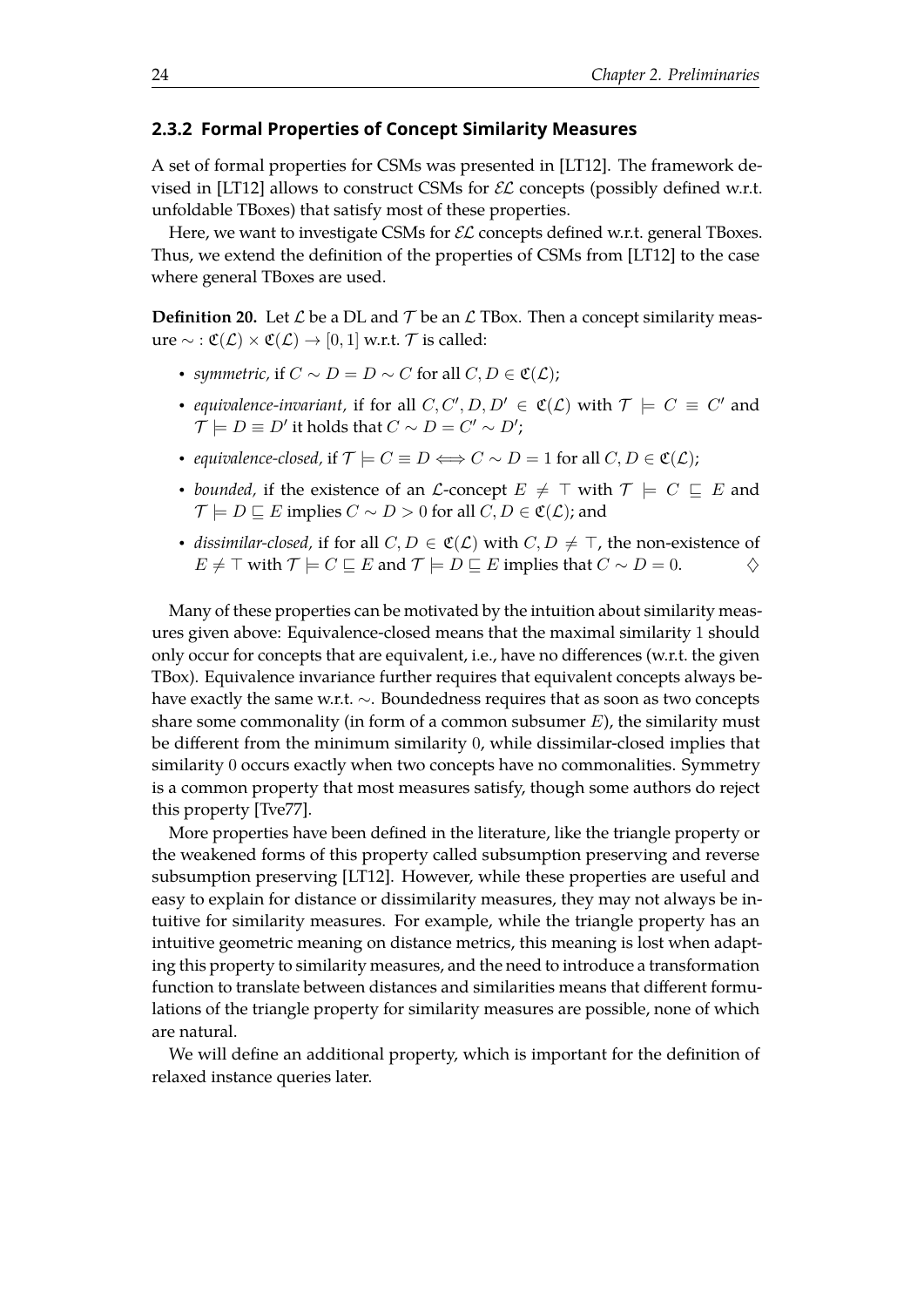**Definition 21.** A CSM  $\sim$  is called *role-depth bounded*, if  $C \sim D = C_k \sim D_k$  for any  $k > min(\text{rd}(C), \text{rd}(D))$ , where  $C_k$  and  $D_k$  are the restrictions of C and D to roledepth bound  $k$ , i.e., the concepts one gets by replacing all existential restrictions at a role-depth of k with  $\top$ .

Basically, this property means one does not need to take into account the exact shape of features that occur in one concept but not the other. For example, when comparing two bikes, one with battery lights and one without any light, the similarity does not depend on the type, color, or power of the lights the first bike has – the other bike does not have any lights either way.

These defined properties make the outcome of a CSM with these properties more predictable for ontology users. The measures described in [\[Sun13;](#page-113-2) [LT12\]](#page-110-0) fulfll most of these properties, as will the measure that we will introduce in the next chapter.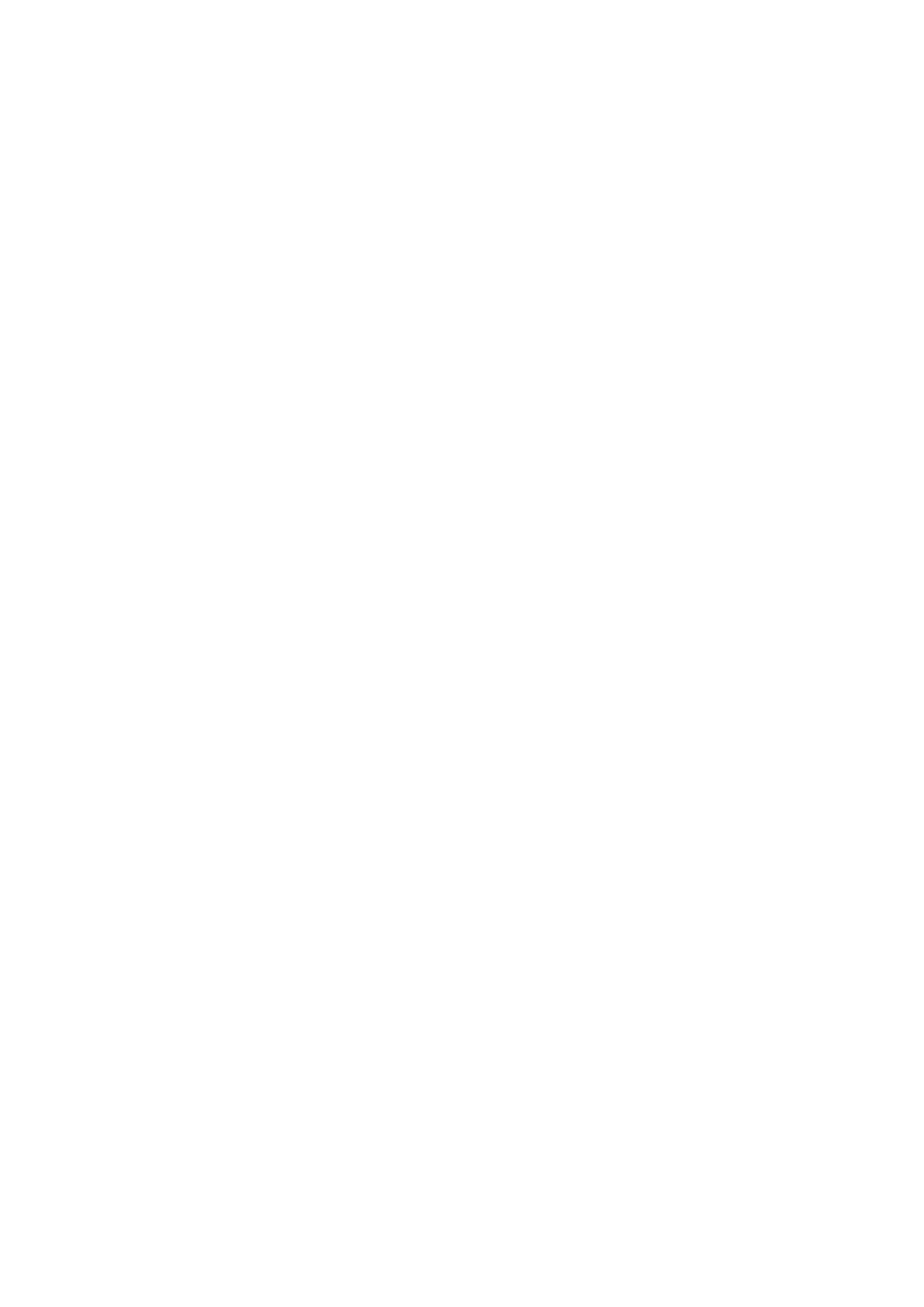# <span id="page-30-0"></span>**Chapter 3**

# **A Concept Similarity Measure for**  $\mathcal{EL}$

In this chapter we present  $\sim_c$ , a structural similarity measure for  $\mathcal{EL}$  concepts w.r.t. a general EL TBox. This measure is based on the measure *simi* introduced in [\[LT12\]](#page-110-0), however, there are some diferences. The biggest diference is certainly that *simi* only works w.r.t. unfoldable TBoxes: in the frst step, it expands all concepts with the defnitions given in the TBox and then discards it; later it uses only the expanded concepts to compute the similarity. This approach has two big problems: First, it cannot be easily generalized to general TBoxes; and second, the expansion may lead to an unnecessary exponential blowup of the concept descriptions.

The similarity measure  $\sim_c$  introduced in this chapter instead relies on a so-called interpretation similarity measure  $\sim_i$ , that assigns a similarity value to a pair of pointed interpretations. It is then expanded to a concept similarity measure by comparing the canonical models of the concepts w.r.t. the general TBox. This approach avoids the exponential blowup introduced by the expansion step, works w.r.t. general TBoxes, and retains most of the formal properties of the measure *simi*.

### <span id="page-30-1"></span>**3.1 Interpretation Similarity**

An *interpretation similarity measure* (ISM) is defned as a similarity measure on fnite pointed interpretations, i.e., a function of the type  $\mathfrak{I} \times \mathfrak{I} \to [0,1]$ . It maps any pair of pointed interpretations to a similarity value between 0 and 1.

It is possible to transfer the formal properties of CSMs to ISMs.

**Definition 22.** Given a DL  $\mathcal{L}$  and suitable simulation relations  $\leq$  and  $\simeq$  (as given in Definition [10](#page-20-1) for  $\mathcal{EL})$ , we call an interpretation similarity measure  $\sim_i$ :

- *symmetric*, iff  $p \sim_i q = q \sim_i p$  for all  $p, q \in \mathfrak{I}$ ;
- *bounded*, iff  $\mathfrak{C}(p) \cap \mathfrak{C}(q) \supsetneq {\top}$  implies  $p \sim_i q > 0$  for all  $p, q \in \mathfrak{I}$ ;
- *dissimilar closed,* iff  $\mathfrak{C}(p) \cap \mathfrak{C}(q) = {\{\top\}}$  implies  $p \sim_i q = 0$  for all  $p, q \in \mathfrak{I}$  with  $\mathfrak{C}(p) \supseteq \{ \top \}$  and  $\mathfrak{C}(q) \supseteq \{ \top \};$
- *equisimulation invariant,* iff  $p \simeq q$  implies  $p \sim_i u = q \sim_i u$  for all  $p, q, u \in \mathfrak{I}$ ;
- *equisimulation closed*, iff  $p \simeq q \iff p \sim_i q = 1$  for all  $p, q \in \mathfrak{I}$ ;
- *simulation preserving*, iff  $r \leq q \leq p$  implies  $p \sim_i q \geq p \sim_i r$  for all  $p, q, r \in \mathfrak{I}$ ;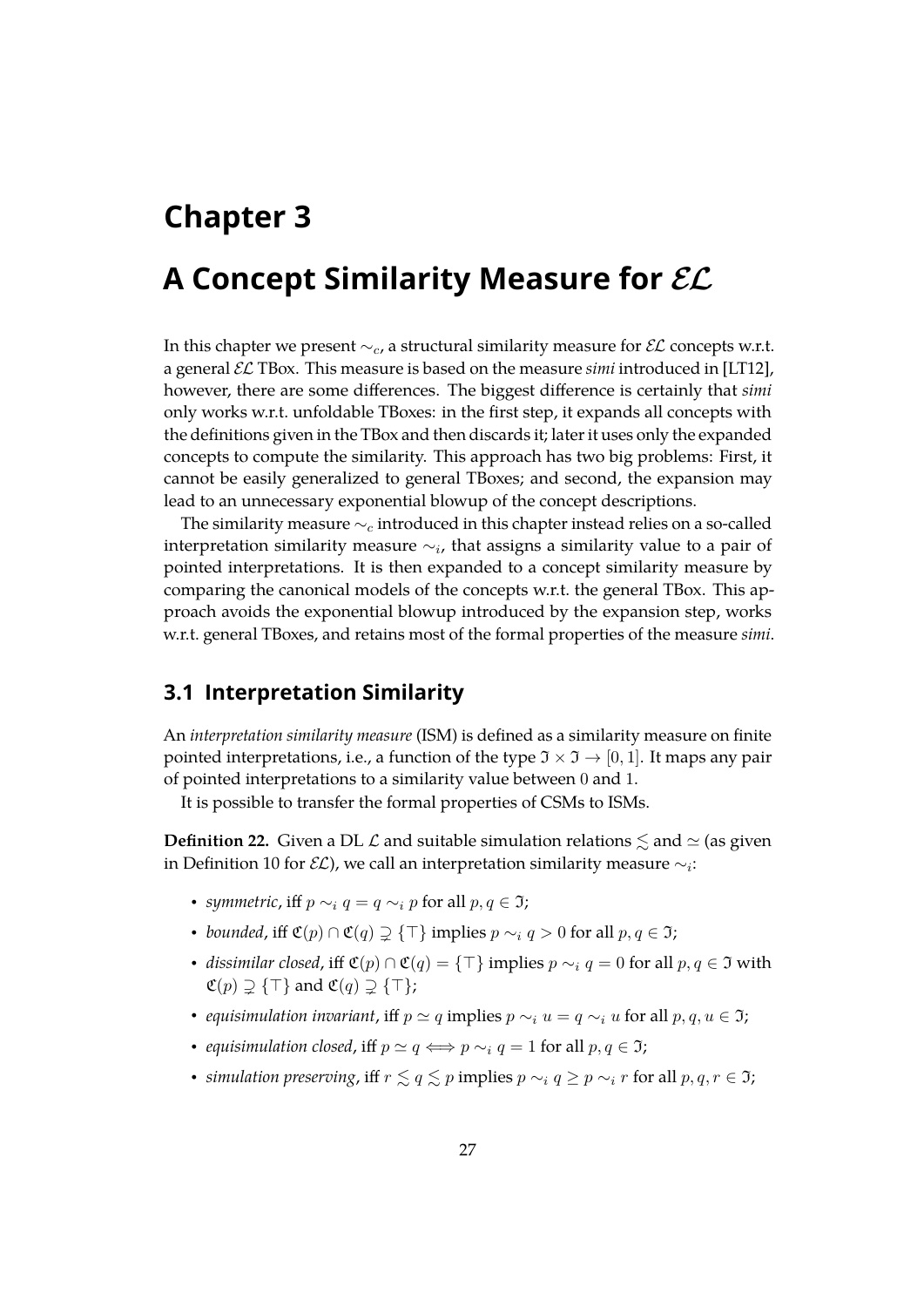• *reverse simulation preserving*, iff  $r \leq q \leq p$  implies  $q \sim_i r \geq p \sim_i r$  for all  $p, q, r \in \mathfrak{I}.$ 

We will now introduce the interpretation similarity measure  $\sim_i$ .

#### <span id="page-31-0"></span>**3.1.1 The Interpretation Similarity Measure** ∼<sup>i</sup>

For two pointed interpretations to be perfectly similar, they need to have the same set of concept names and have edges labeled with the same roles going to perfectly similar successor elements. Otherwise, the most similar concept names and the most similar direct successors are compared and a similarity value is computed from these pairs. In essence,  $\sim_i$  is a feature-based similarity measure where the concept names and successors of an interpretation element are its features.

Before defining the interpretation similarity measure  $\sim_i$ , we need to define two auxiliary functions:

- CN :  $\Im \rightarrow \mathcal{P}(N_C)$  with  $CN((\mathcal{I}, d)) = \{A \in N_C \mid d \in A^{\mathcal{I}}\}$  returns the set of concept names that d is an instance of in  $\mathcal{I}$ .
- SC :  $\mathfrak{I} \to \mathcal{P}(\mathsf{N}_\mathsf{R} \times \mathfrak{I})$  with  $\mathsf{SC}((\mathcal{I},d)) = \{(r,(\mathcal{I},e)) \mid (d,e) \in r^\mathcal{I}\}$  returns the set of successors, i.e., elements  $e$  that are connected to  $d$  via role  $r$  in  $\mathcal{I}$ .

 $\sim_i$  is defined as a recursive function, where the similarity of two elements in their respective interpretations depends on the concept names that they have in common and in which they difer, as well as the similarity of all the elements that are connected to them via roles. In order to control how these features infuence the similarity,  $\sim_i$  depends on a number of parameters:

**Primitive Measure** The primitive measure  $\sim_p$ : N<sub>C</sub> × N<sub>C</sub> ∪ N<sub>R</sub> × N<sub>R</sub> → [0, 1] assigns a similarity value to pairs of concept names or pairs of role names, such that  $x \sim_p x = 1$  for every concept names  $x \in N_c$  or role name  $x \in N_R$ . We give a default primitive measure as follows:

$$
x \sim_{\text{default}} y = \begin{cases} 1, & \text{if } x = y \\ 0, & \text{otherwise} \end{cases}
$$

- **Weighting Function** The weighting function  $q : N_C \cup N_R \rightarrow \mathbb{R}_{>0}$  assigns a positive weight to each concept and role name. These weights allow one to control the infuence that diferent concept names and roles have on the overall similarity. A high weight means that the concept or role name is important and has a great impact of the overall similarity. Again, we will give a default weighting function  $g_{\text{default}}$  that assigns the weight 1 to all concept and role names.
- **Discounting Factor** The discounting factor  $0 < w < 1$  controls the discounting of existential restrictions, i.e., how big of an impact the similarity of the successors of an element have on the overall similarity.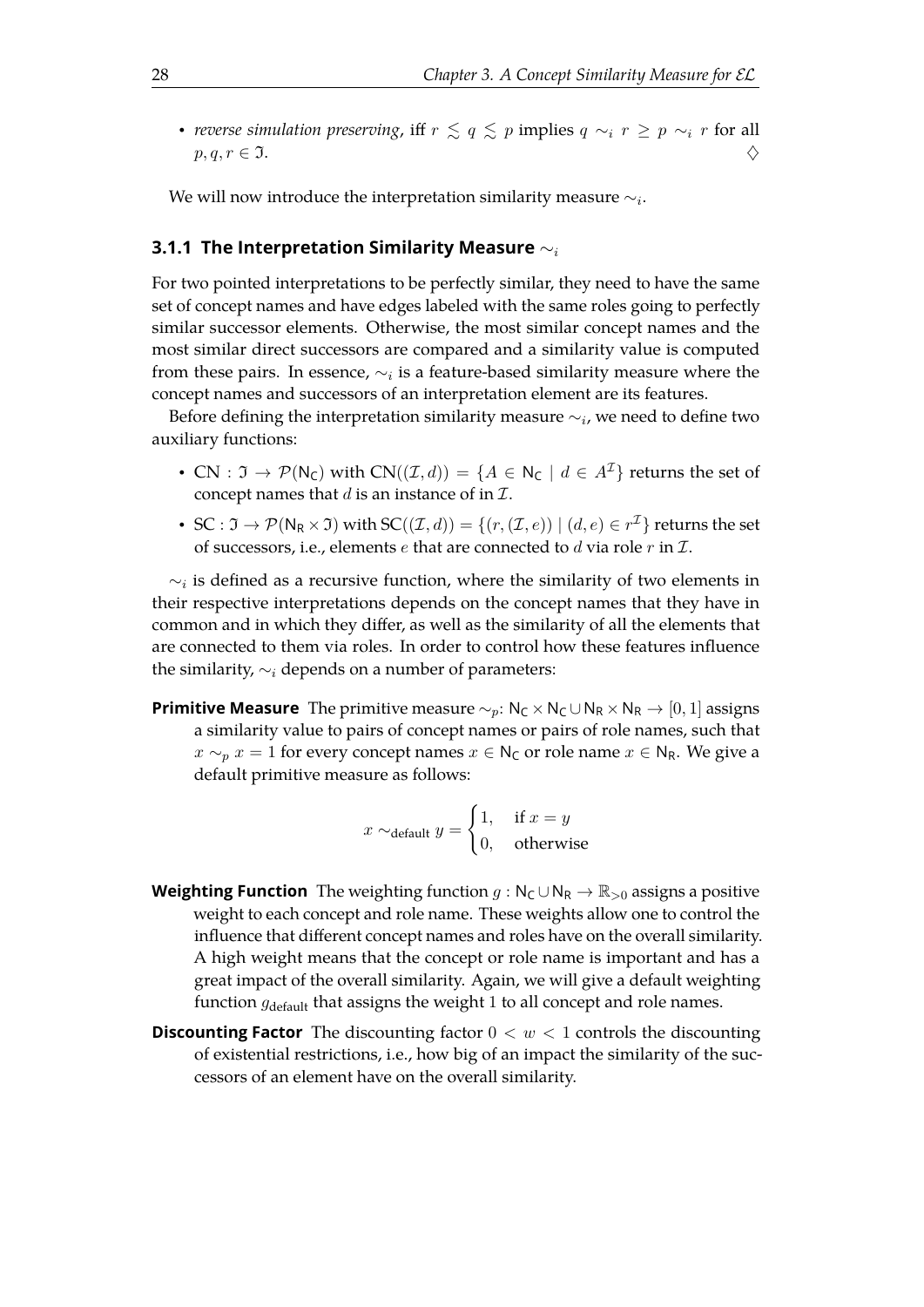The primitive measure can be used to compute the similarity between single concept names. Since elements are usually instance of more than a single concept name, we need to match the concept names of both elements in order to find the maximal correspondence w.r.t. the primitive measure. This gives rise to the following function cm :  $\mathfrak{I} \times \mathfrak{I} \to \mathbb{R}$ :

$$
\operatorname{cm}(p,q) = \sum_{A \in \operatorname{CN}(p)} \left( g(A) \max_{B \in \operatorname{CN}(q)} A \sim_p B \right).
$$

Essentially, this directed measure from  $p$  to  $q$  simply adds for each concept name that  $p$  belongs to the maximal primitive similarity to the concept names of  $q$ , weighted according to the weighting function q.

For the successors of the pointed interpretations  $p$  and  $q$ , we can define a similar directed measure sm :  $\mathfrak{I} \times \mathfrak{I} \to \mathbb{R}$ . For this, assume that we already know the interpretation similarity  $p'\sim_i q'$  between the successor elements.

$$
\operatorname{sm}(p,q) = \sum_{(r,p') \in \operatorname{SC}(p)} \left( g(r) \max_{(s,q') \in \operatorname{SC}(q)} \left( (r \sim_p s) \left( (1-w) + w(p' \sim_i q') \right) \right) \right)
$$

This function again finds for each successor of p the best successor of q, i.e., the one where the primitive similarity between the role names multiplied with the discounted interpretations similarity between the elements itself is maximal.

With this in place, we can define the ISM  $\sim_i$ . In order to compute the similarity between to pointed interpretations  $p$  and  $q$ ,  $\sim$ <sub>i</sub> simply add the values of the measures cm and sm. Since these measures are directed, this is done in both directions; from p to q and from q to p, to arrive at a symmetric measure. Finally, the sum is divided by the weights of all concept names that  $p$  and  $q$  are instance of and the weights of the role names of all successors of  $p$  and  $q$ . This normalizes the similarity value to the interval  $[0, 1]$ .

**Definition 23.** Given a primitive measure  $\sim_{p}$ , a weighting function g, a discounting factor w, as well as two interpretations  $\mathcal I$  and  $\mathcal J$ , the interpretation similarity measure  $\sim_i (\sim_p, g, w) : \Im \times \Im \rightarrow [0, 1]$  is defined as follows, for all  $p, q \in \Im$ : If  $CN(p) = CN(q) = SC(p) = SC(q) = \emptyset$ , then  $p \sim_i q = 1$ , otherwise

<span id="page-32-0"></span>
$$
p \sim_i q = \frac{cm(p, q) + cm(q, p) + sm(p, q) + sm(q, p)}{\sum_{A \in CN(p)} g(A) + \sum_{A \in CN(q)} g(A) + \sum_{(r, p') \in SC(p)} g(r) + \sum_{(r, q') \in SC(q)} g(r)} \qquad (3.1)
$$

We often speak simply of  $\sim_i$  instead of  $\sim_i(\sim_p,g,w)$ . In this case, we assume that  $\sim_p$ , g and w are either clear from the context, or arbitrary.

Note that, since sm depends again on  $\sim_i$ , this definition is mutually recursive. Simply put, the similarity of to pointed interpretations  $p$  and  $q$  will depend on the similarity between all its successor elements, which depend on the similarities of their successors and so on. Since interpretations can contain cycles, in order for  $\sim_i$ to be well-defned we need to show that a unique solution to equation [\(3.1\)](#page-32-0) exists.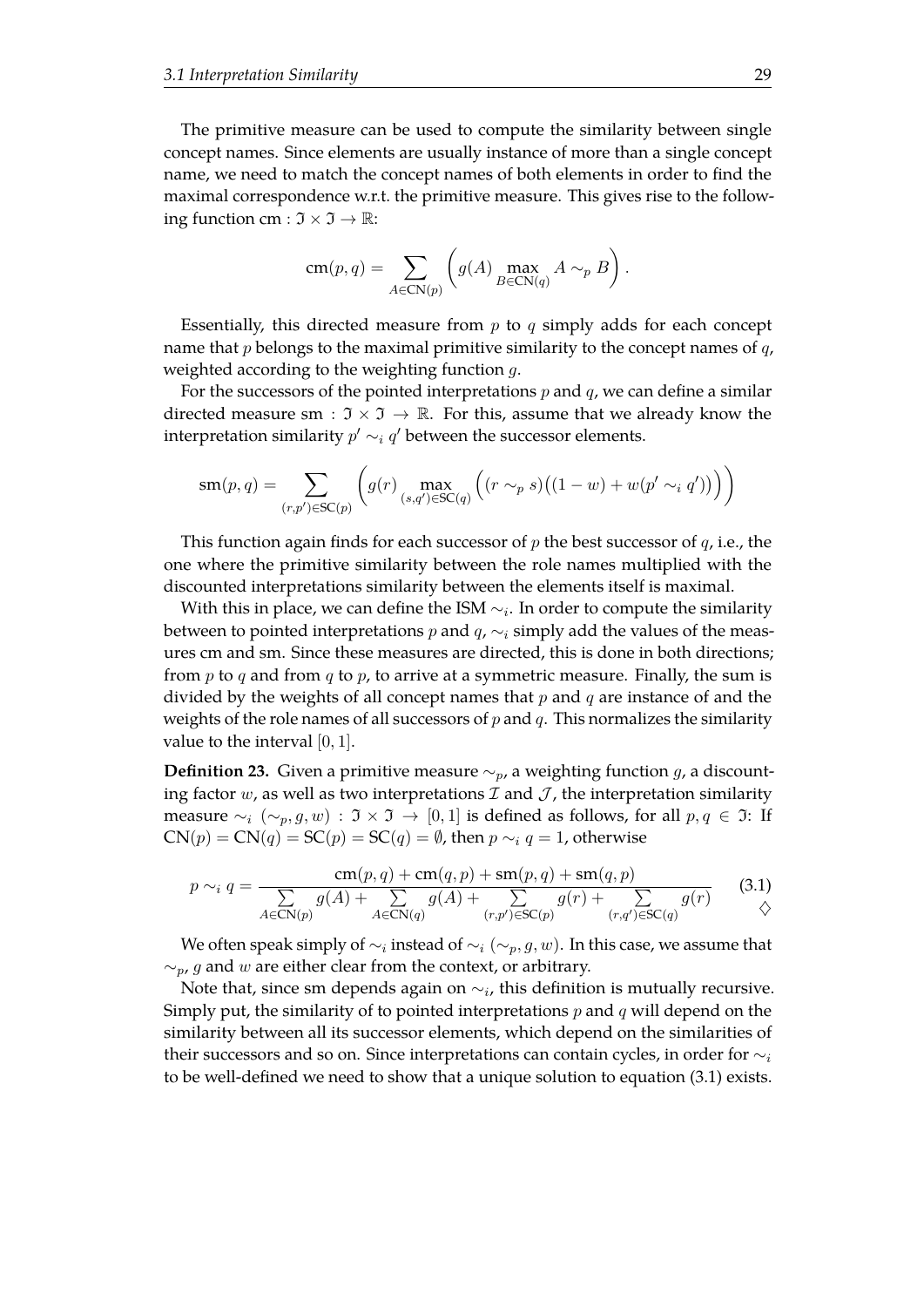<span id="page-33-1"></span>

**Figure 3.1:** The pointed interpretations  $(\mathcal{I}, d)$  and  $(\mathcal{J}, e)$  from Example [24](#page-33-0)

Before proving that  $\sim_i$  is well-defined, we will illustrate its definition using a brief example.

<span id="page-33-0"></span>**Example 24.** Consider the interpretations  $\mathcal I$  and  $\mathcal J$  given in Figure [3.1.](#page-33-1) The pointed interpretation  $p = (\mathcal{I}, d)$  describes a medium weight mountain bike with disc brakes and a Y-frame with rear suspension. The pointed interpretation  $q = (\mathcal{J}, e)$ describes a road racing bike with unspecifed brakes, a carbon diamond frame and low weight. In the following, we will use the default weighting function  $g_{\text{default}}$ that assigns weight 1 to all concept and role names, and a discounting factor of  $w = 0.8$ . We also use a primitive measure  $\sim_p$  that agrees with the default primitive measure on all pairs of concept and role names with the exception of the following: The primitive similarity between Low and Medium as well as between Medium and High is 0.5 instead of 0.

To compute the similarity between the two pointed interpretations  $p$  and  $q$ , we need to fnd, for each concept name and each successor of any of the two elements, the best matching concept name or successor of the other element. For this we need the similarities of all successors of the elements  $d$  and  $e$ . Since both  $d$  and  $e$  have three successors, we would need to compute the similarity between all nine pairs. However, since hasPart and hasWeight have a primitive similarity of 0, and the brakes and frame have no concept names in common, it is easy to see that the best matching successors will be the ones that both speak about the weight, the brakes, or the frame, respectively.

- The hasPart-successors speaking about the brakes have a similarity 0.667, as both elements are instance of the concept name Brakes, but the successor of e is missing the concept name DiscBrake, resulting in a similarity value of  $\frac{(1+0)+1}{3} = 0.667.$
- The most similar concept names for the two has Weight-successor of  $d$  and  $e$  are (Amount, Amount) and (Medium, Low), which results in a similarity value of  $\frac{(1+0.5)+(1+0.5)}{4} = 0.75$ .
- For the two hasPart-successors of  $d$  and  $e$  speaking about the frame, both are instance of Frame, while the concept names YFrame and DiamondFrame have no correspondence in the other element. Similarly, the hasPart-successor in  $I$  and the madeFrom-successor in  $I$  have no corresponding successors the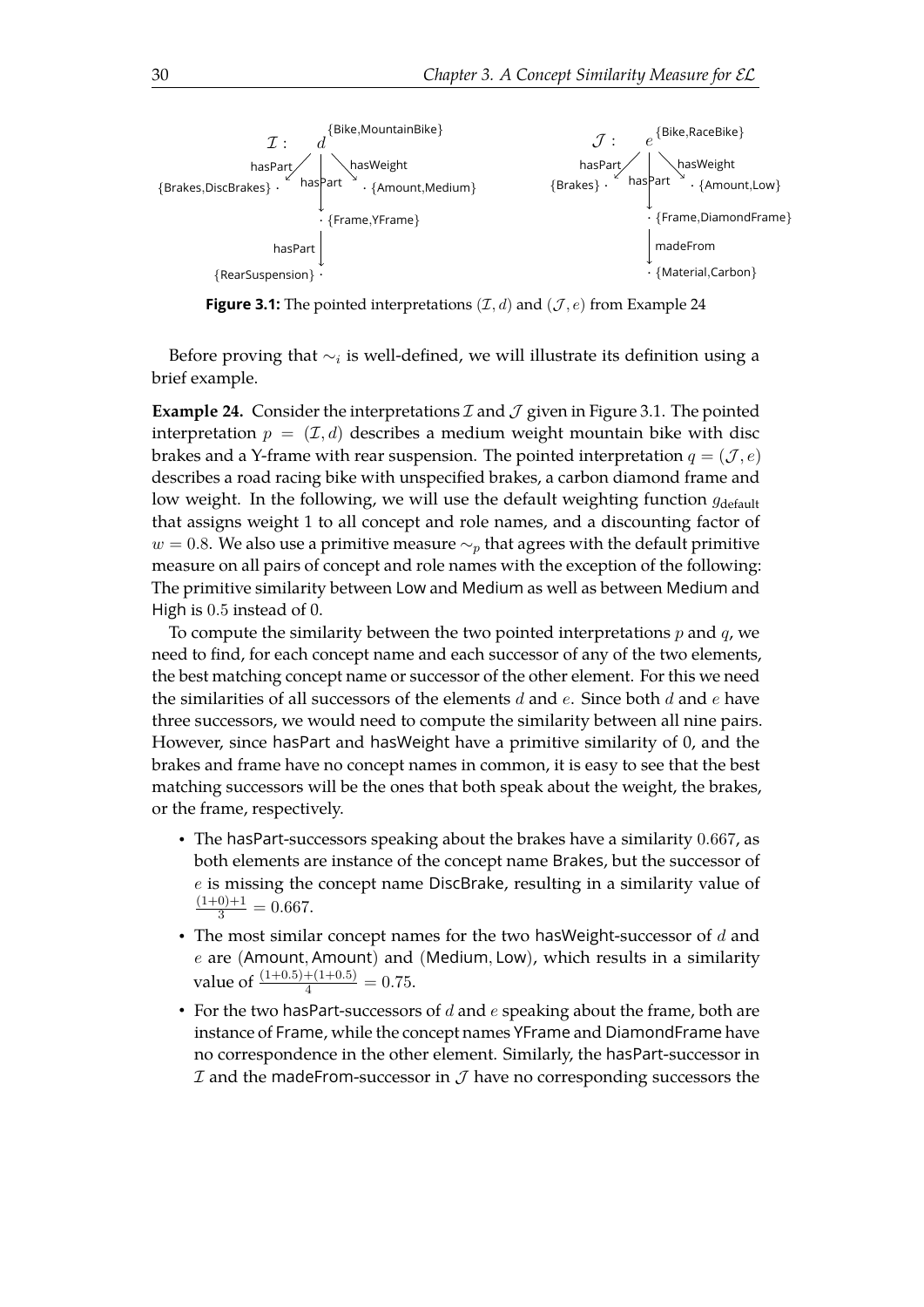other interpretation. Overall, this yields a similarity of  $\frac{(1+0)+(1+0)+0+0}{2+2+1+1}$ 0.333 for the two services.

Using this, we can finally compute the similarity between  $d$  and  $e$  by computing cm and sm for both directions  $(p, q)$  and  $(q, p)$  and dividing by the sum of all weights:

$$
cm(p, q) = cm(q, p) = 1 + 1,
$$
  
\n
$$
sm(p, q) = sm(q, p) = (0.2 + 0.8 \cdot 0.667) + (0.2 + 0.8 \cdot 0.75) + (0.2 + 0.8 \cdot 0.333)
$$
  
\n= 2,  
\n
$$
(\mathcal{I}, d) \sim_i (\mathcal{I}, e) = \frac{1 + 1 + 2 + 2}{2 + 2 + 3 + 3} = 0.6.
$$

Despite the fact that these bikes are fairly diferent, the similarity between them is rather large. The main reason for this is that the general concept names like Bike, Amount, Brakes, and Frame have the same infuence on the similarity as the more interesting subconcepts like MountainBike and RaceBike or Low and Medium. By modifying the weighting function  $g$  such that it decreases the weight of the concepts Bike, Amount, Brakes, and Frame to 0.1, we arrive at the following similarity values:

- The similarity between the brakes is now  $\frac{(0.1+0)+0.1}{1.2} = 0.167$ .
- The similarity between the weights is now  $\frac{0.1+0.5+0.1+0.5}{2.2} = 0.545$ .
- The similarity between the frames is now  $\frac{0.2}{4.2} = 0.048$ .
- The total similarity between the bikes is  $p \sim_i q = 0.21$ .

With this new weighting function, the similarity comes mainly from the fact that both bikes have a weight that is not completely dissimilar, and that they have the same roles (albeit with dissimilar successors), which the discounting formula honors with a factor of 0.2.  $\Diamond$ 

#### <span id="page-34-0"></span>**3.1.2 Existence and Uniqueness of the Solution for** ∼<sup>i</sup>

In order to show that a unique solution to Equation [\(3.1\)](#page-32-0) exists even if the interpret-ations contain cycles, we will use the Banach fixed-point theorem [\[Ban22\]](#page-107-6). For this, we need the notion of a contraction mapping.

**Definition 25 (contraction mapping).** Given a metric space  $(X, d)$ , a function  $f$ :  $X \to X$  is called a contraction mapping on X, if there exists a  $\lambda \in [0,1)$  such that for all  $x, y \in X$  we have

$$
d(f(x), f(y)) \leq \lambda d(x, y).
$$

The Banach fixed-point theorem basically says that any contraction mapping on a complete metric space has a unique fxed point.

**Theorem 26 (Banach fxed-point theorem [\[Ban22\]](#page-107-6)).** *Let* (X, d) *be a complete metric space, and*  $f: X \to X$  *be a contraction mapping on* X. Then f *admits a unique fixed-point*  $x^*$  *in*  $X$ *, i.e., there exists a unique*  $x^* \in X$  *with*  $f(x^*) = x^*$ . Furthermore, for any  $x_0 \in X$ , *the sequence*  $x_n$  *with*  $x_n = f(x_{n-1})$  *converges to*  $x^*$ *, i.e.,*  $x^* = \lim_{n \to \infty} x_n$ .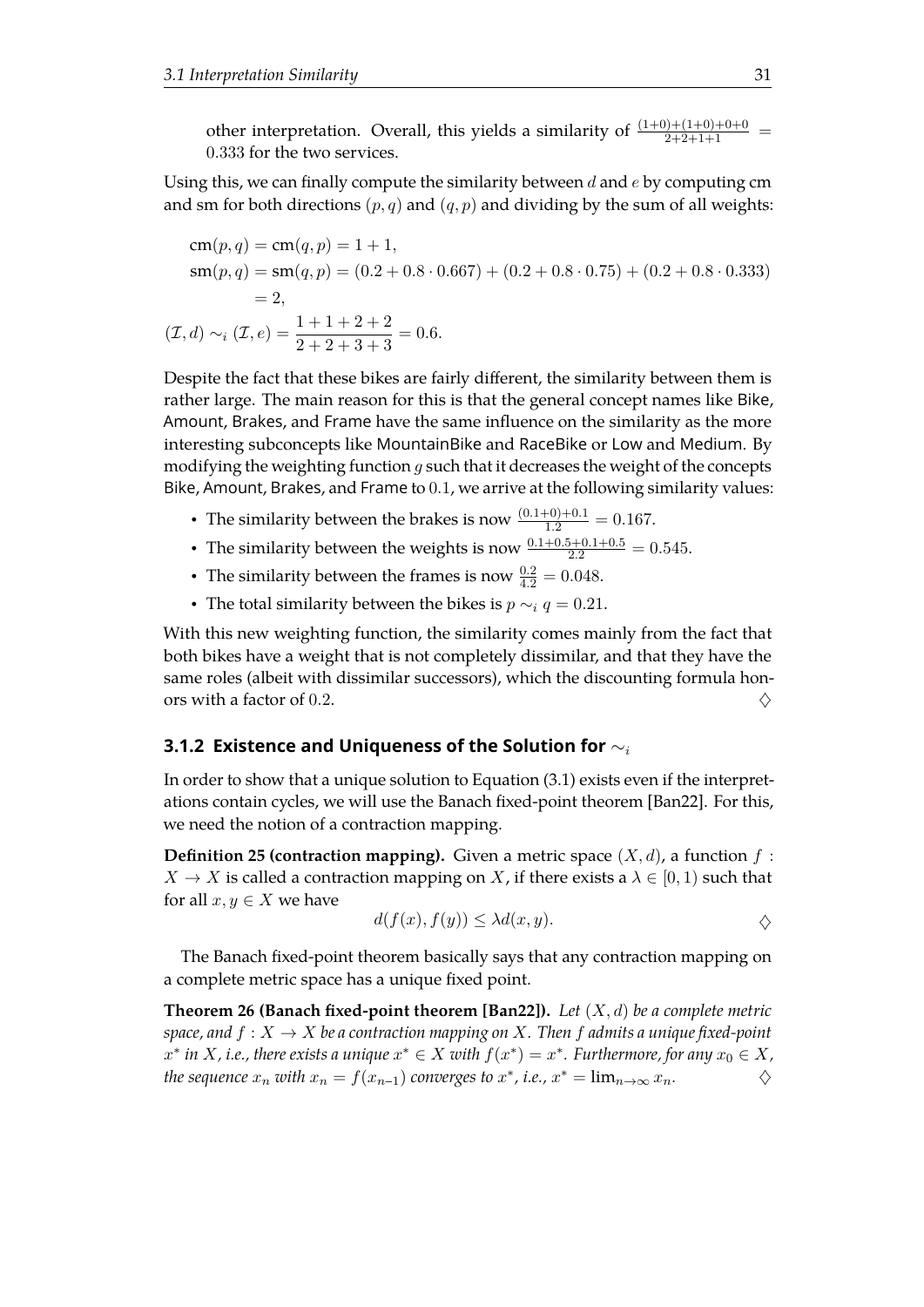In order to be able to use the Banach fixed-point theorem, we need to transform the equation system [\(3.1\)](#page-32-0) into a (contraction) mapping. In particular, given two pointed interpretations  $p = (\mathcal{I}, d)$  and  $q = (\mathcal{J}, e)$  with  $\mathcal I$  and  $\mathcal J$  being finite, we need to consider the similarity values between all elements of  $\mathcal I$  and  $\mathcal J$ , and thus we transform equation system [\(3.1\)](#page-32-0) into a mapping  $f_{\text{sim}} : \mathbb{R}^{3} \to 2^{\mathcal{J}} \to \mathbb{R}^{3} \times 3 \to 0$  (where  $x_{p,q}$  denote the value at index  $p, q$  of vector  $x$ ):

$$
f_{\text{sim}}(\boldsymbol{x}) = \boldsymbol{x'},\tag{3.2}
$$

where

$$
x'_{p,q} = \frac{c(p,q) + c(q,p) + s_x(p,q) + s_x(q,p)}{\sum_{A \in \mathcal{CN}(p)} g(A) + \sum_{B \in \mathcal{CN}(q)} g(B) + \sum_{(r,p') \in \mathcal{SC}(p)} g(r) + \sum_{(s,q') \in \mathcal{SC}(q)} g(s)},
$$
  

$$
c(p,q) = \sum_{A \in \mathcal{CN}(p)} \left( g(A) \max_{B \in \mathcal{CN}(q)} (A \sim_p B) \right), \text{ and}
$$
  

$$
s_x(p,q) = \sum_{(r,p') \in \mathcal{SC}(p)} \left( g(r) \max_{(s,q') \in \mathcal{SC}(q)} \left( (r \sim_p s)((1-w) + w(x_{p',q'}))) \right) \right).
$$

Note that the fixed-points of  $f_{sim}$  and the solutions of Equation system [\(3.1\)](#page-32-0) are equivalent, since for a fixed point  $x^*$ , the equation  $f_{\text{sim}}(x^*) = x^*$  yields exactly the equation system [\(3.1\)](#page-32-0).

Given the Chebyshev distance metric  $d_{\text{max}}$  on  $\mathbb{R}^{\mathfrak{I}_{\mathcal{I}} \times \mathfrak{I}_{\mathcal{J}}}$  with

$$
d_{\max}(\boldsymbol{x},\boldsymbol{y}) = \max_{(p,q) \in \mathfrak{I}_\mathcal{I} \times \mathfrak{I}_\mathcal{J}} |x_{p,q} - y_{p,q}|,
$$

we can now show that  $f_{\text{sim}}$  is indeed a contraction mapping on the complete metric space  $(\mathbb{R}^{\mathfrak{I}_{\mathcal{I}} \times \mathfrak{I}_{\mathcal{J}}}, d_{\max}).$ 

**Lemma 27.**  $f_{sim}$  *is a contraction mapping on*  $(\mathbb{R}^{3} \times 3 \times \mathbb{R}^{3} \times \mathbb{R}^{3})$ *.* 

*Proof.* We need to show that for any  $x, y \in \mathbb{R}^{\mathfrak{I}_\mathcal{I} \times \mathfrak{I}_\mathcal{J}}$ , we have

$$
d_{\max}(f_{\text{sim}}(\bm{x}), f_{\text{sim}}(\bm{y})) \leq \lambda d_{\max}(\bm{x}, \bm{y})
$$

for some  $\lambda \in [0, 1)$ . In order to show this, we need the following claim:

**Claim 28.** For some index set I and two vectors  $x, y \in [0, 1]^I$ , we have

<span id="page-35-0"></span>
$$
|\max_{i\in I} x_i - \max_{i\in I} y_i| \le \max_{i\in I} |x_i - y_i|.
$$

*Proof.* Let  $\max_{i \in I} x_i = x_{i_k}$  and  $\max_{i \in I} y_i = y_{i_l}$ . Assume that  $x_{i_k} \ge y_{i_l}$ ; then  $|\max_{i\in I} x_i - \max_{i\in I} y_i| = |x_{i_k} - y_{i_l}| = x_{i_k} - y_{i_l}$ . As  $y_{i_l}$  is the maximum over all  $y_i$ , we further get  $x_{i_k} - y_{i_l} \leq x_{i_k} - y_{i_k} \leq \max_{i \in I} |x_i - y_i|$ . The case  $x_{i_k} < y_{i_l}$  is analogous.  $\Box$ 

Let now  $x' = f_{\text{sim}}(x)$  and  $y' = f_{\text{sim}}(y)$ . Then we have  $d_{\text{max}}(f_{\text{sim}}(x), f_{\text{sim}}(y)) =$  $\max_{(p,q)\in\mathfrak{I}_\mathcal{I}\times\mathfrak{I}_\mathcal{J}}|x'_{p,q}-y'_{p,q}|.$  In particular, using claim [28,](#page-35-0) we have for any  $p,q\in\mathfrak{I}.$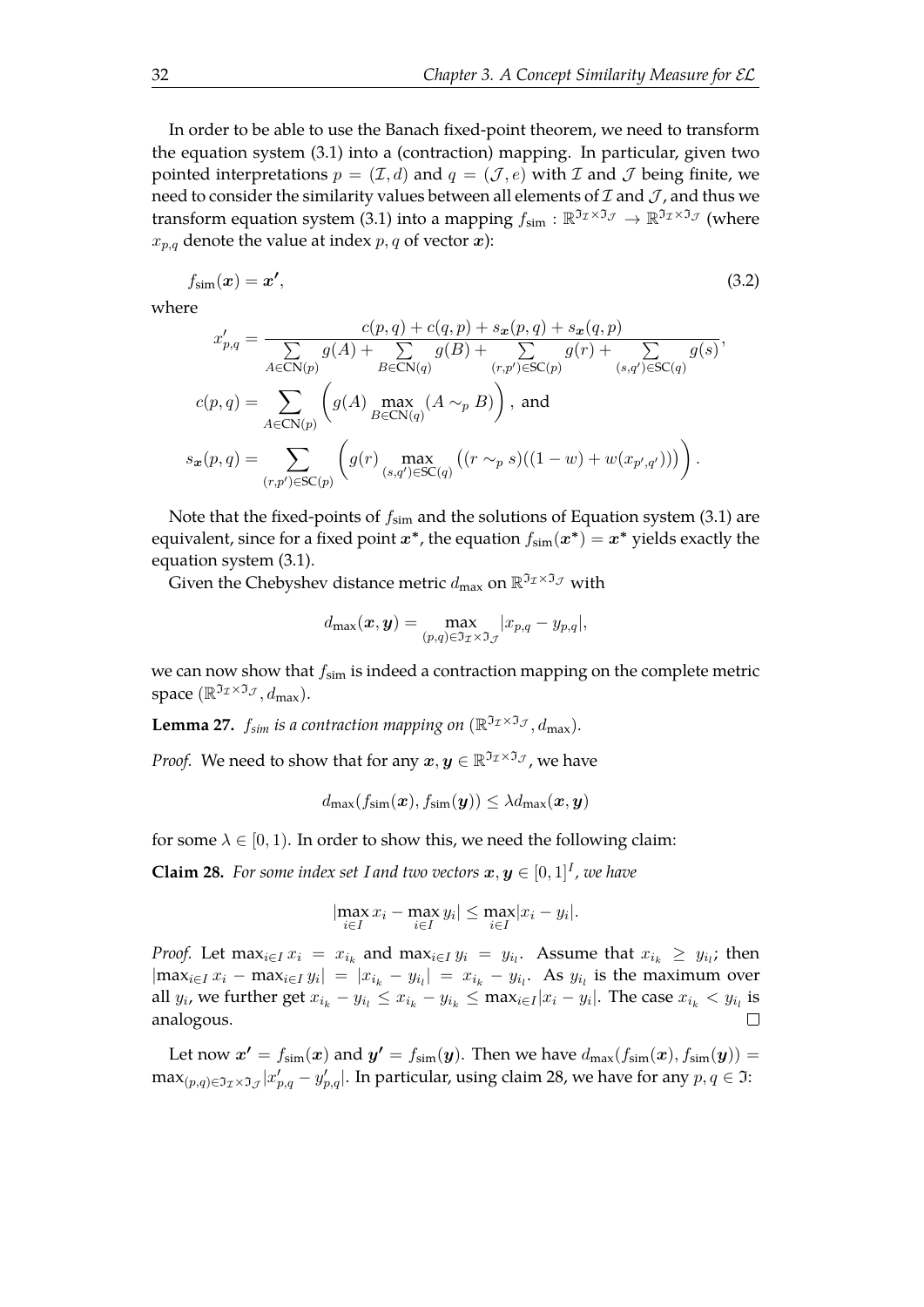$$
s_x(p,q) - s_y(p,q) = \left| \sum_{(r,p') \in \text{SC}(p)} g(r) \left( \max_{(s,q') \in \text{SC}(q)} (r \sim_p s)((1-w) + w(x_{p',q'})) \right) \right|
$$
  
- 
$$
\sum_{(r,p') \in \text{SC}(p)} g(r) \left( \max_{(s,q') \in \text{SC}(q)} (r \sim_p s)((1-w) + w(y_{p',q'})) \right) \right|
$$
  

$$
\leq \sum_{(r,p') \in \text{SC}(p)} g(r) \max_{(s,q') \in \text{SC}(q)} |(r \sim_p s)((1-w) + w(x_{p',q'})) - (r \sim_p s)((1-w) + w(y_{p',q'}))|
$$
  
= 
$$
\sum_{(r,p') \in \text{SC}(p)} g(r) \left( w \max_{(s,q') \in \text{SC}(q)} (r \sim_p s) |x_{p',q'} - y_{p',q'}| \right)
$$
  

$$
\leq \sum_{(r,p') \in \text{SC}(p)} g(r) \left( w \max_{(s,q') \in \text{SC}(q)} |x_{p',q'} - y_{p',q'}| \right)
$$
  

$$
\leq \sum_{(r,p') \in \text{SC}(p)} g(r) (w d_{\text{max}}(x, y))
$$

This implies the following:

$$
|x'_{p,q} - y'_{p,q}| = \left| \frac{(c(p,q) + c(q,p) + s_x(p,q) + s_x(q,p))}{\sum_{A \in \mathcal{CN}(p)} g(A) + \sum_{B \in \mathcal{CN}(q)} g(B) + \sum_{(r,p') \in \mathcal{SC}(p)} g(r) + \sum_{(s,q') \in \mathcal{SC}(q)} g(s)} - \frac{(c(p,q) + c(q,p) + s_y(p,q) + s_y(q,p))}{\sum_{A \in \mathcal{CN}(p)} g(A) + \sum_{B \in \mathcal{CN}(q)} g(B) + \sum_{(r,p') \in \mathcal{SC}(p)} g(r) + \sum_{(s,q') \in \mathcal{SC}(q)} g(s)} \right|
$$
  

$$
\leq \frac{|(s_x(p,q) - s_y(p,q)) + (s_x(q,p) - s_y(q,p))|}{\sum_{A \in \mathcal{CN}(p)} g(A) + \sum_{B \in \mathcal{CN}(q)} g(B) + \sum_{(r,p') \in \mathcal{SC}(p)} g(r) + \sum_{(s,q') \in \mathcal{SC}(q)} g(s)} \frac{g(s) (w d_{\max}(x,y))}{(s,q') \in \mathcal{SC}(q)} \leq \frac{(r,p') \in \mathcal{SC}(p)}{g(A) + \sum_{B \in \mathcal{CN}(q)} g(B) + \sum_{(r,p') \in \mathcal{SC}(p)} g(r) + \sum_{(s,q') \in \mathcal{SC}(q)} g(s)} \frac{g(s)}{(s,q') \in \mathcal{SC}(q)} \leq w d_{\max}(x,y) \frac{\sum_{A \in \mathcal{CN}(p)} g(A) + \sum_{B \in \mathcal{CN}(q)} g(r) + \sum_{(s,q') \in \mathcal{SC}(q)} g(s)}{g(s) + \sum_{B \in \mathcal{CN}(q)} g(B) + \sum_{(r,p') \in \mathcal{SC}(p)} g(r) + \sum_{(s,q') \in \mathcal{SC}(p)} g(s)} \leq w d_{\max}(x,y) \frac{\sum_{A \in \mathcal{CN}(p)} g(A) + \sum_{B \in \mathcal{CN}(q)} g(B) + \sum_{(r,p') \in \mathcal{SC}(p)} g(r) + \sum_{(s,q') \in \mathcal{SC}(q)} g(s)}{\sum_{A \in \mathcal{CN}(p)} g(A) + \sum_{B \in \mathcal{CN}(q)} g(B) + \sum_{(r,p') \in \mathcal{SC}(p)} g(r
$$

Since  $|x'_{p,q} - y'_{p,q}| \leq w \, d_{\max}(\bm{x},\bm{y})$  for any  $p,q \in \mathfrak{I}$ , this implies that also  $d_{\text{max}}(f_{\text{sim}}(\bm{x}),f_{\text{sim}}(\bm{y}))=\max_{(p,q)\in\mathfrak{I}_\mathcal{I}\times\mathfrak{I}_\mathcal{J}}$  $|x'_{p,q} - y'_{p,q}| \leq w d_{\max}(\boldsymbol{x}, \boldsymbol{y}),$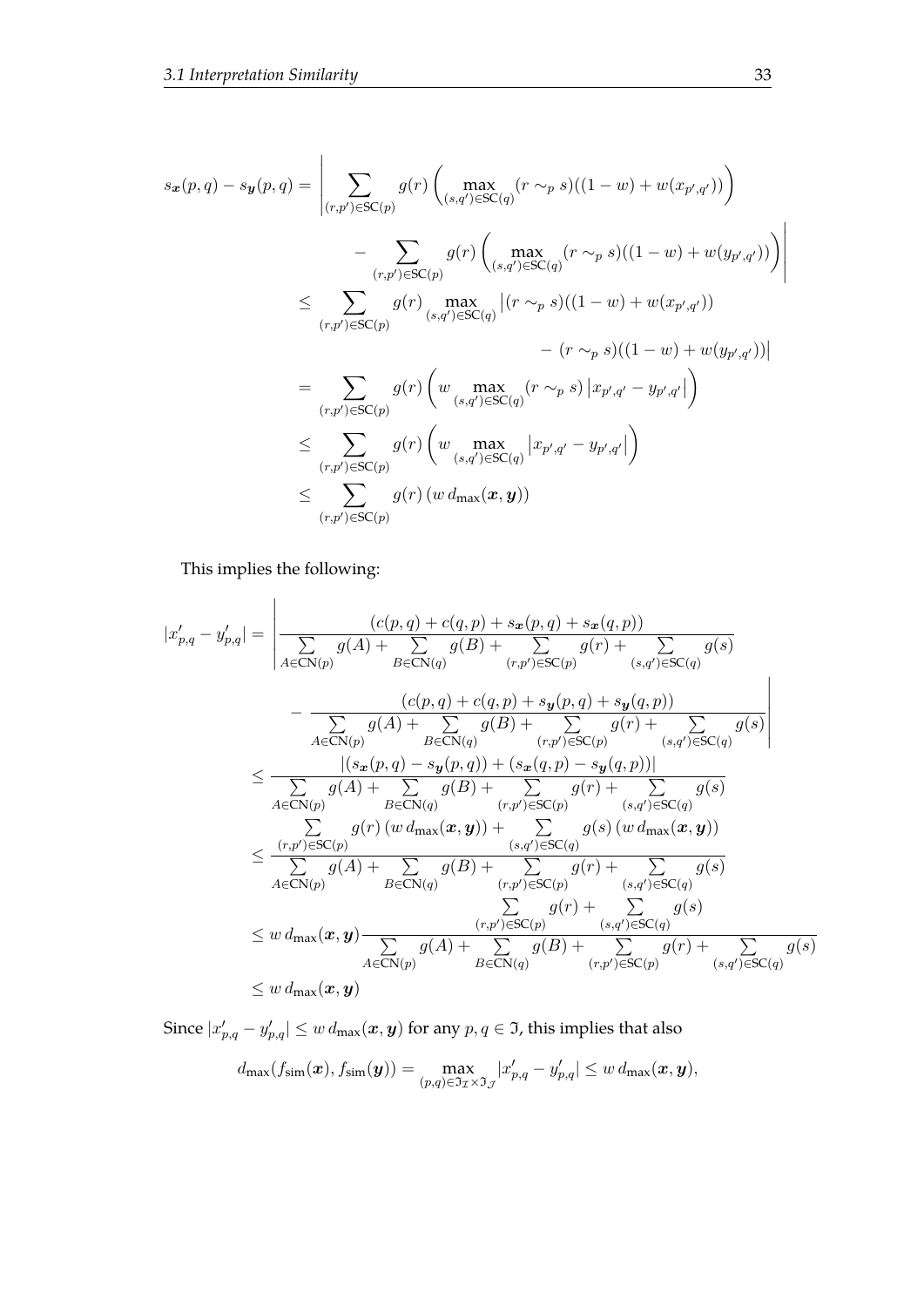and thus  $f_{\text{sim}}$  is a contraction mapping with Lipschitz constant w.

 $\Box$ 

This allows us to apply the Banach fixed-point theorem to get the following result.

<span id="page-37-0"></span>**Theorem 29.** The similarity measure  $\sim_i$  is well-defined, i.e.,  $p \sim_i q$  defined in Equa*tion* [\(3.1\)](#page-32-0) *has a unique solution for all fnite pointed interpretations* p, q*.*

*Proof.*  $f_{\text{sim}}$  is a contraction mapping on  $(\mathbb{R}^{\mathfrak{I}_\mathcal{I}\times\mathfrak{I}_\mathcal{J}},d_{\text{max}})$  due to Lemma [27.](#page-35-0) Thus, the Banach fixed-point Theorem [26](#page-34-0) implies that  $f_{sim}$  always has a unique fixed-point  $x^*$ . Since the fixed-point equation  $f_{\text{sim}}(x^*) = x^*$  yields exactly the equation system [\(3.1\)](#page-32-0), this also implies that equation system [\(3.1\)](#page-32-0) always has a unique solution, and thus the similarity measure  $\sim_i$  is well-defined.  $\Box$ 

#### **3.1.3 Polynomial Time Complexity**

In this section, we want to show that  $\sim$ <sub>i</sub> can be computed in polynomial time in the size of the interpretations  $\mathcal I$  and  $\mathcal J$ . For this, we transform the equation system [\(3.1\)](#page-32-0) into a linear optimization problem  $P_{sim}$ :

<span id="page-37-2"></span>**Definition 30.** Let  $\mathcal I$  and  $\mathcal J$  be finite two interpretations. The linear optimization problem  $P_{\text{sim}}(\mathcal{I},\mathcal{J})$  is defined by the following linear constraints with variables  $x_{p,q}, x_{(r,p'),q}$ , and  $x_{p,(s,q')}$  for all  $p \in \mathfrak{I}_{\mathcal{I}}$ ,  $q \in \mathfrak{I}_{\mathcal{J}}$ ,  $(r,p') \in \mathrm{SC}(p)$  and  $(s,q') \in \mathrm{SC}(q)$ :

$$
x_{p,q} = \frac{\operatorname{cm}(p,q) + \operatorname{cm}(q,p) + \sum_{(r,p') \in \mathsf{SC}(p)} x_{(r,p'),q} + \sum_{(s,q') \in \mathsf{SC}(q)} x_{p,(s,q')}
$$

$$
x_{p,q} = \frac{\sum_{A \in \mathsf{CN}(p)} g(A) + \sum_{B \in \mathsf{CN}(q)} g(B) + \sum_{(r,p') \in \mathsf{SC}(p)} g(r) + \sum_{(s,q') \in \mathsf{SC}(q)} g(s)}{x_{(r,p'),q}} = \sum_{A \in \mathsf{CN}(p)} \left( g(A) \max_{B \in \mathsf{CN}(q)} (A \sim_p B) \right)
$$

$$
x_{(r,p'),q} \ge g(r)(r \sim_p s)((1-w) + w \cdot x_{p',q'}) \qquad \text{for all } (s,q') \in \mathsf{SC}(q)
$$

$$
x_{q,(s,q')} \ge g(s)(r \sim_p s)((1-w) + w \cdot x_{p',q'}) \qquad \text{for all } (r,p') \in \mathsf{SC}(p)
$$

and the objective function

$$
\sum_{(p,q)\in\Im_{\mathcal{I}}\times\Im_{\mathcal{J}}}x_{p,q},
$$

which should be minimized.  $\Diamond$ 

In  $P_{\text{sim}}(\mathcal{I},\mathcal{J})$ , the variables  $x_{p,q}$  correspond to  $p \sim_i q$ , while variables  $x_{(r,p'),q}$  (and  $x_{p,(s,q')}$ , respectively) correspond to sm $(p,q)$  without the outer sum. By stating the constraints that  $x_{(r,p'),q}$  must be greater or equal to the given expression for all successors  $(s, q') \in \overline{SC}(q)$ , minimizing the objective function will result in the variables  $x_{(r,p'),g}$  being assigned exactly the maximum of all those expressions.

<span id="page-37-1"></span>In fact, the values for variables  $x_{p,q}$  in the minimal solution to  $P_{sim}(\mathcal{I},\mathcal{J})$  are exactly the similarity values  $p \sim_i q$  for all  $p \in \mathfrak{I}_{\mathcal{I}}$  and  $q \in \mathfrak{I}_{\mathcal{I}}$ .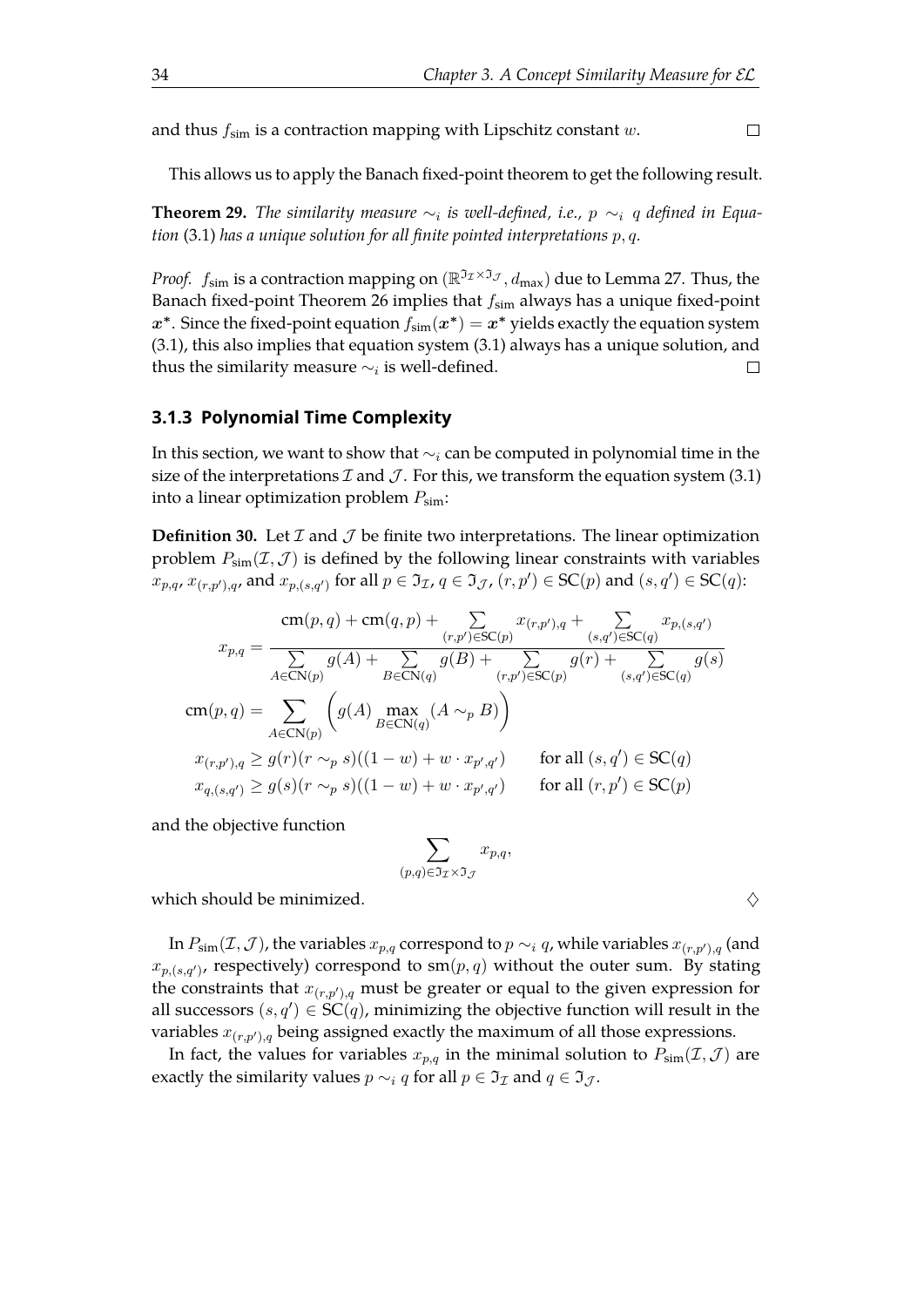**Lemma 31.** Let  $\mathcal I$  and  $\mathcal J$  be two finite interpretations, and  $p \in \mathfrak{I}_{\mathcal I}$ ,  $q \in \mathfrak{I}_{\mathcal I}$  be pointed *interpretations. Then any minimal solution of* P*sim corresponds to a solution of equation system* [\(3.1\)](#page-32-0) *and vice versa.*

*Proof.* We have to show that every solution to equation system [\(3.1\)](#page-32-0) satisfies all constraints of the linear optimization problem  $P_{\text{sim}}(\mathcal{I},\mathcal{J})$ , and that this solution is indeed minimal. Since equation system [\(3.1\)](#page-32-0) and the feasible region of  $P_{\text{sim}}(\mathcal{I},\mathcal{J})$ is convex, this implies that the solution of equation system [\(3.1\)](#page-32-0) and the minimal solution of  $P_{\text{sim}}(\mathcal{I}, \mathcal{J})$  coincide.

#### 1. By setting

$$
x_{p,q} = p \sim_i q,
$$
  
\n
$$
x_{(r,p'),q} = g(r) \max_{(s,q') \in \text{SC}(q)} \left( (r \sim_p s) ((1-w) + w(p' \sim_i q')) \right), \text{ and}
$$
  
\n
$$
x_{p,(s,q')} = g(s) \max_{(r,p') \in \text{SC}(p)} \left( (r \sim_p s) ((1-w) + w(p' \sim_i q')) \right)
$$

for all  $p \in \mathfrak{I}_\mathcal{I}$ ,  $q \in \mathfrak{I}_\mathcal{J}$ ,  $(r, p') \in \mathrm{SC}(p)$  and  $(s, q') \in \mathrm{SC}(q)$  it is easy to see that all constraints of  $P_{\text{sim}}(\mathcal{I}, \mathcal{J})$  are satisfied.

2. Let *v* be a minimal solution to  $P_{\text{sim}}(\mathcal{I}, \mathcal{J})$ , that assigns to each variable  $x_{p,q}$ ,  $x_{(r,p'),q}$ , and  $x_{p,(s,q')}$  the value  $v_{p,q}$ ,  $v_{(r,p'),q}$ , and  $v_{p,(s,q')}$ , respectively.

**Claim 32.** For each of the variables  $x_{(r,p'),q}(x_{p,(s,q')}$  analogously), one of the inequal*ities*

<span id="page-38-0"></span>
$$
v_{(r,p'),q} \ge g(r)(r \sim_p s)((1-w) + w \cdot v_{p',q'})
$$

*holds exactly, i.e.,*

$$
v_{(r,p'),q} = g(r)(r \sim_p s)((1-w) + w \cdot v_{p',q'})
$$

*for some*  $(s, q') \in SC(q)$ *.* 

*Proof.* Assume to the contrary that there is a variable  $x_{(r,p'),q}(x_{p,(s,q')}$  analogously) with  $v_{(r,p'),q} > g(r) (r\sim_{p} s)((1-w)+w\cdot v_{p',q'}).$  But then setting

$$
v_{(r,p'),q} := \max_{(s,q') \in \text{SC}(q)} \left( g(r)(r \sim_p s)((1-w) + w \cdot v_{p',q'}) \right)
$$

and updating those values  $v_{p,q}$  with  $(r, p') \in \mathrm{SC}(p)$  with

$$
v_{p,q} := \frac{\text{cm}(p,q) + \text{cm}(q,p) + \sum_{(r,p') \in \text{SC}(p)} v_{(r,p'),q} + \sum_{(s,q') \in \text{SC}(q)} v_{p,(s,q')}}{\sum_{A \in \text{CN}(p)} g(A) + \sum_{B \in \text{CN}(q)} g(B) + \sum_{(r,p') \in \text{SC}(p)} g(r) + \sum_{(s,q') \in \text{SC}(q)} g(s)},
$$

so that the equations for  $x_{p,q}$  are satisfied again yields a smaller solution that still satisfies all equalities and inequalities in  $P_{sim}(\mathcal{I}, \mathcal{J})$ . This is a contradiction to the fact that  $v$  is a minimal solution.  $\Box$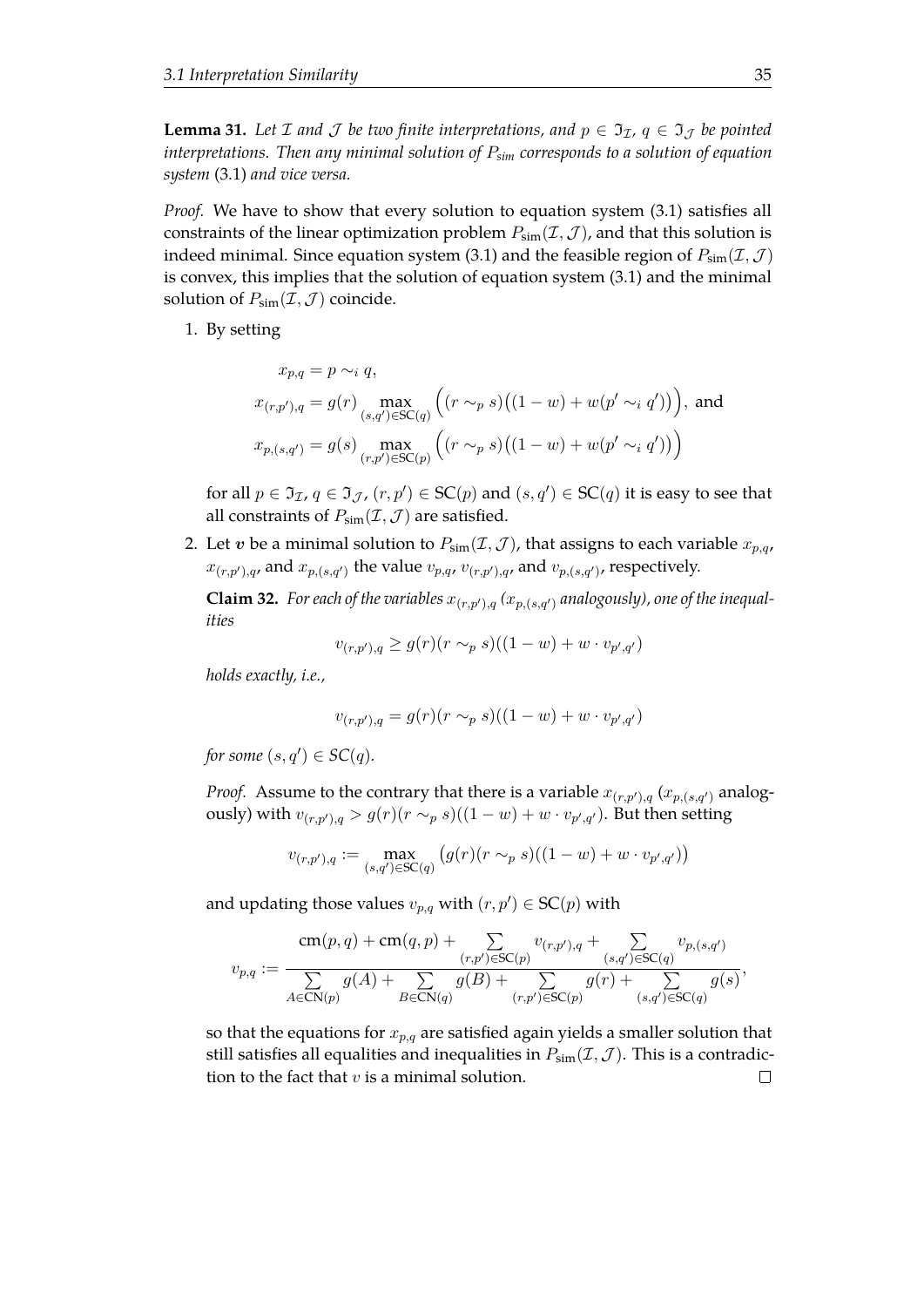

<span id="page-39-0"></span>**Figure 3.2:** Two equisimilar interpretations *I* and *J* for which  $(\mathcal{I}, a) \sim_i (\mathcal{J}, c) \neq 1$ .

Using this claim, we can show that each minimal solution to  $P_{\text{sim}}(\mathcal{I},\mathcal{J})$  also satisfes equation system [\(3.1\)](#page-32-0). This is easy to see, as Claim [32](#page-38-0) implies that for any variable  $x_{(r,n'),q}$ , we indeed have

$$
v_{(r,p'),q} = \max_{(s,q') \in \text{SC}(q)} \left( g(r)(r \sim_p s)((1-w) + w \cdot v_{p',q'}) \right)
$$

(analogous for  $x_{p,(s,q')}$ ). Since equation system [\(3.1\)](#page-32-0) has a unique solution as shown in Theorem [29,](#page-37-0) this solution must be exactly the same as the minimal solution for  $P_{\text{sim}}(\mathcal{I}, \mathcal{J})$ .  $\Box$ 

This fnally gives us a polynomial time computation procedure for the interpretation similarity measure  $\sim_i$ .

<span id="page-39-1"></span>**Corollary 33.** *Given two fnite interpretations* I *and* J *, all interpretation similarities*  $(\mathcal{I}, d) \sim_i (\mathcal{J}, e)$  for  $e \in \Delta^{\mathcal{I}}$  and  $d \in \Delta^{\mathcal{J}}$  can be computed simultaneously in time polyno*mial in the size of*  $I$  *and*  $J$ *.* 

*Proof.* This follows directly from Lemma [31,](#page-37-1) the fact that the linear optimization problem in Definition [30](#page-37-2) is of polynomial size, and that linear optimization problems can be solved in polynomial time [\[Kar84\]](#page-110-0).  $\Box$ 

#### **3.1.4 Properties of** ∼<sup>i</sup>

The measure  $\sim_i$  is not equisimulation-closed or equisimulation-invariant. This is easy to see for the interpretations  $\mathcal I$  and  $\mathcal J$  given in Figure [3.2.](#page-39-0) In this example,  $(T, a) \simeq (J, c)$ , but  $(T, a) \sim_i (J, c) \neq 1$ , as it depends on  $(T, b) \sim_i (J, e)$ , which is less than 1 since b is an instance of B, but  $e$  is not. In order to regain equisimulationclosure and equisimulation-invariance, we will introduce a normalization procedure for interpretations, which in the example above would remove the edge  $(c, e)$ from  $\mathcal J$  after which  $(\mathcal I, a) \sim_i (\mathcal J, c) = 1$  does hold.

<span id="page-39-2"></span>**Definition 34 (normal form for interpretations).** An interpretation  $\mathcal{I} = (\Delta^{\mathcal{I}}, \cdot^{\mathcal{I}})$ is in *normal form* if for all elements  $a,b,c\in\Delta^{\mathcal{I}}$  ,  $\{(a,b),(a,c)\}\subseteq r^{\mathcal{I}}$  and  $(\mathcal{I},b)\lesssim(\mathcal{I},c)$ implies  $b = c$ , i.e., no node has two successor nodes for the same role name that are in a simulation relation.  $\Diamond$ 

Any interpretation  $\mathcal I$  can be transformed into normal form as follows: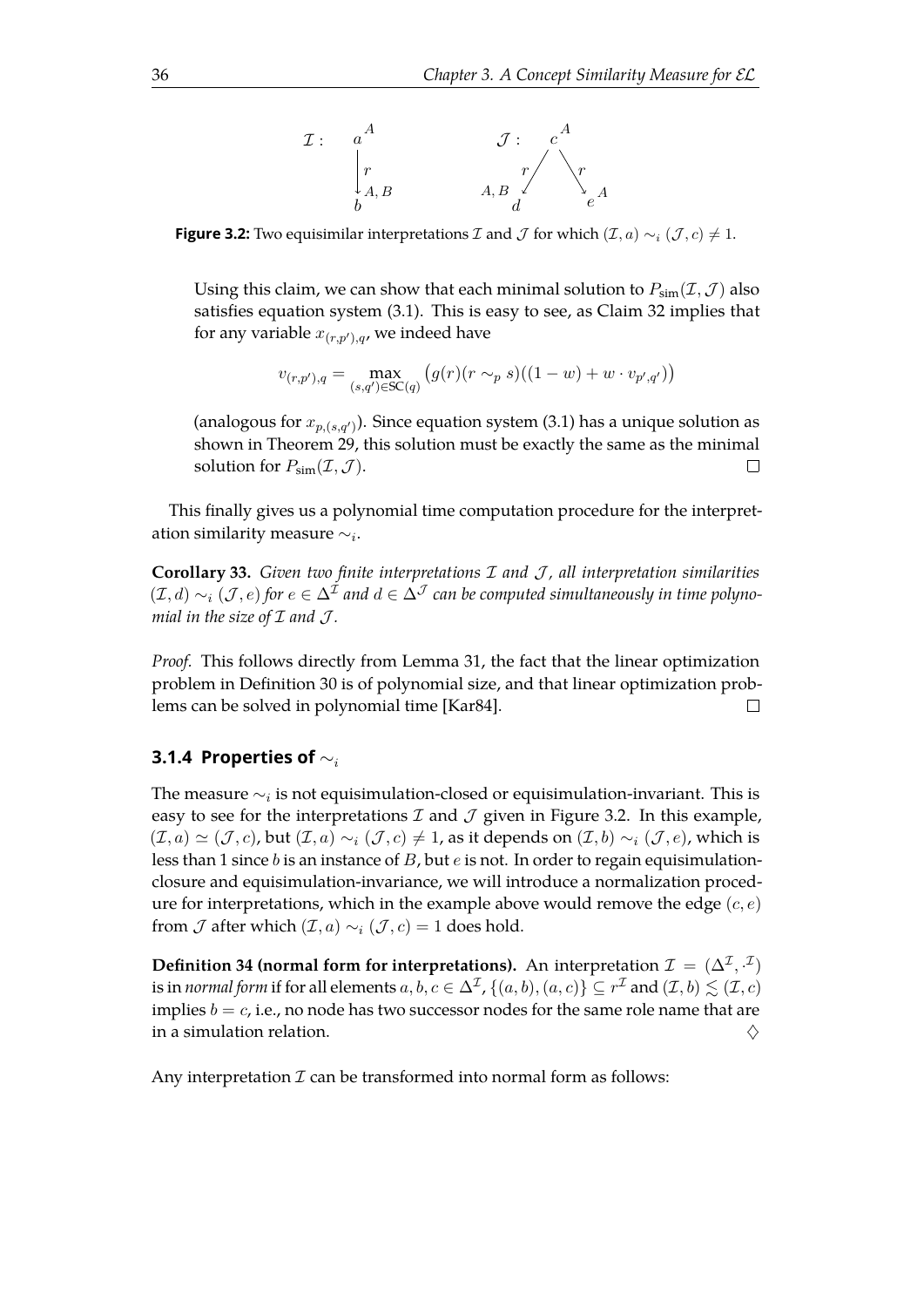- 1. For all edges  $(a, b_0) \in r^{\mathcal{I}}$ , check if there are other edges  $(a, b_i) \in r^{\mathcal{I}}$ ,  $i > 0$ , with  $(\mathcal{I}, b_0) \simeq (\mathcal{I}, b_i)$  and choose one representative  $b_i$ ; then remove all other edges  $(a, b_i)$ ,  $i \neq j$ , from  $r^{\mathcal{I}}$ .
- 2. Remove all edges  $(a, b) \in r^{\mathcal{I}}$  in the interpretation graph, for which there exists an edge  $(a, c) \in r^{\mathcal{I}}$  with  $(\mathcal{I}, b) \lesssim (\mathcal{I}, c)$ .

Equisimilar pointed interpretations will always be normalized into a unique structural normal form, i.e., both pointed interpretations will have the same number of pairwise equisimilar successors. This is true even though the normalization steps given above are nondeterministic.

We say that two pointed interpretations p and q are *structurally equivalent*) if for any successor  $(r, p') \in SC(p)$  there exists a unique successor  $(r, q') \in SC(q)$  with  $p' \simeq q'$  and vice versa.

<span id="page-40-0"></span>**Lemma 35.** Let  $(\mathcal{I}, a)$  and  $(\mathcal{J}, b)$  be two pointed interpretations and let  $\mathcal{I}'$  and  $\mathcal{J}'$  be the *results of normalizing* I *and* J *, respectively. Then the following holds:*

- 1. Normalization preserves simulations, i.e., if  $(\mathcal{I},a) \leq (\mathcal{J},b)$  then also  $(\mathcal{I}',a) \leq$  $(\mathcal{J}', b)$ .
- 2. If  $(\mathcal{I}, a) \simeq (\mathcal{J}, b)$ , then  $(\mathcal{I}, a) \simeq (\mathcal{J}, b)$  *are structurally equivalent.*

*Proof.*

1. Let  $(\mathcal{I}, a)$  and  $(\mathcal{J}, b)$  be two pointed interpretations with  $(\mathcal{I}, a) \leq (\mathcal{J}, b)$ . Then for each concept name A, we have  $a \in A^{\mathcal{I}} \Leftrightarrow a \in A^{\mathcal{I}} \Rightarrow b \in A^{\mathcal{J}} \Leftrightarrow b \in A^{\mathcal{J}}'.$ Additionally, for each role name r, we have  $(a, a') \in r^{\mathcal{I}} \Rightarrow (a, a') \in r^{\mathcal{I}} \Rightarrow \exists b'$ :  $(b, b') \in r^{\mathcal{J}} \wedge (\mathcal{I}, a') \leq (\mathcal{J}, b')$ . If  $(b, b') \in r^{\mathcal{J}'},$  we are done:  $(\mathcal{I}', a) \leq (\mathcal{J}', b)$ follows directly.

Otherwise, we know by the construction of  $\mathcal{J}'$ , that there exists an element  $c \in \Delta^{\mathcal{J}'}$  with  $(b, c) \in r^{\tilde{\mathcal{J}}'}$  and  $(\mathcal{J}', b') \lesssim (\mathcal{J}', c)$  or  $(\mathcal{J}', b') \simeq (\mathcal{J}', c)$ . Since  $\lesssim$  is transitive and  $(\mathcal{I}',a')\lesssim(\mathcal{I},a)\lesssim(\mathcal{J},c)$ , this means that  $(\mathcal{I}',a')\lesssim(\mathcal{J}',c)$  and the claim that  $(\mathcal{I}',a) \lesssim (\mathcal{J}',b)$  again follows.

2. Let  $(\mathcal{I}, a)$  and  $(\mathcal{J}, b)$  be two pointed interpretations with  $(\mathcal{I}, a) \simeq (\mathcal{J}, b)$ . Let further  $(a, c) \in r^{\mathcal{I}}$ , which implies that also  $(a, c) \in r^{\mathcal{I}}$ . Since  $\mathcal{I}'$  is in normal form, this means that there is no  $c' \in \Delta^{\mathcal{I}}$  with  $(a, c') \in r^{\mathcal{I}}$  and  $(\mathcal{I}, c) \lesssim (\mathcal{I}, c')$ , and  $(\mathcal{I}, c') \nleq (\mathcal{I}, c)$ . Since  $(\mathcal{I}, a) \simeq (\mathcal{J}, b)$ , there exists an element  $d \in \Delta^{\mathcal{J}}$ with  $(b,d) \in r^{\mathcal{J}}$  and  $(\mathcal{I},c) \lesssim (\mathcal{J},d)$ , but not necessarily  $(b,d) \in r^{\mathcal{J}'}$ . By the construction of  $\mathcal{J}'$ , we know that there is an element  $e \in \Delta^{\mathcal{J}'}$  with  $(b, e) \in$ r<sup>J'</sup> and  $(\mathcal{J}, d) \leq (\mathcal{J}, e)$ . Again,  $(\mathcal{I}, a) \simeq (\mathcal{J}, b)$  implies that a must have a successor  $(a, f) \in r^{\mathcal{I}}$  with  $(\mathcal{J}, e) \lesssim (\mathcal{I}, f)$ ; however, since with  $(\mathcal{I}, c) \lesssim (\mathcal{J}, d)$ and  $(\mathcal{J}, d) \lesssim (\mathcal{J}, e)$ , this also means  $(\mathcal{I}, c) \lesssim (\mathcal{I}, f)$ . Since we know that there is no  $c' \in \Delta^\mathcal{I}$  with  $(a, c') \in r^\mathcal{I}$  and  $(\mathcal{I}, c) \lesssim (\mathcal{I}, c')$ , this means that  $f = c$  and thus  $(\mathcal{I}, c) \simeq (\mathcal{J}, e)$  and by point 1. also  $(\mathcal{I}', c) \simeq (\mathcal{J}', e)$ .  $e$  must be the unique successor of this kind since  $\mathcal{J}'$  is in normal form and thus there cannot be an  $f' \in \Delta^{\mathcal{J}}$  with  $(b, f') \in r^{\mathcal{J}}$  and  $(\mathcal{J}', e) \simeq (\mathcal{J}', f')$ . The other direction is analogous. $\Box$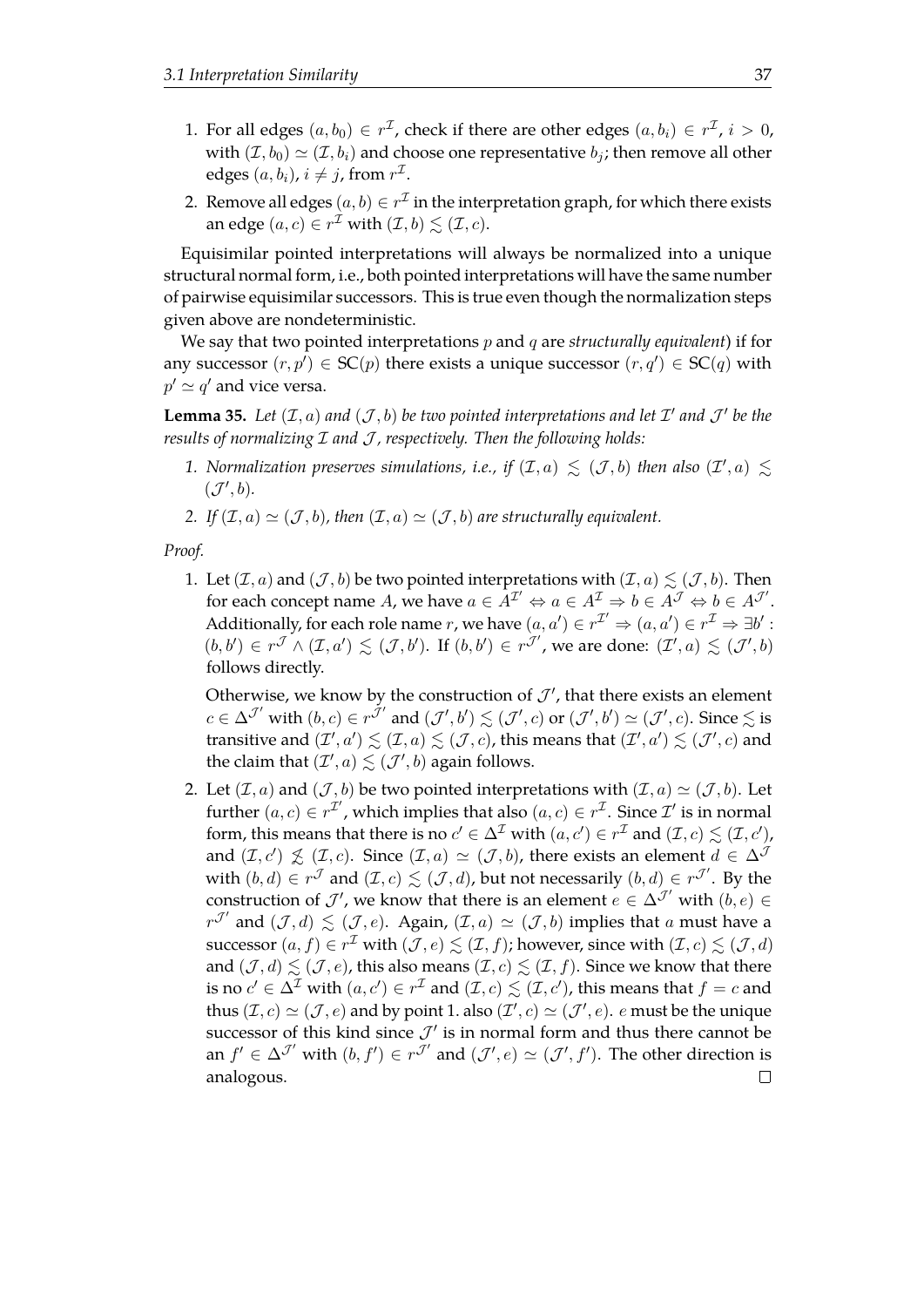Since we only consider finite pointed interpretations, the normalization procedure is well-defned and can be computed in polynomial time in the size of the pointed interpretation, as simulations can also be computed in P-time.

Now, we can finally show the properties of the ISM  $\sim_i$ . For the default primitive measure,  $\sim_i$  is symmetric, bounded, dissimilar-closed, equisimulation-invariant, and equisimulation-closed for all normalized pointed interpretations. For other primitive measures  $\sim_p$ ,  $\sim_i$  will always be bounded and equisimulation-invariant, but the other properties depend on the properties of  $\sim_p$ , as given by the following theorem.

<span id="page-41-0"></span>**Theorem 36.** *Let*  $\sim_i(\sim_p, g, w)$  *be instantiated with a primitive measure*  $\sim_p$ *, a weighting function* g, and discounting factor  $w \in (0, 1)$ . Then  $\sim_i$  has the following properties:

- *1.* ∼<sup>i</sup> *is symmetric, if the primitive measure* ∼<sup>p</sup> *is symmetric;*
- *2.* ∼<sup>i</sup> *is bounded;*
- *3.* ∼<sup>i</sup> *is dissimilar-closed, if the primitive measure* ∼<sup>p</sup> *does not assign a similarity value greater than 0 to diferent concept or role names.*
- *4.* ∼<sup>i</sup> *is equisimulation-invariant for normalized interpretations; and*
- *5.* ∼<sup>i</sup> *is equisimulation-closed for normalized interpretations, if the primitive measure* ∼<sup>p</sup> *does not assign the similarity value 1 to diferent concept or role names.*

*Proof.*

- 1. *symmetric*:  $\sim_i$  is symmetric, if the primitive measure  $\sim_p$  is symmetric, as the definition of  $\sim_i$  only uses commutative operators.
- 2. *bounded:*  $\sim_i$  is bounded, if  $\mathfrak{C}(p) \cap \mathfrak{C}(q) \supsetneq {\dagger}$  implies  $p \sim_i q > 0$  for all  $p, q \in \mathfrak{I}$ . Assume that there exists a concept  $C \neq \top$  in  $\mathfrak{C}(p) \cap \mathfrak{C}(q)$ . Then, there also exists either a concept name A or an existential restriction of the form  $\exists r.\top$  in  $\mathfrak{C}(p) \cap \mathfrak{C}(q)$  since, for all conjunctions  $C_1 \sqcap C_2 \in \mathfrak{C}(p) \cap \mathfrak{C}(q)$  we also have  $C_1, C_2 \in \mathfrak{C}(p) \cap \mathfrak{C}(q)$  and for all  $\exists r.C \in \mathfrak{C}(p) \cap \mathfrak{C}(q)$  we also have  $\exists r. \top \in \mathfrak{C}(p) \cap \mathfrak{C}(q).$

However, for a concept name  $A \in \mathfrak{C}(p) \cap \mathfrak{C}(q)$ , we have that  $A \sim_{p} A = 1$  and thus

$$
\sum_{A \in \text{CN}(p)} \left( g(A) \max_{B \in \text{CN}(q)} (A \sim_p B) \right) > 0.
$$

This yields  $p \sim_i q > 0$ . Correspondingly, for ∃r.  $\top \in \mathfrak{C}(p) \cap \mathfrak{C}(q)$ , we have  $r \sim_p r = 1$  and thus  $(r \sim_p r)((1 - w) + w(p' \sim_i q')) > 1 - w > 0$  and

$$
\sum_{(s,q') \in \text{SC}(p)} \left( g(r) \max_{(p,q) \in \text{SC}(q)} (r \sim_p s)((1-w) + w(p' \sim_i q')) \right) > 0.
$$

Again, this yields  $p \sim_i q > 0$ .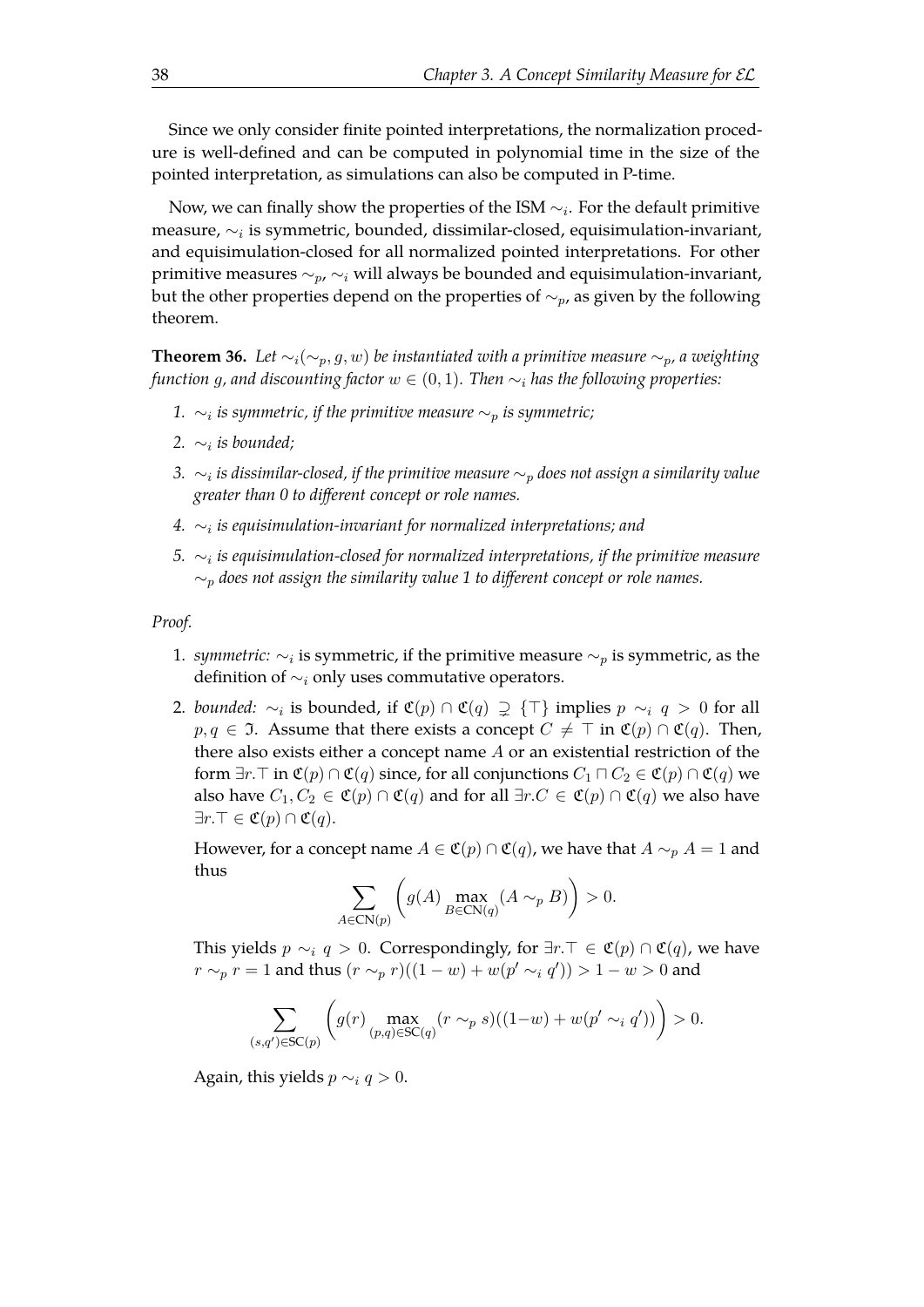3. *dissimilar-closed:*  $\sim_i$  is dissimilar-closed, if  $\mathfrak{C}(p) \cap \mathfrak{C}(q) = \{\top\}$  implies  $p \sim_i q =$ 0 for all  $p, q \in \mathfrak{I}$  with  $\mathfrak{C}(p) \supsetneq {\top}$  and  $\mathfrak{C}(q) \supsetneq {\top}$ ; of course,  $\sim_i$  can only be dissimilarity-closed if the primitive measure does not assign a similarity value greater than 0 to diferent concept or role names. Hence we only show this property for the default primitive measure  $\sim$ <sub>default</sub>.

Let  $p, q \in \mathfrak{I}$  with  $\mathfrak{C}(p) \supsetneq {\top}$  and  $\mathfrak{C}(q) \supsetneq {\top}$ , i.e., both p and q are instance of some concept name or have a successor. If  $\mathfrak{C}(p) \cap \mathfrak{C}(q) = {\top}$ , then  $A \sim_{\text{default}}$  $B = 0$  for all  $A \in CN(p)$  and  $B \in CN(q)$ . Similarly, as there is no role name *r* with  $(r, p')$  ∈ SC $(p)$  and  $(r, q')$  ∈ SC $(q)$ , we have  $r \sim$ <sub>default</sub>  $s = 0$  for all  $(r, p') \in S(p)$  and  $(s, q') \in S(q)$ . This then yields  $p \sim_i q = 0$ .

- 4. *equisimulation-invariant:* ∼<sup>i</sup> is equisimulation-invariant for normalized interpretations, if  $p \simeq q$  implies  $p \sim_i u = q \sim_i u$  for all normalized pointed interpretations  $p, q, u \in \mathfrak{I}$ ; it is a direct consequence of the fact that if  $p \simeq q$ , then the normalized pointed interpretations do not just simulate each other, but are structurally equivalent, as stated in Point 2 in Lemma [35.](#page-40-0) Thus the computation of  $p \sim_i u$  can be modified to compute  $q \sim_i u$  by simply replacing the successors of  $p$  by the unique equisimilar successors of  $q$  and vice versa; this will always yield the same similarity value.
- 5. *equisimulation-closed:* The direction from left to right, i.e.,  $p \simeq q$  implies  $p \sim_i$  $q = 1$ , follows again by Point 2 in Lemma [35.](#page-40-0) For the other direction, that  $p \sim_i q = 1$  also implies  $p \simeq q$ , we need the property that the primitive measure does not assign a similarity value of 1 to diferent concept or role names. In this case, assume that  $p \not\approx q$  for  $p = (\mathcal{I}, a)$  and  $q = (\mathcal{J}, b)$ . Then, w.l.o.g., we have one of the following conditions:
	- a) there exists a concept name A with  $a \in A^{\mathcal{I}}$  and  $b \notin A^{\mathcal{J}}$ , or
	- b)  $a$  has a successor  $(a, c) \in r^{\mathcal{I}}$  and there is no  $d$  with  $(b, d) \in r^{\mathcal{J}}$ , or
	- c) a has a successor  $(a, c) \in r^{\mathcal{I}}$  and for all successors  $t = (\mathcal{J}, d)$  of b with  $(b,d) \in r^{\mathcal{J}}$  we have that  $s = (\mathcal{I}, c) \not\approx t$ . In this case, there must be a finite chain of such successors  $s_i, t_i$  starting from  $a, b$  such that condition 1 or 2 holds for  $s_n, t_n$ .

Now, we can prove inductively that  $p \sim_i q < 1$ . In the first two cases a) and b), Equation [3.1](#page-32-0) directly gives a similarity value  $\langle 1 \rangle$ , since the concept name A in case a) or the role name  $r$  in case b) will always be matched with a different concept or role name and  $\sim_p$  never assigns similarity 1 to different concept or role names. In the third case, we assume that  $c \sim_i d < 1$  by induction for all successors *d* of *b*. Then Equation [3.1](#page-32-0) again yields a similarity value  $p \sim_i q < 1$ . Thus  $\sim$ <sub>i</sub> must equisimulation-closed.  $\Box$ 

Note that  $\sim_i$  is dissimilar-closed only if the primitive measure always assigns value 0 to diferent names, which is a huge restriction. Indeed, dissimilar-closure is not always a desirable property, since it implies that primitive concept names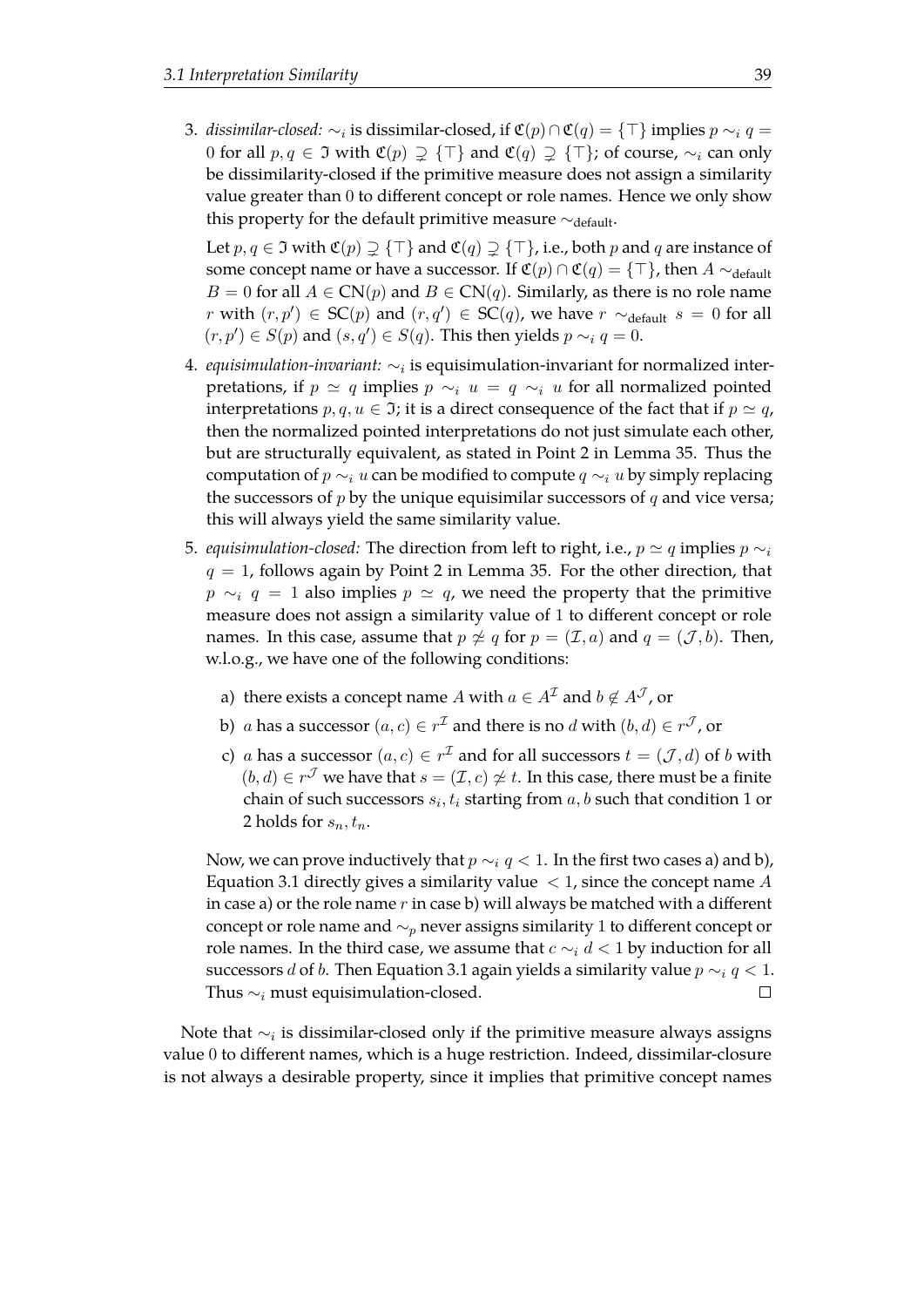should always be completely dissimilar (i.e., have similarity 0). In practice however, every ontology needs a certain amount of abstraction, so concepts may appear primitive in the ontology even though they could have been defned using even further and thus may have hidden similarities. For example, one may not want to defne the exact chemical structure of ethanol and mineral oil because this is unnecessary for the given application, but still consider both substances to be slightly similar as they both are organic compounds. In this case dissimilar-closure is an unwanted property that is lost by giving ethanol and mineral oil a primitive similarity larger than 0.

With the interpretation similarity  $\sim_i$  in place, we can finally define the CSM  $\sim_c$ .

## **3.2 The Concept Similarity Measure**  $∼_c$

Given a TBox  $\mathcal T$ , we can measure the similarity between concepts C and D by applying  $\sim_i$  to the normalized canonical models for the concepts w.r.t. T. We define the concept similarity measure  $\sim_c$  as follows:

**Definition 37.** Given a TBox  $\mathcal T$  and an interpretation similarity measure  $\sim_i (\sim_p$ *, g, w*), the concept similarity measure  $∼<sub>c</sub>$  is defined as follows:

$$
C \sim_c D = \mathcal{I}_{C,\mathcal{T}}' \sim_i \mathcal{I}_{D,\mathcal{T}}',
$$

where  $\mathcal{I}_{C,\mathcal{T}}'$  and  $\mathcal{I}_{D,\mathcal{T}}'$  are the normalized canonical models of C and D w.r.t. T, respectively.  $\Diamond$ 

Since the canonical models can be constructed and normalized in polynomial time, and the interpretations similarity  $\sim_i$  can be computed in P-time as well, we get the following result:

**Corollary 38.** *The similarity*  $C \sim_c D$  *w.r.t.*  $\mathcal T$  *can be computed in polynomial time in the size of C, D, and*  $\mathcal{T}$ *.* 

*Proof.* Follows from the fact that canonical models can be constructed and normalized in polynomial time and Corollary [33.](#page-39-1)  $\Box$ 

We will show that the concept similarity measure  $\sim_c$  indeed satisfies all the properties given in Section [2.3.2.](#page-27-0)

The concept similarity measure  $\sim_c$  inherits the formal properties of the ISM  $\sim_i$ , since the properties for interpretation similarity measures were defned to correspond exactly to the properties for concept similarity measures given in the preliminaries.

<span id="page-43-0"></span>**Theorem 39 (Properties of**  $\sim_c$ ). For a primitive measure  $\sim_p$ , a weighting function g, *and a discounting factor* w, the concept similarity measure  $\sim_c(\sim_p, g, w)$  is symmetric, *bounded, dissimilar-closed, equivalence-invariant, and equivalence-closed, if*  $\sim_i(\sim_p, g, w)$ *is symmetric, bounded dissimilar-closed, equisimulation-invariant and equisimulationclosed, respectively.*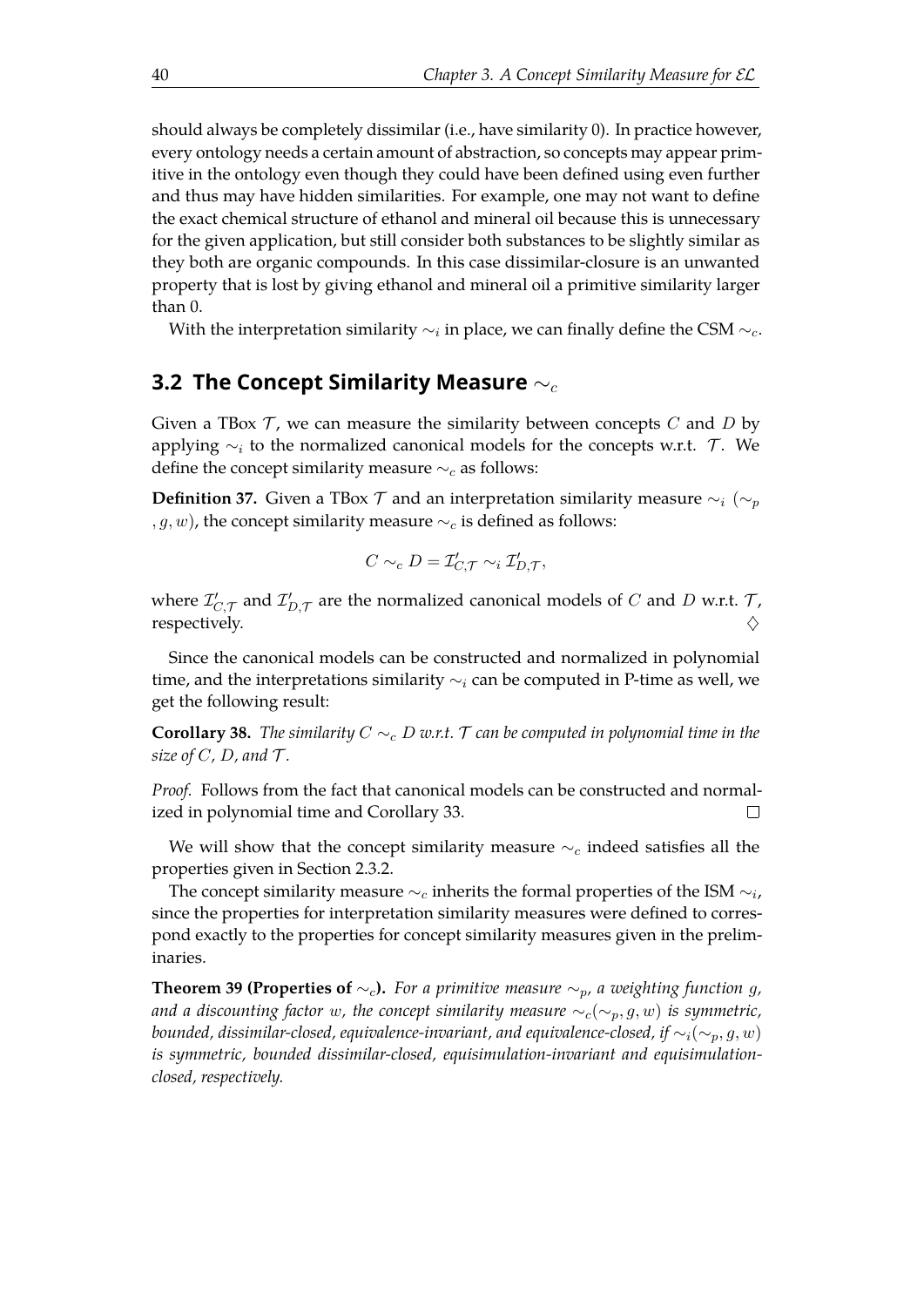*Proof.* We show that the properties of  $\sim_i$  transfer to  $\sim_c$ :

- 1. symmetry:  $C \sim_c D = (\mathcal{I}'_{C,\mathcal{T}}, d_C) \sim_i (\mathcal{I}'_{D,\mathcal{T}}, d_D) = (\mathcal{I}'_{D,\mathcal{T}}, d_D) \sim_i (\mathcal{I}'_{C,\mathcal{T}}, d_C) =$  $D \sim_c C$  follows from the symmetry of  $\sim_i$ .
- 2. bounded: Assume that for two  $\mathcal{EL}$ -concept C and D, there exists a concept  $E \neq \top$  with  $\mathcal{T} \models C \sqsubseteq E$  and  $\mathcal{T} \models D \sqsubseteq E$ . Then Theorem [13](#page-21-0) and Lemma [35](#page-40-0) yield  $E \in \mathfrak{C}(p) \cap \mathfrak{C}(q)$  for  $p = (\mathcal{I}_{C,\mathcal{T}}', d_C)$  and  $q = (\mathcal{I}_{D,\mathcal{T}}', d_D)$ . Therefore boundedness of  $\sim_i$  implies  $C\sim_c D=p\sim_i q>0.$
- 3. dissimilar-closed: Assume that for two  $\mathcal{EL}$ -concept  $C, D \neq \top$ , there is no concept  $E \neq \top$  with  $\mathcal{T} \models C \sqsubseteq E$  and  $\mathcal{T} \models D \sqsubseteq E$ . Then Theorem [13](#page-21-0) and Lemma [35](#page-40-0) imply that  $\mathfrak{C}(p) \cap \mathfrak{C}(q) = \{\top\}$  for  $p = (\mathcal{I}_{C,\mathcal{T}}', d_C)$  and  $q = (\mathcal{I}_{D,\mathcal{T}}', d_D)$ , and thus, if we assume that  $\sim_i$  is dissimilar-closed,  $C\sim_c D=p\sim_i q=0.$
- 4. equivalence-invariant: Assume that  $C \equiv_{\mathcal{T}} D$ . Then by Theorem [13](#page-21-0) and Lemma [35](#page-40-0) we have  $(\mathcal{I}_{C,\mathcal{T}}',d_C)\simeq(\mathcal{I}_{D,\mathcal{T}}',d_D)$  and thus equisimulation-invariance of  $\sim_i$  implies  $(\mathcal{I}'_{C,\mathcal{T}},d_C)\sim_i(\mathcal{J},e)=(\mathcal{I}'_{D,\mathcal{T}},d_D)\sim_i(\mathcal{J},e)$  for any pointed interpretation  $(\mathcal{J}, e)$ , in particular pointed interpretations of the form  $(\mathcal{I}_{E,\mathcal{T}}', d_E)$ . This then yields  $C \sim_{c} E = D \sim_{c} E$  for any  $\mathcal{EL}$ -concept E.
- 5. equivalence-closed: Assume that  $C \equiv \tau D$ . Then by Theorem [13](#page-21-0) and Lemma [35](#page-40-0) we have  $(\mathcal{I}'_{C,\mathcal{T}},d_C)\simeq(\mathcal{I}'_{D,\mathcal{T}},d_D)$  and thus  $(\mathcal{I}'_{C,\mathcal{T}},d_C)\sim_i(\mathcal{I}'_{D,\mathcal{T}},d_D)=1$  if  $\sim_i$ is equisimulation-closed. But then we also have  $C \sim_c D = 1$ .

Similarly, assume that  $C \sim_c D = (\mathcal{I}_{C,\mathcal{T}}', d_C) \sim_i (\mathcal{I}_{D,\mathcal{T}}', d_D) = 1$ . Then  $(\mathcal{I}'_{C,\mathcal{T}},d_C) \simeq (\mathcal{I}'_{D,\mathcal{T}},d_D)$  since  $\sim_i$  is equisimulation-closed, and thus The-orem [13](#page-21-0) yields  $C \equiv_{\mathcal{T}} D$ .  $\Box$ 

The following example illustrates the CSM  $\sim_c$ .

**Example 40.** Consider the TBox  $\mathcal T$  describing knowledge about bikes defined as follows:

 $\mathcal{T} = \{C \sqsubseteq B$ ike for  $C \in \{\text{MountainBike}, \text{RaceBike}\},\}$  $C \sqsubseteq$  Frame for  $C \in \{$  YFrame, DiamondFrame  $\},$  $C \sqsubseteq$  Material for  $C \in \{\textsf{Low}, \textsf{ Medium}, \textsf{High}\}$ Carbon  $\sqsubseteq$  Material, Bike ⊑ ∃hasPart.Brakes}

and let

- $C =$  MountainBike  $\Box$  ∃hasPart.(YFrame  $\Box$  ∃hasPart.RearSuspension) u ∃hasPart.DiscBrakes u ∃hasWeight.Medium,
- $D =$  RaceBike  $\sqcap \exists$ hasPart.(DiamondFrame  $\sqcap \exists$ madeFrom.Carbon) u ∃hasWeight.Low.

We assume the same primitive measure, weighting function, and discounting factor as in Example [24.](#page-33-0) In order to compute the similarity between  $C$  and  $D$  w.r.t.  $\mathcal T$ , we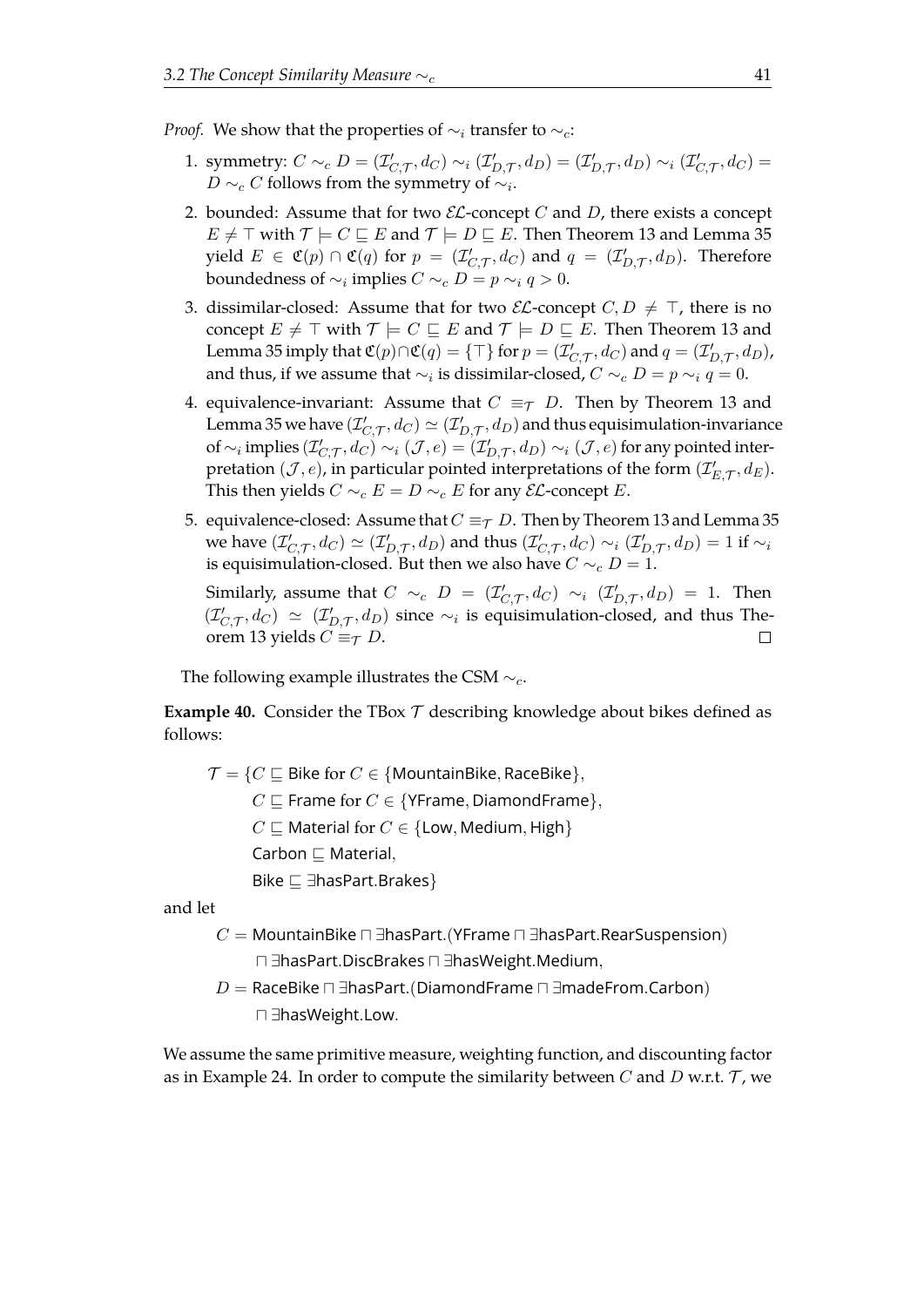have

$$
C \sim_c D = (\mathcal{I}'_{C,\mathcal{T}}, d_C) \sim_i (\mathcal{I}'_{D,\mathcal{T}}, d_D).
$$

However, the normalized canonical models are exactly those given in Example [24.](#page-33-0) Thus,  $C \sim_c D = 0.6$  or  $C \sim_c D = 0.21$ , depending on which weighting function is used.  $\diamondsuit$ 

### **3.2.1 Comparison to Other Approaches**

So far, we have only defined the CSM  $\sim_c$  and showed that it is well-defined and has nice properties. However, showing that the measure is actually useful in practice is much harder, as there does not exist a gold-standard, to which similarity measures for DL concepts can be compared. In fact, even such a gold standard would have limited signifcance, since the exact meaning of similarity, and thus the requirements to the CSM, can vary wildly for diferent applications.

In this section we will compare the CSM  $\sim_c$  to some measures that have been defined in the literature. In Chapter [4,](#page-56-0) we will give a practical evaluation of  $\sim_c$  in one specifc application: Answering relaxed instance queries. Between this comparison, the practical evaluation and the examples given in this chapter, this should give some insights into the question when  $\sim_c$  might be a useful measure.

First, we will discuss the measure *simi* [\[LT12\]](#page-110-1), on which ∼<sup>c</sup> is based. While both measures have many similarities, there are a number of diferences as well:

- ∼<sup>c</sup> is defned to work w.r.t. general TBoxes, while *simi* only works for unfoldable TBoxes. Additionally, [\[LT12\]](#page-110-1) does not give any complexity bounds for *simi*: A naive implementation would have an ExPTIME worst case complexity due to the unfolding, while  $\sim_c$  works in polynomial time.
- The unfolding done in *simi* replaces all defned concept names until only atomic concept names remain. If an unfoldable TBox is used for  $\sim_c$ , then the canonical models will still contain all the defned concept names in addition to the atomic names. However, if the TBox contains defnitions of the form  $A \sqsubseteq C$ , the unfolding done in *simi* will introduce temporary concept names  $A'$  (see Section [2.1.2\)](#page-16-0) that act very similar to keeping the defined name  $A$  in the canonical model when computing the similarity. For defnitions of the form  $A \equiv C$ , the difference due to keeping defined concept names in  $\sim_c$  can be minimized by simply assigning them low weights.
- *simi* is defined as the average of the directed similarity *simi<sub>d</sub>* in both directions, while  $\sim_c$  computes the average between both directions already inside the recursive formula. Basically, this makes sure that both directions are weighted by the number of features, i.e., concept names and successor, that the corresponding elements in the canonical models contain. In our opinion this behavior is more intuitive. For example, consider the concepts  $C = A$ and  $D_i = A \sqcap \prod_{1 \leq j \leq i} A_j$  w.r.t. the empty TBox. *simi* would give those concepts the similarity  $\lim_{i\to\infty}$  *simi*(*C*, *D<sub>i</sub>*) = 1 ⊗ 0 = 0.5, while for  $\sim_c$  we get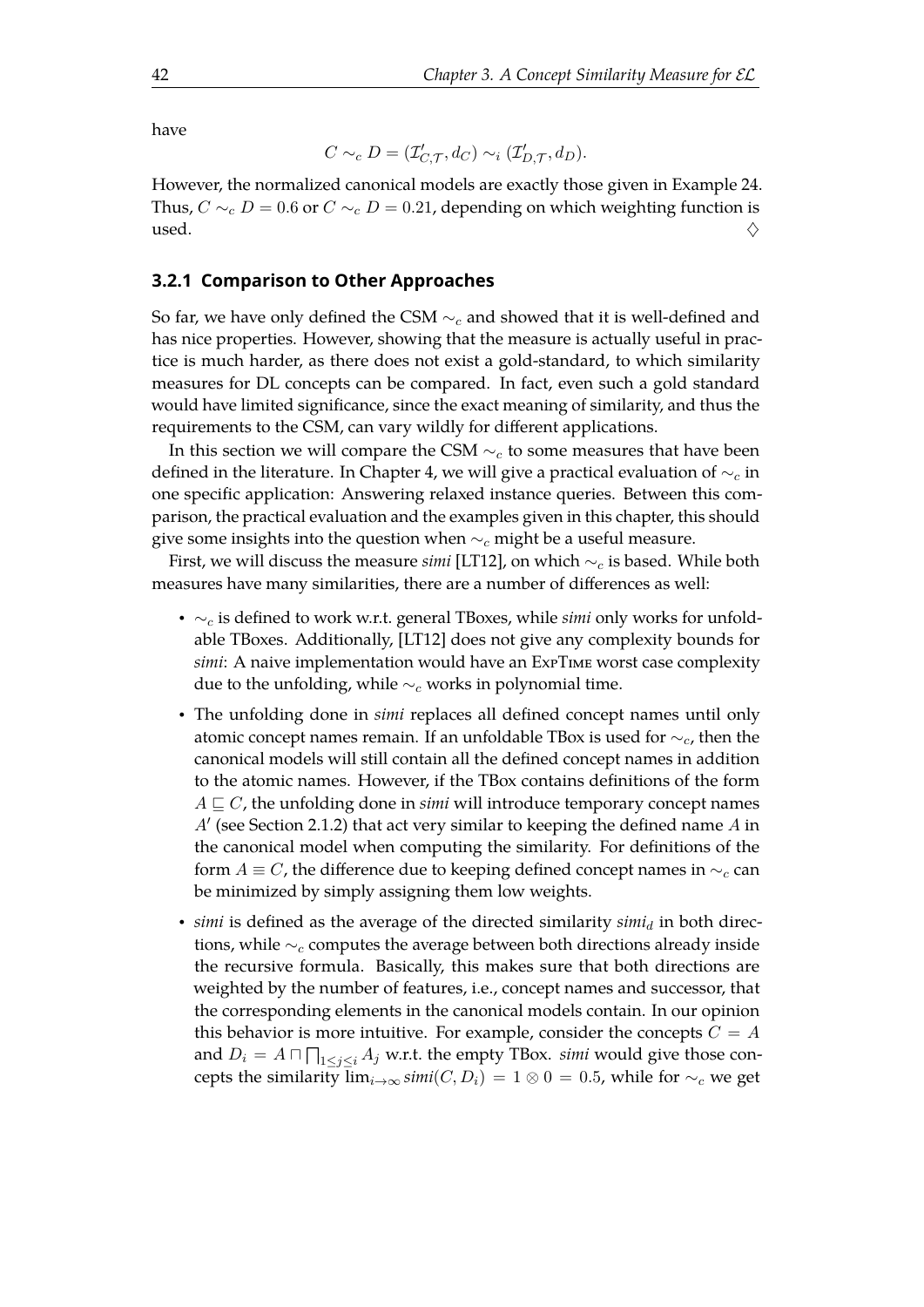$\lim_{i\to\infty} C \sim_c D_i = 0$ . Since for  $i\to\infty$  the number common features between  $C$  and  $D$  stays one while the number of different features increases, we feel that the similarity should tend towards 0 as well.

• *simi* and ∼<sub>c</sub> are both parameterizable using a primitive measure, a weighting function, and a discounting factor. These parameters allow to adapt the CSM to diferent use cases and preferences. However, *simi* has two additional parameters that  $\sim_c$  is missing: Instead of the average to combine the directed similarities it can use arbitrary fuzzy connectors, and instead of the maximum to fnd the best matching concept name or successor it can use a t-conorm. The t-conorm can be incorporated into  $\sim_c$  as well, but might increase the complexity. The fuzzy connector cannot be simply added to  $\sim_c$ . However, we feel the default values average and maximum are the most intuitive choices.

The measure defned in [\[Sun13\]](#page-113-0) is very similar to [\[LT12\]](#page-110-1), with all its problems. A different measure to compute the dissimilarity between  $\mathcal{EL}$  concepts is given in [\[DAB14\]](#page-108-0); this measure does fulfll triangle inequality of metrics, but does not consider TBoxes.

Other CSMs have been defned for more expressive DLs, e.g. [\[dFE05;](#page-108-1) [Jan06;](#page-109-0) [APS14\]](#page-106-0). However, these usually do not satisfy most of the formal properties given in Defnition [20.](#page-27-1) In fact, these measures are always sufering from one three problems: Either the normal form they use is not unique, which means that equivalent concepts may be treated diferently, violating equivalence invariance [\[Jan06;](#page-109-0) [JW09\]](#page-110-2); they use the ABox to measure the similarity between complex or at least atomic concepts, which usually violates the properties bounded and dissimilar-closed and means the measure is only useful when applied to a KB with a rich ABox [\[dFE05;](#page-108-1) [dSF08;](#page-108-2) [BWH05\]](#page-107-0); or the simply do not use all the information that is available in the TBox and thus violate equivalence-closure and boundedness [\[APS14\]](#page-106-0). Additionally, the structural measures that do not rely on the canonical model of the ABox usually do not consider a TBox, and thus are only applicable w.r.t. unfoldable defnitions. A more thorough discussion of the diferent measures can be found in [\[LT12\]](#page-110-1).

# **3.3 Extension to the Description Logic**  $\mathcal{EL}^{++}$

In practice,  $\mathcal{EL}$  has very limited expressiveness. For instance, in example [24,](#page-33-0) we could distinguish between the weights of the two bikes only using the concepts Low, Medium, and High. By using concrete domains, one could attach the exact weights to the bikes as rational numbers. Similarly, the other features of  $\mathcal{EL}^{++}$  are highly useful in practice: Using the bottom concept one can express the disjointness of concepts, and many classical examples of large-scale  $\mathcal{EL}$  ontologies, like Snomen CT or Gene Ontology, actually use role hierarchies and transitivity constraints as well as domain and range restrictions.

In order to extend the similarity measure  $\sim_c$  to work for  $\mathcal{EL}^{++}$  concepts w.r.t. an  $\mathcal{EL}^{++}$  KB, we need also extend the basic notions like simulations and canonical models. However, unlike in  $\mathcal{EL}$  without concrete domains, the definition of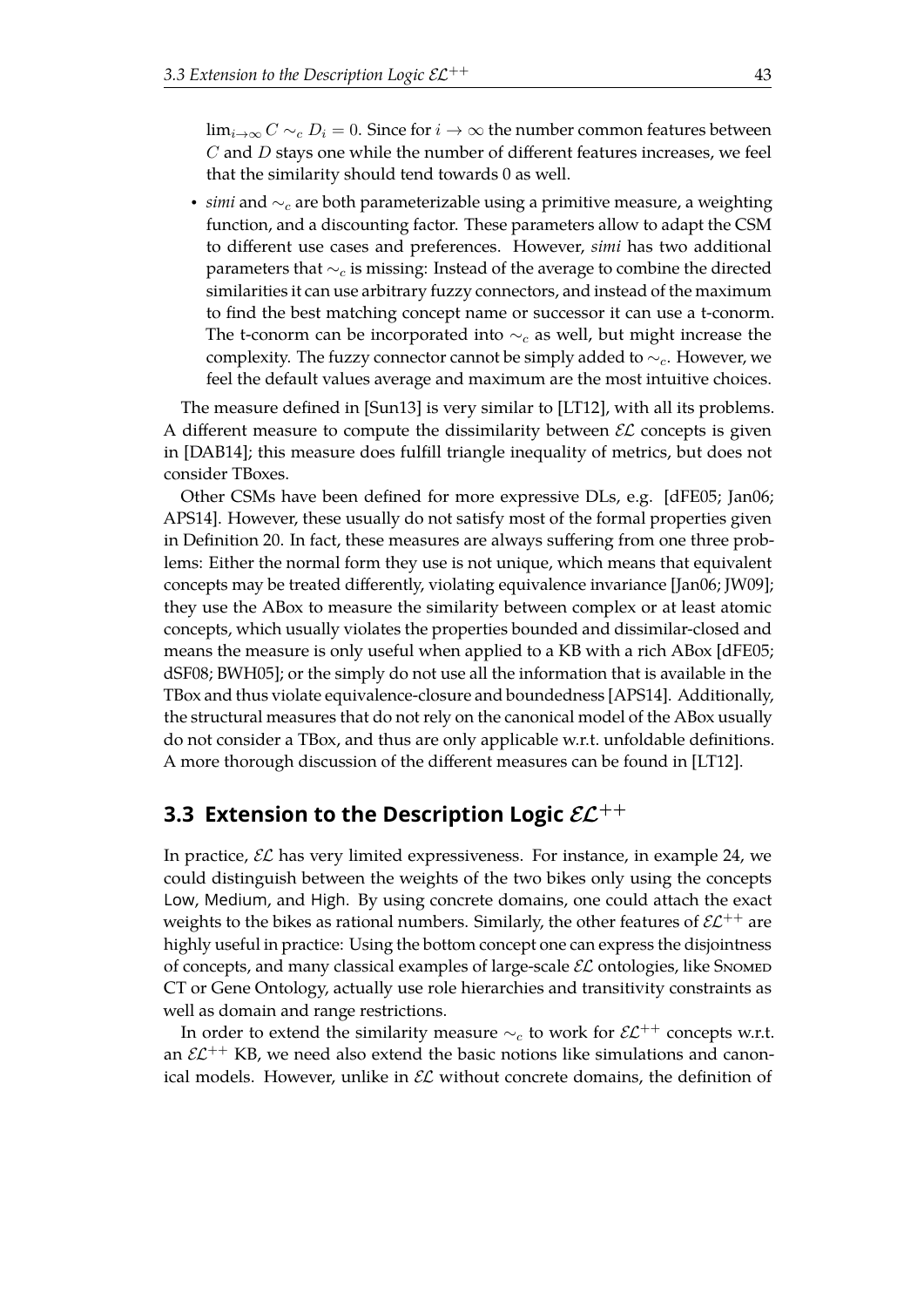interpretations for  $\mathcal{EL}^{++}$  given in the preliminaries does not admit canonical models. For example, in the concrete domain of the rational numbers  $Q = (\mathbb{Q}, P^Q)$ introduced before, a concept like  $>0(f)$  will have infinitely many models (one for each positive rational number) without any of them being preferable and therefore canonical. One way to avoid this problem and ensure the existence of canonical models is to consider *pseudo-interpretations*.

Normally, the interpretation function  $\cdot^\mathcal{I}$  maps each individual, concept, role, and feature name to an element of, a subset of, or a binary relation on the interpretation domain, or to a partial function from domain elements to concrete elements, respectively. However, one could easily defne interpretations the other way round; then, the interpretation function would map each element of the domain to the set of concept names the element belongs to, the set of individual names that are mapped to this element, a set of successors consisting of a role name and a successor element from the domain, and a partial function from the feature names to concrete elements. If we require that all individual names occur in the "reverse interpretation" of exactly one element, then these two views are equivalent.

Pseudo-interpretations adapt this new view, but they difer from the usual interpretations in the fourth component: Instead of assigning each element a partial function from feature names to the concrete domain, they assign to each element directly a subset of the set of all predicates of  $D$  over the feature names, denoted with Pred<sup> $D$ </sup>(N<sub>F</sub>). In that way, each pseudo-interpretation corresponds to a set of usual interpretations, namely all those whose concrete elements assigned to the feature names of an element of the interpretation domain satisfy all the predicates mapped to the domain element by the pseudo-interpretation.

**Definition 41.** A *pseudo-interpretation*  $\mathcal{J} = (\Delta^{\mathcal{J}}, f_C^{\mathcal{J}}, f_R^{\mathcal{J}}, f_F^{\mathcal{J}}, f_F^{\mathcal{J}})$  consists of an interpretation domain  $\Delta^{\mathcal{J}}$  and the interpretation functions  $f_C^{\mathcal{J}}$  $\begin{array}{l} \Delta^{\mathcal{J}} \,:\,\Delta^{\mathcal{J}} \,\to\, \mathcal{P}(\mathsf{N}_{\mathsf{C}}), \end{array}$  $f^{\mathcal{J}}_R$  $\mathcal{F}^{\mathcal{J}}_R\,:\,\Delta^{\mathcal{J}}\,\rightarrow\,\mathcal{P}(\mathsf{N}_\mathsf{R}\times\Delta^{\mathcal{J}})$ ,  $f^{\mathcal{J}}_I$  $E_I^{\mathcal{J}}: \Delta^{\mathcal{J}} \rightarrow \mathcal{P}(\mathsf{N}_\mathsf{I})$ , and  $f_F^{\mathcal{J}}$  $\mathcal{P}^{\mathcal{J}}_F \,:\, \Delta^{\tilde{\mathcal{J}}} \,\to\, \mathcal{P}(\text{Pred}^{\mathcal{D}}(\mathsf{N}_\mathsf{F})),$ such that for each  $a \in \mathsf{N}_1$  there exists exactly one  $d \in \Delta^{\mathcal{J}}$  with  $a \in f_I^{\mathcal{J}}$  $\int_I^{\mathcal{U}}(d)$ , and the conjunction

$$
conj((\mathcal{J},d)) = \bigwedge_{p(f_1,...,f_n) \in f_F^{\mathcal{J}}(d)} p(f_1,...,f_n)
$$

is satisfiable in D for any  $d \in \Delta^{\mathcal{J}}$ .  $\diamondsuit$ 

Pseudo-interpretations can be used exactly as usual interpretations, with the exception that they do not interpret feature names itself; however, it does interpret predicates of the concrete domain, in such a way that an element of a pseudointerpretation satisfies such a predicate iff the element satisfies it in all the inter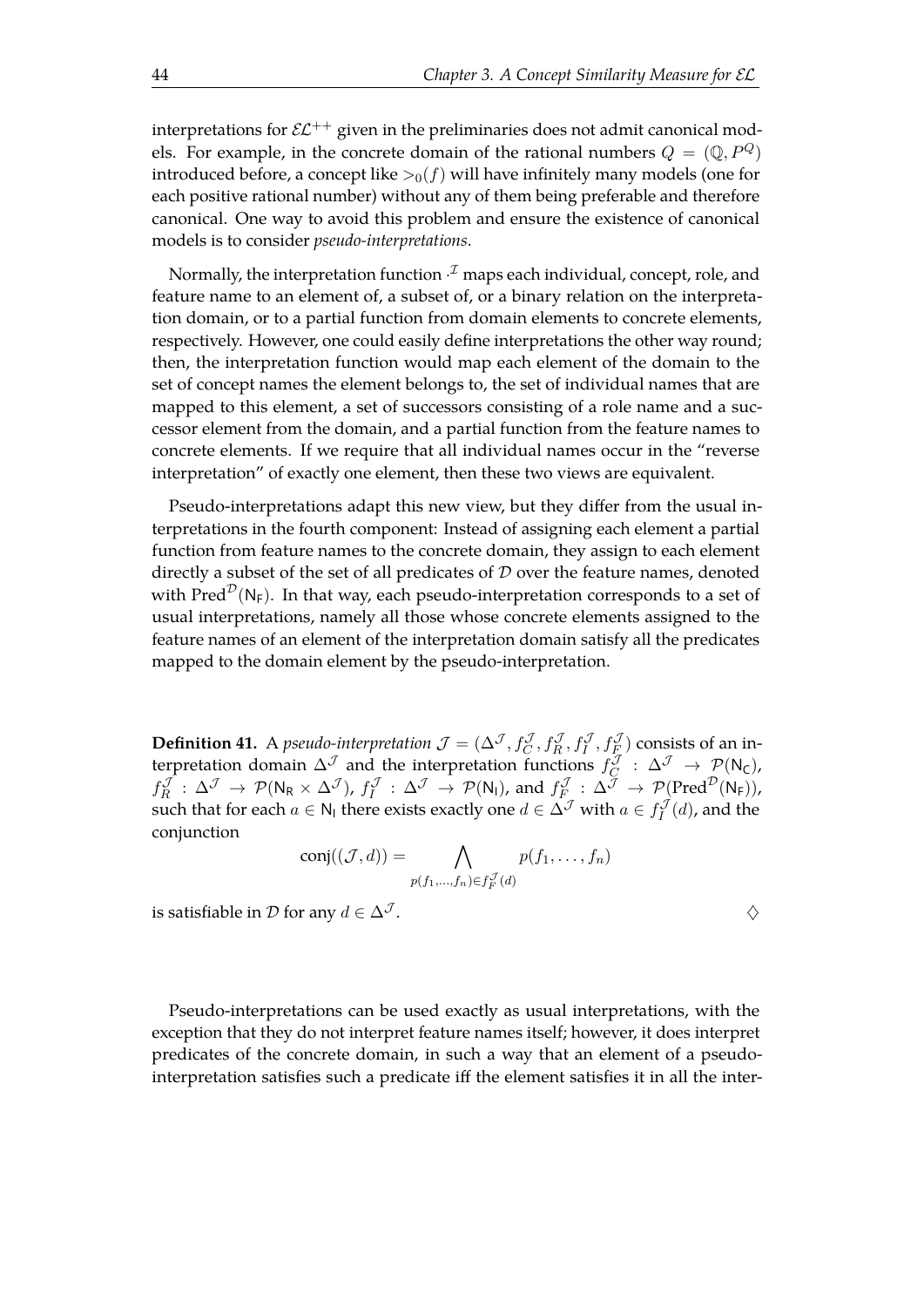pretations that are contained in this pseudo-interpretation:

$$
A^{\mathcal{J}} = \{ d \in \Delta^{\mathcal{J}} \mid A \in f_C^{\mathcal{J}}(d) \}
$$

$$
r^{\mathcal{J}} = \{ (d, e) \in \Delta^{\mathcal{J}} \times \Delta^{\mathcal{J}} \mid (r, e) \in f_R^{\mathcal{J}}(d) \}
$$

$$
a^{\mathcal{J}} = d \iff a \in f_I^{\mathcal{J}}(d)
$$

$$
p(f_1, \dots, f_n)^{\mathcal{J}} = \{ d \in \Delta^{\mathcal{J}} \mid \mathcal{D} \models \text{conj}((\mathcal{J}, d)) \Rightarrow p(f_1, \dots, f_n) \}
$$

All other concept constructors, axioms, and assertions can then be interpreted as given in Definition [2.](#page-15-0) We say that a pseudo-interpretation  $\mathcal J$  is a model a KB  $K$ , if it satisfies all axioms and assertions in  $K$ . This is the case if and only if all corresponding usual interpretations are models of  $K$ .

We call a pair  $(\mathcal{J}, d)$  consisting of a pseudo-interpretation  $\mathcal{J}$  and an element  $d \in \Delta^{\mathcal{J}}$  a *pointed pseudo-interpretation* and denote the set of all pointed pseudointerpretations as  $\mathfrak{P}$ . We sometimes write  $f_C(p)$  (and similarly for  $f_R$ ,  $f_I$  and  $f_F$ ) instead of  $f_C^{\mathcal{J}}$  $C^{\mathcal{J}}(d)$  for  $p = (\mathcal{J}, d)$ .

## **3.3.1 Pseudo-simulations and canonical models for**  $\mathcal{EL}^{++}$

Simulations allow the characterization of elements of interpretations w.r.t. the concepts they are instance of. To extend the simulation relation between interpretations w.r.t.  $\mathcal{EL}$  given in [\[LW10\]](#page-111-0) to pseudo-interpretations w.r.t.  $\mathcal{EL}^{++}$ , we observe the following:

- role inclusions, range and domain restrictions are not concept constructors, and thus do not matter for the set of concepts that an element of a pseudointerpretation is an instance of;
- the bottom concept  $\perp$  cannot occur in pseudo-interpretations;
- nominals allow to use individual names in concepts, and thus pseudo-simulations need to preserve individuals; and
- for concrete domains, simulations need to preserve the valuations that satisfy the elements, which can be formalized using implications between the predicate sets of pointed pseudo-interpretations.

<span id="page-48-0"></span>Thus, we can define a pseudo-simulation relation for  $\mathcal{EL}^{++}$  as follows:

**Definition 42.** Let *I* and *J* be pseudo-interpretations. A relation  $S \subseteq \Delta^{\mathcal{I}} \times \Delta^{\mathcal{J}}$  is a *pseudo-simulation* between  $I$  and  $J$ , if the following conditions hold:

- 1. For all  $(d, e) \in S$  and  $A \in \mathsf{N}_\mathsf{C}$ , if  $d \in A^\mathcal{I}$  then  $e \in A^\mathcal{J}$ .
- 2. For all  $(d,e) \in S$ ,  $r \in \mathsf{N}_{\mathsf{R}}$  and  $(d,d') \in r^{\mathcal{I}}$ , there is an  $(e,e') \in r^{\mathcal{J}}$  with  $(d', e') \in S$ .
- 3. For all  $(d, e) \in S$  and  $a \in \mathsf{N}_1$ , if  $d = a^{\mathcal{I}}$  then  $e = a^{\mathcal{J}}$ .
- 4. For all  $(d, e) \in S$ , we have that  $\mathcal{D} \models \text{conj}((\mathcal{J}, e)) \Rightarrow \text{conj}((\mathcal{I}, d))$ .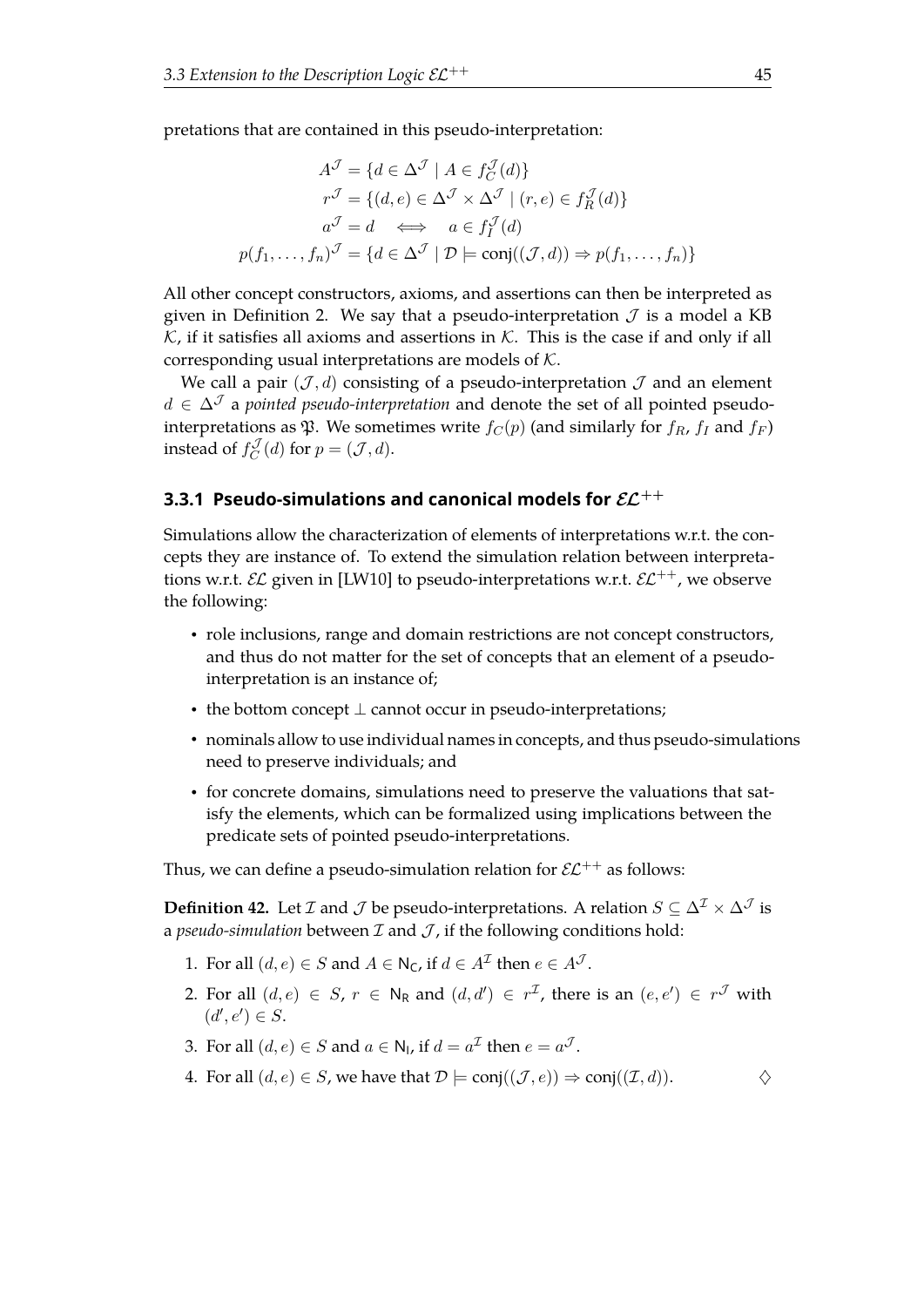Given two pointed pseudo-interpretations  $p = (\mathcal{I}, d)$  and  $q = (\mathcal{J}, e)$ , we say that p simulates q (denoted  $p \lesssim q$ ), if there exists a pseudo-simulation  $S \subseteq \Delta^{\mathcal{I}} \times \Delta^{\mathcal{J}}$ between *L* and *J* with  $(d, e) \in S$ . *p* and *q* are equisimilar (denoted  $p \simeq q$ ), if  $p \lesssim q$ and  $q \leq p$ .

This definition of pseudo-simulation behaves as expected since there is again the correspondence between similar elements and the set of concepts that the elements in the simulation are instances of. Indeed, we can extent the result from Theorem [11](#page-20-0) to pseudo-simulations in  $\mathcal{EL}^{++}$ :

**Theorem 43.** *Let* p *and* q *be pointed pseudo-interpretations, then:*

- *1.*  $p \leq q$  *iff*  $\mathfrak{C}(p) \subseteq \mathfrak{C}(q)$ *, and*
- 2.  $p \simeq q$  *iff*  $\mathfrak{C}(p) = \mathfrak{C}(q)$ *.*

*Proof.* Let  $p = (\mathcal{I}, d)$  and  $q = (\mathcal{J}, e)$ .

- 1. Let  $p \leq q$ , and  $C \in \mathfrak{C}(p)$ . We show  $C \in \mathfrak{C}(q)$  by induction on the structure of C.
	- If  $C = A \in N_C$ , then we have  $d \in A^{\mathcal{I}}$  and by Definition [42](#page-48-0) also  $e \in A^{\mathcal{J}}$ . Thus  $A \in \mathfrak{C}(q)$ .
	- If  $C = \{o\}$  for  $o \in \mathbb{N}_1$ , then we have  $d = o^{\mathcal{I}}$  and by Definition [42](#page-48-0) also  $e = o^{\mathcal{J}}$ , thus  $\{o\} \in \mathfrak{C}(q)$ .
	- If  $C = \top$ , then trivially  $\top \in \mathfrak{C}(q)$
	- If  $C = C_1 \sqcap C_2$ , then  $d \in (C_1 \sqcap C_2)^{\mathcal{I}}$ , which implies  $d \in C_1^{\mathcal{I}}$  and  $d \in C_2^{\mathcal{I}}$ . By induction this means that  $e \in C_1^{\mathcal{J}}$  and  $e \in C_2^{\mathcal{J}}$ , and thus  $e \in (C_1 \sqcap C_2)^{\mathcal{J}}$ , i.e.,  $(C_1 \sqcap C_2) \in \mathfrak{C}(q)$ .
	- If  $C = \exists r.D$ , then we know that  $d \in (\exists r.D)^{\mathcal{I}}$ , i.e., there exists  $d' \in \Delta^{\mathcal{I}}$ with  $(d, d') \in r^{\mathcal{I}}$  and  $d' \in D^{\mathcal{I}}$ . By Definition [42,](#page-48-0) this implies that there is also an  $e' \in \Delta^{\mathcal{J}}$  with  $(e,e') \in r^{\mathcal{J}}$  and  $(\mathcal{I},e) \lesssim (\mathcal{J},e')$ , thus the induction hypothesis yields  $e' \in D^{\mathcal{J}}.$  But this means that  $e \in (\exists r.D)^{\mathcal{J}}$  and thus  $\exists r.D \in \mathfrak{C}(q).$
	- Finally, if  $C = p(f_1, \ldots, f_n)$ , then  $d \in p(f_1, \ldots, f_n)^{\mathcal{I}}$  and thus

$$
\mathcal{D} \models \text{conj}((\mathcal{I},d)) \Rightarrow p(f_1,\ldots,f_n).
$$

By Definition [42,](#page-48-0) we also have  $\mathcal{D} \models \text{conj}((\mathcal{J}, e)) \Rightarrow \text{conj}((\mathcal{I}, d))$ , which yields  $\mathcal{D} \models \, \mathsf{conj}((\mathcal{J}, e)) \, \Rightarrow \, p(f_1, \ldots, f_n)$ , and thus  $e \, \in \, p(f_1, \ldots, f_n)^{\mathcal{J}}$ , i.e.,  $p(f_1, ..., f_n) \in \mathfrak{C}(q)$ .

In the other direction, let  $\mathfrak{C}(p) \subseteq \mathfrak{C}(q)$ . Then it is easy to show that the relation  $S\subseteq \Delta^\mathcal{I}\times \Delta^\mathcal{J}$  with  $(d',e')\in S$  iff  $\mathfrak{C}((\mathcal{I},d'))\subseteq \mathfrak{C}((\mathcal{J},e'))$  satisfies all conditions from Definition [42](#page-48-0) and is thus a pseudo-simulation. This implies that  $p \leq q$ .

2. Follows directly from 1. and the fact that  $p \simeq q$  iff  $p \lesssim q$  and  $q \lesssim p$ .  $\Box$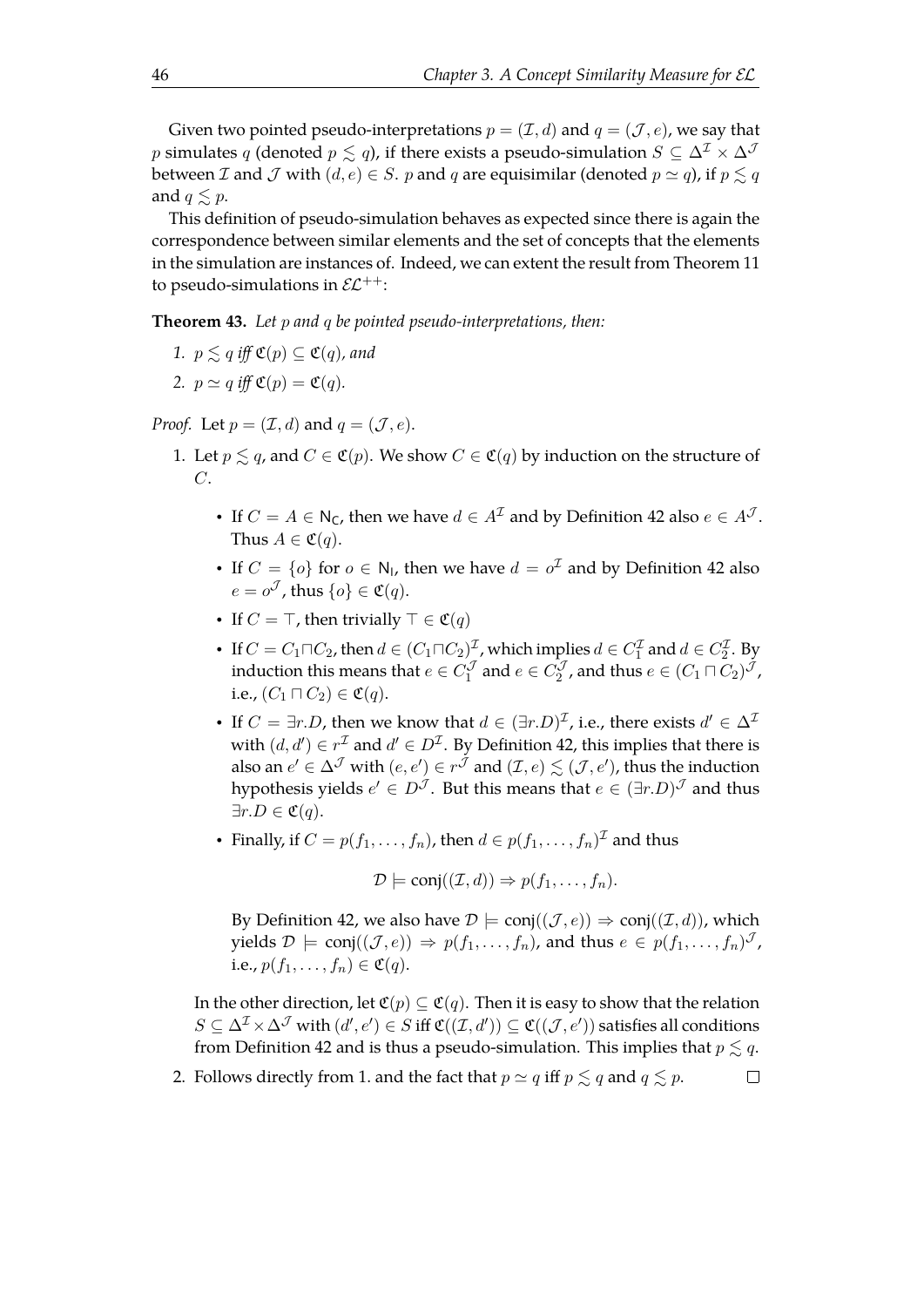Next, we need to define canonical pseudo-models for  $\mathcal{EL}^{++}$ . For these, the additional axioms like role inclusions *are* important. However, if the concept C contains the bottom concept  $\perp$ , it must be equivalent to  $\perp$ , and thus cannot have any element in an interpretation as instance – in particular,  $\perp$  does not have a canonical model. Thus, by requiring that C is satisfiable w.r.t.  $K$ , we do not have to worry about  $\perp$  at all.

Since individuals can be part of concepts via nominals, we need to take care of the case that two individuals are equivalent, e.g. by the GCI  $\{a\} \sqsubseteq \{b\}$ . In this case, we cannot create two elements in the canonical interpretation for the two concepts  ${a}$  and  ${b}$ , since this would not yield a model of the TBox anymore. Instead, we need to take one representative for all equivalence classes of concepts that are subsumed by the same individual:

$$
[C] = \{ D \in \mathfrak{C}(\mathcal{EL}^{++}) \mid \exists a \in \mathsf{N}_1 \colon \mathcal{K} \models C \sqsubseteq \{a\} \land \mathcal{K} \models D \sqsubseteq \{a\} \}
$$

Using this equivalence relation, we can defne canonical pseudo-models as follows:

**Definition 44.** Let K be a satisfiable  $\mathcal{EL}^{++}$ -KB and  $C \in \mathfrak{C}(\mathcal{EL}^{++})$  be an  $\mathcal{EL}^{++}$ concept with  $C \not\equiv_K \bot$ . The *canonical pseudo-model*  $\mathcal{J}_{C,K} = (\Delta^{\mathcal{J}_{C,K}}, f_C, f_R, f_I, f_F)$  $of C$  w.r.t.  $K$  is a pseudo-interpretations defined as follows:

•  $\Delta^{J_C,\kappa} = \{d_{[C]}\}\cup\{d_{[\{a\}]} \mid a \in (\text{sig}(\mathcal{K}) \cup \text{sig}(C)) \cap N_I\} \cup \{d_{[D]} \mid \exists r.D \in$  $sub(C) \cup sub(K)$ ,

and for all  $d_{[D]}$  in  $\Delta^{\mathcal{J}_{C,\mathcal{K}}}$ :

- $f_C(d_{[D]}) = \{A \in \mathsf{N}_{\mathsf{C}} \mid \mathcal{K} \models D \sqsubseteq A\},\$
- $f_R(d_{[D]}) = \{(r, d_{[E]}) \in N_R \times \Delta^{\mathcal{J}_{C,\mathcal{K}}} \mid \mathcal{K} \models D \sqsubseteq \exists r.E\},\$
- $f_I(d_{[D]}) = \{a \in \mathsf{N}_I \mid \mathcal{K} \models D \sqsubseteq \{a\}\}\)$ , and
- $f_F(d_{[D]}) = \{p(f_1, \ldots, f_n) \in \text{Pred}^{\mathcal{D}}(\mathsf{N}_{\mathsf{F}}) \mid \mathcal{K} \models D \sqsubseteq p(f_1, \ldots, f_n)\}.$   $\diamondsuit$

It can be shown that the canonical pseudo-model  $\mathcal{J}_{C,K}$  is indeed a model of the KB K, and its elements  $d_{[D]}$  are instances of the corresponding concept D, for all  $d_{[D]} \in \Delta^{\mathcal{J}_{C,\mathcal{K}}}$ .

**Lemma 45.** *Let*  $K$  *be a satisfiable*  $\mathcal{EL}^{++}$ *-KB and let*  $C, D$  *be*  $\mathcal{EL}^{++}$ *-concepts with*  $C \not\equiv_K \bot$ *. Then:*

*1. if*  $d_{[D]} \in \Delta^{\mathcal{J}_{C,\mathcal{K}}}$ , then  $d_{[D]} \in D^{\mathcal{J}_{C,\mathcal{K}}}$ , and 2.  $\mathcal{J}_{C,K} \models \mathcal{K}.$ 

We will skip the proof, since it is an easy adaption of the same results for  $E$ .

Finally, it can be shown that the canonical model is indeed 'canonical', i.e., it can simulate all other models (and is thus least w.r.t.  $\lesssim$ ):

**Theorem 46.** Let K be a satisfiable  $\mathcal{EL}^{++}$ -KB and C, D be  $\mathcal{EL}^{++}$ -concepts with  $C \not\equiv_K \bot$ . *Then:*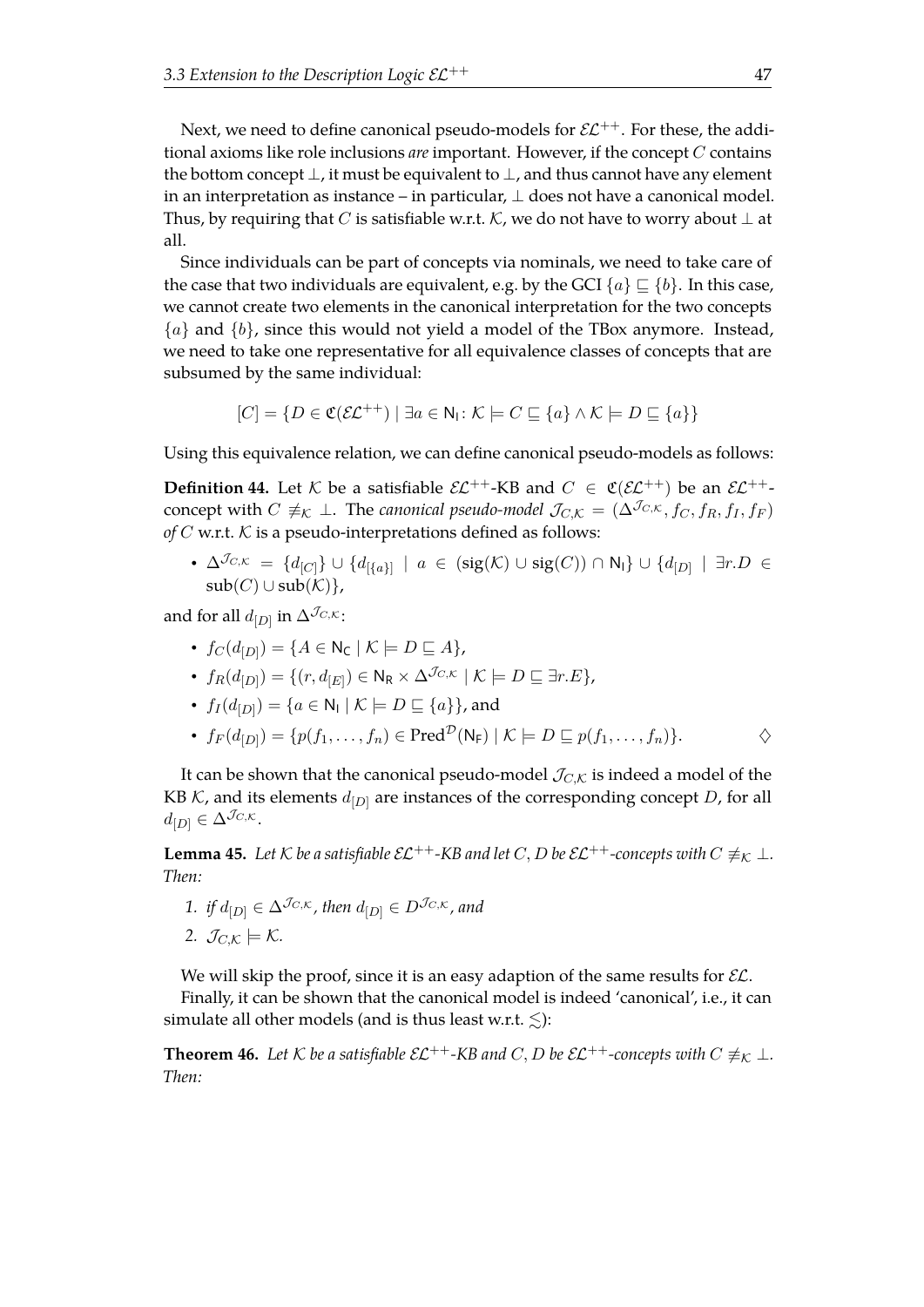- $1.$  *for all pseudo-models*  $\cal J$  *of*  $K$  *and all elements*  $d\in \Delta^{\cal J}$  *it holds*  $d\in C^{\cal J}$  *iff*  $(\cal J_{C,K},d_{[C]})\lesssim$  $({\cal J}, d)$
- *2. for all pseudo-models* J *of* K*, all individuals* a *occurring in* K*, and all elements*  $d \in \Delta^{\mathcal{J}}$  it holds  $d = a^{\mathcal{J}}$  iff  $(\mathcal{J}_K, d_{[\{a\}]} ) \lesssim (\mathcal{J}, d)$ , and
- 3.  $\mathcal{K} \models C \sqsubseteq D$  iff  $d_{[C]} \in D^{\mathcal{J}_{C,\mathcal{K}}}$  iff  $(\mathcal{J}_{D,\mathcal{K}}, d_{[D]}) \lesssim (\mathcal{J}_{C,\mathcal{K}}, d_{[C]})$ .

Again, this is shown very similar to the corresponding result for  $\mathcal{EL}$  [\[LW10\]](#page-111-0).

## **3.3.2 Extending ∼<sub>c</sub> to**  $\mathcal{EL}^{++}$

Analogous to the  $\mathcal{EL}$  case, we will define the CSM via a similarity measure on pointed pseudo-interpretations. Compared to  $\mathcal{EL}$ , the pseudo-interpretation similarity for  $\mathcal{EL}^{++}$  will also have as parameters a primitive measure, a weighting function, and a discounting factor, but those need to be extended to handle the new individual and feature names. Additionally, it will require a similarity measure on elements of the concrete domain and a factor  $c$  to specify the influence of the concrete domain on the similarity value. Thus, for  $\mathcal{EL}^{++}$  we have the following parameters:

- a primitive measure  $\sim_{prim}$ : N<sub>C</sub> × N<sub>C</sub> ∪ N<sub>R</sub> × N<sub>R</sub> ∪ N<sub>I</sub> × N<sub>I</sub> → [0, 1] that assigns a similarity value to each pair of concept names, role names, and individual names;
- a weighting function  $g : N_C \cup N_R \cup N_I \cup N_F \to \mathbb{R}_{>0}$ , which assigns a weight to each concept, role, individual an feature name;
- a similarity measure  $\sim_{\mathcal{D}}: \Delta^{\mathcal{D}} \times \Delta^{\mathcal{D}} \to [0, 1]$  on the concrete domain;
- a discounting factor  $w \in (0,1)$ ; and
- a concrete domain factor  $c > 0$ .

We will extend the concrete similarity measure  $\sim_{\mathcal{D}}$  to handle undefined values, i.e.,  $\sim_{\mathcal{D}}$ :  $(\Delta^{\mathcal{D}} \cup {\{\perp\}}) \times (\Delta^{\mathcal{D}} \cup {\{\perp\}}) \rightarrow [0,1]$  by setting  $\perp \sim_{\mathcal{D}} d = d \sim_{\mathcal{D}} \perp 0$  for  $d \in \Delta^{\mathcal{D}}$  and  $\perp \sim_{\mathcal{D}} \perp = 1$ . This can be further extended to a similarity measure on valuations, i.e., partial functions  $u, v : \mathsf{N}_{\mathsf{F}} \to \Delta^{\mathcal{D}}$ , by computing the weighted average of the similarity values for all features:

$$
u\sim_{\mathcal{D}}v=\frac{\displaystyle\sum_{f\in\text{dom}(u)\cup\text{dom}(v)}g(f)(u(f)\sim_{\mathcal{D}}v(f))}{\displaystyle\sum_{f\in\text{dom}(u)\cup\text{dom}(v)}g(f)}.
$$

Finally, we can defne the similarity of conjunctions of predicates on the concrete domain using a similar construction to the Hausdorff metric, where the valuations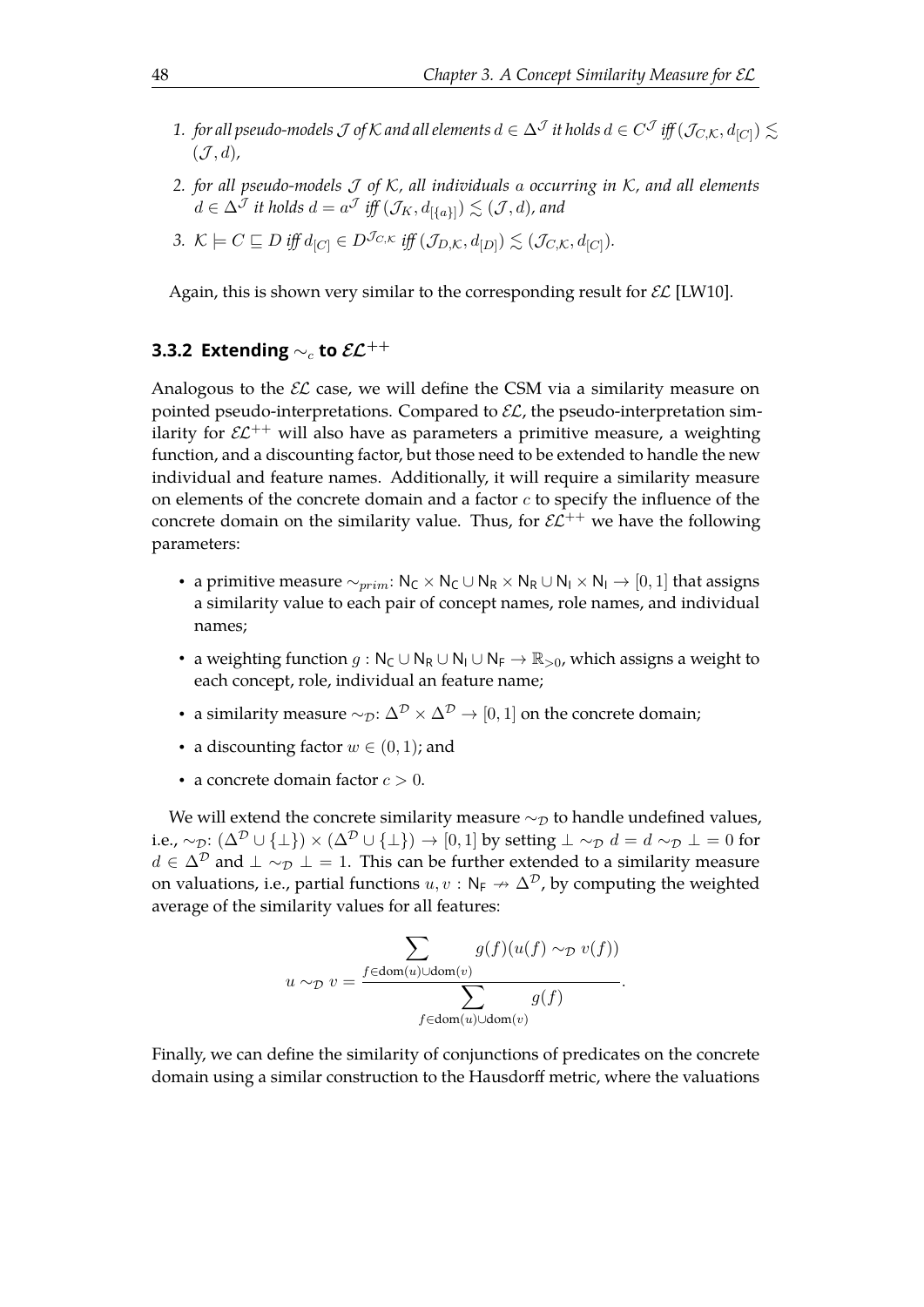u, v are restricted to those feature names occurring in  $f_F(p)$  or  $f_F(q)$ :

$$
sim_{\mathcal{D}}(p,q) = \min \left\{ \inf_{u \models conj(p)} \sup_{v \models conj(q)} u \sim_{\mathcal{D}} v, \inf_{u \models conj(q)} \sup_{v \models conj(p)} u \sim_{\mathcal{D}} v \right\}
$$

where  $u \models p$  means that the valuation u satisfies the formula p. This Hausdorff measure captures the following intuition. Basically, it fnds the satisfying valuation  $u$  for  $p$  that has the least similarity to any of the satisfying valuations  $v$  for  $q$ , as the other way round. If  $\sim_{\mathcal{D}}$  has the property  $d \sim_{\mathcal{D}} d' = 1$  iff  $d = d'$  for all  $d, d' \in \Delta^{\mathcal{D}}$ , then  $\sim_{\mathcal{D}}$  is equivalence-closed as well, i.e.,  $\text{sim}_{\mathcal{D}}(p, q) = 1$  iff  $\mathcal{D} \models \text{conj}((\mathcal{J}, e)) \Leftrightarrow$ conj $((\mathcal{I}, d))$ . Otherwise, there always exists a valuation that satisfies all predicates on one side but not on the other side, which will lead to a similarity value less than 1. Similarly, if there is a valuation satisfying the predicates of one pointed interpretation that is completely dissimilar to all valuations satisfying the other predicates of the other pointed interpretation, then the similarity value will be 0.

To compare how similar two pointed pseudo-interpretations are for these aspects, we again introduce measures for the concept names, successors, and individual names of pointed interpretations. The functions cm :  $\mathfrak{P} \times \mathfrak{P} \to \mathbb{R}$  and sm :  $\mathfrak{P} \times \mathfrak{P} \to$  $\mathbb R$  are defined essentially as in the  $\mathcal EL$  case, the only difference being that p and q are now pointed pseudo-interpretations:

$$
cm(p,q) = \sum_{A \in f_C(p)} \left( g(A) \max_{B \in f_C(q)} A \sim_p B \right)
$$

$$
sm(p,q) = \sum_{(r,p') \in f_R(p)} \left( g(r) \max_{(s,q') \in f_R(q)} \left( (r \sim_p s) \left( (1-w) + w(p' \sim_i q') \right) \right) \right)
$$

Since  $\mathcal{EL}^{++}$  concepts may also contain nominals, we need an additional measure to compare the individual names of two pointed pseudo-interpretations. This function, im :  $\mathfrak{P} \times \mathfrak{P} \to \mathbb{R}$ , works exactly like cm, only comparing individual names instead of concept names:

$$
\mathrm{im}(p,q) = \sum_{a \in f_I(p)} \left( g(a) \max_{b \in f_I(q)} a \sim_p b \right)
$$

Finally, we define a function fm :  $\mathfrak{P} \times \mathfrak{P} \to \mathbb{R}$ , that measures the similarity between the concrete domain parts of two pointed interpretations  $p$  and  $q$ . Essentially, this is a product of  $\operatorname{sim}_\mathcal{D}(p,q)$  and the concrete domain factor c; however, when neither of the pointed interpretations  $p$  or  $q$  has any concrete feature, we set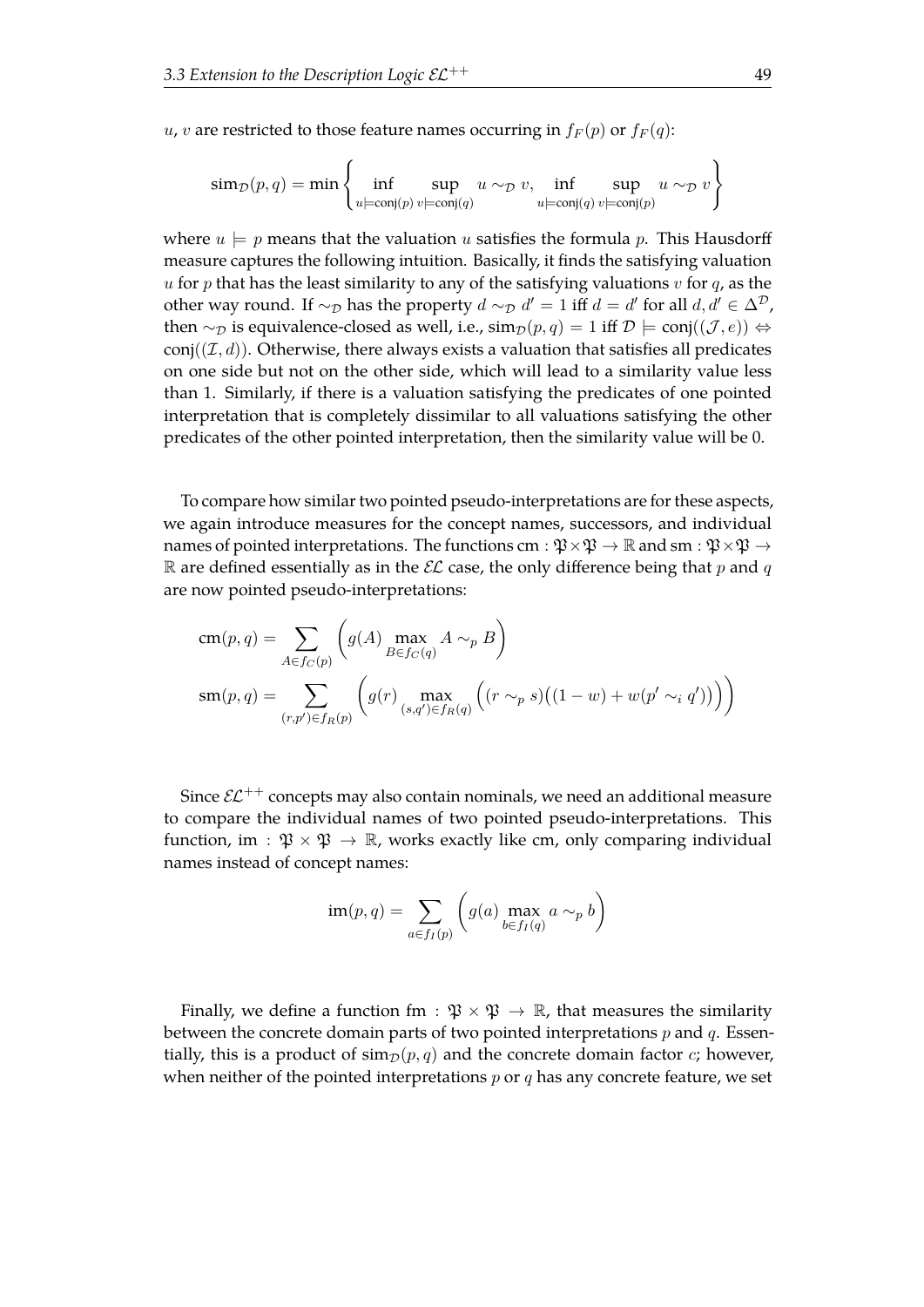the weight to 0:

$$
g_F(p,q) = \begin{cases} c & \text{if } f_F(p) \neq \emptyset \lor f_F(q) \neq \emptyset \\ 0 & \text{otherwise} \end{cases},
$$

$$
fm(p,q) = g_F(p,q) \cdot \text{sim}_{\mathcal{D}}(p,q).
$$

With this in place, we can now extend  $\sim_i$  to  $\mathcal{EL}^{++}$ . This extension mainly adds two terms to the equation from Definition [23:](#page-32-1) The measure that compares the individual names (in both directions), and the term that estimates the similarity between the concrete domain parts,  $\text{sim}_{\mathcal{D}}(p, q)$ :

**Definition 47.** Given a primitive measure  $\sim_p$ , a weighting function g, a similarity measure  $\sim_{\mathcal{D}}$  on the concrete domain, a discounting factor w, a concrete domain factor c, as well as two interpretations  $\mathcal I$  and  $\mathcal J$ , the interpretation similarity measure  $\sim_i (\sim_p, \sim_p, g, w, c): \mathfrak{P} \times \mathfrak{P} \to [0, 1]$  is defined as follows, for all  $p, q \in \mathfrak{P}$ : If  $f_C(p) = f_C(q) = f_R(p) = f_R(q) = f_I(p) = f_I(q) = f_F(p) = f_F(q) = \emptyset$ , then  $p \sim_i q = 1$ , otherwise

$$
p \sim_i q = \frac{\text{cm}(p, q) + \text{cm}(q, p) + \text{sm}(p, q) + \text{sm}(q, p) + \text{im}(p, q) + \text{im}(q, p) + \text{fm}(p, q)}{\text{weight}}
$$

where

$$
\text{weight} = \sum_{A \in f_C(p)} g(A) + \sum_{A \in f_C(q)} g(A) + \sum_{(r, p') \in f_R(p)} g(r) + \sum_{(r, q') \in f_R(q)} g(r) + \sum_{a \in f_I(q)} g(a) + \sum_{b \in f_I(q)} g(b) + g_F(p, q) \qquad \diamondsuit
$$

The proof that  $\sim_i$  is well-defined can be transferred from Theorem [29](#page-37-0) in a straightforward way, as  $\sin_{\mathcal{D}}$  is well-defined as well. We will give this result without repeating the proof.

**Theorem 48.**  $\sim_i$  is well-defined, i.e.,  $p \sim_i q$  has a unique solution.

In order to lift  $\sim_i$  to a CSM  $\sim_c$  for  $\mathcal{EL}^{++}$  concepts, we again need to normalize the canonical models. The defnition and computation of normal forms is exactly the same as in the  $E\mathcal{L}$  case given in Definition [34,](#page-39-2) except for using pseudo-simulations instead of simulations.

Thus, we can define the CSM  $\sim_c$  for  $\mathcal{EL}^{++}$  concepts w.r.t. an  $\mathcal{EL}^{++}$  KB K as follows:

$$
C \sim_c D = (\mathcal{J}'_{C,\mathcal{K}}, d_{[C]}) \sim_i (\mathcal{J}'_{D,\mathcal{K}}, d_{[D]}),
$$

where  $\mathcal{J}'_{C,\mathcal{K}}$  and  $\mathcal{J}'_{D,\mathcal{K}}$  are the normalized canonical pseudo-models of C and D w.r.t. K. If C or D are equivalent to  $\perp$ , they do not have a canonical model. In this case, we set  $C \sim_c \bot = \bot \sim_c D = 0$  and  $\bot \sim_c \bot = 1$ . We can show that  $\sim_c$  has all of the properties given in Defnition [20:](#page-27-1)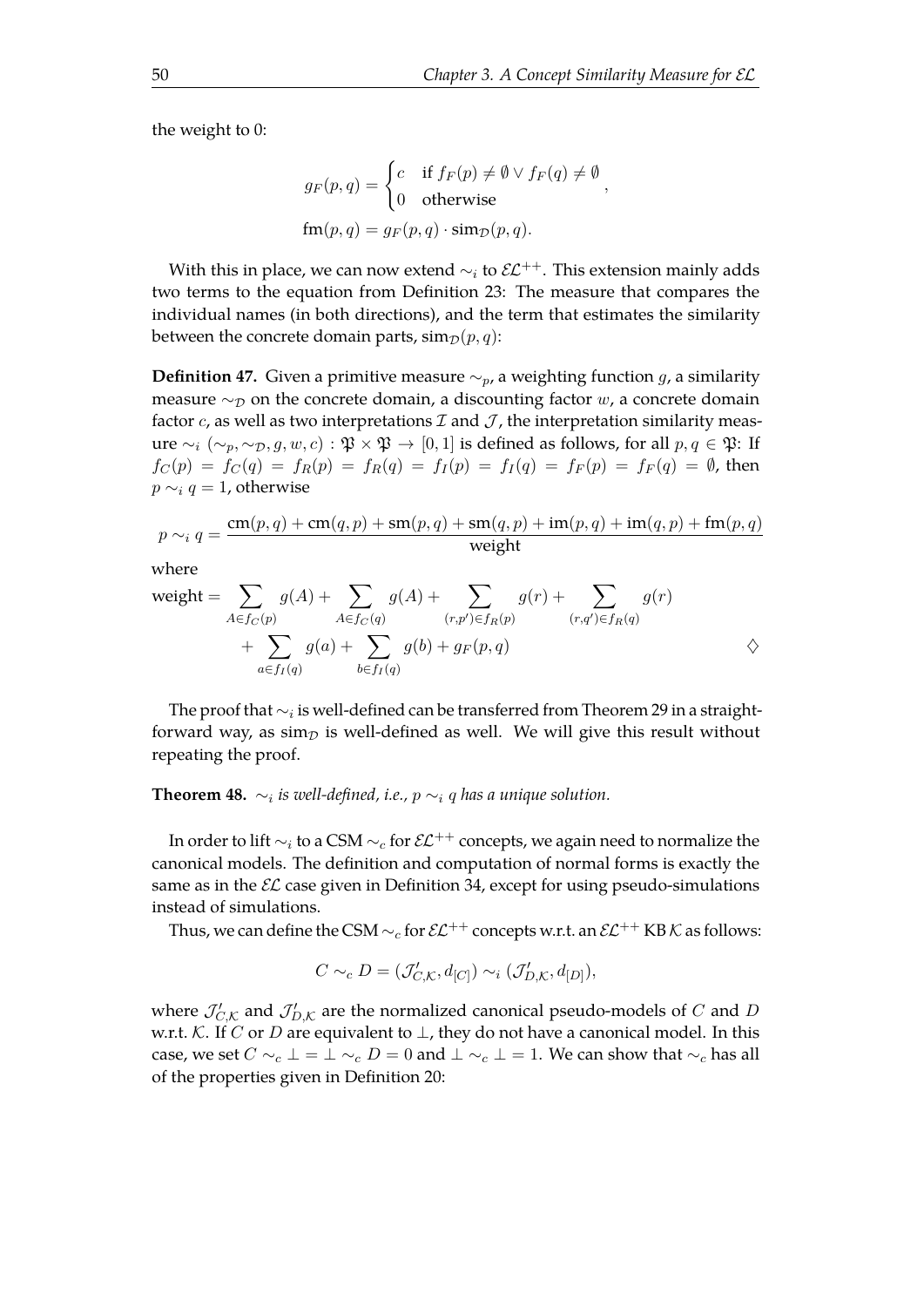**Theorem 49.** Let  $\sim_c(\sim_p, g, \sim_p, w, c)$  be instantiated with a primitive measure  $\sim_p$ , a *weighting function g, a concrete similarity measure*  $\sim_{\mathcal{D}}$ *, a discounting factor*  $w \in (0,1)$ *, and a concrete domain factor* c*. Then* ∼<sup>c</sup> *has the following properties:*

- *1.* ∼<sub>c</sub> *is symmetric, if the primitive measures* ∼<sub>*p</sub> and* ∼<sub>*D</sub> are symmetric;*</sub></sub>
- 2.  $\sim_c$  *is bounded;*
- *3.* ∼<sub>c</sub> *is dissimilar-closed, if the primitive measure* ∼<sub>p</sub> *does not assign a similarity value greater than 0 to diferent concept, role, or individual names, and the concrete similarity measure* ∼<sub>D</sub> does not assign a similarity value greater than 0 to different *elements of the concrete domain.*
- *4.* ∼<sup>i</sup> *is equivalence-invariant for normalized interpretations; and*
- 5.  $\sim_i$  is equivalence-closed for normalized interpretations, if the primitive measure  $\sim_p$ *does not assign the similarity value 1 to diferent concept, role, or individual names,* and the concrete similarity measure  $\sim$ <sub>D</sub> does not assign value 1 to different elements *of the concrete domain.*

Again, the proof is a straight-forward adaption of the proofs of Theorem [36](#page-41-0) and Theorem [39,](#page-43-0) together with the properties of  $\sim_{\mathcal{D}}$  mentioned before.

While the addition of nominals and other features of  $\mathcal{EL}^{++}$  was relatively straightforward, we haven't found any CSM in the literature that can handle concrete domains. We believe that the measure introduced here is a good starting point for applications that handle concrete data inside the knowledge base and need a notion of similarity. In fact, often the full power of concrete domains is not necessary: For similarity measures, even simple value assignments (i.e., predicates of the for  $=_d$ for  $d \in \Delta^{\mathcal{D}}$ ) can be highly useful, as the primitive measure  $\sim_{\mathcal{D}}$  can compare those values very fexibly. The next chapter will introduce one application of similarity measures where even such simple concrete domains can be exploited to great efect.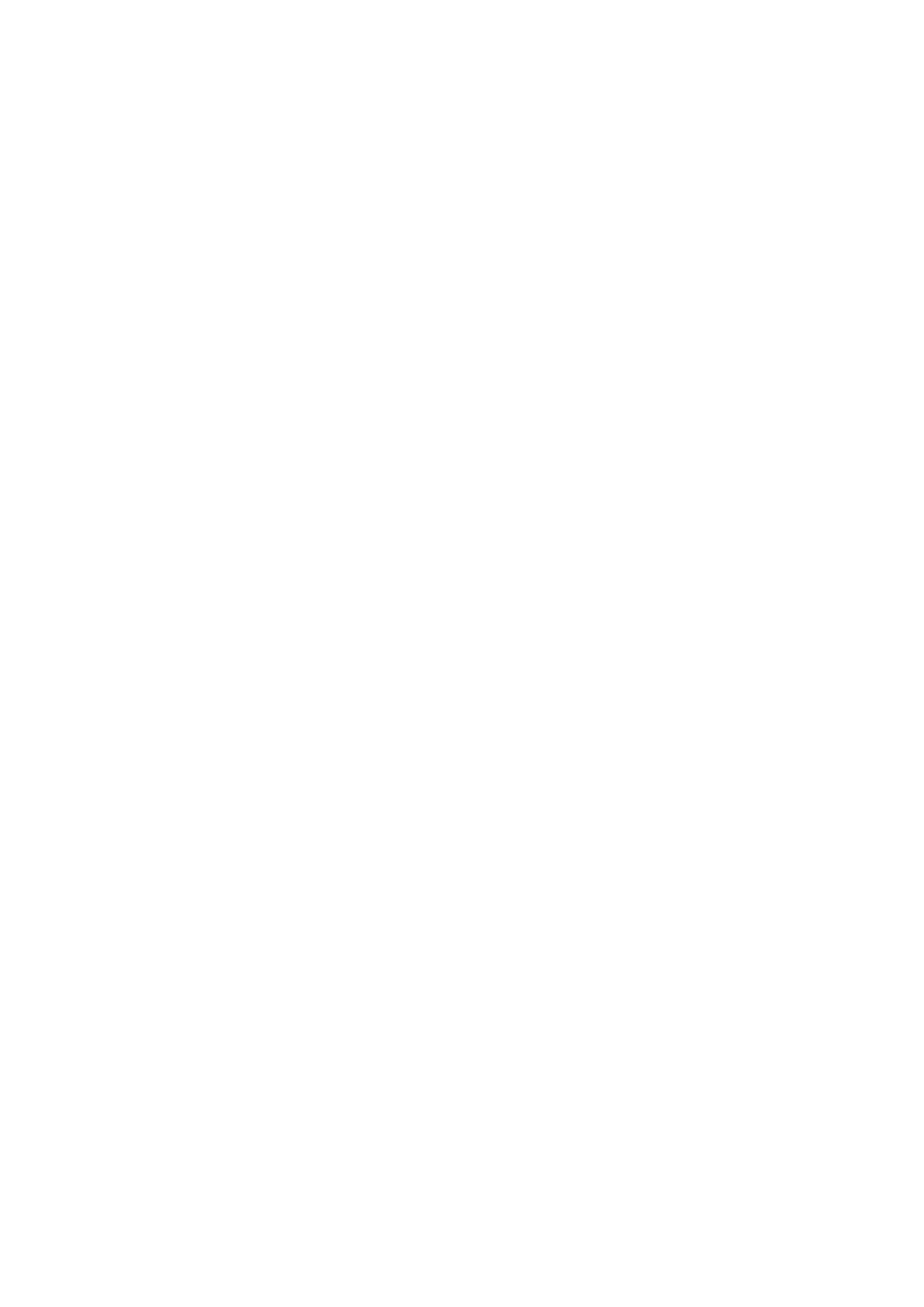# <span id="page-56-0"></span>**Chapter 4**

# **Relaxed Instance Queries**

In this chapter, we want to introduce instance queries relaxed by concept similarity measures. Recall that, given a KB  $K$  together with a concept  $C$  and an individual name  $a$ , we call  $a$  an instance of  $C$  w.r.t.  $\mathcal{K}$ , if  $a^\mathcal{I}$  is in the interpretation of  $C$  in all models  $\mathcal I$  of  $\mathcal K$ . Often, we are not interested only in checking whether an individual is an instance of a concept  $C$ , but instead we want to find all such instances. This is called the instance query problem.

**Definition 50.** Given a KB K and a query concept Q, we call an individual  $a \in N_1$ an instance of Q w.r.t. K, if  $\mathcal{K} \models Q(a)$ . The instance query problem is to compute all instances of Q w.r.t. K.  $\Diamond$ 

However, as said in the introduction, it is often a good idea to not just consider the perfect matches, but also alternatives that are similar to the query. The following motivating example shows a situation where query relaxation could be preferable to exact query answering.

**Example 51.** Consider a bike shop that has created a TBox  $\mathcal T$  with relevant knowledge about the bicycles, and an ABox A that describes all bikes the store has in stock as individuals. If a customer wants to buy a new bike, the store can create a query concept  $Q$  that formalizes all of the requirements of the customer, and query the knowledge base for all bikes that are instances of Q w.r.t. the KB  $K = (\mathcal{T}, \mathcal{A})$ . The answers are all those bikes that satisfy exactly the requirements of the customer.

However, usually it makes sense for the shop and the customer to not just consider the exact answer, but also alternatives that are similar enough to the query. Reasons to consider reasonable alternatives can be manifold: the costumer might not be completely sure what exactly he wants; the KB might not be complete because of laziness or mistakes and therefore skip relevant instances; or it might be simply because of reasons that cannot be formalized in a knowledge base, e.g., a bike may simply "feel" better to the customer, even though it does not perfectly satisfy her requirements.

Another reason where alternatives are useful is if no bikes satisfes all the requirements perfectly. This is easily imaginable, since often desired properties are contradictory: Customers often want the best possible quality for the least possible price. In this case, returning alternatives to the query that can be checked out would be much more preferable for the bike shop than telling the customer that they have no such bike in stock.  $\diamondsuit$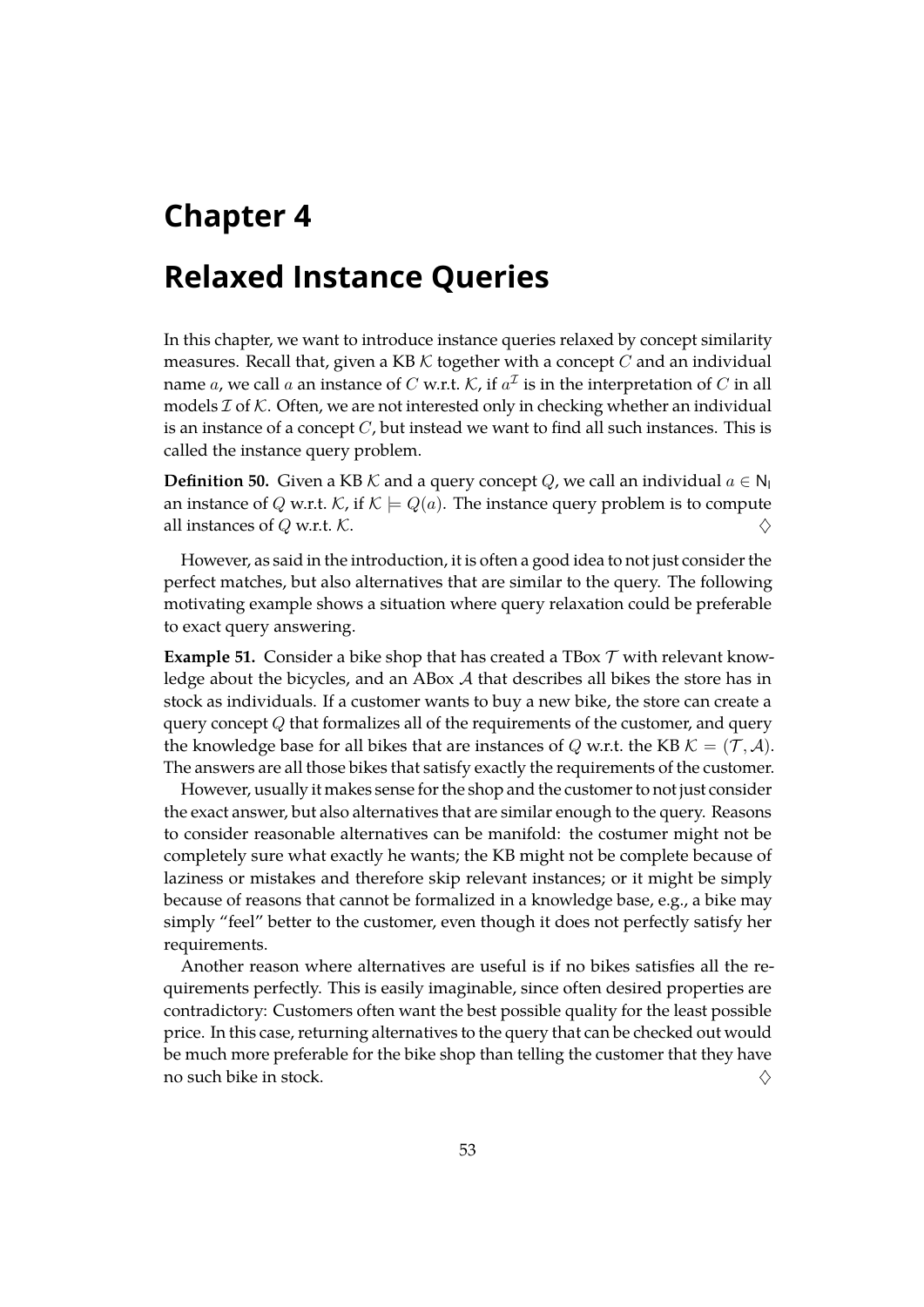<span id="page-57-0"></span>

**Figure 4.1:** Relaxed instances w.r.t. two different CSMs, represented by continuous and dashed lines, respectively. Darker colors represent the relaxed instances of  $Q$  w.r.t. higher degrees  $t$ .

There are of course many diferent approaches how one can relax a query. We will discuss some of them later. The approach we take in this paper is to use a CSM  $\sim$  to find concepts that are similar to the query concept Q, and then return all instances of these similar concepts as answers as well. A parameter  $t \in [0, 1]$ , the threshold, allows one to set a lower bound for how similar concepts need to be to the query concept in order to be considered.

**Definition 52 (relaxed instance).** Let  $\mathcal{L}$  be a DL,  $\mathcal{K}$  be an  $\mathcal{L}$  knowledge base,  $Q$  be an L concept,  $\sim$  a concept similarity measure over L concepts, and  $t \in [0, 1]$ . An individual  $a \in \mathsf{N}_\mathsf{l}$  is a *relaxed instance* of  $Q$  w.r.t.  $\mathcal{K}, \sim$  and the threshold  $t$ , denoted  $a \in_t^{\sim} Q$ , iff

$$
\sup_{X \in \mathfrak{C}(\mathcal{L}) \text{ with } \mathcal{K} \models X(a)} Q \sim X \ge t.
$$

For brevity, we will denote as  $\text{Relax}_t^{\sim}(Q)$  the set of all relaxed instances of the concept Q w.r.t.  $K$ ,  $\sim$  and t. Clearly, the elements of Relax $\chi^2(Q)$  depend strongly on the value of t, but also on the similarity measure  $\sim$  chosen; this dependency is depicted in Figure [4.1.](#page-57-0) For a fxed concept similarity measure ∼ and thresholds  $t \leq t'$ , we have  $\text{Relax}_{t'}^{\sim}(Q) \subseteq \text{Relax}_t^{\sim}(Q)$ . In the figure, the central circle represents the interpretation of the concept  $Q$ . The other lines show the interpretation of Rela $x_t^{\sim}(Q)$  with darker lines gradually representing larger thresholds t. We use two diferent kinds of lines (continuous and dashed, respectively) to represent two diferent similarity measures that relax the concepts based on diferent features. This allows to relax the query concept into diferent directions, and can be used for example to state which features are more important and should not be relaxed as far as other features.

In the following, we will restrict our attention to a finite signature  $\Sigma$  which contains all concept and role names occurring in the query concept Q and the KB K. Considering other names in the concepts X is not necessary for finding the supremum of the similarities towards the query concept Q.

#### **Comparison to Other Approaches**

Instead of relying on similarity measures to relax queries, there exist many other approaches one could choose from. In fact, in the context of databases, the query re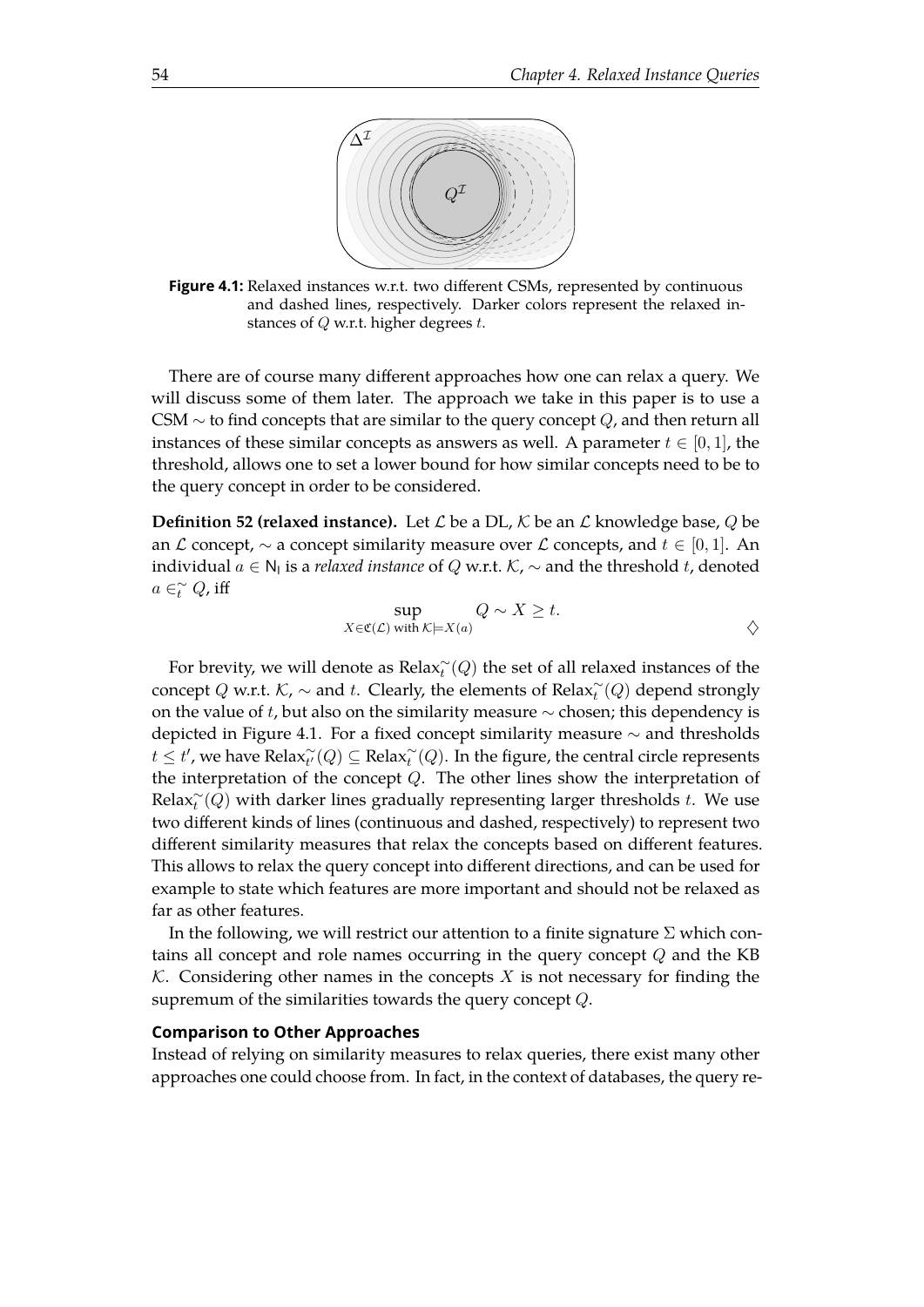laxation problem has been investigated by many other authors, for example for relational databases [\[CDH+06;](#page-107-1) [ZGB+07\]](#page-113-1), RDF triple stores [\[HPW08;](#page-109-1) [DSW+09;](#page-108-3) [HLZ08\]](#page-109-2), and XML data [\[ALP04;](#page-106-1) [Lee02\]](#page-110-3). These approaches usually work by rewriting the query into a set of more general queries, e.g., by deleting some parts of the query or replacing relations with more general ones. This process is repeated, and the answers to the rewritten queries are collected until a threshold is reached or a set number of answers has been found (this case is also called top-k query answering). Some kind of measure quantifes how much the rewritten queries deviate from the original query in order to rank the answers.

This approach has several disadvantages. The background knowledge used to rewrite is often rather inexpressive, usually not more then a simple concept hierarchy. The measure used for ranking the answers is usually fxed, and can not be adjusted in order to choose which parts of the query are more or less important given the current context. Finally, the whole process of query relaxation depends heavily on the set of rewrite rules that are available, which makes it hard to define easy to understand semantics for the relaxed answers.

Instead of relying on a classical knowledge base and relax the query, one could also use approaches where the knowledge base is already equipped with quantitative information, like fuzzy or rough logics. In these logics one does not reason about subsumption and membership, but instead about the degrees with which those relations hold or an indiscernibility relation on the individuals. Relaxed instances of the concept  $C$  would then be those with a large membership degree to  $C$  in fuzzy, and those that are indiscernible from any certain instance of  $C$  in rough logics. Query answering over fuzzy DLs has been studied, see for instance [\[Str06b;](#page-113-2) [Str06a;](#page-113-3) [PSS+08\]](#page-111-1), whereas for rough DLs the investigation of query answering techniques is only at its beginning [\[PTT14\]](#page-112-0). However, in order to use fuzzy logics for relaxed query answering, the whole KB needs to be converted into a fuzzy KB, which may not be appropriate in many cases. Also, since the quantitative information is now part of the KB, it is again quite hard to adapt the direction of the query relaxation process without changing the KB itself.

One could also try to decide which individuals are *similar* to any of the certain instances of C. Such a method requires a similarity measure defned over the *elements* of the domain, rather than on the concepts. A DL with a similarity measure over the domain elements was introduced in [\[LWZ03\]](#page-111-2). However, for this DL the similarity measure (or more precisely, a distance metric) is part of the interpretation and cannot be adjusted to diferent user needs. Also, this approach would not work when the query has no certain instances to begin with.

In comparison to the previous alternatives, our approach using a CSM to relax queries allows to vary the degree of relaxation, and the way how the query is relaxed by choosing a suitable similarity measure. If the measure is parameterizable like the one introduced in Chapter [3,](#page-30-0) then one can vary the parameters to choose which parts of the query are more important and should be relaxed very little, and which parts of the query are less important.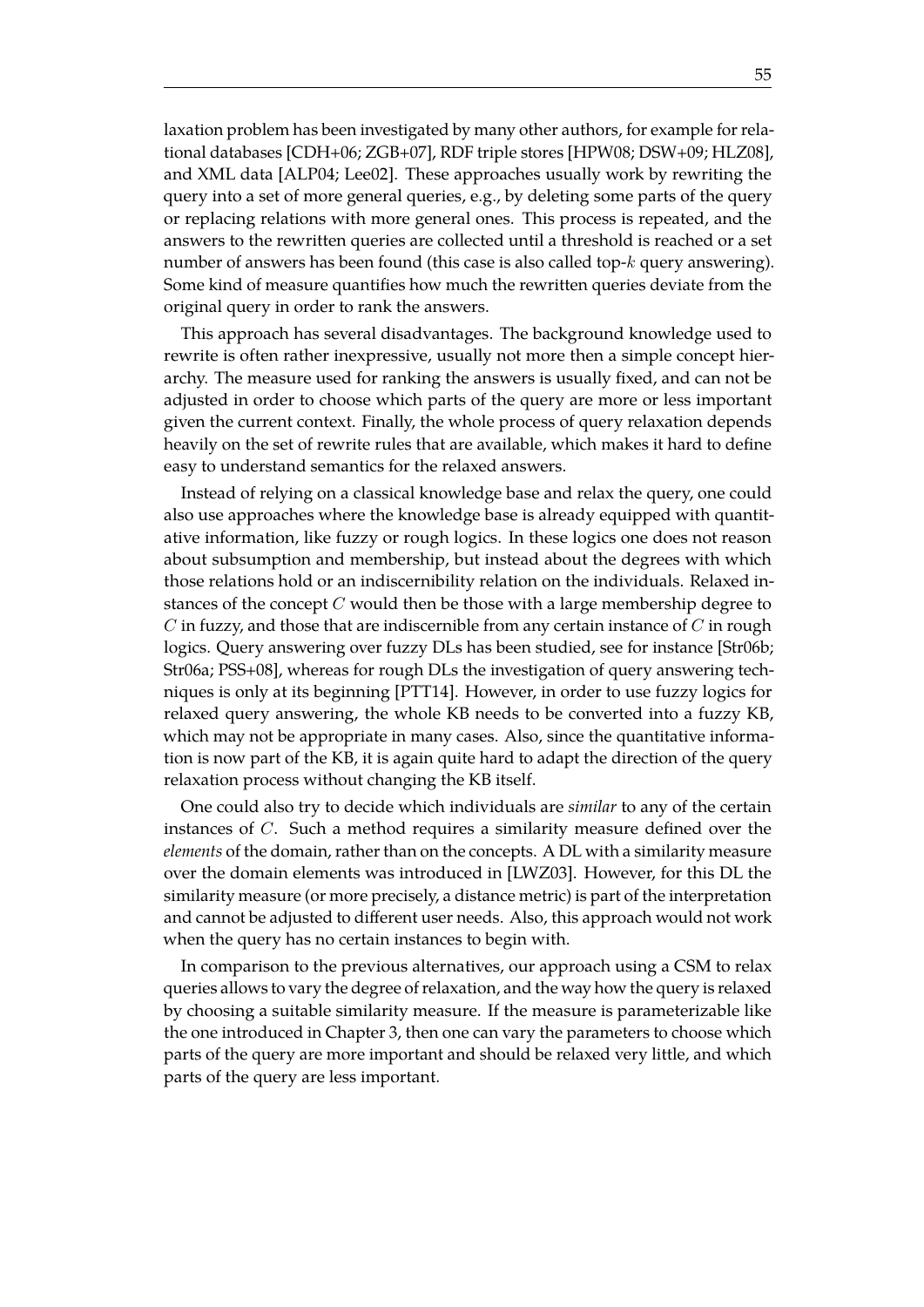Finally, an idea that can be used to answer relaxed queries has been introduced in [\[BBF15\]](#page-106-2). It defined the Logic  $\tau \mathcal{EL}$ , which extends the DL  $\mathcal{EL}$  with graded membership functions  $m$  that specify the degree to which elements of an interpretation belong to a concept, and are used specify threshold concepts of the form  $C_{\sim t}$  for  $\sim \in \{<,>,\leq,\geq\}$  and  $t \in [0,1]$ . These threshold concepts are interpreted as the set of all elements that have a matching degree to the concept  $C$  according to  $m$ . By asking for instances to a threshold concept  $C_{\geq t}$  w.r.t. a classical TBox  $\mathcal T$ , one could achieve very similar efects as the relaxed instance queries defned here. In fact, the graded membership function deg is defined similarly to a directed version of  $\sim_c$ , i.e., where only one direction of cm and sm is evaluated instead of both. Indeed, [\[BBF15\]](#page-106-2) shows that when converting an instance of the similarity measure *simi* introduced in [\[LT12\]](#page-110-1) into a graded membership function in a straight-forward way, then the resulting graded membership function  $m$  is equivalent to deg. This implies that relaxed instances of Q w.r.t. t, an unfoldable KB K, and the CSM  $\sim_i$  can be computed in polynomial time by computing all instances of the threshold concept  $Q_{\geq t}$  w.r.t. the membership degree function deg. We will discuss this approach in more detail in Section [4.4.](#page-76-0)

In the following, we will show how to answer relaxed instance queries in the presence of both unfoldable and general  $\mathcal{EL}$  TBoxes.

## **4.1 Relaxed Instance Queries for Unfoldable** EL **TBoxes**

The main difficulty we need to deal with when computing relaxed instances is that for an individual  $a$ , there might be infinitely many concepts  $C$  which have  $a$  as instance. In order to compute the degree to which a belongs to  $C$  w.r.t. the query concept Q, we may need to compute the supremum of  $Q \sim C$  for all these infinitely many concepts C.

However, for unfoldable TBoxes  $\mathcal T$ , we know that the query concept  $Q$  is of finite depth, even after expanding it according to the definitions in  $\mathcal T$ . Most similarity measures will only compare concepts up to the lesser role-depth of the both concepts; if one concept has an existential restriction at some point, but the other does not, the similarity between those parts is 0 anyway and does not need to be compared any further. More formally, the *restriction of an* EL *concept* C *to role-depth* k, denoted  $C_k$ , is defined as

$$
C_k := \begin{cases} C & \text{if } C = A \in \mathsf{N_C} \text{ or } C = \top, \\ D_k \sqcap E_k & \text{if } C = D \sqcap E, \\ \exists r.D_{k-1} & \text{if } C = \exists r.D \land k > 0, \\ \top & \text{if } C = \exists r.D \land k = 0. \end{cases}
$$

We call a CSM  $\sim$  *role-depth bounded* iff  $C \sim D = C_k \sim D_k$  for all  $C, D \in \mathfrak{C}(\mathcal{EL})$  and  $k > min(\text{rd}(C), \text{rd}(D)).$  Note that this property only makes sense for an empty TBox. For unfoldable TBoxes, we assume that  $C$ ,  $D$  and all concept assertions in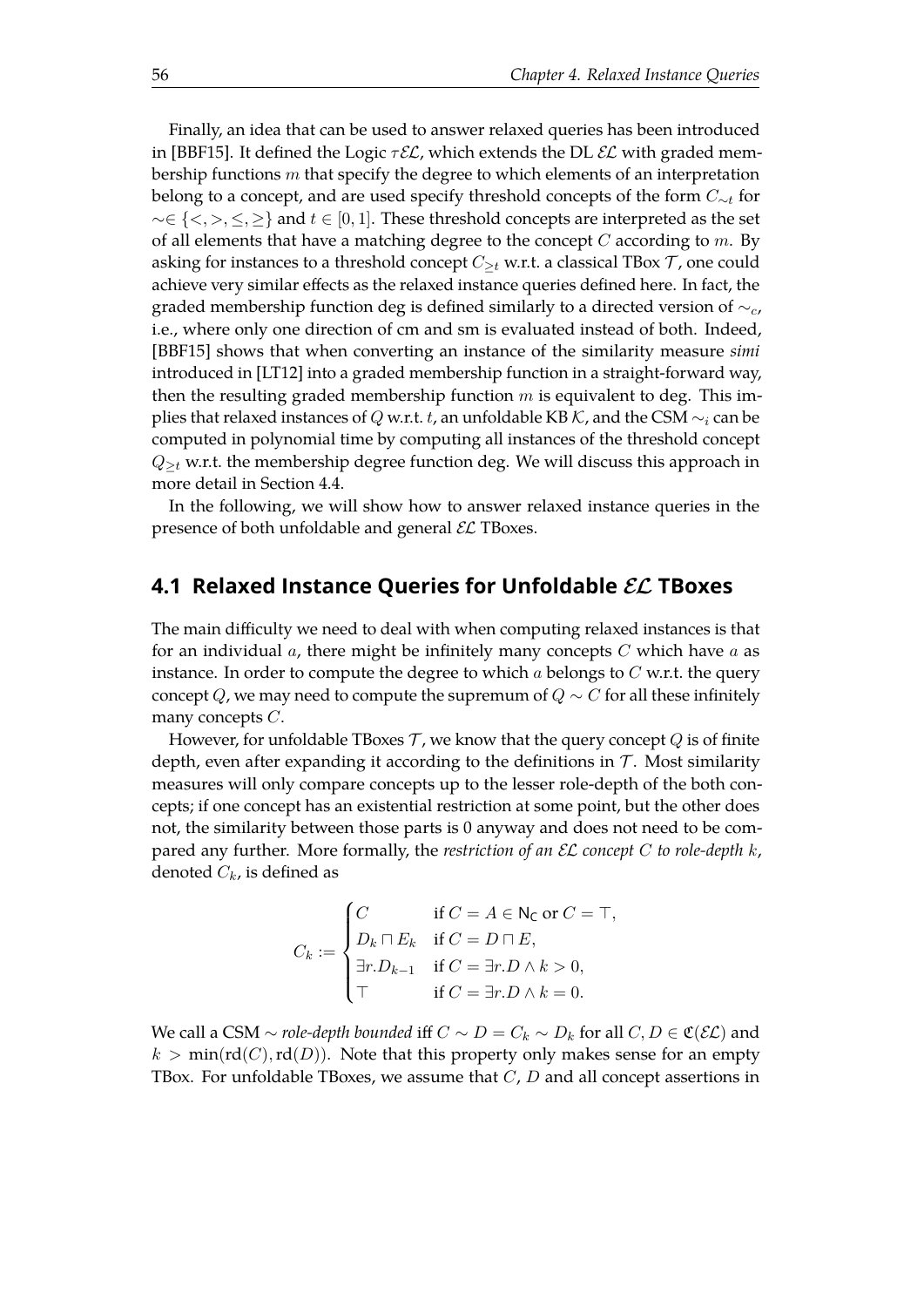the ABox have been expanded and then can remove the TBox as well.

If ∼ is role-depth bounded then we only need to check concepts up to the roledepth  $k = \text{rd}(Q) + 1$  of the expanded query concept Q to see if an individual a is a relaxed instance of Q w.r.t. an unfoldable TBox. If  $\sim$  is also equivalence invariant, then equivalent concepts will always have the same similarity to  $Q$ , and thus we only need to check different concepts. However, it is known that in  $\mathcal{EL}$  for a finite signature  $\Sigma$ , there only exists a finite number of different concepts with a bounded role-depth. Since we can restrict the signature to those names actually occurring in  $K$  and  $Q$ , this immediately gives us decidability.

**Theorem 53.** Given an unfoldable EL KB K, an EL concept Q, an individual  $a \in \mathsf{N}_\mathsf{I}$ , and an equivalence-invariant, role-depth bounded CSM  $\sim$ , it is decidable whether  $a \in_{t}^{\infty} Q$  w.r.t. K*.*

*Proof.* By definition of  $\in_t^{\sim}$  we have

$$
a \in_{t}^{\sim} Q \text{ iff } \sup_{X \in \mathfrak{C}(\mathcal{L}) \text{ with } \mathcal{K} \models X(a)} Q \sim X \geq t.
$$

Let Q' be the concept Q expanded w.r.t. K, and  $k = rd(Q)$ . Since  $\sim$  is equivalence invariant and role-depth bounded, this implies that we can restrict our search to concepts X that have a role-depth bound of  $k + 1$  and which are not equivalent. However, since the number of such concepts  $X$  is finite, simply checking each of them gives a valid decision procedure.  $\Box$ 

One can compute all answers to a relaxed instance query by simply checking all individuals occurring in K if they are relaxed instances or not, and returning all those that are. Such an algorithm is given in Figure [4.2.](#page-61-0)

We previously [\[EPT13b;](#page-108-4) [EPT14;](#page-108-5) [EPT15\]](#page-108-6) claimed that on can guess a generalized concepts of the  $k$ -msc( $a$ ) (see Definition [15\)](#page-22-0) in order to compute the relaxed instances. Such a generalized concept arises from  $k$ -msc $(a)$  by deleting certain subconcepts. This algorithm would then decide whether an individual  $a$  is a relaxed instance in NEx<sub>P</sub>T<sub>IME</sub>. However, we recently found out that this algorithm and the underlying idea were indeed wrong. In fact, the size of  $k$ -msc $(a)$  is at most exponential in  $k$ , and thus there can only be  $2Ex$  many different generalized concepts of  $k$ -msc $(a)$ . However, the total number of different concepts with bounded roledepth is at least non-elementary. In fact, for a given signature  $\Sigma$  and a role-depth bound k one can easily construct an ABox  $\mathcal A$  with an individual  $a$  that is an instance of all concepts C with  $rd(C) \leq k$ :

$$
\mathcal{A} = \{ A(a) \mid A \in \Sigma \cap \mathsf{N}_{\mathsf{C}} \} \cup \{ r(a,a) \mid r \in \Sigma \cap \mathsf{N}_{\mathsf{R}} \}.
$$

Due to the non-elementary lower bound of the number of such concepts C and the 2EPx upper bound of the number of generalized concepts of  $k$ -msc $(a)$ , this implies that there are concepts with role-depth of  $k$  or less that have  $a$  as an instance, but are not generalized concepts of  $k$ -msc $(a)$ . We will show the non-elementary lower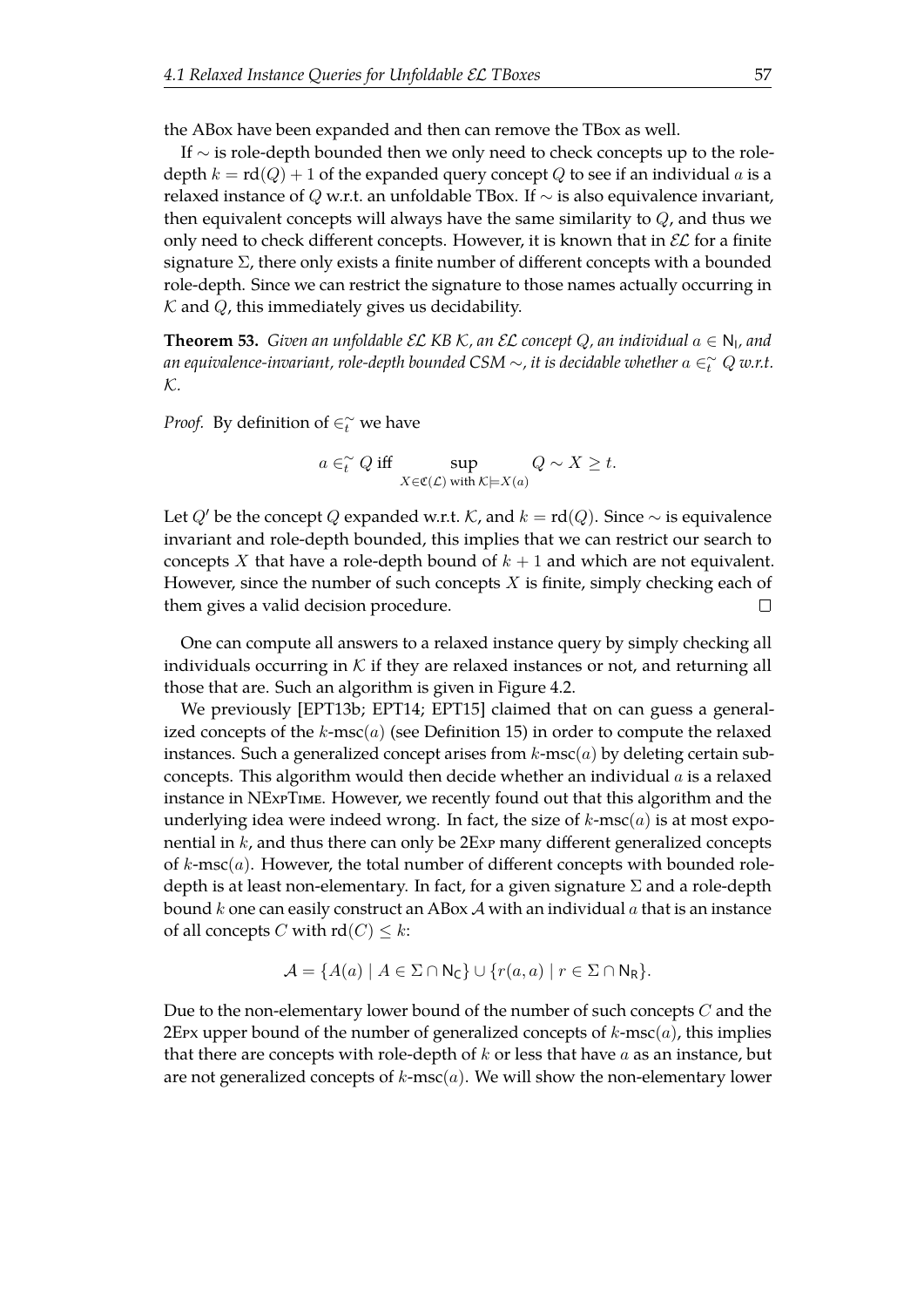<span id="page-61-0"></span>**Procedure:** relaxed-instance?( $a, Q, K, \sim, t$ ) **Input:** a: individual in K; Q: EL-concept; K: EL-KB with unfoldable TBox;  $\sim$ : equivalence-invariant and role-depth bounded CSM; t: threshold; **Output:** true if  $a \in \tilde{t}$  Q w.r.t. K; otherwise false 1: expand Q w.r.t. K into  $Q'$ 2:  $k \leftarrow \text{rd}(Q')$ 3: Ans  $\leftarrow \emptyset$ 4: **for all**  $a \in \text{sig}(\mathcal{K}) \cap N_1$  **do** 5: **for all** non-equivalent  $X \in \mathfrak{C}(\mathcal{EL})$  with  $\text{rd}(X) \leq k+1$  and  $\mathcal{K} \models X(a)$  **do** 6: **if** Q ∼ X ≥ t **then** 7: Ans  $\leftarrow$  Ans  $\cup$   $\{a\}$ 8: **end if** 9: **end for** 10: **end for** 11: **return** Ans

Figure 4.2: Algorithm to compute all relaxed instances w.r.t. unfoldable *EL* TBoxes.

bound to the number of different role-depth bounded  $\mathcal{EL}$  concepts in the following lemma.

**Lemma 54.** *There is a non-elementary number of non-equivalent* EL*concepts with bounded role-depth, even when restricting to only 2 concept names and 1 role name.*

*Proof.* First we show that  $\binom{2n}{n}$  $\binom{2n}{n} \geq 2^n$ , which can be done by induction on  $n: \binom{2n}{1}$  $_{1}^{2}) =$  $2 \geq 2^1$ , and if  $\binom{2n}{n}$  ${n \choose n} \ge 2^n$ , then  ${n+2 \choose n+1} = {2n \choose n-1}$  $\binom{2n}{n-1} + 2\binom{2n}{n}$  ${n \choose n} + {2n \choose n+1} \geq 2 \cdot 2^n = 2^{n+1}.$ 

We will now show that there exists a non-elementary number of  $\mathcal{EL}$  concepts of bounded role-depth by induction on the role-depth  $k$ , assuming that we have at least two concept names  $A$  and  $B$  and one role name  $r$ . In particular, we will show by induction on  $k$  that there are

$$
2n = 2 \cdot 2^2 \left\{\right\}^k
$$

concepts of role-depth k, such that non of these concepts subsume each other.

- For  $k = 0$ , there are 2 such concepts: A and B.
- Assume that there exist  $2n$  concepts of role-depth  $k$ , such that none of these concepts is subsumed by another concept. We need to show that we can construct  $2 \cdot 2^n$  pairwise non-subsuming  $\mathcal{EL}$  concepts of role-depth  $k + 1$ . By choosing exactly *n* of those  $2n$  concepts  $C_1, C_2, \ldots, C_n$  we can create a concept  $A \sqcap \exists r.C_1 \sqcap \exists r.C_2 \sqcap \cdots \sqcap \exists r.C_n$  of role-depth  $k+1$ . In fact, we can create exactly  $\binom{2n}{n}$  $\binom{2n}{n}\geq 2^n$  such concepts, for which again none subsume each other. Similarly, by replacing concept name A with B, we can create another  $2^n$  concepts of role-depth  $k + 1$ , for a total of  $2 \cdot 2^n$ .  $\Box$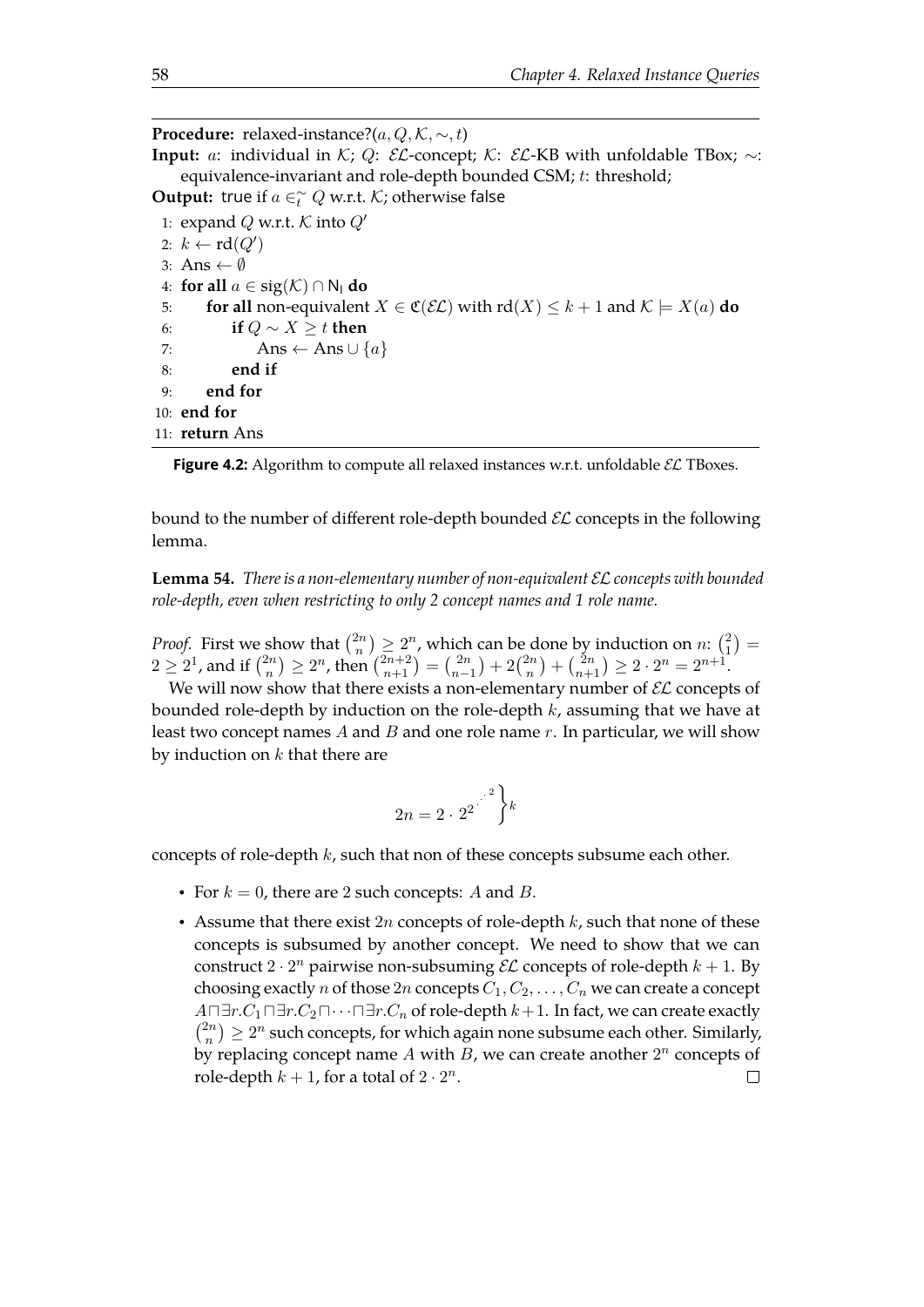One example where the approach based on generalized concepts fails is the following. Given the KB  $\mathcal{K} = (\emptyset, \mathcal{A})$  consisting of the empty TBox and the ABox  $\mathcal{A} = \{r(a, b), A \sqcap B(b)\}\$ , as well as the query concept  $Q = \exists r.A \sqcap \exists r.B$ , we have that  $\text{msc}(a) = \exists r. (A \sqcap B)$ . It is easy to see that  $\mathcal{K} \models Q(a)$  and thus for any equivalence invariant CSM  $\sim$  we have  $a\in _{1}^{\sim} Q$ . However, ∃ $r.A\sqcap \exists r.B$  is not a generalized concept of  $\exists r. (A \sqcap B)$ , since it can not be derived from the latter by deleting subconcepts. Thus, if  $\sim$  is also equivalence closed, then no generalized concept of msc $(a)$  has similarity 1 to  $Q$  and the old algorithm would falsely decide that  $a\not\in \widetilde{e}$   $Q.$ 

Without further information about the similarity measure (besides being equivalence invariant and role-depth bounded), we were not able to create better algorithms than naively checking all the different role-depth bounded concepts  $X$ that have the individual as instance. Since in general there may be a non-elementary number of concepts  $X$  that need to be compared to the query concept  $Q$ , this is hardly possible in practice. Therefore, in the next section, we will restrict to a single family of concept similarity measures in order to exploit their structure and arrive at a more efficient way to compute relaxed instances. In fact, we will use the similarity measure  $\sim_c$  introduced in Chapter [3.](#page-30-0)

# **4.2 Relaxed Instance Queries for General** EL **TBoxes using**  $\sim_c$

For general TBoxes, the approach presented in Algorithm [4.2](#page-61-0) does not work anymore, since the expansion of the query concept Q w.r.t. a general TBox may not terminate. However, we can exploit the fact that  $\sim_c$  is defined via the interpretation similarity measure  $\sim_i$ :

$$
a \in_{t}^{\infty} Q \quad \text{iff} \quad \left(\sup_{X \in \mathfrak{C}(\mathcal{EL}) \text{ with } \mathcal{K} \models X(a)} Q \sim_{c} X\right) \leq t
$$
  

$$
\text{iff} \quad \left(\sup_{X \in \mathfrak{C}(\mathcal{EL}) \text{ with } \mathcal{K} \models X(a)} (\mathcal{I}_{Q,\mathcal{T}}', d_{Q}) \sim_{i} (\mathcal{I}_{X,\mathcal{T}}', d_{X})\right) \leq t.
$$

Since we compute the supremum over all such concepts  $X$ , and those concepts can grow arbitrarily large, instead of iterating over concepts and then using their canonical models, we can also directly iterate over (normalized) pointed interpretations since, for each pointed interpretation, the model-based msc has a canonical model which coincides with the original pointed interpretation up to an arbitrarily large role-depth. However, we only consider concepts X for which  $\mathcal{K} \models X(a)$ ; according to Theorem [13,](#page-21-0) we must then also restrict to pointed interpretations  $p$ with  $p \leq (\mathcal{I}_{\mathcal{K}}, d_a)$ . Thus we get:

$$
a\in_{t}^{\sim} Q \quad \text{iff} \quad \left(\sup_{p\in \mathfrak{I} \text{ with } p\lesssim (\mathcal{I}_{\mathcal{K}},d_a)}(\mathcal{I}_{Q,\mathcal{T}}',d_Q)\sim_{i} p\right)\leq t.
$$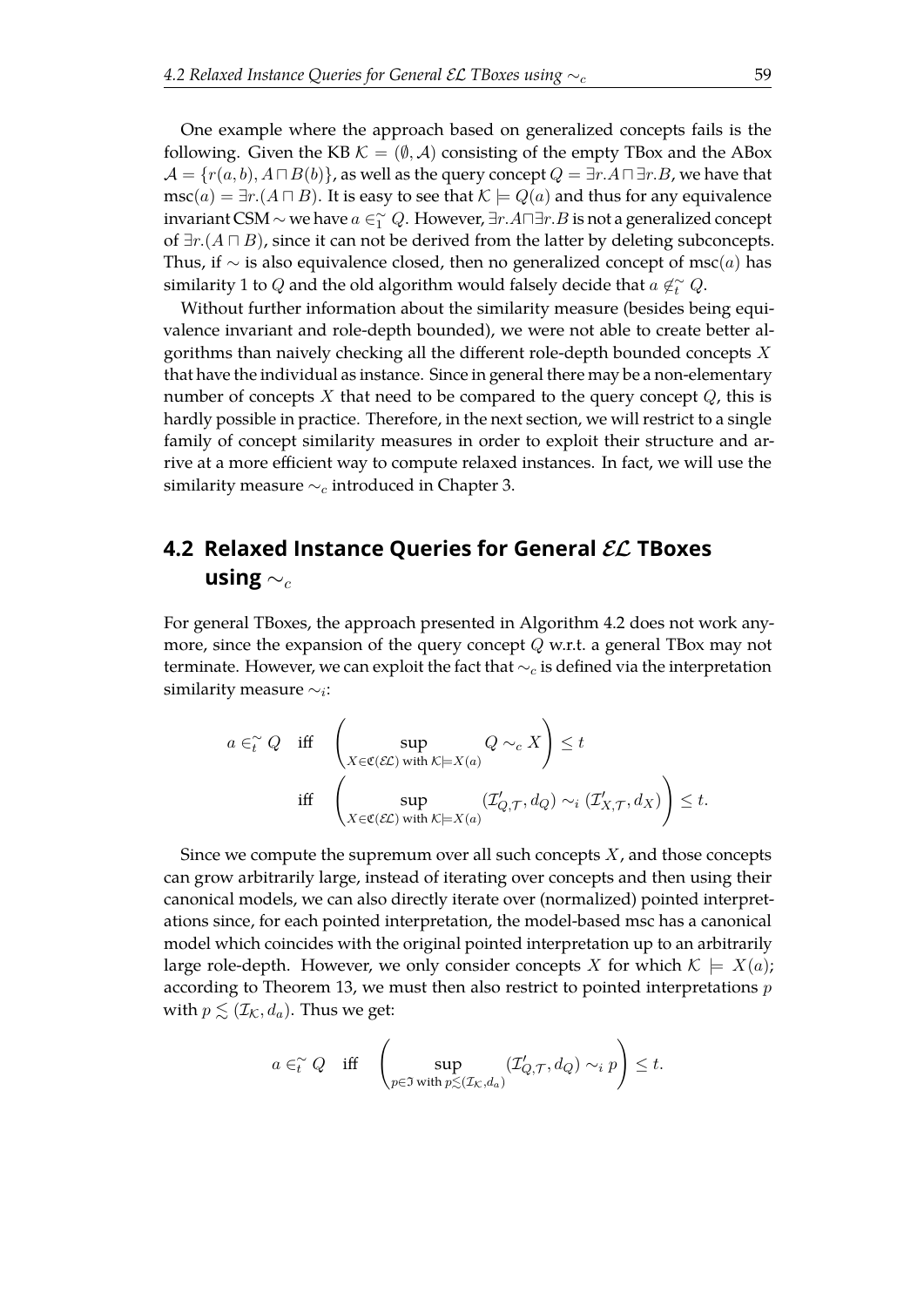Pointed interpretations p that are simulated by  $(\mathcal{I}_{\mathcal{K}}, d_a)$  must have a certain form: all concept names  $A \in CN(p)$  must also have  $d_a$  as an instance in  $\mathcal{I}_K$ , and for all successors of  $p$  there must be a successor of  $d_a$  labeled with the same role such that these are again in a simulation relation. Thus, instead of checking all pointed interpretations p, we instead modify  $\sim_i$  so that it implicitly constructs the best such pointed interpretation from the canonical model  $(\mathcal{I}_{\mathcal{K}}, d_a)$ . We call this the maximal interpretation similarity  $\sim_i^{\text{max}}$ .

<span id="page-63-1"></span>**Definition 55.** Given a primitive measure  $\sim_p$ , a weighting function g, a discounting factor  $w$ , as well as two interpretations  $\mathcal I$  and  $\mathcal J$ , the maximal interpretation similarity measure  $\sim_i^{\max}$   $(\sim_p, g, w) : \mathfrak{I} \times \mathfrak{I} \to [0, 1]$  is defined as follows, for all  $p, q \in \mathfrak{I}$ : If  $CN(p) = CN(q) = SC(p) = SC(q) = \emptyset$ , then  $p \sim_i^{max} q = 1$ , otherwise

$$
p \sim_i^{\max} q = \max_{\substack{C \subseteq \text{CN}(q) \\ S \subseteq \text{SC}(q)}} \frac{\text{cm}(\text{CN}(p), C) + \text{cm}(C, \text{CN}(p)) + \text{sm}(\text{SC}(p), S) + \text{sm}(S, \text{SC}(p))}{\sum_{A \in \text{CN}(p)} g(A) + \sum_{A \in C} g(A) + \sum_{(r, p') \in \text{SC}(p)} g(r) + \sum_{(r, q') \in S} g(r)}
$$

with

$$
cm(S_1, S_2) = \sum_{A \in S_1} \left( g(A) \max_{B \in S_2} A \sim_p B \right), \text{ and}
$$
  
\n
$$
sm(S_1, S_2) = \sum_{(r, p') \in S_1} \left( g(r) \max_{(s, q') \in S_2} \left( (r \sim_p s) \left( (1 - w) + w(p' \sim_i^{\max} q') \right) \right) \right).
$$

In order to show that  $\sim_i^{\max}$  indeed allows us to answer relaxed instance queries w.r.t. general  $\mathcal{EL}$  TBoxes, we need to show that the maximal interpretation similarity  $(L'_{Q,T}, d_Q) \sim_i^{\max} (L'_{K}, d_a)$  is indeed always greater or equal to  $(L'_{Q,T}, d_Q) \sim_i p$  for any pointed interpretation *p* with  $p \lesssim (\mathcal{I}_K, d_a)$ .

<span id="page-63-0"></span>**Lemma 56.** *Given the CSM*  $\sim_i (\sim_p, g, w)$ *, an EL KB K* =  $(\mathcal{T}, \mathcal{A})$ *, an EL concept Q, an individual*  $a \in \mathbb{N}_1$  *and a pointed interpretation*  $p = (\mathcal{I}, d)$ *, we have* 

$$
(\mathcal{I}_{Q,\mathcal{T}}', d_Q) \sim_i p \leq (\mathcal{I}_{Q,\mathcal{T}}', d_Q) \sim_i^{\max} (\mathcal{I}_{\mathcal{K}}', d_a).
$$

*Proof.* Let  $p = (\mathcal{I}, d)$ . We assume that for all elements  $e \in \Delta^{\mathcal{I}}$ , there exists an element  $e' \in \Delta^{\mathcal{I}'_K}$  with  $e \lesssim e'$ . Otherwise,  $e$  is not reachable from  $d$  in  $\mathcal I$  and can be removed without changing the similarity  $(\mathcal{I}'_{Q,\mathcal{T}},d_Q) \sim_i p$ .

We will show that for each  $(p_1,p_2,p_3)\in \mathfrak{I}_{\mathcal{I}_{Q,\mathcal{T}}}^{*}\times \mathfrak{I}_{\mathcal{I}_{\mathcal{K}}}^{*}\times \mathfrak{I}_{\mathcal{I}}$  with  $p_3\lesssim p_2$  we have  $p_1 \sim_i^{\text{max}} p_2 \geq p_1 \sim_i p_3$ :

- for any concept name  $A \in CN(p_3)$ ,  $p_3 \leq p_2$  implies that  $A \in CN(p_2)$ . Thus, when computing  $p_1 \sim_i^{\max} p_2$  we can chose the subset  $C = \mathbb{CN}(p_3)$ , which means that  $cm(CN(p_1), C)$  and  $cm(C, CN(p_1))$  for  $(\mathcal{I}_{Q,\mathcal{T}}', e) \sim_i^{max} (\mathcal{I}_{\mathcal{K}}', f)$  will be at least as large as  $cm(p_1, p_3)$  and  $cm(p_3, p_1)$ , respectively.
- for any successor  $(s, p'_3) \in SC(p_3)$ ,  $p_3 \leq p_2$  implies that we have  $(s, p'_2) \in$  $SC(p_2)$  with  $p'_3 \leq p'_2$ . But then for any  $(r, p'_1) \in SC(p_1)$  for any choice of  $(s, p'_3)$  ∈ SC $(p_3)$  that maximizes  $(r \sim_p s)(1-w) + w(p'_1 \sim_p^{\max} p'_3)$ ), we can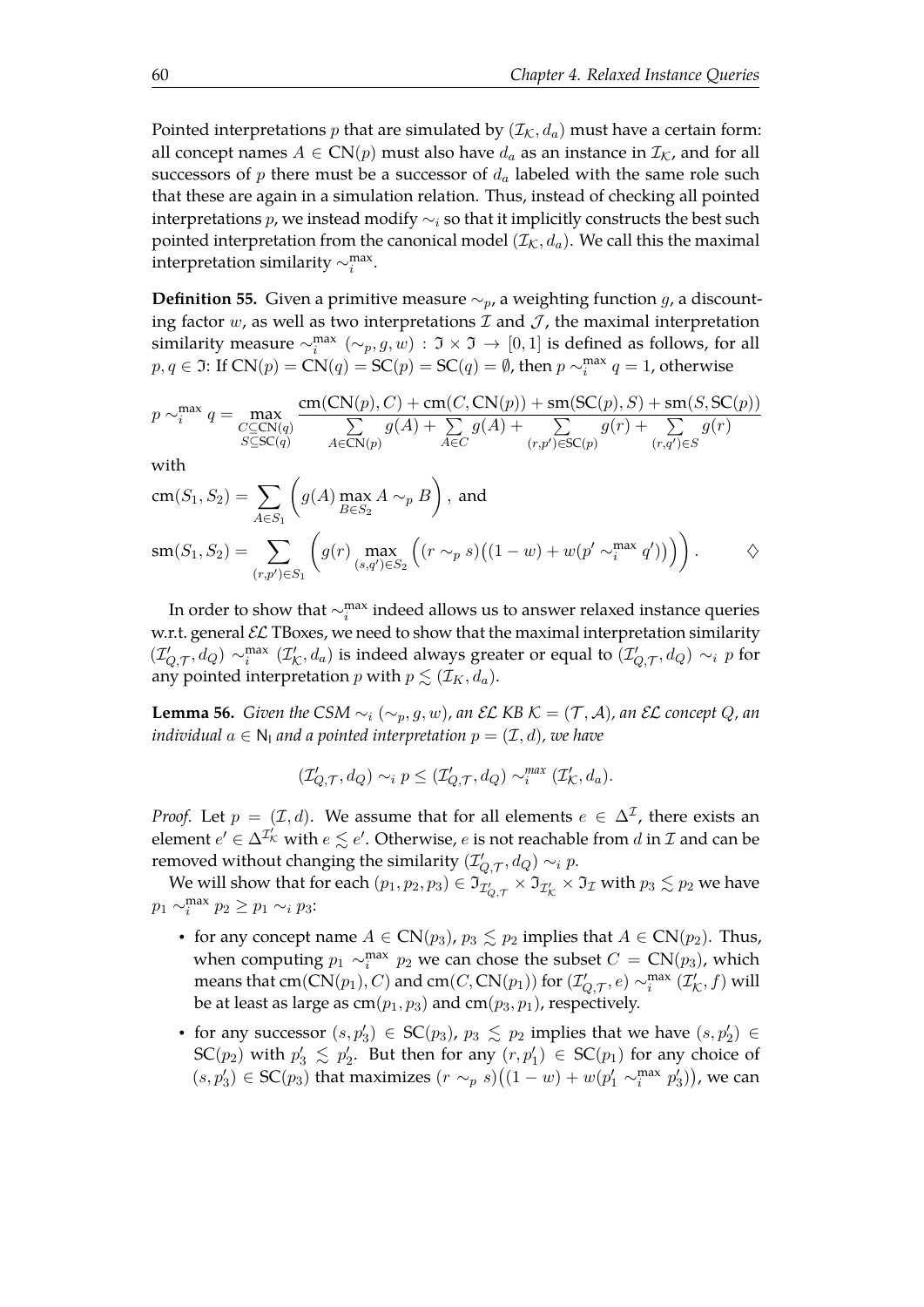similarly add  $(r, p'_2) \in SC(p_2)$  with  $p'_3 \leq p'_2$  to the chosen set  $S \subseteq SC(p_2)$ of successors. This is done analogously for the other direction. But then  $sm({\mathsf{SC}}(p_1),S)$  and  $sm(S, {\mathsf{SC}}(p_1))$  for  $({\mathcal I}'_{Q,\mathcal T},e) \sim^{\max}_i ({\mathcal I}'_{\mathcal K},f)$  will again be at least as large as  $sm(p_1, p_3)$  and  $sm(p_3, p_1)$ , respectively.

Putting everything together, we get that indeed  $p_1 \sim_i^{\max} p_2 \geq p_1 \sim_i p_3$ , in particular  $(\mathcal{I}_{Q,\mathcal{T}}',d_Q) \sim_i^{\max} (\mathcal{I}_{\mathcal{K}}',d_a) \geq (\mathcal{I}_{Q,\mathcal{T}}',d_Q) \sim_i p.$  $\Box$ 

This means that  $(\mathcal{I}'_{Q,\mathcal{T}},d_Q) \sim_i^{\max} (\mathcal{I}'_{\mathcal{K}},d_a)$  must also be greater or equal to the supremum sup<sub>p∈J</sub> with  $p_{\leq (I_K,d_a)}(I'_{Q,\mathcal{T}},d_Q) \sim_i p$ . In fact, one can show that both values are equal. But this implies that  $\sim_i^{\text{max}}$  indeed decides the relaxed instance answering problem:

<span id="page-64-0"></span>**Theorem 57.** *Given the CSM*  $\sim_i (\sim_p, g, w)$ *, an EL KB K* =  $(T, \mathcal{A})$ *, an EL concept* Q*,* and an individual  $a \in \mathsf{N}_1$ . Then  $a \in_{t_1}^{\infty} Q$  iff  $(\mathcal{I}_{Q,\mathcal{T}}',d_Q) \sim_i^{max} (\mathcal{I}_{\mathcal{K}}',d_a) \geq t$ .

*Proof.* For any arbitrary pointed interpretation p, we can construct a sequence of concepts  $(X_k)_k$ by simply traversing up to role-depth k, such that

$$
\lim_{k \to \infty} ((\mathcal{I}_{Q,\mathcal{T}}', d_Q) \sim_i (\mathcal{I}_{X_k, \mathcal{T}}', d_{X_k})) = (\mathcal{I}_{Q, \mathcal{T}}', d_Q) \sim_i p,
$$

as  $(\mathcal{I}'_{X_k,\mathcal{T}},d_{X_k})$  coincides with  $p$  up to role-depth  $k$  and  $\sim_i$  is discounting. But then

$$
\sup_{X\in\mathfrak{C}(\mathcal{EL})\text{ with }\mathcal{K}\models X(a)}(\mathcal{I}_{Q,\mathcal{T}}',d_{Q})\sim_i(\mathcal{I}_{X,\mathcal{T}}',d_{X})=\sup_{p\in\mathfrak{I}\text{ with }p\lesssim(\mathcal{I}_{\mathcal{K}},d_{a})}(\mathcal{I}_{Q,\mathcal{T}}',d_{Q})\sim_i p,
$$

and thus

$$
a\in_{t}^{\sim} Q \quad \text{iff} \quad \sup_{p\in \mathfrak{I} \text{ with } p\lesssim (\mathcal{I}_{\mathcal{K}},d_{a})} (\mathcal{I}_{Q,\mathcal{T}}^{\prime},d_{Q})\sim_{i} p\geq t.
$$

From Lemma [56](#page-63-0) it follows directly that

$$
(\mathcal{I}_{Q,\mathcal{T}}',d_Q)\sim_i^{\max}(\mathcal{I}_{\mathcal{K}}',d_a)\geq \sup_{p\in\mathfrak{I}\text{ with }p\lesssim (\mathcal{I}_{\mathcal{K}},d_a)}(\mathcal{I}_{Q,\mathcal{T}}',d_Q)\sim_i p.
$$

All that is left to show is the existence of a pointed interpretation  $p_{\text{max}}$  with  $p_{\text{max}} \lesssim$  $(\mathcal{I}_{\mathcal{K}}, d_a)$  and

$$
(\mathcal{I}_{Q,\mathcal{T}}',d_Q) \sim_i^{\max} (\mathcal{I}_{\mathcal{K}}',d_a) = (\mathcal{I}_{Q,\mathcal{T}}',d_Q) \sim_i p_{\max}.
$$

We can construct such a pointed interpretation  $p_{\text{max}}$  by following along the guesses of the subsets  $C \subseteq \mathsf{CN}(q)$  and  $S \subseteq \mathsf{SC}(q)$  that  $\sim_i^{\max}$  had to make for each pair  $p,q$  when computing  $(\mathcal{I}'_{Q,\mathcal{T}},d_Q)\sim^{\max}_i (\mathcal{I}'_{\mathcal{K}},d_a)$ . We denote the set  $C\subseteq\mathsf{CN}(q)$ that was chosen during the computation of  $p \sim_i^{\max} q$  with  $C_{p,q}$ ; similarly, we denote the chosen set  $S \subseteq SC(q)$  with  $S_{p,q}$ . Then, we can define  $p_{\max} = (\mathcal{I}_{\max},(d_O, d_a))$  as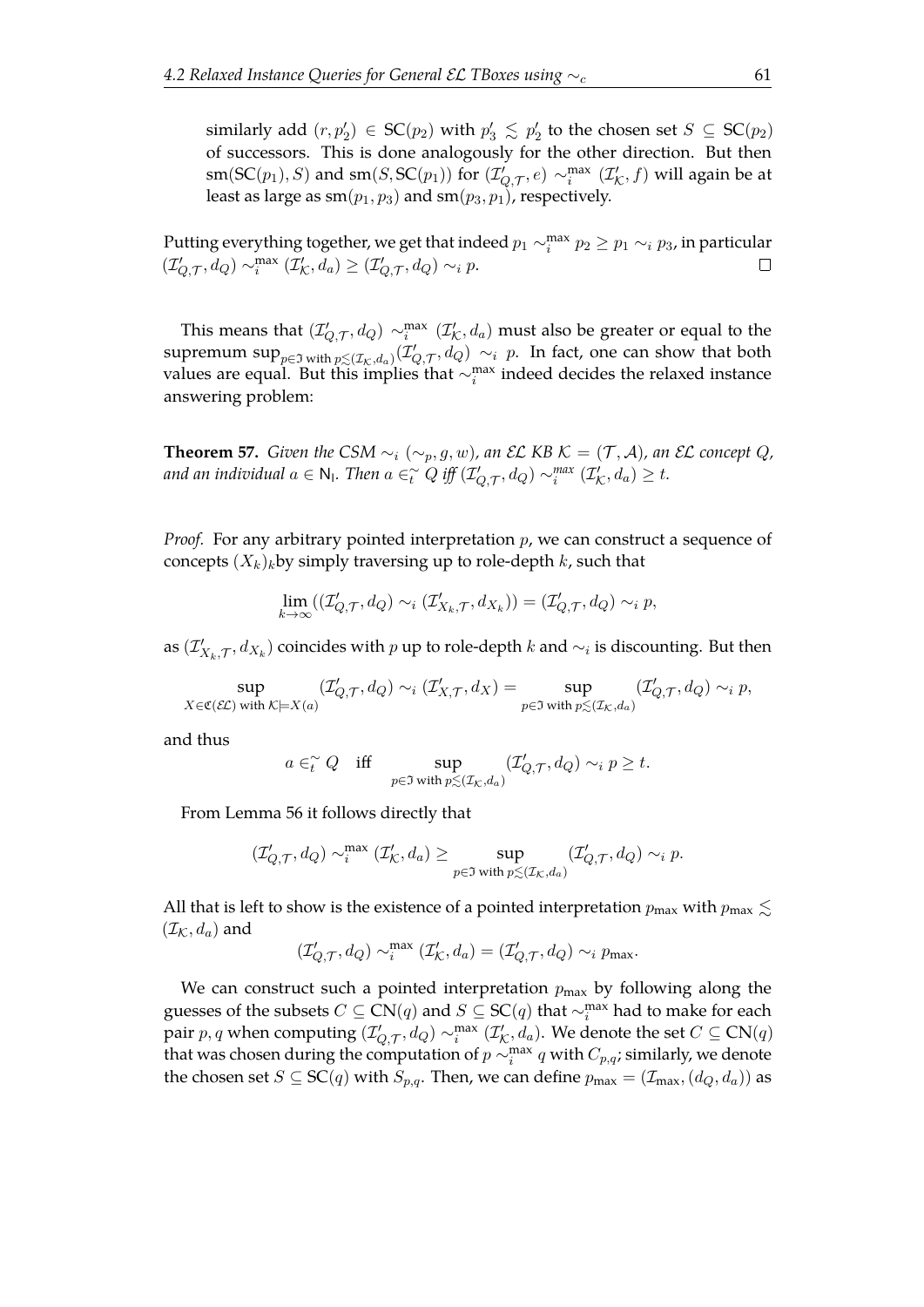$\Box$ 

follows:

$$
\Delta^{\mathcal{I}_{\text{max}}} = \Delta^{\mathcal{I}'_{Q,\mathcal{T}}} \times \Delta^{\mathcal{I}'_{\mathcal{K}}},
$$
  
\n
$$
A^{\mathcal{I}_{\text{max}}} = \{ (p,q) \mid A \in C_{p,q} \},
$$
  
\n
$$
r^{\mathcal{I}_{\text{max}}} = \{ ((p,q), (p',q')) \mid (r,q') \in S_{p,q} \text{ and } (p',q') \text{ was}
$$
  
\n
$$
\text{a best successor-pair in sm}(SC(p), S_{p,q}) \}
$$

It is easy to see that  $(\mathcal{I}'_{Q,\mathcal{T}},d_Q)\sim^{\max}_i(\mathcal{I}'_{\mathcal{K}},d_a)=(\mathcal{I}'_{Q,\mathcal{T}},d_Q)\sim_i p_{\text{max}}.$  But then we have

$$
(\mathcal{I}_{Q,\mathcal{T}}',d_Q)\sim_i^{\max}(\mathcal{I}_{\mathcal{K}}',d_a)=\sup_{p\in\mathfrak{I}\text{ with }p^<_{\sim}(\mathcal{I}_{\mathcal{K}},d_a)}(\mathcal{I}_{Q,\mathcal{T}}',d_Q)\sim_i p
$$

and thus  $a \in_{t}^{\infty} Q$  iff  $(\mathcal{I}_{Q,\mathcal{T}}',d_Q) \sim_{i}^{\max} (\mathcal{I}_{\mathcal{K}}',d_a) \geq t$ .

Similarly to  $\sim_i$ , computing  $(\mathcal{I},a) \sim_i^{\max} (\mathcal{J},b)$  involves collecting all the equations for  $p \sim_i q$  with  $p \in \mathfrak{I}_\mathcal{I}$  and  $q \in \mathfrak{I}_\mathcal{I}$  into an equation system and solving it. Also similarly to  $\sim_i$ , one can show that  $\sim_i^{\max}$  is well-defined, but this also follows from the correspondence to  $\sim_i$  established in the proof of Theorem [57.](#page-64-0)

However, the PTme complexity of  $\sim_i$  does not carry over to  $\sim_i^{\text{max}}$ .

### **4.2.1 Complexity**

Recall that we could show that  $\sim_i$  can be computed in PTIME by transforming it into an equivalent linear optimization problem of polynomial size. The maxima in  $\sim_i$  could be eliminated by introducing new variables  $x_{(r,p'),q}$  and  $x_{p,(s,q')}$  (compare Definition [30\)](#page-37-2). However, such an elimination is not possible for  $\sim_i^{\max}$ : since we choose subsets  $C \subseteq CN(q)$  and  $S \subseteq SC(q)$ , and there are exponentially many such subsets, eliminating the maximum max $_{C\subseteq CN(q),S\subseteq SC(q)}$  would require the introduction of exponentially many new variables.

However, one can simply guess all the subsets non-deterministically before creating the linear optimization problem. This yields an NP-algorithm for relaxed instance checking.

**Theorem 58.** *Given the CSM*  $\sim_i (\sim_p, g, w)$ *, an EL KB K* =  $(\mathcal{T}, \mathcal{A})$ *, an EL concept* Q*,* and an individual  $a \in \mathsf{N}_\mathsf{l}$ . Checking whether  $a \in_{t}^\sim Q$  can be done in non-deterministic *polynomial time.*

*Proof.* For two interpretations *I* and *J* and each pair  $(p, q) \in \mathcal{I}_{\mathcal{I}} \times \mathcal{I}_{\mathcal{I}}$ , we guess the subsets  $C_{p,q} \subseteq CN(q)$  and  $S_{p,q} \subseteq SC(q)$ . The linear optimization problem  $P_{\text{sim}}^{\text{max}}(\mathcal{I},\mathcal{J},\bm{C},\bm{S})$  is defined by the following linear constraints with variables  $x_{p,q}$ ,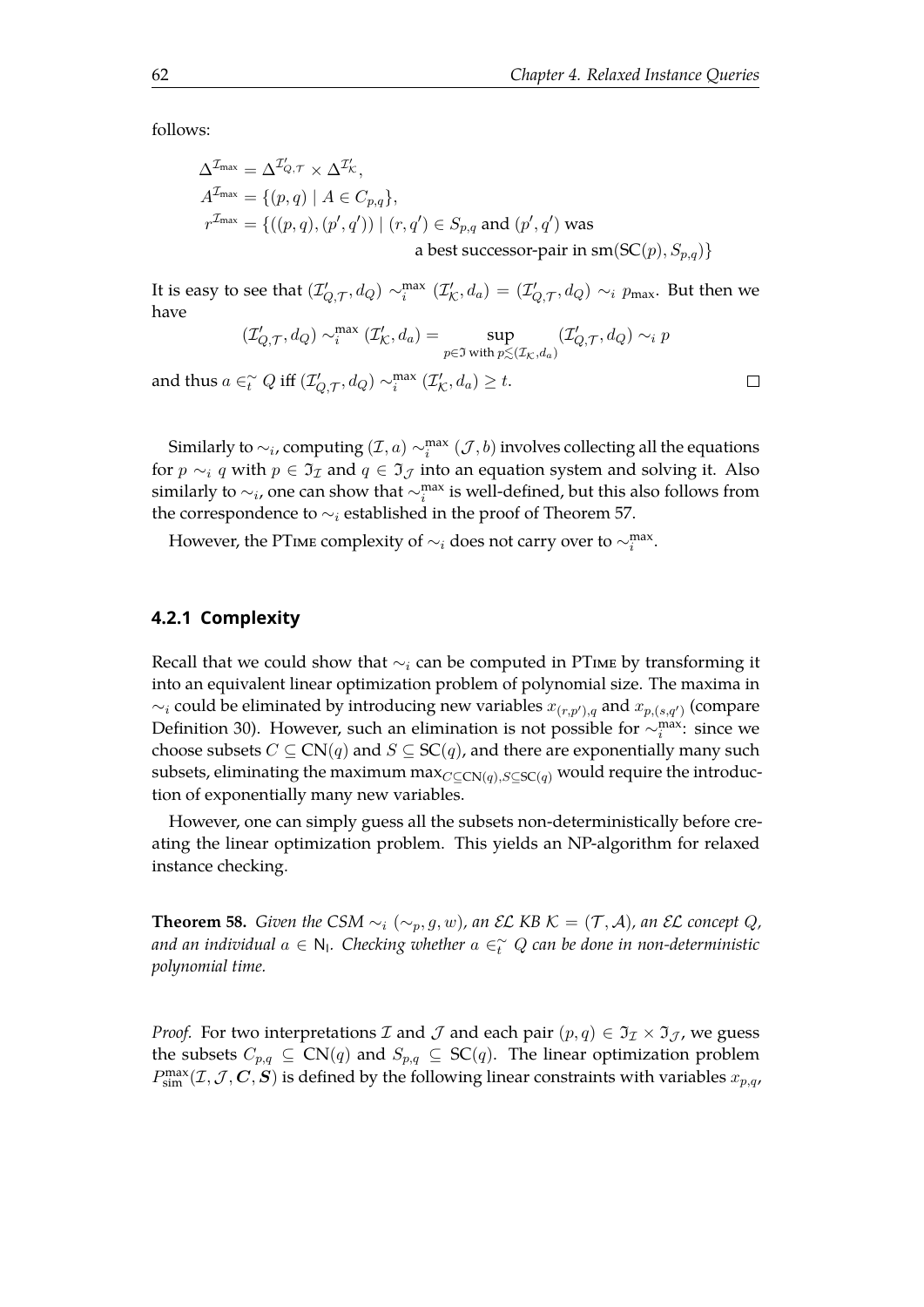$x_{(r,p'),q}$ ,  $x_{p,(s,q')}$  for all  $p \in \mathfrak{I}_{\mathcal{I}}$ ,  $q \in \mathfrak{I}_{\mathcal{J}}$ ,  $(r,p') \in \mathrm{SC}(p)$  and  $(s,q') \in \mathrm{SC}(q)$ :

$$
m(CN(p), C_{p,q}) + cm(C_{p,q}, CN(p)) + \sum x_{(r,p'), S_{p,q}} + \sum x_{SC(p),(s,q')}
$$

$$
x_{p,q} = \frac{\sum_{(r,p') \in SC(p)} g(A) + \sum_{B \in C_{p,q}} g(B) + \sum_{(r,p') \in SC(p)} g(r) + \sum_{(s,q') \in S_{p,q}} g(s)}{x_{(CN(p))}}}
$$

$$
m(C_1, C_2) = \sum_{A \in C_1} \left( g(A) \max_{B \in C_2} (A \sim_p B) \right)
$$

$$
x_{(r,p'), S} \ge g(r)(r \sim_p s)((1-w) + w \cdot x_{p',q'}) \qquad \text{for all } (s,q') \in S
$$

$$
x_{S,(s,q')} \ge g(s)(r \sim_p s)((1-w) + w \cdot x_{p',q'}) \qquad \text{for all } (r,p') \in S
$$

and the objective function

<span id="page-66-0"></span>
$$
\sum_{(p,q)\in\Im_{\mathcal{I}}\times\Im_{\mathcal{J}}}x_{p,q},
$$

which should be minimized.

Analogously to Lemma [31,](#page-37-1) the value of  $x_{(\mathcal{I},d),(\mathcal{J},e)}$  in the minimal solution to  $P_{\text{sim}}^{\text{max}}(\mathcal{I},\mathcal{J},\bm{C},\bm{S})$  corresponds exactly to the value  $(\mathcal{I},d)\sim_i^{\text{max}}(\mathcal{J},e)$ , provided that  $\sim_i^{\text{max}}$  would always choose exactly the sets  $C_{p,q}$  and  $S_{p,q}$ .

Let now  $\mathcal{I}_{Q,\mathcal{T}}'$  and  $\mathcal{I}_{\mathcal{K}}'$  be the normalized canonical models of  $Q$  and  $\mathcal{A}$ . If  $a\in^{\sim}_t(Q)$ , then  $(\mathcal{I}'_{Q,\mathcal{T}},\dot{d}_Q) \sim_i^{\max} (\mathcal{I}'_{\mathcal{K}},d_a) \geq t$  by Theorem [57,](#page-64-0) and thus for every  $(p,q) \in$  $\mathfrak{I}_{\mathcal{I}'_Q,\tau}\times\mathfrak{I}_{\mathcal{I}'_K}$  there exist subsets  $C_{p,q}\subseteq\mathsf{CN}(q)$  and  $S_{p,q}\subseteq\mathsf{SC}(q)$  such that the value of  $x_{(\mathcal{I}'_Q,\tau,d_Q),(\mathcal{I}'_K,d_a)}$  in the minimal solution of  $P_{\text{sim}}^{\text{max}}(\mathcal{I}'_{Q,\mathcal{T}},\mathcal{I}'_K,\bm{C},\bm{S})$  for those choices is greater or equal to t. Similarly, if  $a\not\in_{t}^{\sim}(Q)$ , then for any choice of  $\bm{C},\bm{S}$  the value of  $x_{(\mathcal{I}'_Q,\tau,d_Q),(\mathcal{I}'_K,d_a)}$  in the minimal solution of  $P_{\sf sim}^{\sf max}(\mathcal{I}'_{Q,\mathcal{T}},\mathcal{I}'_K,\bm{C},\bm{S})$  must be smaller than t, since otherwise  $(\mathcal{I}'_{Q,\mathcal{T}},d_Q)\sim^{\max}_i(\mathcal{I}'_{\mathcal{K}},d_a)$  could not be smaller than t either.  $\Box$ 

Thus, we can decide whether  $a \in_{t}^{\infty} (Q)$  in NP time.

Besides deciding whether an element is a relaxed instance of Q, we can also give a non-deterministic polynomial time algorithm to compute all relaxed instances of a query concept Q. Instead of checking each individual by itself, the linear op-timization problem in [\(4.1\)](#page-66-0) already contains all the elements  $d_a$  for each individual a occurring in the knowledge base  $K$ . As such, it is possible to solve the linear optimization problem only once and read of the degrees  $x_{(\mathcal{I}'_{Q,\mathcal{T}},d_Q),(\mathcal{I}'_{\mathcal{K}},d_a)}$  for each such individual.

**Corollary 59.** *Given the CSM*  $\sim_i (\sim_p, g, w)$ *, an EL KB K* =  $(\mathcal{T}, \mathcal{A})$ *, and an EL concept* Q*. Computing all relaxed instances of* Q *w.r.t.* K *and* ∼<sup>i</sup> *can be done in non-deterministic polynomial time.*

Compared the case of unfoldable TBoxes, the intimate knowledge about the used CSM allows us to reduce the complexity from non-elementary to NP, and even handle general  $\mathcal{EL}$  TBoxes. However, we no longer allow arbitrary similarity measures, but require a CSM from the  $\sim_c$  family.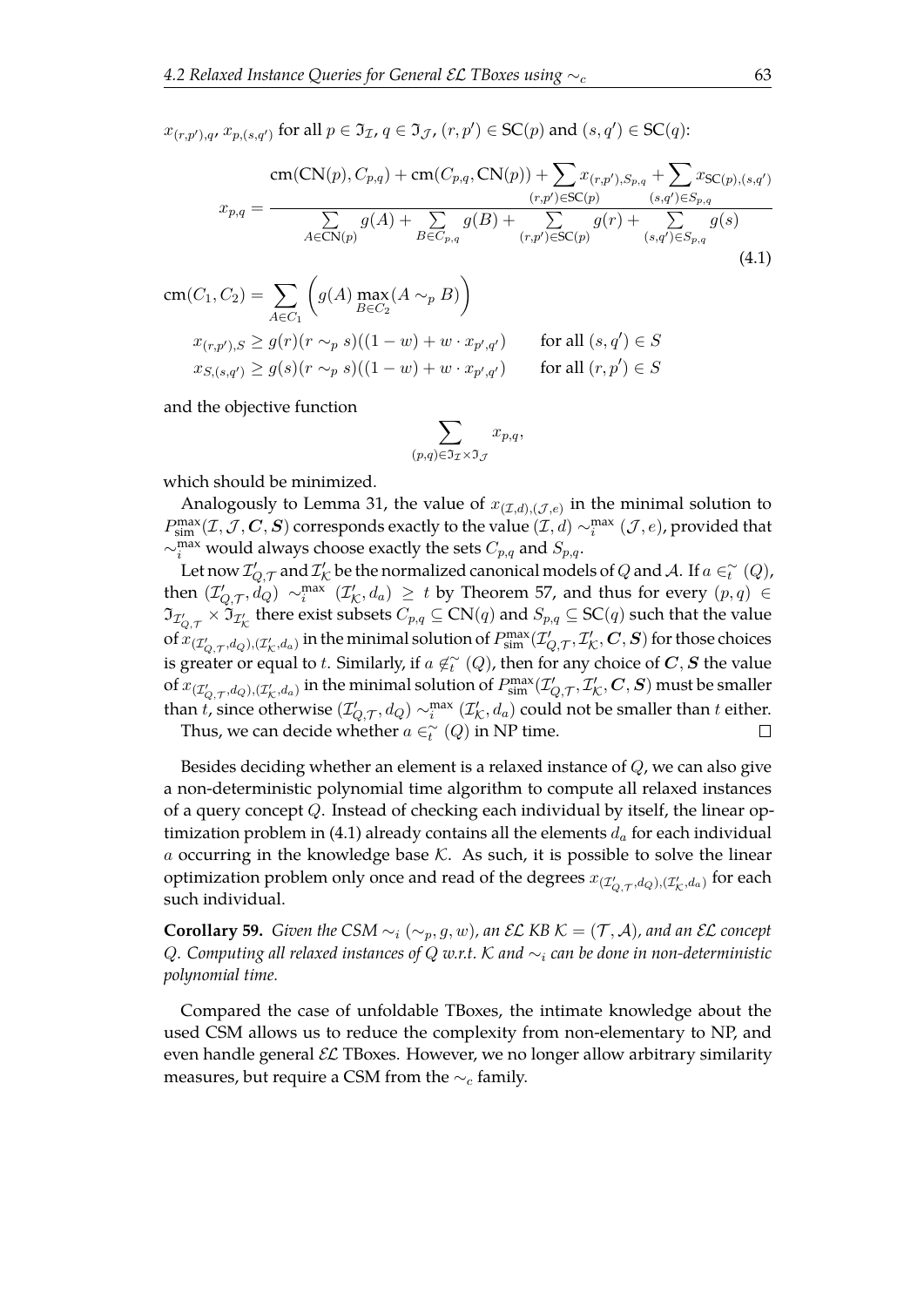### **4.2.2 Extension to** EL++

Similarly to the CSM  $\sim_{c}$ , one can also extend relaxed instance query answering to work w.r.t.  $\mathcal{EL}^{++}$  KBs. However, for this we restrict the p-admissible concrete domains even further; we only allow infinite data-types [\[OWL09\]](#page-111-3), i.e., the only predicate is an assignment. Concrete domains may therefore only have the form  $V = (V, =v)$  consisting of an infinite set V of values and unary predicates  $=_{v}$  for  $v \in V$  with  $(=_v)^{\mathcal{V}} = \{v\}.$ 

This has a couple of reasons. First of all, data-types guarantee that if the similarity measure on the concrete domain,  $\sim_{\mathcal{D}}$ , can be computed in polynomial time, then this is also true for the Hausdorff measure  $\sin p$ . Second, in many ontologies used in practice data-types are only attached to individuals in the ABox as meta data. Third, in the context of similarity measures, even simple data-type assignments can be very useful. For this, consider the following example:

**Example 60.** Consider the concrete domain G to represent geographic coordinates as a pair of latitude and longitude, with  $\Delta^G = [-90, 90] \times [-180, 180] \subseteq \mathbb{R} \times \mathbb{R}$ and the unary predicates  $=_p$  for  $p \in \Delta^G$ . This allows to attach a location to any individual in the ABox using assertions like  $(=(51.026, 13.723)(\text{location}))(a)$ . If we construct the concrete similarity measure  $\sim_{\mathcal{D}}$  used for relaxing the queries in such a way that it assigns larger similarities to locations closer together, an instance query which includes the predicate  $=$ <sub>[</sub>(location) for the location of the user will find the closest individuals that also match the rest of the query. Indeed, one could also construct a similarity measure that returns similarity 0 for locations more than a set distance away, allowing the user to specify the maximum distance. Thus, while the concrete domain itself is extremely inexpressive, it allows the relaxed instance queries to include the distance between locations in its similarity evaluation.  $\Diamond$ 

The maximal interpretation similarity measure  $\sim_i^{\max}$  can again be straight-forwardly extended to  $\mathcal{EL}^{++}$ . The only thing we need to be careful about for this extension are concrete domains. As data-types have assignments as the only predicate, any conjunction of predicates will have a simple form: It is essentially a valuation that maps each feature name to its assigned value (or  $\perp$  if there is no predicate for this feature). But then, we do not need to guess a subset of all predicates of  $q$ , but we simply take all predicates  $q$ , for which there also exists a predicate with the same feature name in p. It is easy to see that this will maximize the term fm of the similarity measure. Thus, we can define the maximal interpretation similarity measure for  $\mathcal{EL}^{++}$  as follows:

**Definition 61.** Given a primitive measure  $\sim_p$ , a weighting function g, a similarity measure  $~\sim_{\mathcal{D}}$  on the concrete domain, a discounting factor w, a concrete domain factor  $c$ , as well as two interpretations  $\mathcal I$  and  $\mathcal J$ , the maximal interpretation similarity measure  $\sim_i^{\max}(\sim_p,\sim_\mathcal{D},g,w,c):\mathfrak{P}\times\mathfrak{P}\to[0,1]$  is defined as follows, for all  $p, q \in \mathfrak{P}:$  If  $f_C(p) = f_C(q) = f_R(p) = f_R(q) = f_I(p) = f_I(q) = f_F(p) = f_F(q) = \emptyset$ ,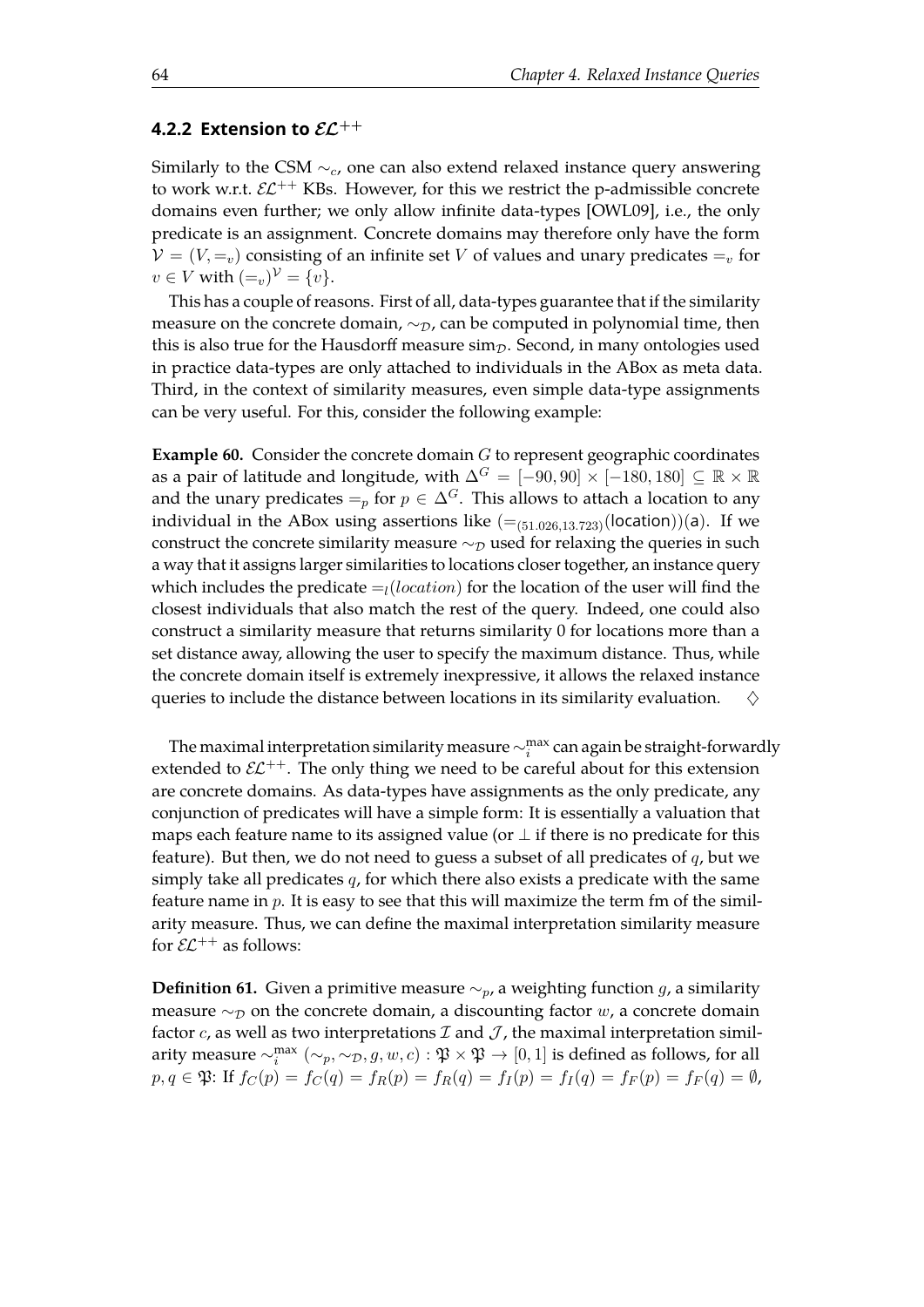then  $p \sim_i q = 1$ , otherwise

$$
p \sim_i q = \max_{\substack{C \subseteq f_C(q) \\ S \subseteq f_R(q) \\ I \subseteq f_I(q)}} \left( \frac{\text{cm}(f_C(p), C) + \text{cm}(C, f_C(p)) + \text{sm}(f_R(p), S) + \text{sm}(S, f_R(p))}{\text{weight}} \right)
$$

with

$$
\text{weight} = \sum_{A \in f_C(p)} g(A) + \sum_{A \in f_C(q)} g(A) + \sum_{(r,p') \in f_R(p)} g(r) + \sum_{(r,q') \in f_R(q)} g(r)
$$
  
+ 
$$
\sum_{a \in f_I(q)} g(a) + \sum_{b \in f_I(q)} g(b) + g_F(p,q),
$$
  

$$
\text{cm}(S_1, S_2) = \sum_{A \in S_1} \left( g(A) \max_{B \in S_2} A \sim_p B \right),
$$
  

$$
\text{sm}(S_1, S_2) = \sum_{(r,p') \in S_1} \left( g(r) \max_{(s,q') \in S_2} \left( (r \sim_p s) \left( (1-w) + w(p' \sim_i^{\max} q') \right) \right) \right),
$$
  

$$
\text{im}(S_1, S_2) = \sum_{a \in S_1} \left( g(a) \max_{b \in S_2} a \sim_p b \right),
$$
  

$$
g_F(p,q) = \begin{cases} c & \text{if } f_F(p) \neq \emptyset \\ 0 & \text{otherwise} \end{cases}, \text{ and}
$$
  

$$
\sum_{f \in \text{dom}(u)} g(f) \cdot \text{sim}_{\mathcal{D}}(u(f), v(f))
$$
  

$$
\text{fm}(p,q) = g_F(p,q) \cdot \frac{f \in \text{dom}(u)}{\sum_{f \in \text{dom}(u)} g(f)}
$$

where u and v are the unique minimal valuations satisfying  $f_F(p)$  and  $f_F(q)$ .  $\diamondsuit$ 

It is straight-forward to show that  $\sim_i^{\max}$  indeed decides the relaxed instance answering problem for  $\mathcal{EL}^{++}$ :

**Theorem 62.** *Given the CSM*  $\sim_i (\sim_p, \sim_p, g, w, c)$ *, an*  $\mathcal{EL}^{++}$  *KB*  $\mathcal{K} = (\mathcal{T}, \mathcal{A})$ *, an*  $\mathcal{EL}^{++}$ *concept Q, and an individual*  $a \in \mathbb{N}$ *. Then*  $a \in_{t}^{\infty} Q$  *iff*  $(\mathcal{I}_{Q,\mathcal{T}}',d_Q) \sim_{i}^{max} (\mathcal{I}_{\mathcal{K}}',d_a) \geq t$ *.* 

Again, we will skip the proof, since it is mostly the same as the proofs to Lemma [56](#page-63-0) and Theorem [57.](#page-64-0) Indeed, if  $\sim_{\mathcal{D}}$  can be computed in polynomial time, then it also also easy to show that relaxed instances can be decided in NP for  $\mathcal{EL}^{++}$  as well.

## **4.3 Implementation and Evaluation**

In this section, we want to present a first implementation of the relaxed instance answering problem, the ELAsriq system<sup>[1](#page-113-4)</sup>, and perform an evaluation of both the usefulness of relaxed instance queries in practice, and the performance of ELASTIQ.

 $1$ ELASTIQ is open source and can be found at <https://github.com/MaxPensel/ELastiq>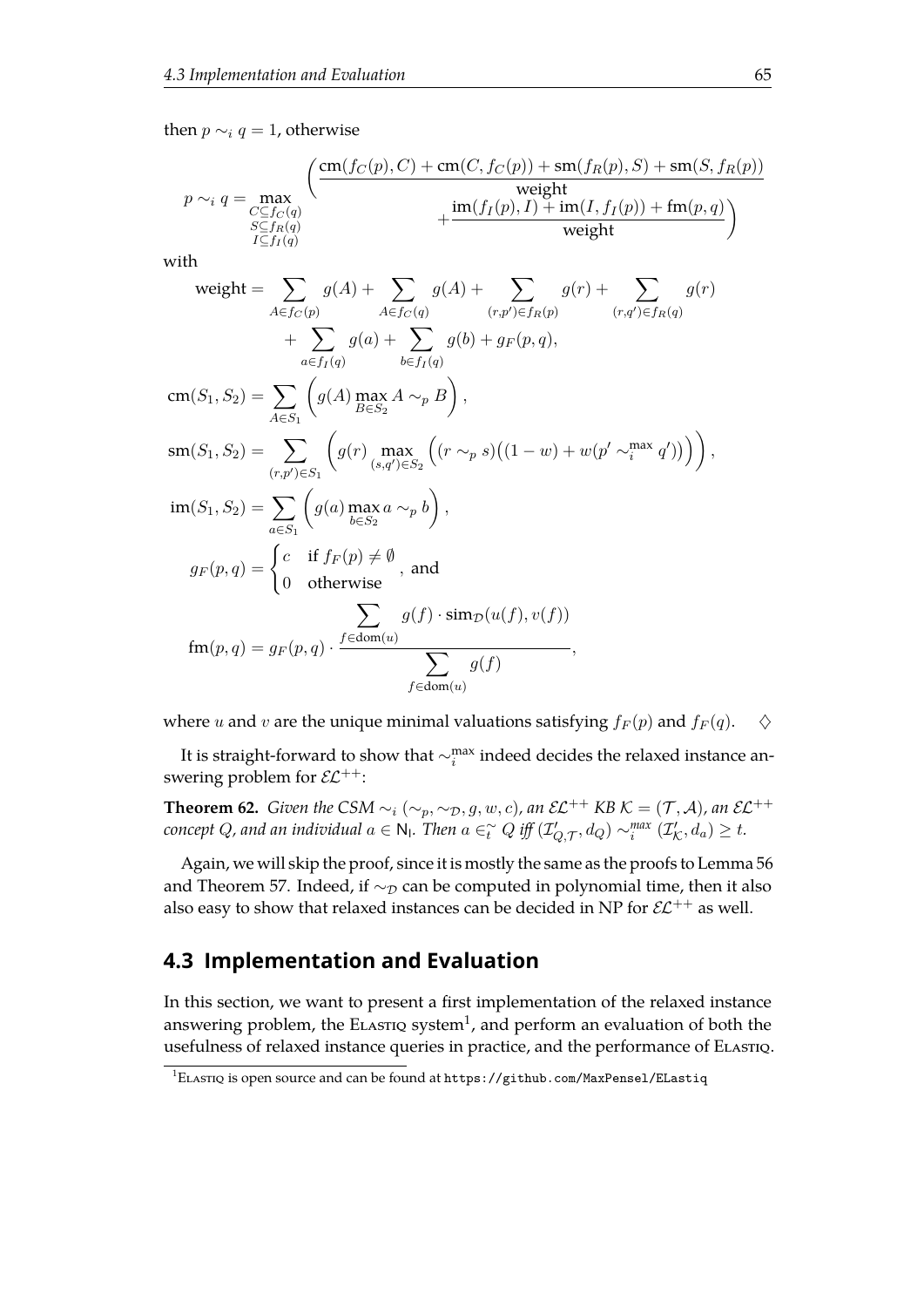## **4.3.1 The ELASTIQ System**

Recall that the upper complexity bound of NP for answering relaxed instance queries w.r.t. the CSM  $\sim_c$  was shown by non-deterministically guessing subsets of concept names and successors for the canonical model of the knowledge base, and then translating  $\sim_i^{\max}$  into a linear optimization problem of polynomial size and solving it. However, this approach is not practical. Instead, ELASTIQ implements an iterative approach that refines the similarity values in each iteration and converges to  $\sim_i^{\text{max}}$  in the limit. In essence, this is very similar to the contraction mapping defined in Eq. [\(3.2\)](#page-35-1) for  $\sim_i$ . This iterative approach is sound, as it converges to the maximal similarity values from below, but it is not necessarily complete. However, it allows to approximate the maximal similarity values arbitrarily close and converges quite fast (application of the Banach fxed point-theorem indeed implies linear convergence speed [\[Ban22\]](#page-107-2)), so the incompleteness is not a huge problem in practice.

In order to compute the answers to a relaxed instance query, Elasting proceeds in four main steps.

#### **Step 1: Global preprocessing.**

The canonical model  $\mathcal{I}_{\mathcal{K}}$  of the ABox and the TBox is generated by the use of a standard DL reasoner; currently Elastiques the Elk system [\[KKS14\]](#page-110-4).

#### **Step 2: Local preprocessing.**

The canonical model of the query concept w.r.t. the TBox  $\mathcal{I}_{Q,\mathcal{T}}$  is generated—as in Step 1 by the use of ELK.

ElastiЀ distinguishes the two preprocessing steps for the sake of computing several relaxed instance queries against the same KB faster. In such a case,  $\mathcal{I}_{K}$  does not depend on the query concept and can therefore be reused for every subsequent queries. The canonical model  $\mathcal{I}_{Q,T}$  however needs to be recreated for every query concept Q. In both steps we use the Elk reasoner to compute classifcation and realization of the ontology, and then retrieve subsumption and instance relationships from the results. In the canonical models that are built, each domain element corresponds to an individual or subconcept occurring in  $Q$  or  $K$ . Elastiq only needs to consider those domain elements that are reachable from elements representing ABox individuals or  $Q$  and thus can be used by the main algorithm.

Similar to database theory, we assume that in practice the model  $\mathcal{I}_{Q,\mathcal{T}}$  stays fairly small (depending on the structure of the query concept), whereas the size of  $\mathcal{I}_{K}$ depends on the number of individuals in the ABox, which can grow quite large. The normal forms of the canonical models are computed on-the-fy during the creation of the canonical models, by reusing the classifcation results.

# Step 3: Computing the maximal interpretation similarity  $\sim_i^{\sf max}$ .

Recall that ELASTIQ implements an iterative approach, that refines the similarity values and converges to  $\sim_i^{\text{max}}$  in the limit. Thus the main computation yields a sequence of matrices  $M_0, M_1, M_2, \ldots$ , each representing an iteration of the compu-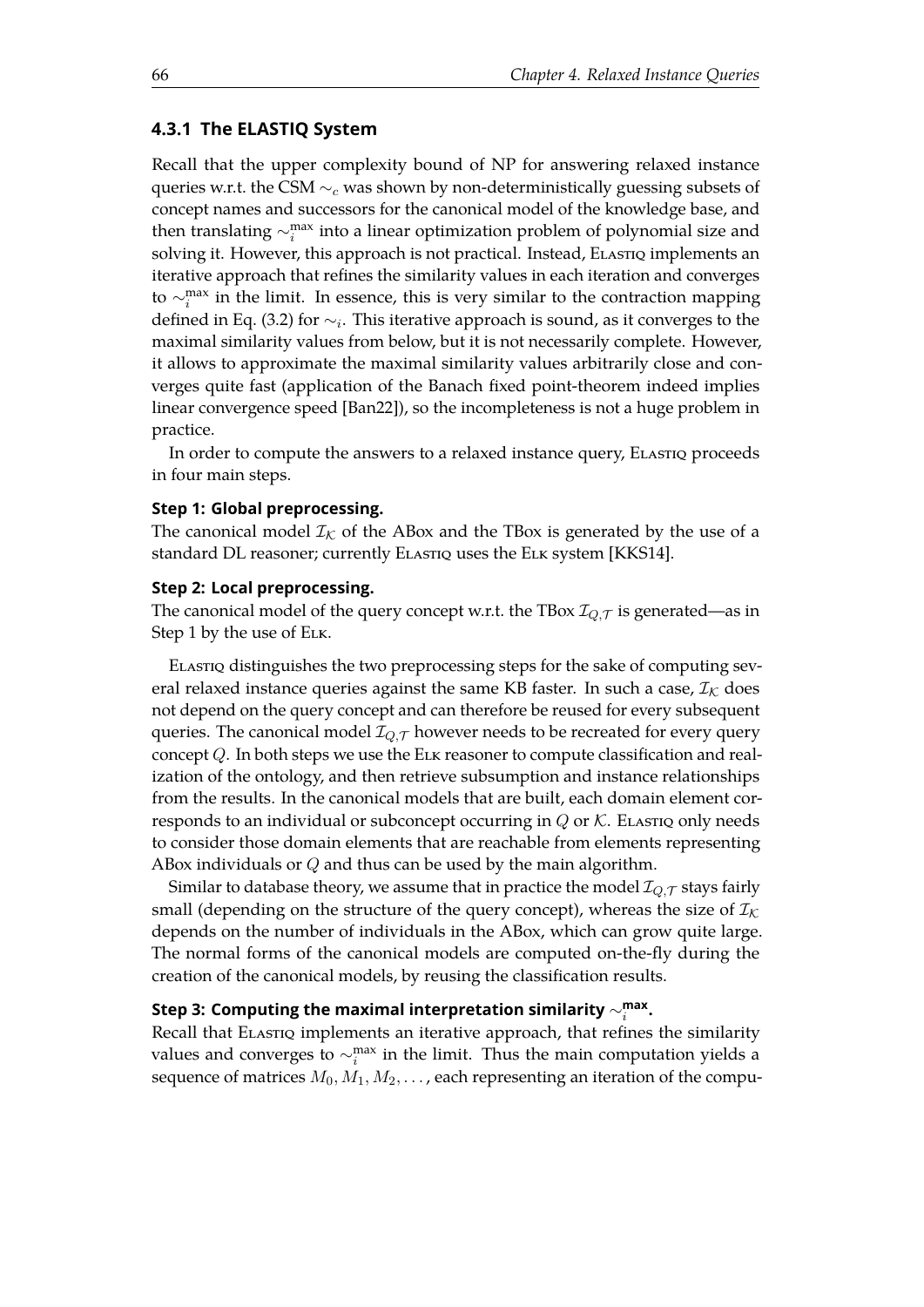tation. The rows of such a matrix  $M_j$  represent domain elements from  $\mathcal{I}_{Q,\mathcal{T}}'$  and the columns domain elements from  $\mathcal{I}'_\mathcal{K}$ . The values inside each cell of  $M_j$  are then identified by two domain elements  $d \in \Delta^{\mathcal{I}_{Q, \mathcal{T}}}$  and  $e \in \Delta^{\mathcal{I}_{\mathcal{K}}}$ , and converge towards  $(\mathcal{I}'_{Q,\mathcal{T}}, d) \sim_i^{\max} (\mathcal{I}'_{\mathcal{K}}, e)$  for  $j \to \infty$ .

Instead of computing the similarity values for all pairs of elements from the canonical models in each iteration, ELASTIQ restricts the entries in  $M_i$  to those elements that are reachable from pairs  $(d_Q, d_{a_i})$  of the query concept and an ABox individual  $a_i$  by mutual paths in  $\mathcal{I}_{Q,\mathcal{T}}'$  in  $\mathcal{I}_{\mathcal{K}}'$ . To this end  $M_0$  is initialized with one row (for  $d_Q$ ) and as many columns as there are individuals in the ABox. The set of columns is extended with new elements  $(d', e')$  if there exists an element  $(d, e)$ in  $M_0$  such that  $d$  and  $d'$  are connected in  $\mathcal{I}'_{Q,\mathcal{T}}$  via some role  $r$ , and  $e$  and  $e'$  are connected in  $\mathcal{I}'_\mathcal{K}$  via some role s. Since the canonical models  $\mathcal{I}'_{Q\mathcal{T}}$  and  $\mathcal{I}'_\mathcal{K}$  are finite, the size of  $M_0$  is bounded by  $|\Delta^{\mathcal{I}'_{Q,\mathcal{T}}}| \cdot |\Delta^{\mathcal{I}'_{K}}|$ . Once all reachable pairs have been added to  $M_0$ , it contains values exactly for those pairs that are necessary for computing similarities between the domain elements that we are interested in—namely similarities between the query concept  $Q$  and each ABox individual:  $(d_Q, d_{a_i})$ .

In the beginning, each element of  $M_0$  is initialized with the value 0. Each iteration  $j+1$  creates a new matrix  $M_{j+1}$ , and computes the values by applying Equation [\(55\)](#page-63-1) to the values in  $M_i$ . At each point, ELASTIQ needs only to keep the current matrix  $M_{j+1}$  and the last matrix  $M_j$  ( $j \geq 0$ ) in memory. The iterations for the refinement of similarity values proceeds until one of the following termination criteria is met:

- the maximal amount of iterations  $i_{max}$  specified by the user is reached; or
- no values have changed during the last iteration by more than a relative factor specified by the user.

#### **Step 4: Comparison with t.**

After the iteration stopped, the similarity values  $M_j(d_Q, d_a)$  are compared to the input threshold  $t$  and the answer set of individuals is compiled. This set is then listed in descending order of similarity.

#### **4.3.2 Optimizations for Computing Relaxed Instances**

A naive implementation of the algorithm cannot reasonably compute relaxed instances for large ontologies in acceptable time. As mentioned before, a highly effective optimization is the reuse of  $\mathcal{I}_{K}$  for multiple queries. Since ABoxes are usually much larger than query concepts, the model  $\mathcal{I}_{\mathcal{K}}$  is also much more costly to create than the models  $\mathcal{I}_{Q,T}$ .

Additionally, the normalization of canonical models can be done more efficiently than by computing simulations to determine unnecessary role-successors. Before adding a domain element  $d_C$  as an r-successor to some element  $d_D$ , ELASTIQ checks whether there already exists an *r*-successor  $d_E$  for  $d_D$  such that  $E \subseteq C$ . In this case normalization would eliminate  $d_C$ , thus avoiding the introduction of  $d_C$  (and its role successors) improves the runtime of the canonical model generation fur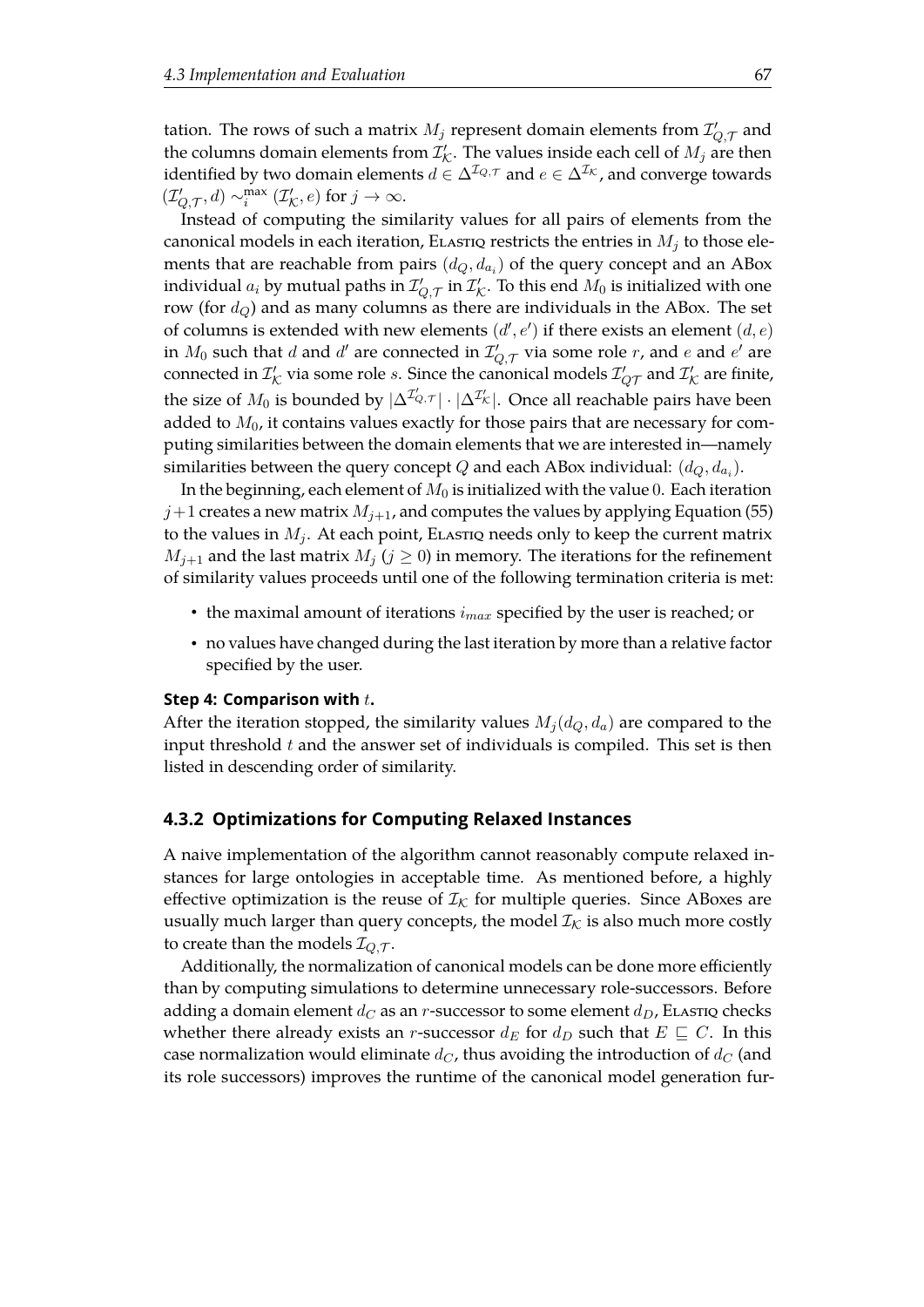ther. Similarly, when adding  $d_C$  as an r-successor to  $d_D$ , Elasting eliminates all *r*-successors  $d_E$  of  $d_D$  for which  $C \subseteq E$ .

During the generation of the canonical models, ELASTIQ performs many subsumption checks. Although ELK is currently one of the fastest reasoners for  $\mathcal{EL}$ , caching of sub- and superclass relations yields a great performance boost since ELASTIQ needs to access these relationships for the same class several times.

The Definition for  $\sim_i^{\max}$  suggests to iterate over all subsets of CN and SC in order to fnd the maximal similarity. This exponential procedure can be improved by looking at the primitive similarities between elements. Let  $d \in \mathcal{I}_{Q,\mathcal{T}}'$  and  $e \in \mathcal{I}_{\mathcal{K}}'.$ By definition of  $\sim_i^{\text{max}}$  we are looking for those subsets of the concept names and successors of e that maximize the similarity. Instead of iterating over all subsets of  $CN(e)$ , it is easy to see that if  $B \in CN(e)$  for which there exists some  $A \in CN(d)$ with  $A \sim_{p} B = 1$ , we can always keep B in the subset of CN(e), because it can only increase the similarity. Conversely, if  $B' \in CN(e)$  such that for all  $A \in CN(d)$  we have  $A \sim_p B' = 0$ , then  $B'$  can be left out of the subset of  $CN(e)$  since it cannot increase the maximal similarity value. Analogously, we can remove  $(s, q)$  from SC(e) if for all  $(r, p) \in \mathcal{SC}(d)$  we have  $r \sim_p s = 0$ . This can dramatically reduce the number of subsets that need to be checked. In fact, for the default primitive measure, this means that the best subset of the concept names of  $e$  can always be computed in linear time; it is simply  $CN(e) \cap CN(d)$ .

### **4.3.3 Experimental Evaluation**

For the experimental evaluation of ELASTIQ, we use two test cases: one hand-crafted ontology, and one set of real-world ontologies. The frst test is done with a small hand-crafted ontology that describes describes bicycles; in this ontology, it is possible to evaluate the quality of the relaxed answers, in order to see if the relaxed instance query approach works as intended. The second test is based on the Gene Ontology [\[Gen00\]](#page-109-3), and compares fragments of this ontology of a diferent size. This is useful in order to judge how the size of both the TBox and the ABox infuence the performance of ELASTIQ.

#### **Bicycle ontology**

This ontology is a small made-up example ontology used to perform some qualitative evaluation of relaxed instance queries. The ontology contains 58 concept names ordered in the hierarchy given in Figure [4.3](#page-72-0) and 15 individuals that describe a variety of bikes (5 city bikes, 1 cyclocross bike, and 3 road races, trekking bikes and mountain bikes each). The ontology uses the following 8 role names: hasPart, hasWeight, hasPrice, hasColor, height, numberOfGears, madeFrom, and useCase. Besides the concept hierarchy, the TBox also encodes some additional knowledge, for example that mountain bikes always have treaded tires and allow the use case Ofroad.

In order to evaluate Elastiq on this ontology, we asked a sequence of 4 relaxed instance queries (note that we abbreviated some of the concept and role names):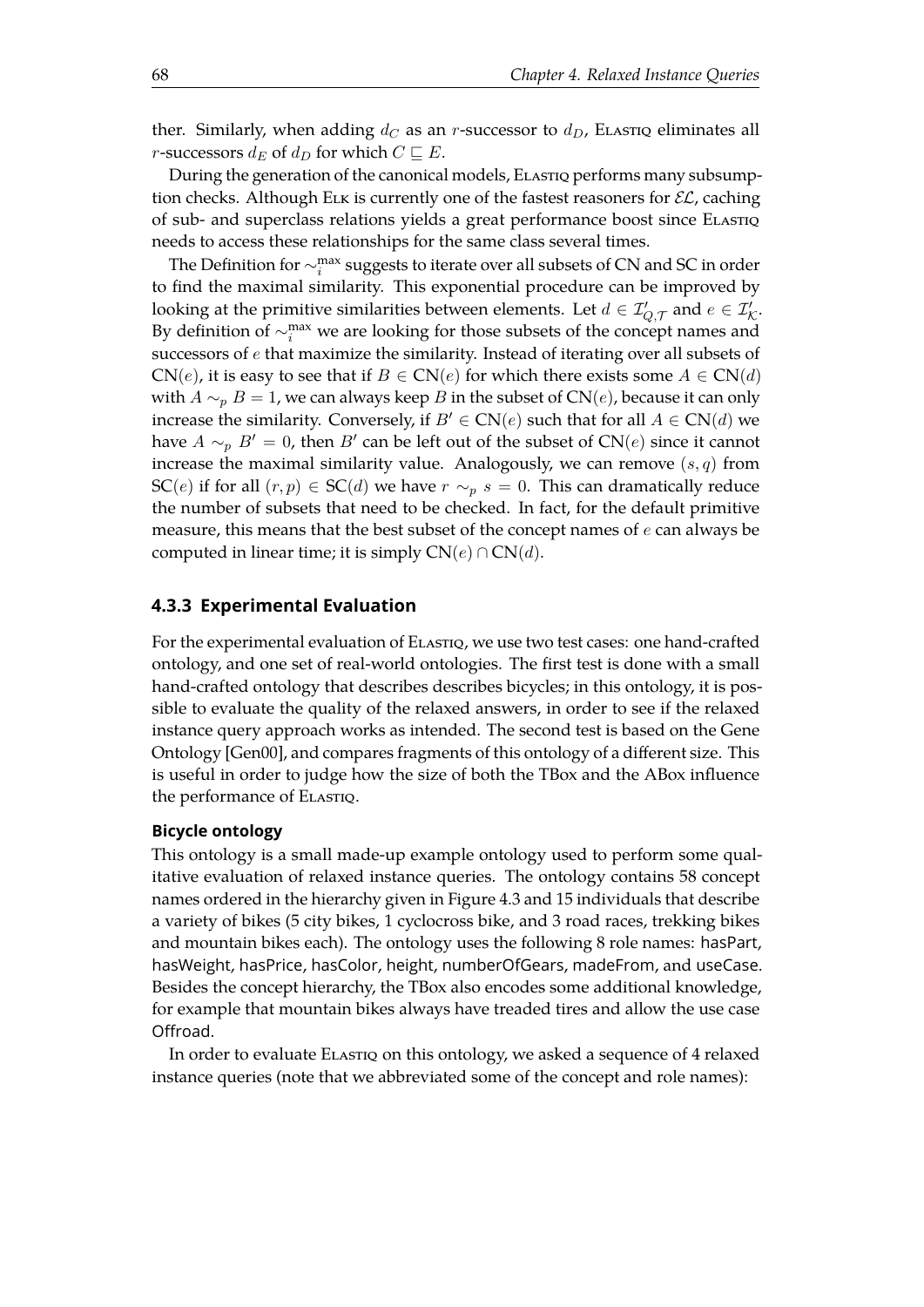

Figure 4.3: Concept hierarchy for the bicycle ontology

- 1.  $Q_1 =$  Bike $\sqcap \exists$ price.Low $\sqcap \exists$ part. $(\mathsf{Fame} \sqcap \exists \mathsf{height}. \mathsf{High}) \sqcap \exists$ part.HubGear asks for any cheap bikes that have a large frame and hub gear instead of derailleur gears.
- 2.  $Q_2$  = MountainB  $\Box$  RoadRacer  $\Box$  ∃weight.Low  $\Box$  ∃price.Medium ask for bikes that are both mountain bikes and road racers and have a low weight, but medium price.
- 3.  $Q_3$  = CycloCross  $\Box$  ∃price.Low  $\Box$  ∃part.SingleSpeed ask for a cheap cyclocross bike without gears.
- 4.  $Q_4$  = TrekkingB $\Box$ ∃part.DynamoLights $\Box$ ∃part.PannierRack $\Box$ ∃part.HubGear $\Box$ ∃weight.Low asks for light trekking bikes with hub gear, dynamo lights and a pannier rack.

For answering relaxed queries we use a primitive measure that coincides with the default primitive measure for all pair except for Low  $\sim_p$  Medium = 0.5 and Medium  $\sim_p$  High = 0.5. We also use a weighting function that assigns weight 0.1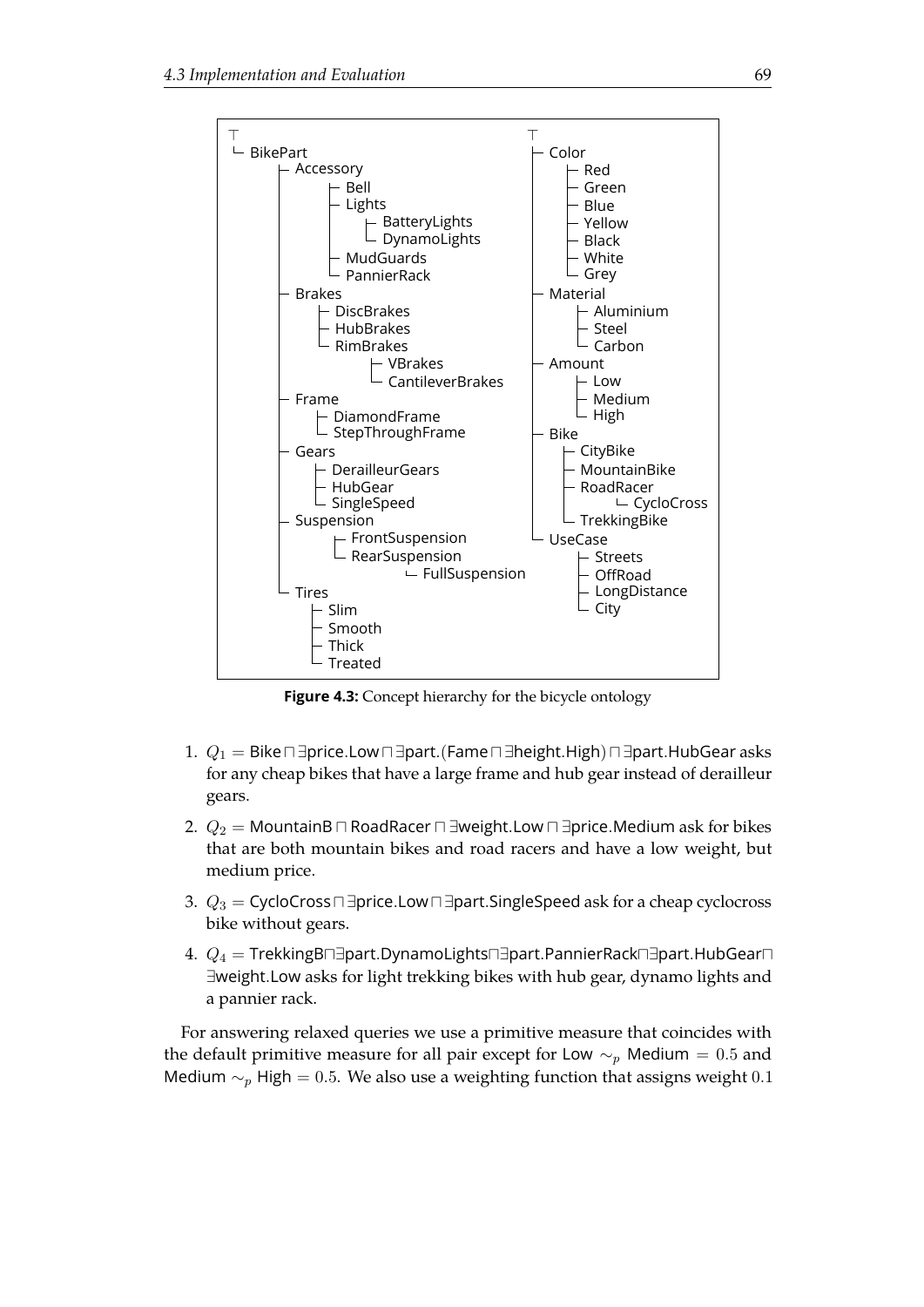to the general concept names (all concept names that have  $\top$  or BikePart as direct superconcept), and weight 1 to all other concept names. The discounting factor was set at  $w = 0.8$ .

When answering the queries  $Q_1$  to  $Q_4$  relaxed with a threshold of  $t = 0.8$  we get the following answers:

- $Q_1$  returns 12 answers with a similarity of up to 0.92, the answers include all bikes except the cyclocross bike, one trekking bike and one road racer.
- $Q_2$  returns 7 answers (all mountain bikes and road racers, as well as the cyclocross bike); the best answer is the cyclocross bike with a similarity of 0.89, since it is closest to being both a road racer and a mountain bike and has a low weight, but high price.
- $Q_3$  returns only a single answer, since the query is pretty unrealistic. The answer is indeed the cyclocross bike, and has a similarity of 0.91.
- $Q_4$  returns 5 answers; the three trekking bikes take the first three places, two of the city bikes follow. The other types of bikes mostly have no or very few accessories. The most similar answer is trekking bike #2 with a similarity of 0.96; this bike indeed has all the accessories, has a hub gear, but medium weight.

In a second test we focused on query  $Q_1$ : Assume that the customer is unhappy that the answer set includes nearly all bikes, and wants to put more emphasis on the parts that are important, which for him are the price and the frame size. As such, he sets the weights of height and hasPrice to 3. With just this small change, the number of answers immediately drop to 5, and the best answer with a similarity of 0.95 is now shared between and mountain bike and a city bike, both of which have a low price, but a medium sized frame.

During this evaluation, we found that while the answers and the ordering are usually quite reasonable, and the approach to relax instance queries using a similarity measure seems indeed quite useful for this application, there are still a few problems. For example, even after reducing the weights of the more general concept names to 0.1 and with a high discounting factor of 0.8, the similarity values itself are often higher than expected. This means that choosing a threshold  $t$  that returns a reasonable number of answers is quite hard and usually involves trying out a lower number frst and looking at the similarity values of the returned answers. An alternative to this would be to return the best  $k$  answers instead of those above a threshold (top-k query answering). This is currently not implemented in Elastiq, but would be easy to add, since ELASTIQ already computes the maximal similarity values of all individuals.

Also, another problem is that it can be quite hard to really focus on features at a role-depth of 2 or deeper. In the example query  $Q_1$ , when we wanted to make the height of the frame more important, we could only increase the weight of the role height itself, but not the role hasPart for the frame, since otherwise the gear hub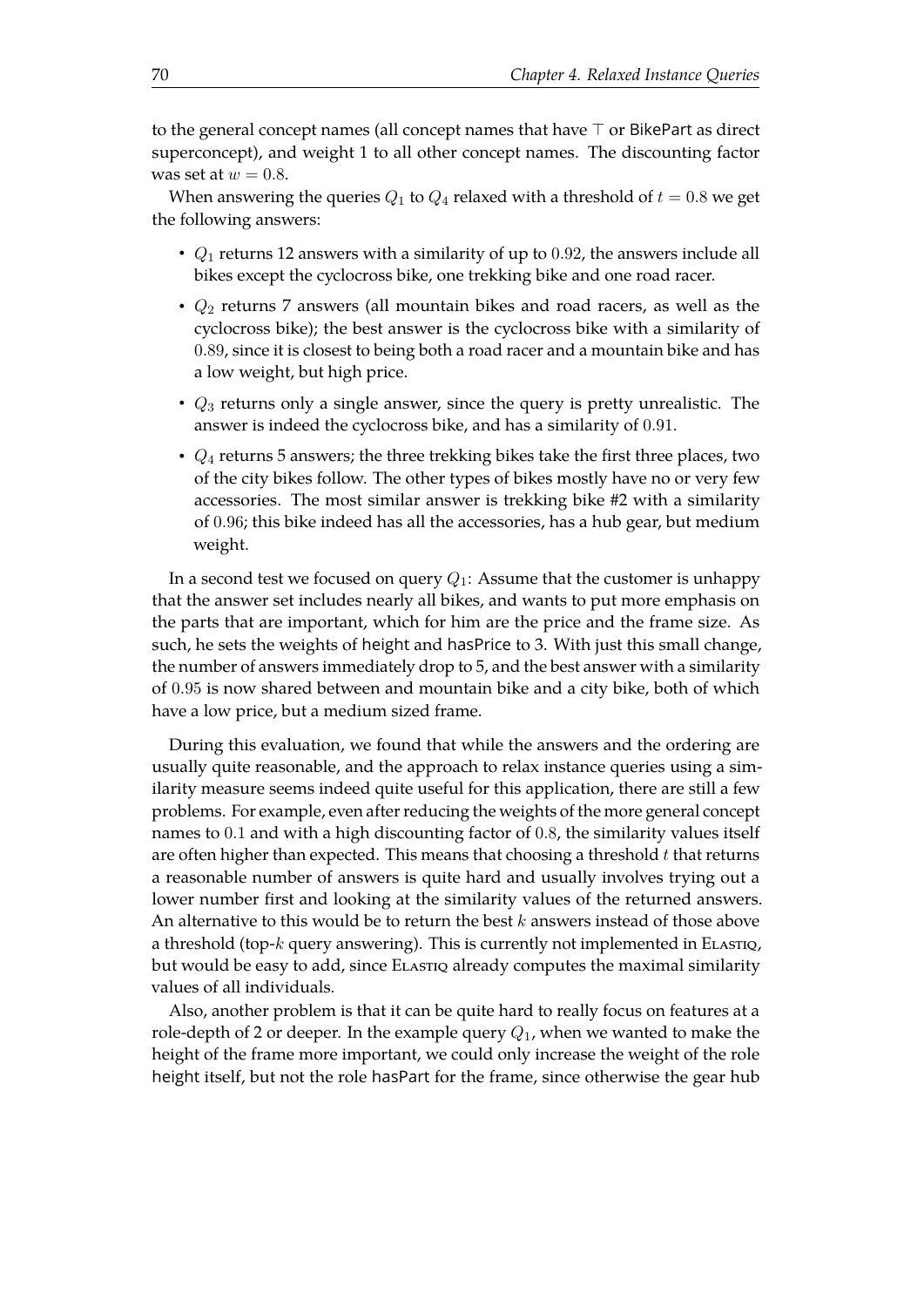would have increased in importance as well, which is unintended. As it is now, this query prefers bikes with a low price instead of a large frame, since the price is at role-depth 1, the frame size at role-depth 2. This is an unintended side-efect of the discounting and makes the relaxed query approach dependent on the modeling of the ontology.

#### **Gene Ontology**

The second evaluation of ELASTIQ used different fragments of the Gene Ontology that describe *schizosaccharomyces pombe* – a species of yeast that reproduces via medial fission. We used a set of 15 different, increasingly more complex fragments of the Gene Ontology that ranged from 9,157 concept names and 34,875 individuals in the frst version to 51,949 concept names and 289,206 individuals for the 15th version. The sizes of canonical models  $\mathcal{I}'_\mathcal{K}$  ranged from 77,941 to 602,548 elements.

We obtained our test ontologies by the custom dataset generation provided by the Manchester OWL Corpus [\[MBP13b\]](#page-111-0). These ontologies are some of the only  $\mathcal{EL}$  ontologies with an ABox and a complex TBox that suitable for testing Elastiq. However, these Gene Ontology versions are anonymized and therefore any contentual interpretation of the results is virtually impossible. Thus, this evaluation is restricted solely to the performance of ELASTIQ.

We discovered that for each individual  $e$  there exists a very fragmented concept assertion in the ABox of the form  $\exists$ is\_a. $C_e(e)$ , where the qualification  $C_e$  is rarely larger than 3 conjuncts with a role-depth of at most 2.

Our test suite contains 10 randomly generated query concepts with increasingly complex structures. These queries were built over the common signature of versions 1–15 of the Gene Ontology (approximately 1,000 concept names and 4 roles). The smallest query (Query 1) only contained 6 concept and role names and had a role-depth of 2, while the Query 10 had a size of 670 and a role-depth of 5. Due to the plain structure of the concept assertions we wrapped each query concept  $Q_i$ in an existential restriction ∃is\_a. $Q_i$  in order to provoke a more complex computation. For these queries, the sizes of the canonical models  $\mathcal{I}_{Q,\mathcal{T}}'$  ranged from 2 to 236 elements.

We evaluated the queries for the default primitive measure and weighting function, and counted the number of relaxed instances for a threshold of  $t = 0.333$ . The test system had a 1800 MHz dual core processor AMD Turion II Neo and 6 GB of RAM. Figure [4.4](#page-75-0) shows the runtime of Elastiq for answering all 10 relaxed instance queries w.r.t. each ontology version. ELASTIQ was written in Java and uses OwlAPI 3.5.0.

The high runtimes for ontology versions 11, 12, and especially 13–15 is mainly due to the increase of the size of the canonical model  $\mathcal{I}_{\mathcal{K}}$ . Query 1 and 2 actually had no relaxed answers in any version of the ontology, i.e., none of the individuals was similar enough. However, most queries returned a lot more relaxed instances for the ontologies 11–15 than for ontologies 1–10. Queries 8 and 9 returned the largest number of relaxed instances, up to over 200,000 for Query 8 evaluated on ontology 15.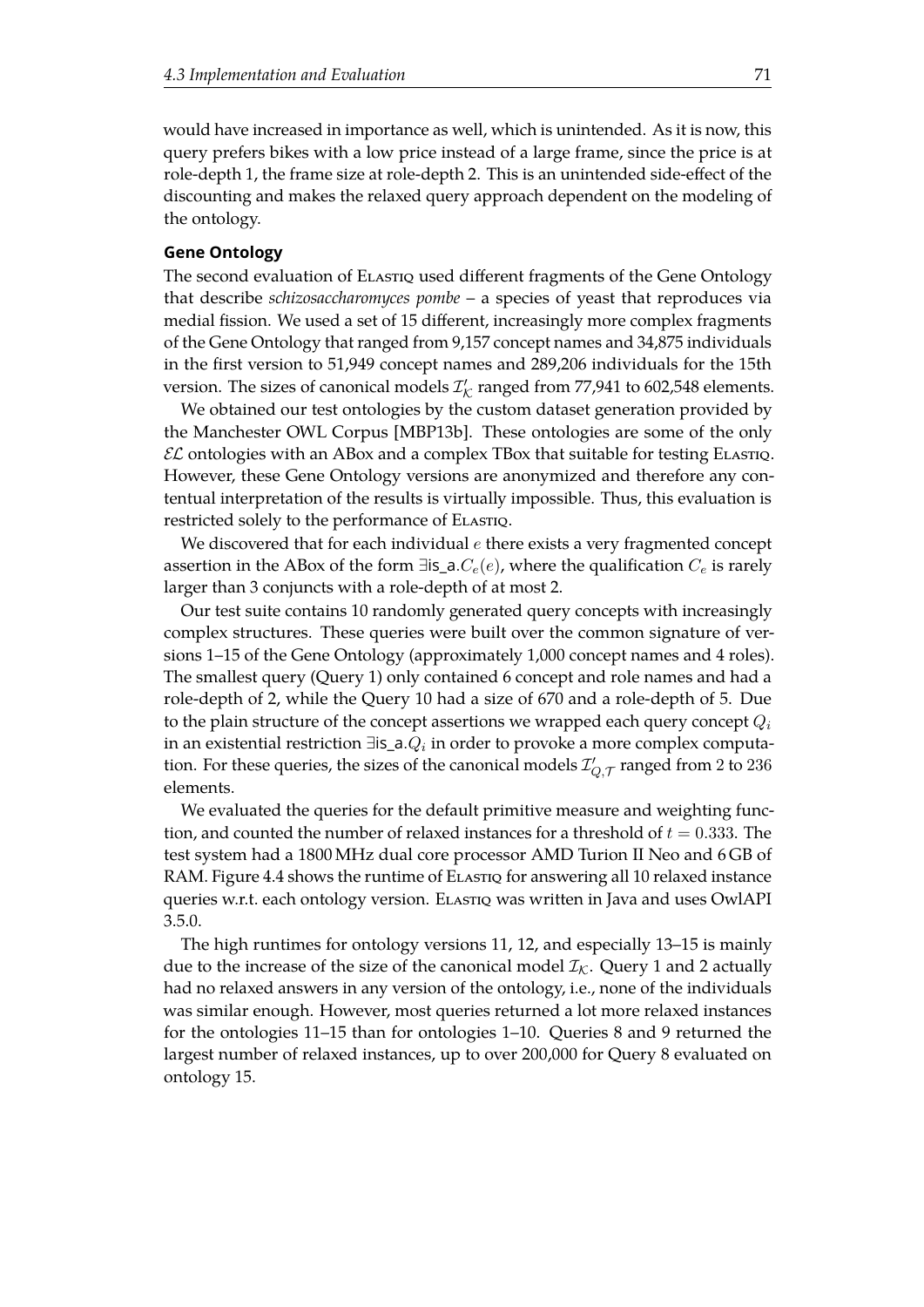<span id="page-75-0"></span>

**Figure 4.4:** ELASTIQ's runtime for answering relaxed instance queries in different versions of the Gene Ontology

When breaking down the times for preprocessing and the query answering further, it shows that the preprocessing time is dominated by the fattening of the ontology, the reasoning done by Elk, and the construction of the canonical model  $I_{\mathcal{K}}$ , while the time to construct the canonical models  $I_{Q,\mathcal{T}}$  is negligible. However, the overall query answering time is largely spent on Step 3, i.e., the iterations to compute the maximal similarity.

ELASTIQ performs ABox realization to obtain  $\mathcal{I}_k$  and in addition a kind of relaxed ABox realization for the query concepts in the test suite. Now, while it is clear that ElastiЀ is slower than Elk for ABox realization, it showed, surprisingly, that this does not need to be the case for other optimized DL reasoners. We compared ELASTIQ'S overall reasoning times with the ABox realization times of the commonly used FaCT++ reasoner [\[TH06\]](#page-113-0). Figure [4.5](#page-76-0) shows that ELAsting mostly performed better than FaCT++, although solving a more complex task<sup>[2](#page-113-1)</sup>. Note that FaCT++ classifcation resulted in an error for ontologies 13–15. Of course, FaCT++ works for much more expressive DLs than ELASTIQ. However, with computation times of more than a minute for 10 relaxed queries over ABoxes with 1,000 individuals and considering that much larger ontologies are in practical use, this still calls for further improvement depending on the use case.

 ${}^{2}$ Since Elastiq uses ELK to perform ABox realization as one of its steps, ELK would perform much better than both FaCT++ and ELASTIQ in the above figure.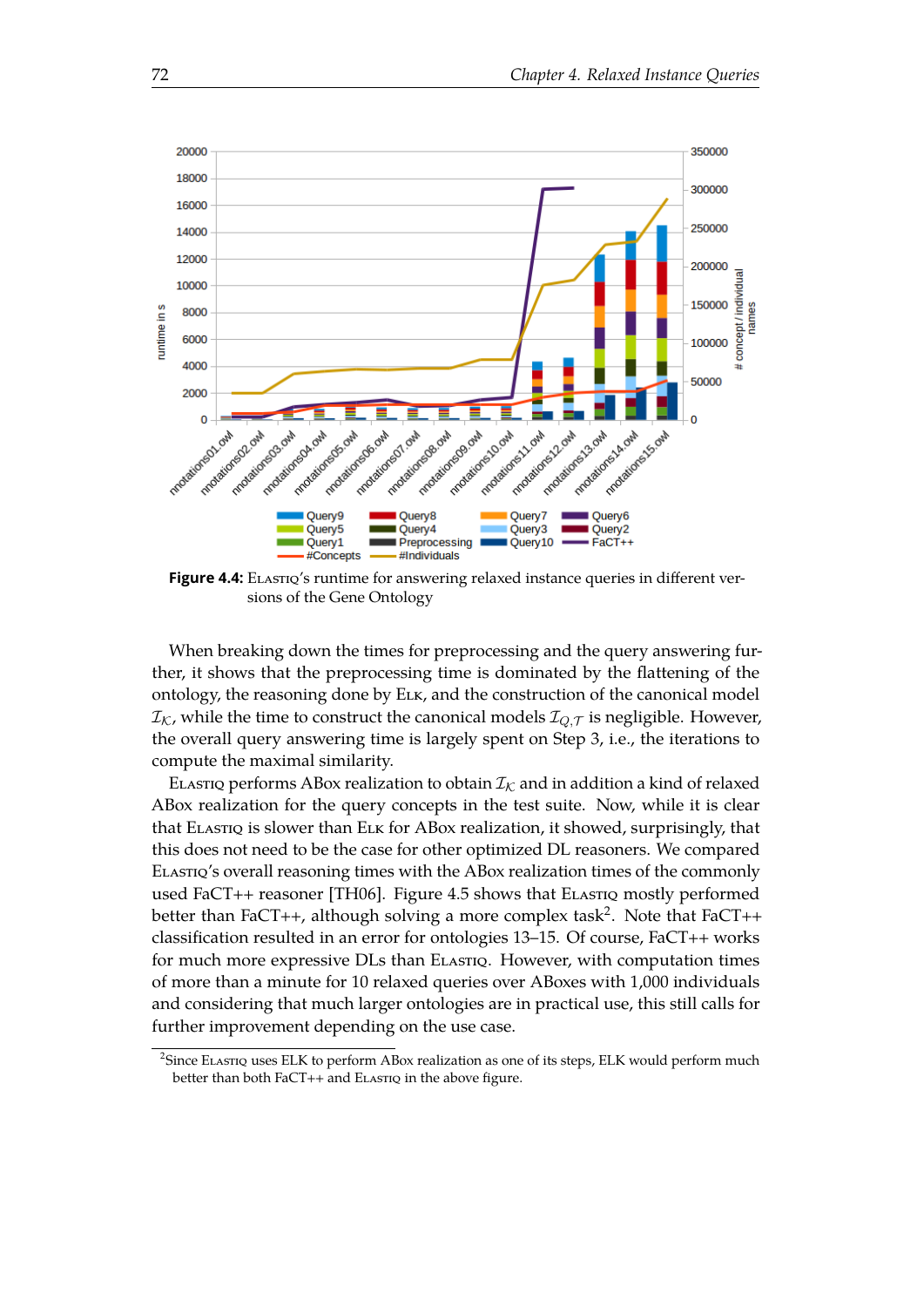<span id="page-76-2"></span><span id="page-76-0"></span>

**Figure 4.5:** Runtime of ELASTIQ compared to FaCT++ ABox Realization times.

## **4.4 Using Membership Degree Functions to Relax Queries for General** EL **TBoxes**

In [\[BBF15\]](#page-106-0), the authors introduce the DL  $\tau \mathcal{EL}$ , which extends  $\mathcal{EL}$  with threshold concepts of the form  $C_{\sim t}$  for  $t \in [0,1]$  and  $\sim \in \{<,>,\leq,\geq\}$ . To realize this, they use the notion of graded membership functions:

<span id="page-76-1"></span>**Defnition 63.** A *graded membership function* m is a family of functions that contains for every interpretation  $\mathcal I$  a function  $m^{\mathcal I}: \Delta^{\mathcal I} \times \mathfrak{C}(\mathcal{EL}) \to [0,1]$ , satisfying the following conditions (for  $C, D \in \mathfrak{C}(\mathcal{EL})$ ):

• M1: 
$$
d \in C^{\mathcal{I}} \Leftrightarrow m^{\mathcal{I}}(d, C) = 1
$$
 for all  $d \in \Delta^{\mathcal{I}}$ , and

• M2: 
$$
C \equiv D \Leftrightarrow
$$
 for all  $d \in \Delta^{\mathcal{I}} : m^{\mathcal{I}}(d, C) = m^{\mathcal{I}}(d, D)$ .

Using those graded membership functions, the threshold concept  $C_{\sim t}$  for  $\sim \in$ {≤, ≥, <, >, =}is interpreted as  $(C_{\sim t})^{\mathcal{I}} = \{d \in \Delta^{\mathcal{I}} \mid m^{\mathcal{I}}(d, C) \sim t\}$ . The authors proceed with introducing a specific membership function  $\deg^{\mathcal{I}}(d,C)$ , which is defned as a maximal weighted partial homomorphism between the concept tree of the concept C and the pointed interpretation  $(\mathcal{I}, d)$ .

In the context of relaxed instance query answering, the following properties are notable:

- 1. deg is very similarly defined to a directed version of  $\sim_c$ , i.e., where only one direction of cm and sm is evaluated instead of both. Indeed, [\[BBF15\]](#page-106-0) shows that when converting an instance of the similarity measure *simi* introduced in [\[LT12\]](#page-110-0) into a graded membership function in a straight-forward way, then the resulting graded membership function  $m$  is equivalent to deg.
- 2. The threshold logic  $\tau \mathcal{EL}$  can be used to compute the instances of a threshold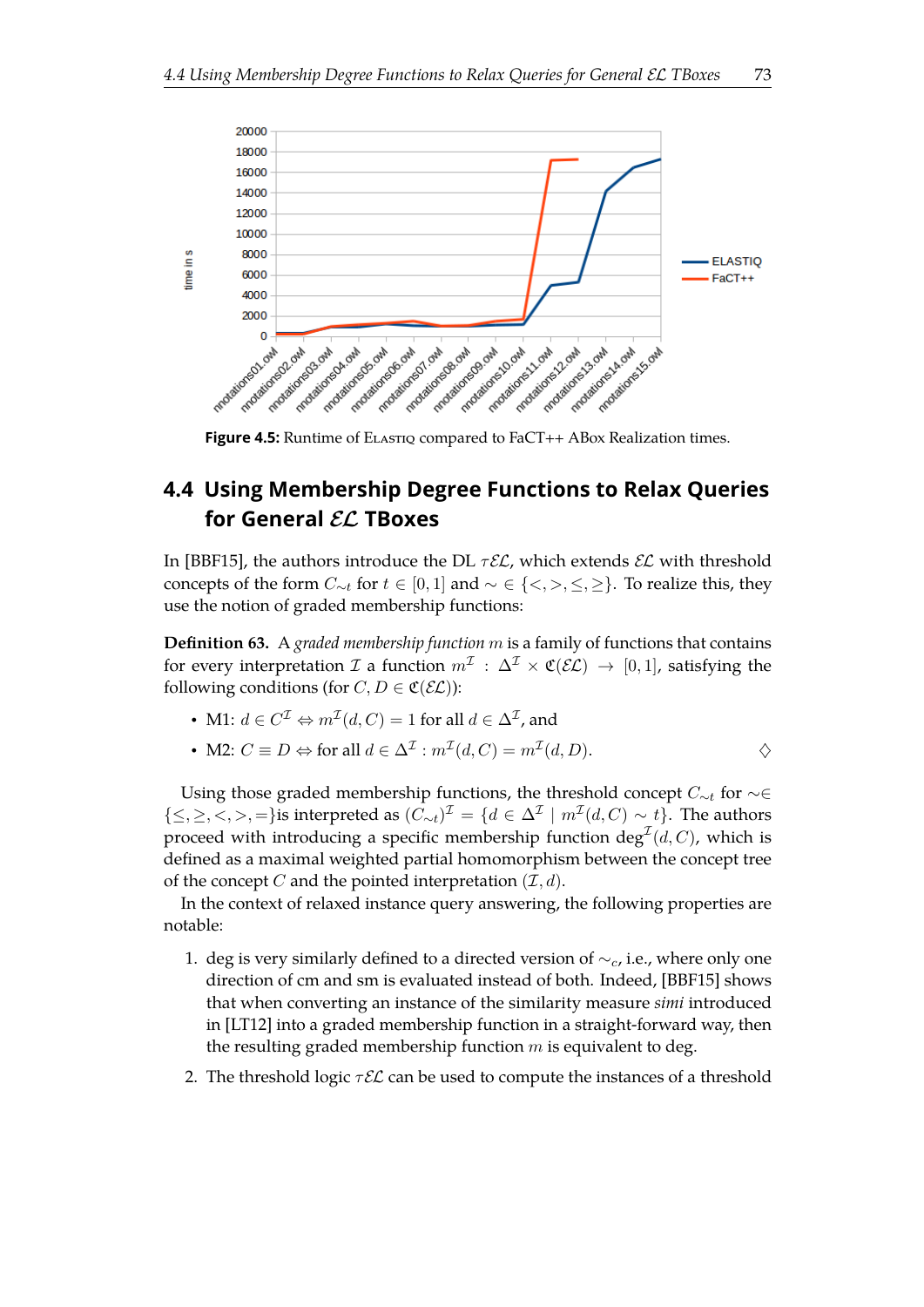<span id="page-77-0"></span>concept  $C_{\geq t}$  w.r.t. a classical unfoldable  $\mathcal{EL}$  knowledge base  $\mathcal{K}$ . This is possible in polynomial time [\[BBF15\]](#page-106-0).

3. Together, the previous points imply that relaxed instances of a query concept Q w.r.t. t, an unfoldable KB K, and the CSM  $\sim_i$  can be computed in polynomial time by computing all instances of the threshold concept  $Q_{\geq t}$  w.r.t. the membership degree function deg.

Note that, while the definitions of  $\sim_c$  and the membership degree function deg seem quite similar, and both can be used to answer relaxed instance queries, there are some important differences. First of all,  $\tau \mathcal{EL}$  was not introduced for relaxed instance query answering, but for general reasoning in the full logic with threshold concepts, including algorithms that check subsumption of  $\tau \mathcal{EL}$  concepts. A second, important difference concerns the measures  $\sim_c$  and deg itself:  $\sim_c$  is symmetric, it compares all features of both concepts to fnd all commonalities and diferences. The membership degree function deg is inherently asymmetric though: It only checks if the individual contains the features (concept names and successors) that the threshold concept has, not the other way around. This means that membership degree functions can be used directly to relax queries (i.e., directly compute the membership degree of an individual to the query concept), while for similarity measures one needs the detour of checking the similarity of all concepts that the individual is instance of towards the query concept.

In [\[BBF15\]](#page-106-0), the threshold logic is only introduced for unfoldable TBoxes. In the following, we will show that the similarity between relaxed instance queries and membership degree functions can be exploited to extend deg to work w.r.t. general TBoxes, and show how to use this to fnd all instances of a threshold concept of the form  $C_{\geq t}$  w.r.t. deg and a general  $\mathcal{EL}$  KB. We will not extend other inferences like subsumption and will not look at the case  $C_{\leq t}$ , since these are not relevant for relaxing instance queries.

### **4.4.1 Extending the Graded Membership Function deg to General** EL **TBoxes**

Originally,  $deg^{\mathcal{I}}(d,C)$  was defined as the maximal weighted partial tree-to-graph homomorphism between the expanded concept tree  $C$  and the pointed interpretation graph  $(\mathcal{I}, d)$ . This definition generalizes the subsumption relation in  $\mathcal{EL}$ , which can be defined as the existence of a homomorphism between C and  $(\mathcal{I}, d)$ . We want to define deg for general  $\mathcal{EL}$  TBoxes in a similar way. However, expanding the concept  $C$  w.r.t. a general TBox is not possible; instead, we use again the canonical model of C, which will lead to graph-to-graph homomorphisms.

Before introducing the homomorphism, we need to formally define the notion of description graphs. A description graph G is a tuple  $G = (V_G, E_G, \ell_G)$  consisting of a set of nodes  $V_G$ , a set of edges  $E_G \subseteq V_G \times N_R \times V_G$  labeled with role names, and a labeling function  $\ell_G : V_G \to \mathcal{P}(\mathsf{N}_\mathsf{C})$  that assigns to each node a set of concept names. DL interpretations can be viewed as description graphs.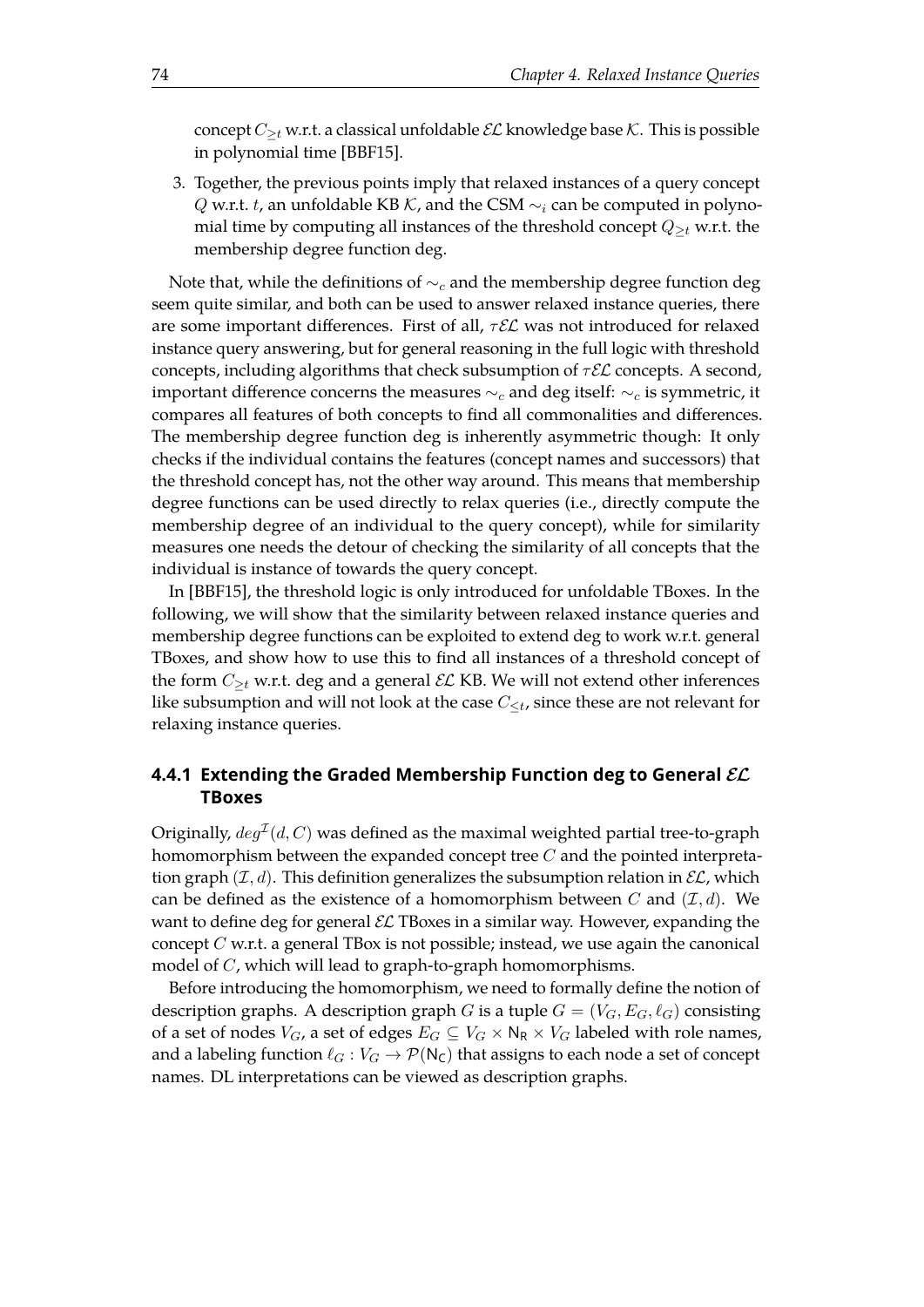Let  $G = (V_G, E_G, \ell_G)$  be a description graph with  $v \in V_G$ . With Path $(G, v)$  we denote the set of all finite paths in  $G$  starting from the node  $v$ :

Path
$$
(G, v) = \{v_0r_1v_1 \dots r_nv_n \mid v_0 = v \land (v_{i-1}, r_i, v_i) \in E_G \text{ for } 1 \le i \le n\}
$$

Then we can define partial graph-to-graph homomorphisms as follows:

**Definition 64 (partial graph-to-graph homomorphism).** Let  $G = (V_G, E_G, \ell_G)$  and  $H = (V_H, E_H, \ell_H)$  be two description graphs with a distinguished node  $v_0 \in V_G$ such that G is finitely branching. A partial mapping  $h : Path(G, v_0) \rightarrow V_H$  is a *partial graph-to-graph homomorphism (pggh)* from G to H, if the following conditions are satisfied:

- dom(h) is prefix-closed, i.e., whenever there is a path  $v_0r_1v_1 \ldots v_{n-1}r_nv_n \in$ dom(*h*), then we also have  $v_0r_1v_1 \dots v_{n-1} \in \text{dom}(h)$ ;
- for each path  $v_0 \ldots v_{n-1} r_n v_n \in \text{dom}(h)$  with  $n > 0$ , we have  $(h(v_0 \ldots v_{n-1}), r_n, h(v_0 \ldots v_{n-1}r_nv_n)) \in E_H.$

Note that although the pggh  $h$  maps from paths in  $G$  to a node in  $H$ , we want this path not to be understood as a path, but instead as the last node in addition to the history of where we came from; this history is only important to distinguish between nodes that we revisit later. This means that  $h$  should be understood as a mapping from nodes of  $G$  to nodes of  $H$ , except that the same node can be mapped to diferent targets depending on the history.

The second condition implies that all paths in  $G$  are mapped to paths in  $H$ , i.e., we have that  $h(v_0)r_1h(v_0r_1v_1)...h(v_0...v_{n-1})r_nh(v_0...v_{n-1}r_nv_n)$  is a path in H for all  $v_0 \dots v_{n-1} r_n v_n \in \text{dom}(h)$ .

As in the unfoldable case, it is possible to characterize subsumption between concepts w.r.t. a general  $\mathcal{EL}$  TBox by the existence of a complete graph-to-graph homomorphism (as given in Def. [68\)](#page-81-0) between the description graphs of their canonical models. This is basically the same result as for simulations, compare Thm. [11.](#page-20-0) The partial graph-to-graph homomorphisms generalize this notion. They induce a weighted homomorphism  $h_w$ , which measures how close the partial homomorphisms are to being complete homomorphisms.

<span id="page-78-0"></span>**Definition 65.** Let  $G = (V_G, E_G, \ell_G)$  and  $H = (V_H, E_H, \ell_H)$  be two description graphs with a distinguished node  $v_0 \in V_G$  such that G is finitely branching and let  $h: \text{Path}(G, v_0) \rightarrow V_H$  be a pggh from G to H as defined above. We define the *weighted homomorphism induced by* h as a function  $h_w$ :  $Path(G, v_0) \rightarrow [0, 1]$ :

$$
h_w(v_0...v_n) = \begin{cases} 1 & \text{if } |\ell_G(v_n)| + k^*(v_n) = 0\\ \frac{|\ell_G(v_n) \cap \ell_H(h(v_0...v_n))| + \sum\limits_{1 \le i \le k} (1-w) + w \cdot h_w(v_0...v_nv_iv_i)}{|\ell_G(v_n)| + k^*(v_n)} & \text{otherwise} \end{cases}
$$

The elements used to define  $h_w$  have the following meaning. For a given  $v \in V_G$ ,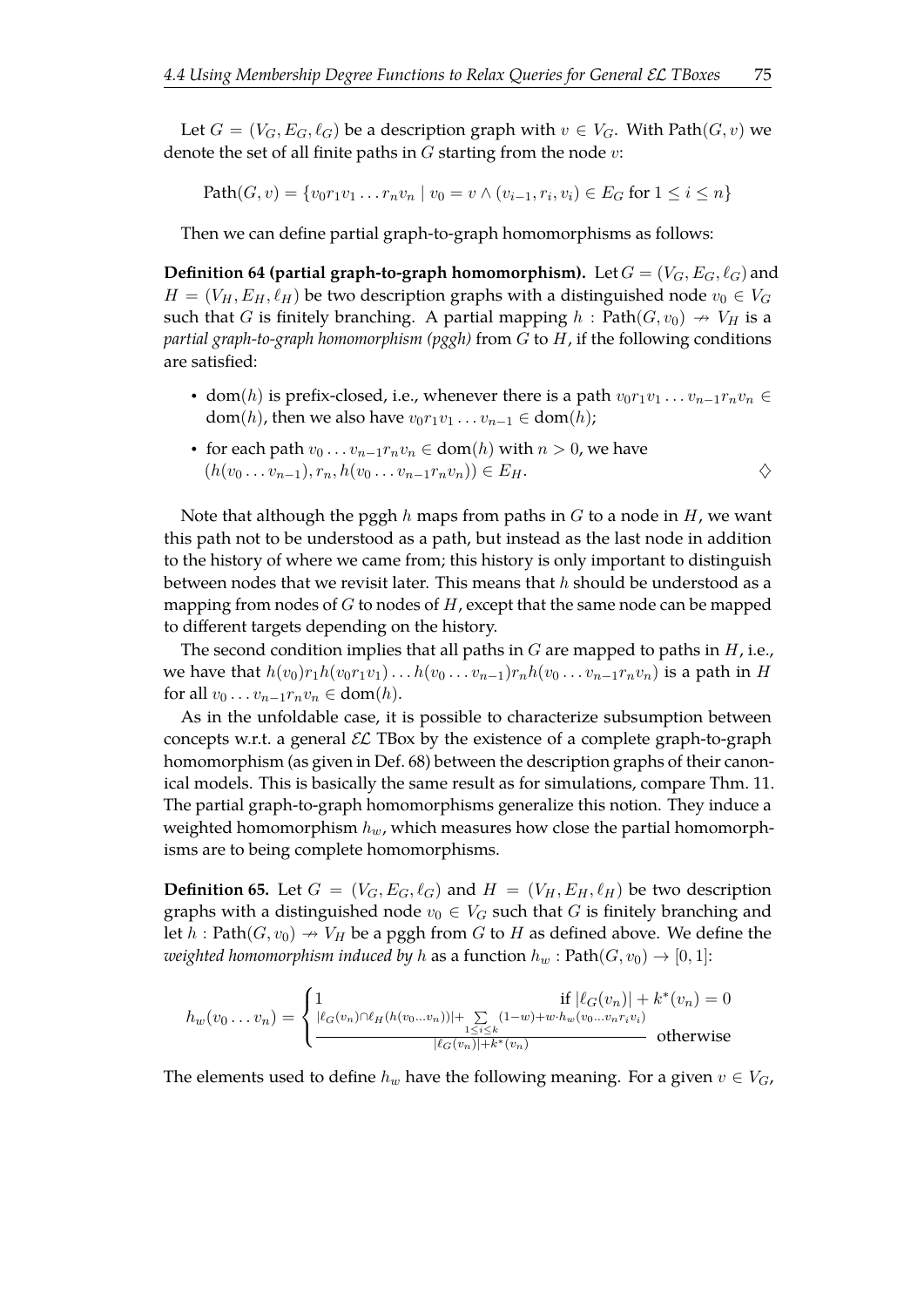,

<span id="page-79-1"></span> $k^*(v)$  denotes the number of successors of v in  $G$ , i.e.,

$$
k^*(v) = |\{(r, v') \mid (v, r, v') \in E_G\}|,
$$

and for a path  $v_0 \dots v_n \in \text{dom}(h)$ , we denote with  $(r_1, v_1), \dots, (r_k, v_k)$  the extensions of the path  $v_0 \ldots v_n$  in G such that  $v_0 \ldots v_n r_i v_i \in \text{dom}(h)$ . Additionally, we have a discounting factor  $0 < w < 1$ .

This definition properly extends the weighted homomorphism for  $E$  concepts w.r.t. unfoldable TBoxes defined in [\[BBF15\]](#page-106-0). In particular, if  $G$  is a description tree instead of a more general graph and  $H$  is a description graph, then the partial tree-to-graph homomorphisms from [\[BBF15\]](#page-106-0) and the partial graph-to-graph homomorphism defined here coincide, as do the weighted homomorphisms induced by them (there are notational diferences, though).

However, it is not obvious that the well-definedness of weighted homomorph-isms given in [\[BBF15\]](#page-106-0) and its nice properties also transfer. In particular, if  $G$  is cyclic or infinite then for any pggh h dom<sub>h</sub> may contain infinite sequences of increasing paths. As such, we need to show that the weighted homomorphism  $h_w$  is indeed well-defined. This result is very similar to Theorem [29,](#page-37-0) except now the resulting metric space can be infinite.

<span id="page-79-0"></span>**Lemma 66.** Let  $G = (V_G, E_G, \ell_G)$  and  $H = (V_H, E_H, \ell_H)$  be two description graphs *with a distinguished node*  $v_0 \in V_G$  *such that* G *is finitely branching and let further* h : *Path*( $G$ ,  $v_0$ )  $\rightarrow$   $V_H$  *be a pggh from*  $G$  *to*  $H$ . Then the weighted homomorphism  $h_w$  induced *by* h *is well-defned.*

*Proof.* If dom(h) is finite, then well-definedness of  $h_w$  follows trivially from the definition. Otherwise, let  $p = (p_0, p_1, p_2, ...)$  be a fixed enumeration of all paths  $p_i \in \text{dom}(h)$ , and let S be the set of all infinite sequences  $s = (s_1, s_2, s_3, \dots)$  with values  $s_i \in [0, 1]$ . With  $s(v_0 \ldots v_n)$  we denote the value  $s_i$  of the sequence with the same index that the path  $v_0 \dots v_n$  has in p. We define a mapping  $f_h : S \to S$  as follows:

$$
f_h((s_i)_{i\geq 0}) = (t_i)_{i\geq 0} \text{ with}
$$
  

$$
t_i = \begin{cases} 1 & \text{if } |\ell_G(v_n)| + k^*(v_n) = 0\\ \frac{|\ell_G(v_n) \cap \ell_H(h(p_i))| + \sum\limits_{1 \leq j \leq k} (1 - w) + w \cdot s(p_i r_j v_j)}{|\ell_G(v_n)| + k^*(v_n)} & \text{otherwise} \end{cases}
$$

where  $v_n$  is the last node in the path  $p_i$ 

This mapping basically computes the new membership values for each path by evaluating the right-hand side of the equations  $h_w$  for the old membership values. By definition of  $f_h$ , the solutions of  $h_w$  correspond exactly to the fixed points of  $f_h$ .

Thus it is enough to show that  $f_h$  has a unique fixed point. This follows from the Banach fixed point theorem if we can show that  $f_h$  is a contraction mapping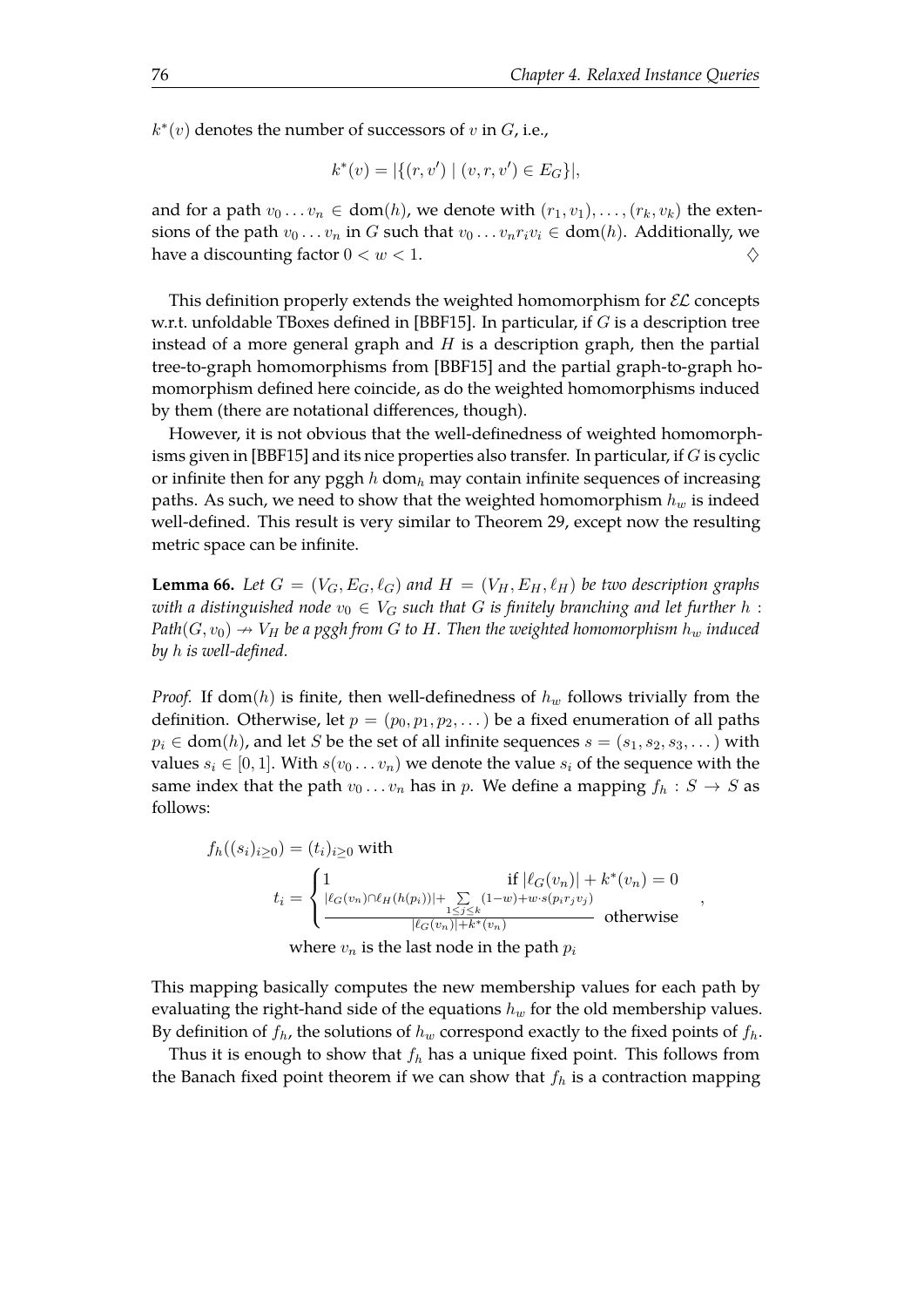on the space S of all sequences, since S together with the supremum-norm  $||s|| =$  $\sup_{s_i \in s} s_i$  is a bounded sequence space  $(l^{\infty})$  and thus also a complete metric space.

Let  $d(s,t) = \sup_{i \geq 0} |s_i-t_i|$  be the distance between two sequences  $s$  and  $t$ , and let  $s' = f_h(s)$  and  $t' = \bar{f}_h(t)$ . Then we have that for each  $i \geq 0$ , either  $|\ell_G(v_n)| + k^*(v_n) =$ 0 and thus  $s_i' = t_i' = 1$ , or

$$
|s'_{i} - t'_{i}| = \frac{|\ell_{G}(v_{n}) \cap \ell_{H}(h(p_{i}))| + \sum_{1 \leq j \leq \text{rk}(p_{i})} (1 - w) + w \cdot s(p_{i}r_{j}v_{j})}{|\ell_{G}(v_{n})| + k^{*}(v_{n})} - \frac{|\ell_{G}(v_{n}) \cap \ell_{H}(h(p_{i}))| + \sum_{1 \leq j \leq \text{rk}(p_{i})} (1 - w) + w \cdot t(p_{i}r_{j}v_{j})}{|\ell_{G}(v_{n})| + k^{*}(v_{n})} - \frac{\sum_{1 \leq j \leq \text{rk}(p_{i})} w \cdot s(p_{i}r_{j}v_{j}) - w \cdot t(p_{i}r_{j}v_{j})}{|\ell_{G}(v_{n})| + k^{*}(v_{n})}}{\sum_{1 \leq j \leq \text{rk}(p_{i})} s(p_{i}r_{j}v_{j}) - t(p_{i}r_{j}v_{j})}
$$
  

$$
= w \frac{1 \leq j \leq \text{rk}(p_{i})}{|\ell_{G}(v_{n})| + k^{*}(v_{n})} - \frac{\sum_{1 \leq j \leq \text{rk}(p_{i})} d(s, t)}{d(s, t)}
$$
  

$$
\leq w \frac{1 \leq j \leq \text{rk}(p_{i})}{|\ell_{G}(v_{n})| + k^{*}(v_{n})} \leq w \cdot d(s, t)
$$

Thus we have that  $d(f_h(s), f_h(t)) \leq w \cdot d(s,t)$  for  $w < 1$ , and thus  $f_h$  is a contraction mapping. The Banach fixed-point Theorem [26](#page-34-0) implies that  $f_h$  has a unique fixed point and indeed for any sequence  $s^0 \in S$ , the sequence  $(s^0, s^1, s^2, \dots)$  of sequences with  $s^{i+1} = f_h(s^i)$  converges to this fixed point. The unique fixed point corresponds exactly to the unique solution of  $h_w$ , and thus  $h_w$  is well-defined.  $\Box$ 

With  $H(G, H, d, e)$  we denote the set of all pgghs h from graph G to graph H with  $d \in V_G$  being the root of dom(h) and  $h(d) = e$ . Now we can finally define the graded membership function deg for general  $\mathcal{EL}$  TBoxes:

<span id="page-80-0"></span>**Definition 67.** Let  $T$  be a general  $\mathcal{EL}$  TBox, and  $\mathcal{I}$  be a model of  $T$ . The *membership degree function*  $deg^{\mathcal{I}}$  is defined for all elements  $e \in \Delta^{\mathcal{I}}$  and all  $\mathcal{EL}$  concepts  $C$  as follows:

$$
\deg^{\mathcal{I}}(e, C, \mathcal{T}) = \sup_{h \in \mathcal{H}(G_{C, \mathcal{T}}, G_{\mathcal{I}}, d_{C}, e)} (h_{w}(d_{C})),
$$

where  $G_{C,\mathcal{T}}$  is the description graph of the canonical model  $\mathcal{I}_{C,\mathcal{T}}$  in normal form (see Def. [34\)](#page-39-0), and  $G_{\mathcal{I}}$  is the description graph of the interpretation  $\mathcal{I}$ .

For deg defned in Defnition [67](#page-80-0) to be a valid graded membership function, we also need to show that it satisfies the properties M1 and M2 given in Definition [63.](#page-76-1)

#### **4.4.2 Properties of deg**

In order to show that deg satisfes properties M1 and M2, we will need to introduce some notations. For some description graph G, a node  $v \in V_G$ , and  $n \in \mathbb{N}$ , we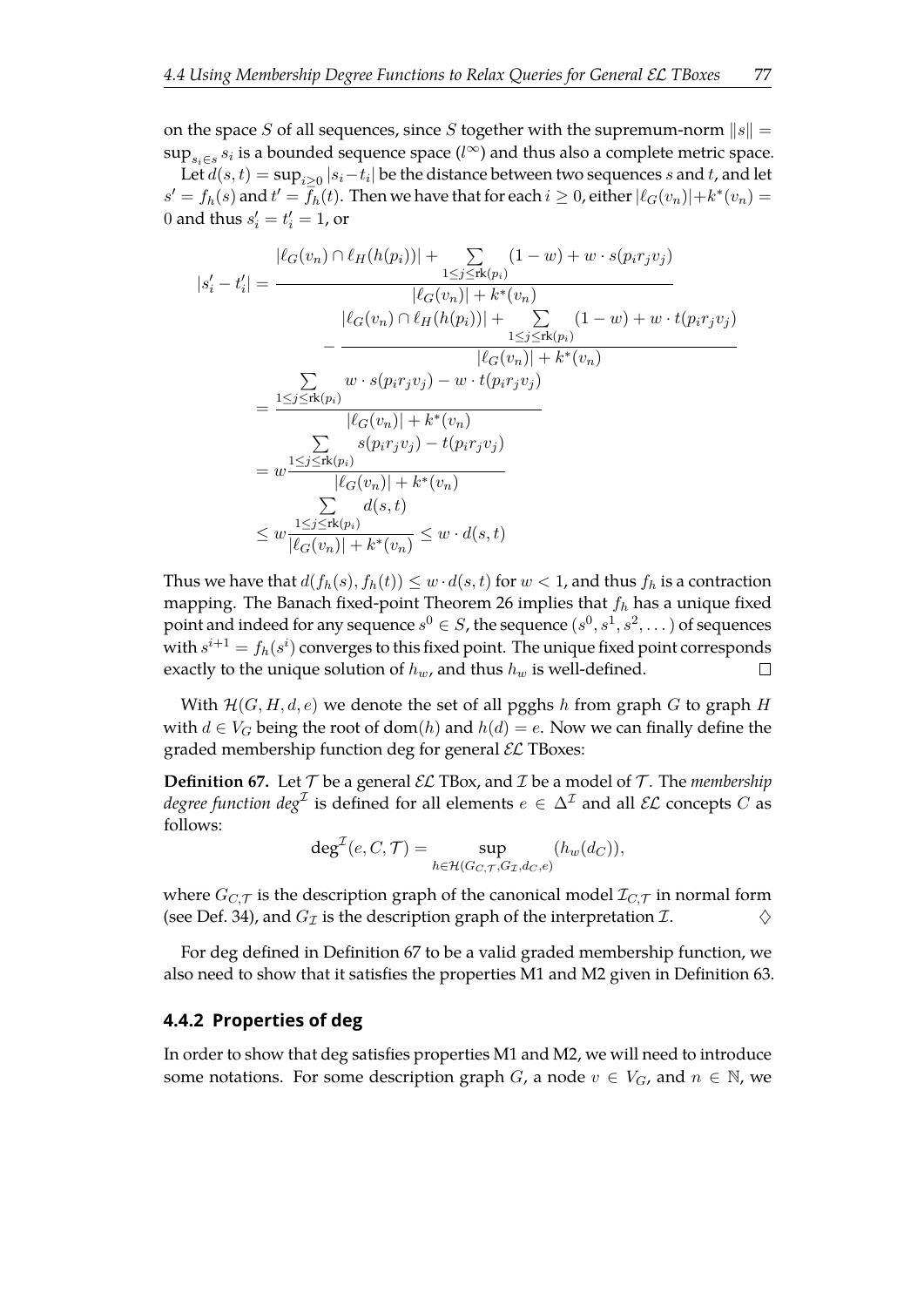use Path<sub>n</sub>(G, v) to denote the set of all paths in Path(G, v) of length at most n. We also need to defne *complete homomorphisms*, which basically transfer the notion of a simulation to description graphs:

<span id="page-81-0"></span>**Definition 68.** Let G and H be two  $\mathcal{EL}$  description graphs with a distinguished node  $v_0 \in V_G$  and G finitely branching. A mapping  $h : \text{Path}(G, v_0) \to V_H$  is a *complete homomorphism* if:

- h is pggh and dom $(h)$  = Path $(G, v_0)$ , and
- for all paths  $p = v_0 \dots v_k \in \text{Path}(G, v_0)$ :  $\ell_G(v_k) \subseteq \ell_H(h(p)).$   $\diamondsuit$

Then, we can show that weighted homomorphisms induced by the complete homomorphisms have always value 1.

<span id="page-81-2"></span>**Lemma 69.** Let G and H be two  $\mathcal{EL}$  description graphs with a distinguished node  $v_0 \in$  $V_G$  and G finitely branching. Additionally, let  $h$ : Path $(G, v_0) \rightarrow V_H$  be a complete *homomorphism in the sense of Definition* [68.](#page-81-0) *Then,*  $h_w(v_0) = 1$ .

*Proof.* This is easy to see from the definition of  $h_w$ , since due to  $\ell_G(v_k) \subseteq \ell_H(h(p))$ for all  $p = v_0 \ldots v_k \in \text{Path}(G, v_0)$  we have  $|\ell_G(v_k) \cap \ell_H(h(p))| = |\ell_G(v_k)|$ , and due to dom(h) = Path(G,  $v_0$ ), we have that if  $h_w(pr_jv_j) = 1$  for all extensions  $pr_jv_j$  of p in  $G$ , then also

$$
\sum_{1 \le i \le k} (1 - w) + w \cdot h_w(v_0 \dots v_n r_i v_i) = k^*(v_n).
$$

Thus, setting  $h_w(p) = 1$  for all  $p \in \text{Path}(G, v_0)$  gives a valid solution, and since we know that  $h_w$  is well-defined, this must be the only solution. Then, in particular,  $h_w(v_0) = 1.$  $\Box$ 

Conversely, we now show some properties which are consequences of having membership degree value of 1.

<span id="page-81-1"></span>**Lemma 70.** *Let* C *be an* EL *concept description,* T *a general* EL *TBox,* I *a model of* T *and*  $d\in \Delta^\mathcal{I}$ . If  $\deg^{\mathcal{I}}(e,C,\mathcal{T})=1$ , then for all  $n\geq 0$  there exists a pggh  $h$  from Path $(G_{C,\mathcal{T}},d_C)$ *to*  $G_{\mathcal{I}}$  *such that:* 

- *1.*  $h(d_C) = e$ ,
- 2. Path<sub>n</sub>( $G_{C,T}$ , $d_{C}$ )  $\subset$  dom(h),
- *3. for all paths*  $\pi = d_{CT_1}d_1 \dots r_k d_k \in dom(h)$  *with*  $k \leq n$ :  $\ell_G(d_k) \subseteq \ell_{\mathcal{I}}(h(\pi))$ .

Proof. By definition of deg we have:

$$
\sup_{h \in \mathcal{H}(G_{C,\mathcal{T}},G_{\mathcal{I}},d_{C},e)} (h_{w}(d_{C})) = 1
$$

Assume that there is  $m \in \mathbb{N}$  falsifying the claim. Then, for each  $h \in \mathcal{H}(G_{C,T}, G_T, d_C, e)$ it must be the case that either: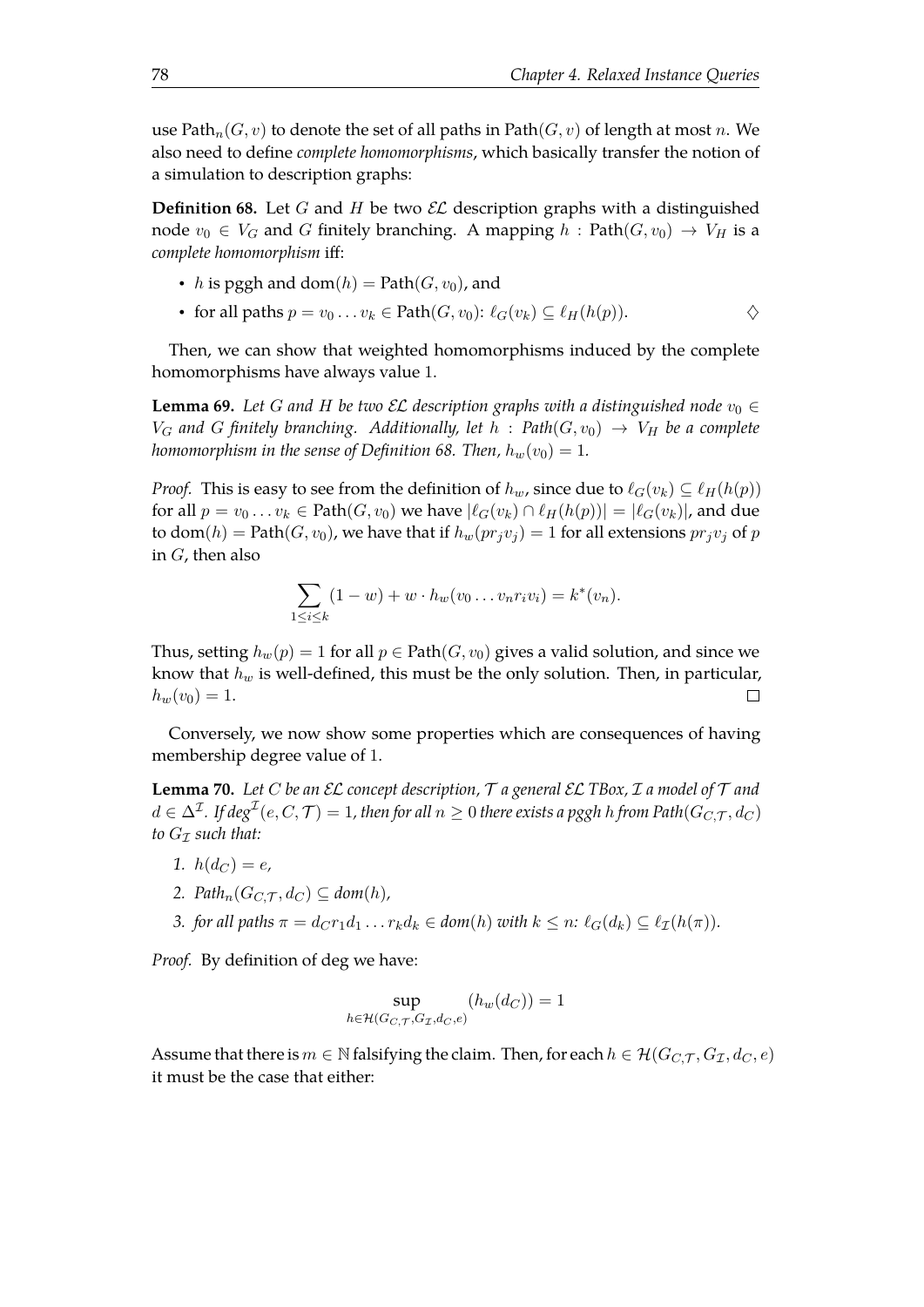- Path $_m(G_{C,T}, d_C) \not\subseteq$  dom(h), or
- exists a path  $\pi = d_C r_1 d_1 \dots r_k d_k \in \text{dom}(h)$   $(k \leq m)$  such that:

$$
\ell_G(d_k) \not\subseteq \ell_{\mathcal{I}}(h(\pi))
$$

In both cases, there will be a constant

$$
c = \left(\frac{w}{b\cdot |\mathsf{N}_{\mathsf{C}} \cap (\mathrm{sig}(\mathcal{T}) \cup \mathrm{sig}(\mathcal{T}))|} \right)^m > 0
$$

such that  $h_w(d_C) \leq 1 - c$ , where b is the maximal out-degree of  $G_{C,\mathcal{T}}$ . This is easy to see by the definition of  $h_w$ , where at each node of a path the minimal factor is

<span id="page-82-0"></span>
$$
\frac{w}{b\cdot |\mathsf{N}_{\mathsf{C}}\cap (\mathrm{sig}(\mathcal{T})\cup \mathrm{sig}(\mathcal{T}))|}.
$$

But then  $\sup_{h\in \mathcal{H}(G_{C,\mathcal{T}},G_{\mathcal{T}},d_C,e)}(h_w(d_C))\leq 1-c.$  This contradicts  $\deg^{\mathcal{I}}(e,C,\mathcal{T})=$ 1. Thus, such a value  $\dot{m}$  cannot exists and our claim holds.  $\Box$ 

The following corollary is a direct consequence of the previous lemma.

**Corollary 71.** *Let* C *be an* EL *concept description,* T *a general* EL *TBox,* I *a model of*  $\mathcal T$  and  $d\in \Delta^\mathcal I.$  If  $\deg^\mathcal I(e,C,\mathcal T)=1$ , then there exists a sequence of pggh  $\{h_0,h_1,\ldots\}\in\mathcal T$  $\mathcal{H}(G_{C,T}, G_{\mathcal{I}}, d_C, e)$  *such that:* 

- $Path_i(G_{CT}, d_C) \subseteq dom(h_i)$ ,
- *for all*  $\pi = d_C r_1 d_1 \dots r_k d_k \in \text{Path}(G_{C,\mathcal{T}}, d_C)$ :
	- $\ell_G(d_k) \subset \ell_{\mathcal{T}}(h_k(\pi))$ , and
	- $h_i(\pi) = h_k(\pi)$  *for all*  $j > k$ *.*

*Proof.* The proof is by contradiction. Suppose that such a sequence do not exists. Let  $s = \{h_0, h_1, \ldots, h_m\}$  be the largest sequence satisfying such conditions. Lemma [70](#page-81-1) yields a pggh  $h_{m+1} \in \mathcal{H}(G_{C,\mathcal{T}}, G_{\mathcal{I}}, d_C, e)$  such that:

- Path $_{m+1}(G_C, \tau, d_C) \subseteq \text{dom}(h_{m+1})$ , and
- $\pi = d_{C}r_1d_1 \dots r_k d_{k\leq m+1} \in \text{Path}(G_{C,\mathcal{T}}, d_C)$  implies  $\ell_G(d_k) \subseteq \ell_{\mathcal{I}}(h_{m+1}(\pi)).$

Then, it is easy to see that  $h_{m+1}$  can be used to define a sequence  $\{h_0, h_1, \ldots, h_{m+1}\}$ satisfying the same conditions as s. Hence, we have obtained a contradiction against m being the largest possible value.  $\Box$ 

We are now ready to show that deg satisfies properties  $M1$  and  $M2$ .

**Lemma 72.** *deg satisfes property M1.*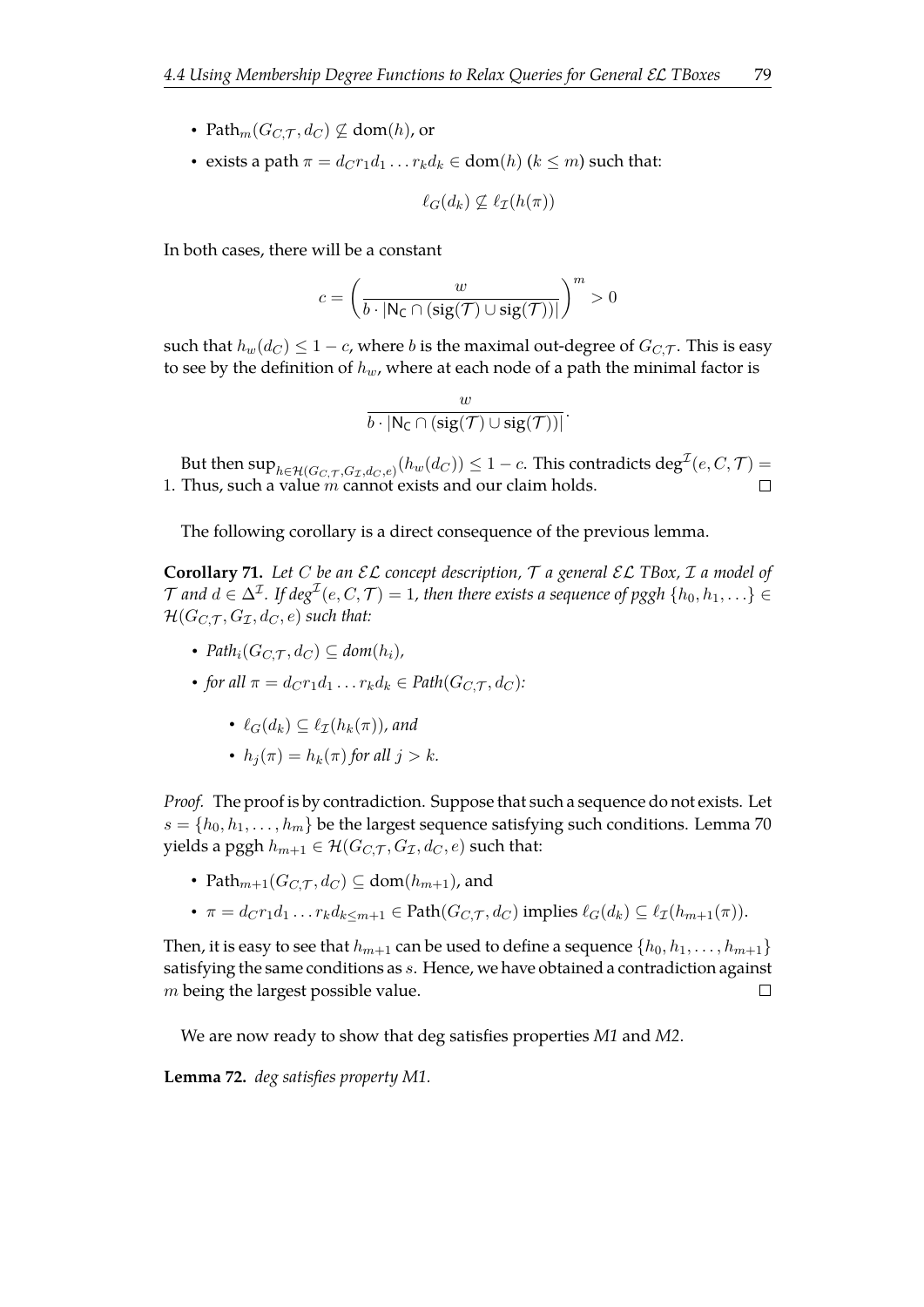*Proof.* Let  $\mathcal T$  be an  $\mathcal EL$  TBox,  $\mathcal I$  be a model of  $\mathcal T$ ,  $d \in \Delta^{\mathcal I}$ , and  $C$  an  $\mathcal EL$  concept.

(⇒) Assume  $d \in C^{\mathcal{I}}$ . By the characterization of membership for  $\mathcal{EL}$  w.r.t. general TBoxes (see Theorem [13\)](#page-21-0), there is a simulation S between  $\mathcal{I}_{C,\mathcal{T}}$  and I such that  $(d_C, d) \in S$ , i.e.,  $(\mathcal{I}_{C,\mathcal{T}}, d_C) \lesssim (\mathcal{I}, d)$ .

Then, we use S to build a mapping h from Path( $G_{C,T}$ ,  $d_C$ ) to  $V_{\mathcal{I}}$  such that  $h(d_C)$  =  $d$  and  $h$  is a homomorphism in the sense of Definition [68.](#page-81-0) The construction is done inductively as follows:

- 1.  $h(d_C) = d$ ,
- 2. let  $\pi r_k d_k \in \text{Path}(G_{C,\mathcal{T}}, d_C)$  be a path of length k, such that  $(d_k, h(\pi r_k d_k)) \in S$ . For all  $(d_k, r, d^*) \in E_{C,\mathcal{T}}$ , we choose  $e^*$  such that  $(d^*, e^*) \in S$  and  $(h(\pi r_k d_k), r, e^*) \in S$  $E_{\mathcal{I}}$ . Then,  $h(\pi r_k d_k r d^*) = e^*$ .

Note that if  $(d_k, h(\pi r_k d_k)) \in S$ , the rest of the construction in the second step is always possible, since S is a simulation. Therefore, as  $(d_C, d) \in S$  the whole construction is well-defined. It is then easy to see that  $h$  is a complete homomorphism in the sense of Definition [68.](#page-81-0)

From Lemma [69](#page-81-2) we have  $h_w(d_C)=1$ . Thus,  $\mathrm{deg}^\mathcal{I}(d,C,\mathcal{T})=1.$ 

(←) Assume that  $\text{deg}^{\mathcal{I}}(d, C, \mathcal{T}) = 1$ . We use the sequence  $\{h_0, h_1, \ldots\}$  from Corollary [71](#page-82-0) to construct a relation  $S \subseteq \Delta^{\mathcal{I}_{C,\mathcal{T}}} \times \Delta^{\mathcal{I}}$  as follows:  $(x, y) \in S$  *if, and only if*, there exists a path  $\pi = d_C r_1 d_1 \dots r_k d_k \in \text{Path}(G_{C,\mathcal{T}}, d_C)$  such that  $d_k = x$ and  $h_k(\pi) = y$ .

We now show that S is a simulation between  $\mathcal{I}_{C,\mathcal{T}}$  and  $\mathcal{I}$ . For all  $(x, y) \in S$ , there is a path  $\pi = d_{C}r_{1}d_{1} \ldots r_{k}d_{k} \in \text{Path}(G_{C,\mathcal{T}},d_{C})$  such that  $d_{k} = x$  and  $h_{k}(\pi) = y$ . Hence,

- the properties of  $\{h_0, h_1, ...\}$  imply that  $\ell_G(x) \subseteq \ell_{\mathcal{I}}(y)$ .
- let  $(x, x') \in r^{\mathcal{I}_C, \mathcal{T}}$ . Then,  $\pi r x' \in \text{Path}_{k+1}(G_{C, \mathcal{T}}, d_C)$ , and from Corollary [71](#page-82-0) we obtain  $\pi rx' \in \text{dom}(h_{k+1})$ . Furthermore, it is also the case that  $h_k(\pi) =$  $h_{k+1}(\pi) = y$ . Hence, by definition of a pggh there must exits y' such that  $h_{k+1}(\pi rx') = f'$  and  $(y, r, y') \in E_{\mathcal{I}}$ . Finally, by construction of S it follows that  $(x', y') \in S$ .

We have just shown that S is a simulation. Since  $(d_C, d) \in S$ , the characterization of membership gives  $d \in C^{\mathcal{I}}$ .  $\Box$ 

#### **Lemma 73.** *deg satisfes property M2.*

*Proof.* The right to left direction follows from Property *M1*. For the other direction we use the characterization of subsumption w.r.t. general TBoxes. Assume  $C \equiv_{\mathcal{T}} D$ , then we have  $(\mathcal{I}_{C,T}, d_C) \lesssim (\mathcal{I}_{D,T}, d_D)$  and  $(\mathcal{I}_{D,T}, d_D) \lesssim (\mathcal{I}_{C,T}, d_C)$ . Using the first simulation one can show the following: for any pggh h from Path( $G_{C,T}$ ,  $d_C$ ) to  $G_{\mathcal{I}}$ with  $h(d_C) = d$ , there is a pggh g from Path $(G_{D,T}, d_D)$  to  $G_{\mathcal{I}}$  with  $g(d_D) = d$  such that:  $h_w(d_C) \leq g_w(d_D)$ . Hence, we obtain:

$$
\deg^{\mathcal{I}}(d, C, \mathcal{T}) \le \deg^{\mathcal{I}}(d, D, \mathcal{T})
$$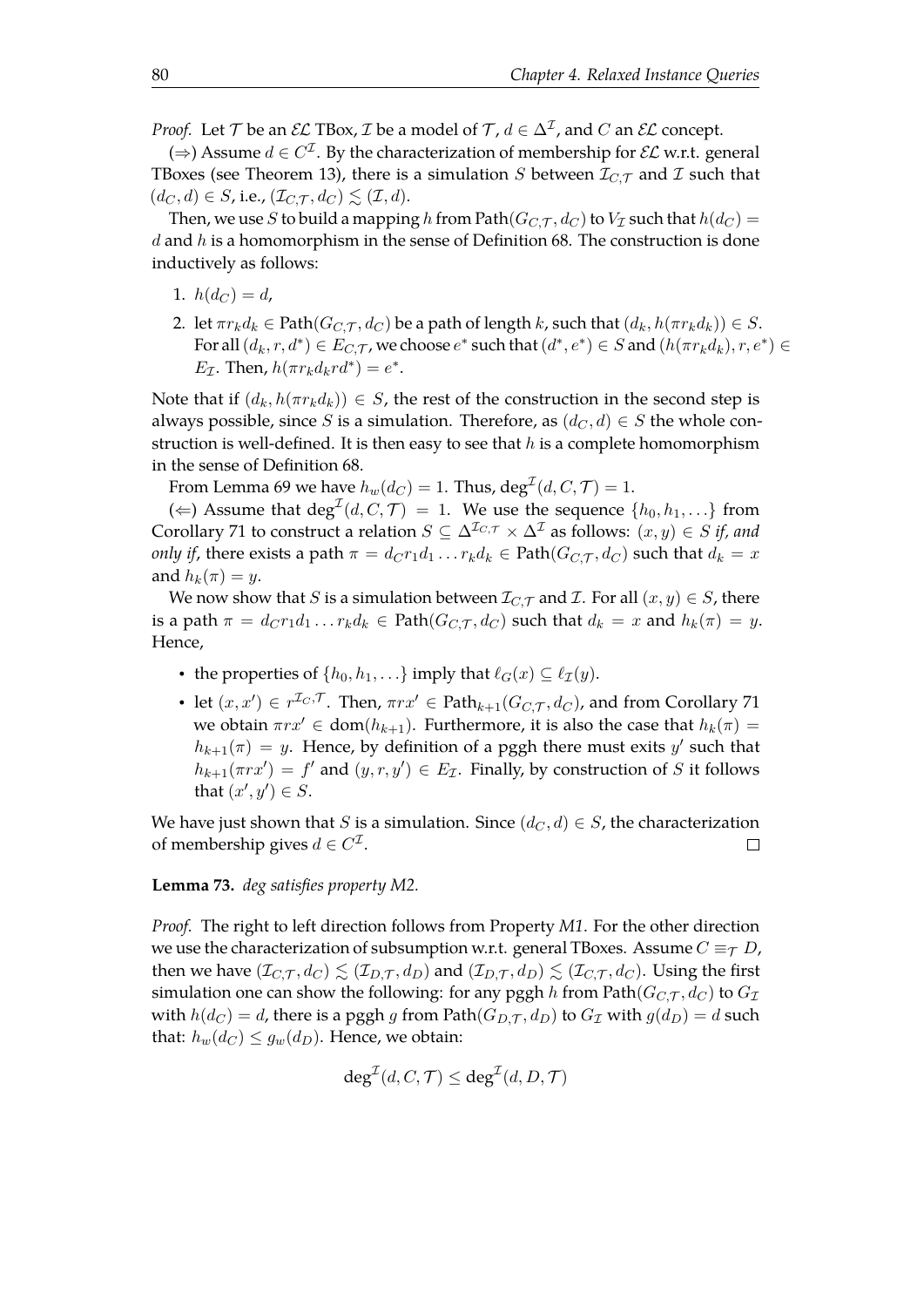Using the same reasoning, from the second simulation it holds:

$$
\deg^{\mathcal{I}}(d, D, \mathcal{T}) \le \deg^{\mathcal{I}}(d, C, \mathcal{T})
$$
  
Thus,  $\deg^{\mathcal{I}}(d, C, \mathcal{T}) = \deg^{\mathcal{I}}(d, D, \mathcal{T}).$ 

Therefore, deg is indeed a valid graded membership function for general  $\mathcal{EL}$ TBoxes. Finally, we show that the set of all instance of a threshold concept  $C_{\geq t}$  w.r.t. some  $\mathcal{EL}$  KB  $\mathcal K$  and the deg can be computed in polynomial time.

#### **4.4.3 Complexity**

If the interpretation  ${\cal I}$  is finite, it is possible to compute  ${\rm deg}^{\cal I}(d,C,{\cal T}).$  In this case, both description graphs  $G_{C,T}$  and  $G_{\mathcal{I}}$  are finite. We will introduce an equation system with variables  $x_{v_1,v_2}$  for  $v_1 \in V_{G_{C,\mathcal{T}}}$  and  $v_2 \in V_{G_{\mathcal{I}}}\$ :

<span id="page-84-0"></span>
$$
x_{v_1,v_2} = \begin{cases} 1 & \text{if } |l_G(v_1)| + k^*(v_1) = 0\\ \frac{|l_G(v_1) \cap l_H(v_2)| + \sum_{(v_1, v, v_3) \in E_{G_{C, \mathcal{T}}}} (v_2, v, v_4) \in E_{G_{\mathcal{T}}}}{(v_1, v_2)} \\ \frac{|l_G(v_1)| + k^*(v_1)}{|l_G(v_1)| + k^*(v_1)} & \text{otherwise} \end{cases}
$$
(4.2)

Note that this equation system again uses nearly the same formula as the defnition of weighted homomorphisms, except now we consider all possible matches for a successor in  $G_{\mathcal{I}}$  and choose the one that gives the maximal membership degree. This equation system has again a unique solution, the proof is analog to the one for Lemma [66.](#page-79-0) Let  $\{x_{v_i,v_j} = v_{v_i,v_j} \mid v_i \in V_{G_{C,\mathcal{T}}}, v_j \in V_{G_{\mathcal{I}}}\}$  be the unique solution of the equation system [\(4.2\)](#page-84-0). Then we can show that the local maximization in the equation system and the global maximization over all homomorphism given in Definition [67](#page-80-0) yield the same result, i.e.  $\mathrm{deg}^\mathcal{I}(e, C, \mathcal{T}) = v_{d_C,e}.$ 

**Lemma 74.** Let  $\mathcal T$  be an  $\mathcal EL$   $TBox$ ,  $C$  be an  $\mathcal EL$  concept,  $\mathcal I$  be a model of  $\mathcal T$  with finite domain, and  $e\in \Delta^\mathcal{I}$ . Then  $deg^\mathcal{I}(e,C,\mathcal{T})=v_{d_C,e}$ , where  $v_{d_C,e}$  is the value assigned to the *variable*  $x_{d_C,e}$  *in the unique solution of equation system* [\(4.2\)](#page-84-0).

*Proof.* To show this, we will construct a pggh between  $G_{C,\mathcal{T}}$  and  $G_{\mathcal{I}}$ . The pggh h is defined as follows:

$$
h(d_C) = e,
$$
  
and for all  $h(d_C \dots d) = e$  and  $(d, r, d') \in E_{G_{C, \mathcal{T}}}$  we have  

$$
h(d_C \dots d \, r \, d') = \underset{(e, r, e') \in E_{G_{\mathcal{T}}}}{\arg \max} (1 - w) + w \cdot v_{d', e'}
$$

For all paths  $d_C \dots d \in \text{dom}_h$  with  $h(d_C \dots d) = e$ , we have that  $h_w(d_C \dots d) = v_{d,e}$ , since this assignment satisfes all equations from Defnition [65](#page-78-0) (and we know that the solution is unique). In particular, this means that  $h_w(d_C) = v_{d_C, e}$ .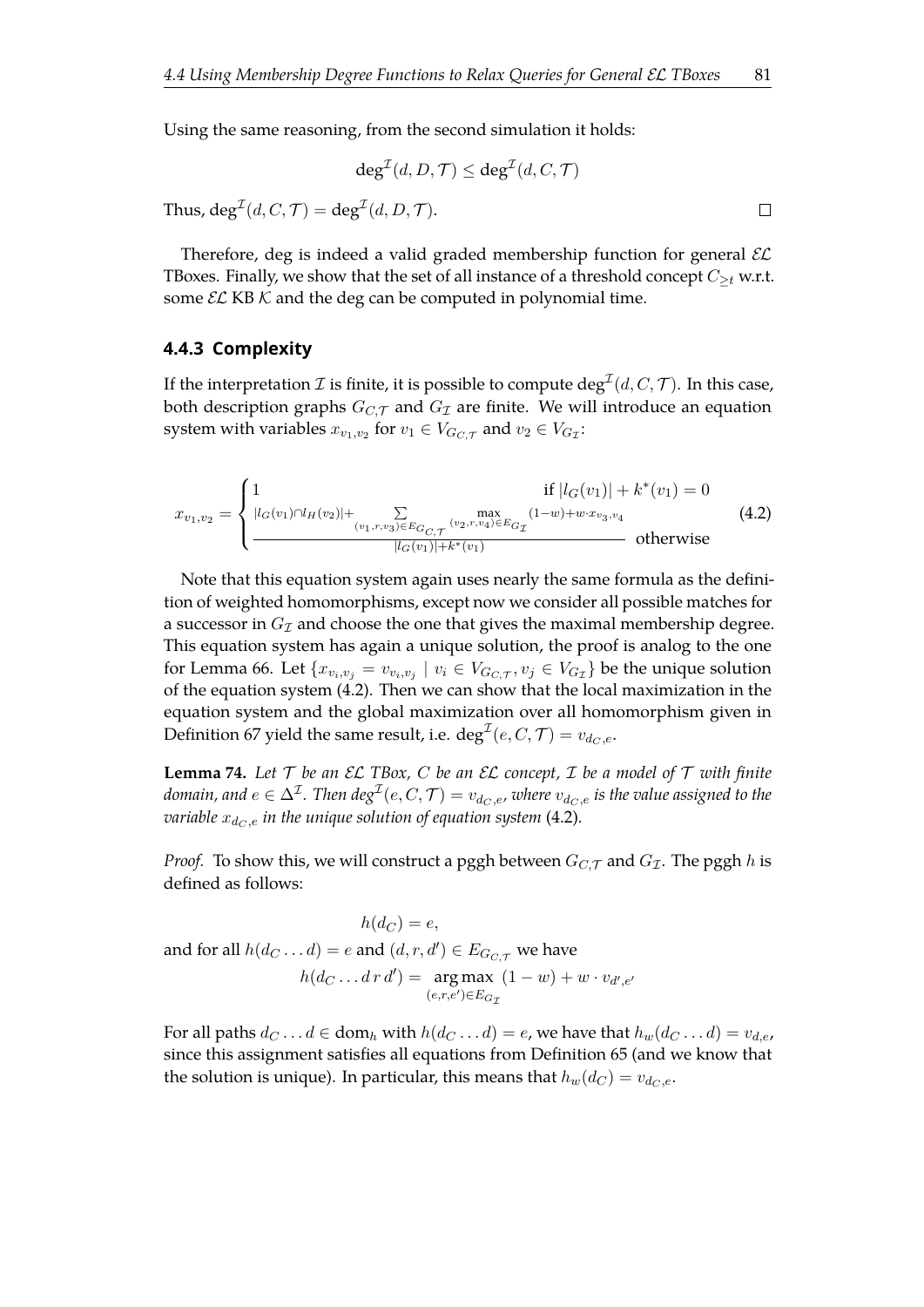It remains to be shown that for all other pgghs  $h' \in \mathcal{H}(G_{C,\mathcal{T}},G_{\mathcal{I}},d_C,e)$  the degree  $h'_w(d_C)$  can not be larger than  $h_w(d_C)$ . This is easy to show by contradiction: If there was such a pggh  $h'$  with  $h'_w(d_C) > v_{d_C,e}$ , then the value of  $x_{d_C,e}$  in the solution of the equation system [\(4.2\)](#page-84-0) would be larger than  $v_{d_C, e}$  as well.

Together, this implies that  $h_w(d_C, e)$  is the maximal homomorphism and thus  $\deg^{\mathcal{I}}(e, C, \mathcal{T}) = \sup_{h' \in \mathcal{H}(G_{C, \mathcal{T}}, G_{\mathcal{I}}, d_{C}, e)} h'_{w}(d_{C}) = h_{w}(d_{C}) = v_{d_{C}, e}.$  $\Box$ 

The equation system [\(4.2\)](#page-84-0) has only finitely many variables (exactly  $|V_{G_{C,\mathcal{T}}}| \cdot |V_{G_{\mathcal{I}}}|)$  , and thus the membership degree can be computed for finite interpretations  $I$ . We can show that it can actually done in polynomial time.

**Lemma 75.** Let  $\mathcal T$  be a TBox, and  $\mathcal I$  be a model of  $\mathcal T$  with finite domain. Then  $\deg^{\mathcal I}(d, C, \mathcal T)$ *is computable in time polynomial in the size*  $|C| + |Delta^{\mathcal{I}}|.$ 

*Proof.* We can reformulate equation system [\(4.2\)](#page-84-0) as a linear optimization problem:

$$
x_{v_1, v_2} \ge \begin{cases} 1 & \text{if } |l_G(v_1)| + k^*(v_1) = 0\\ |l_G(v_1) \cap l_H(v_2)| + \sum_{(v_1, v, v_3) \in E_{G_C, \mathcal{T}}} y_{r, v_3, v_2} \\ \frac{1}{|l_G(v_1)| + k^*(v_1)} & \text{otherwise} \end{cases}
$$
  

$$
y_{r, v_3, v_2} \ge (1 - w) + w \cdot x_{v_3, v_4} \quad \text{for all } (v_2, r, v_4) \in E_{G_{\mathcal{T}}}
$$

Minimizing the objective function  $\sum_{v_1 \in V_{G_{C,\mathcal{T}}}, v_2 \in V_{G_{\mathcal{I}}}} x_{v_1,v_2}$ , this leads to a unique solution, which corresponds to the solution to equation system [\(4.2\)](#page-84-0). The argument proceeds analogous to the proof of Lemma [31.](#page-37-1) The linear optimization problem has polynomial size, and can be solved in PTIME, so the Lemma follows.  $\Box$ 

In  $\mathcal{EL}$ , an individual  $d$  is an instance of a concept  $C$ , if  $d^\mathcal{I}$  is an element of  $C^\mathcal{I}$  in all models  $\mathcal I$  of the KB. In order to define instance membership for threshold concepts, we also need to check that the membership degree is larger than the threshold in all models of the KB. Of course, there may be infnitely many models, so simply computing the membership degrees for each of them is not possible. However, we can show that just checking the canonical model is indeed enough, as for all other models, the membership degree can never be smaller than in the canonical model.

**Lemma 76.** Let *I* and *J* be two interpretations with  $(I, d) \leq (J, e)$ , and let *C* be an *EL*-concept. Then  $deg^{\mathcal{I}}(d, C, \mathcal{T}) \leq deg^{\mathcal{J}}(e, C, \mathcal{T})$ .

*Proof.* For each pggh h : Path( $G_{CT}$ ,  $d_C$ )  $\rightarrow$   $G_{\mathcal{I}}$ , we can construct a second pggh  $h'$ : Path $(G_{C,\mathcal{T}},d_C)\to G_{\mathcal{J}}$  such that  $h_w(d_C)\leq h'_w(d_C)$ . But then, this implies

$$
\sup_{h \in \mathcal{H}(G_{C,\mathcal{T}}, G_{\mathcal{T}}, d_{C}, d)} (h_{w}(d_{C})) \leq \sup_{h \in \mathcal{H}(G_{C,\mathcal{T}}, G_{\mathcal{T}}, d_{C}, e)} (h_{w}(d_{C})),
$$

and therefore  $\text{deg}^{\mathcal{I}}(d, C, \mathcal{T}) \leq \text{deg}^{\mathcal{J}}(e, C, \mathcal{T}).$ 

Let  $h$ : Path $(G_{C,T}, d_C) \rightarrow G_T$  be a pggh with  $h(d_C) = d$ . We inductively construct h' with dom $(h') = \text{dom}(h)$  such that for all  $p \in \text{dom}(h)$  we have  $(\mathcal{I}, h(p)) \lesssim$  $(\mathcal{J}, h'(p))$  as follows: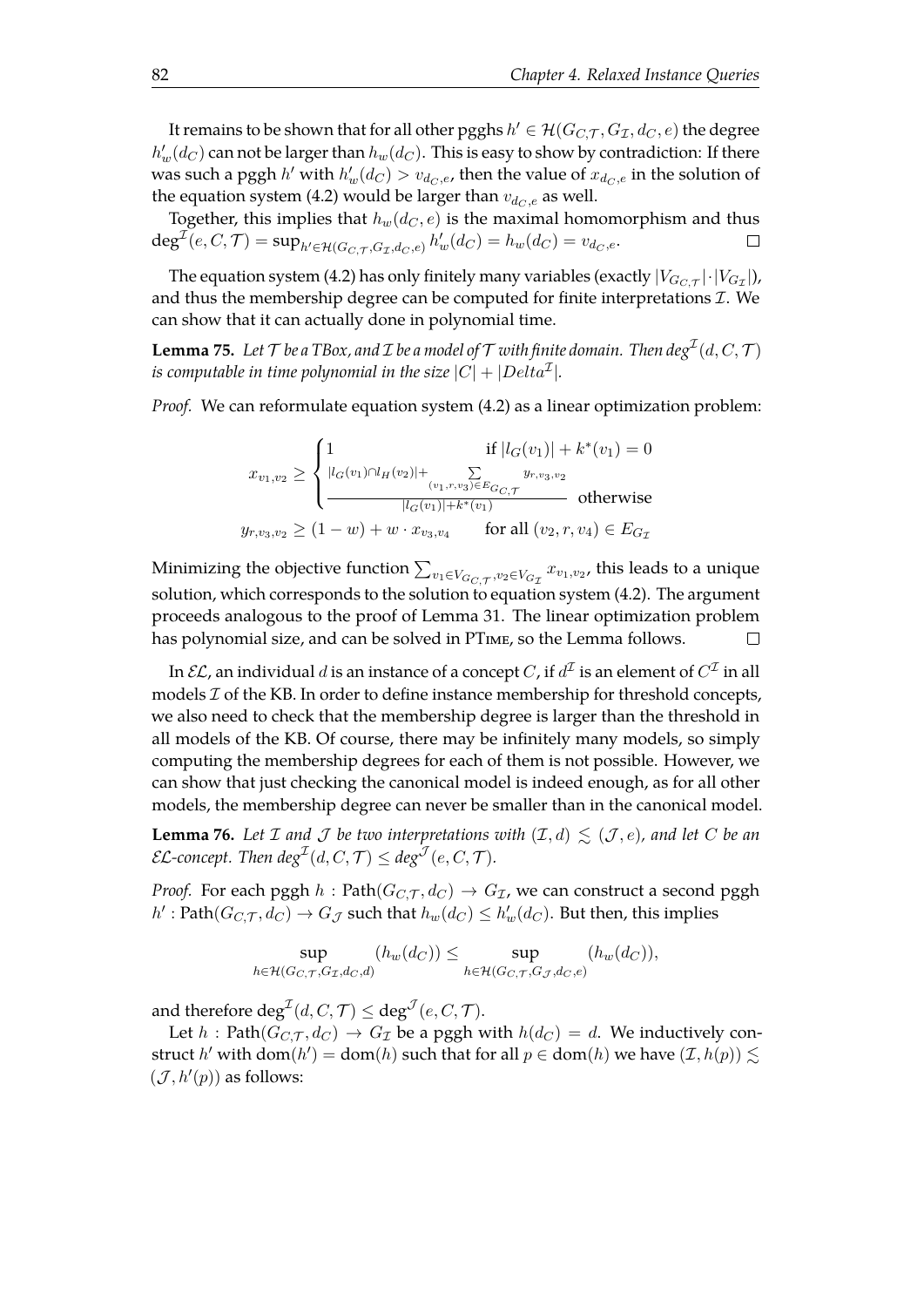- $h'(d_C) = e$ .
- Let  $p \in \text{dom}(h)$  with  $h(p) = d'$  and  $h'(p) = e'$ . We know by construction of  $h'$ that  $(\mathcal{I}, d') \lesssim (\mathcal{J}, e')$ . Then for each extension  $pr_i d_i \in \text{dom}(h)$  and  $h(pr_i d_i) =$  $d'_i$  the simulation implies that there is a  $e_i\in \Delta^\mathcal{J}$  with  $(\mathcal{I},d'_i)\lesssim (\mathcal{J},e_i)$ ; thus we set  $h'(pr_i d_i) = e_i$ .

We now show that  $h_w(d_C) \leq h'_w(d_C)$ . To see that, take any path  $p = v_0 \dots v_n$ from dom(*h*) and compare the equations  $h_w(p)$  and  $h'_w(p)$ . If  $h_w(p) = 1$  because  $|l_G(v_n)| + k^*(v_n) = 0$ , then also  $h'_w(p) = 1$ . Otherwise, we have that  $l_{G_{\mathcal{I}}}(h(p)) \subseteq$  $l_{G_\mathcal{J}}(h'(p))$ , and thus  $|l_{G_{C,\mathcal{T}}}(v_n) \cap l_{G_{\mathcal{I}}}(h(p))| \leq |l_{G_{C,\mathcal{T}}}(v_n) \cap l_{G_{\mathcal{J}}}(h(p))|$ ; apart from that the equations for  $h_w(p)$  and  $h'_w(p)$  are exactly the same. This implies that  $h_w(p) \le h'_w(p)$  for all paths  $p \in \text{dom}(h)$ , in particular  $h_w(d_C) \le h'_w(d_C)$ .  $\Box$ 

Since  $(\mathcal{I}_{\mathcal{K}},d_a)\,\lesssim\,(\mathcal{J},e)$  for any model  $\mathcal J$  of  $\mathcal K$  with  $e\,=\,a^{\mathcal J}$ , this implies that  $\deg^{I_{\mathcal{K}}}(d_a,C,\mathcal{T})\ \leq\ \deg^{\mathcal{T}}(e,C,\mathcal{T}).$  In particular, this also leads to the following result.

**Corollary 77.** *Let* K *be an* EL *KB,* C *be an* EL *concept,* a *an individual occurring in* K*,* and  $t \in [0,1]$ . Then  $K \models C_{\geq t}(a)$  iff  $deg^{\mathcal{I}_{\mathcal{K}}}(d_a, C, \mathcal{T}) \geq t$ . This is decidable in time *polynomial in the size of* K *and* C*.*

This gives a better complexity than relaxed instance query answering w.r.t. the CSM  $\sim_c$ . The main reason for this is that graded membership functions are already asymmetric and can be applied directly, while  $\sim_c$  is symmetric, and in order to compute the relaxed instances one needs to check all subsuming concepts of the individuals to find the maximal similarity value.

Finally, we conjecture that one could easily extend the graded membership function deg with a primitive measure and a weighting function in a similar way this is done for  $\sim_c$ . This would make the graded membership function even more useful for answering relaxed instances.

In conclusion, graded membership functions give a nice, and less complex, alternative to similarity measures for relaxing instance queries. Since graded membership functions don't need to check all subsuming concepts of each individual, but can be applied directly, their application in relaxed instance queries might be more intuitive. One the other hand, similarity measures have many other uses as well, and seem like a more natural measure in general. A practical evaluation would be useful to compare these to approaches more in-depth.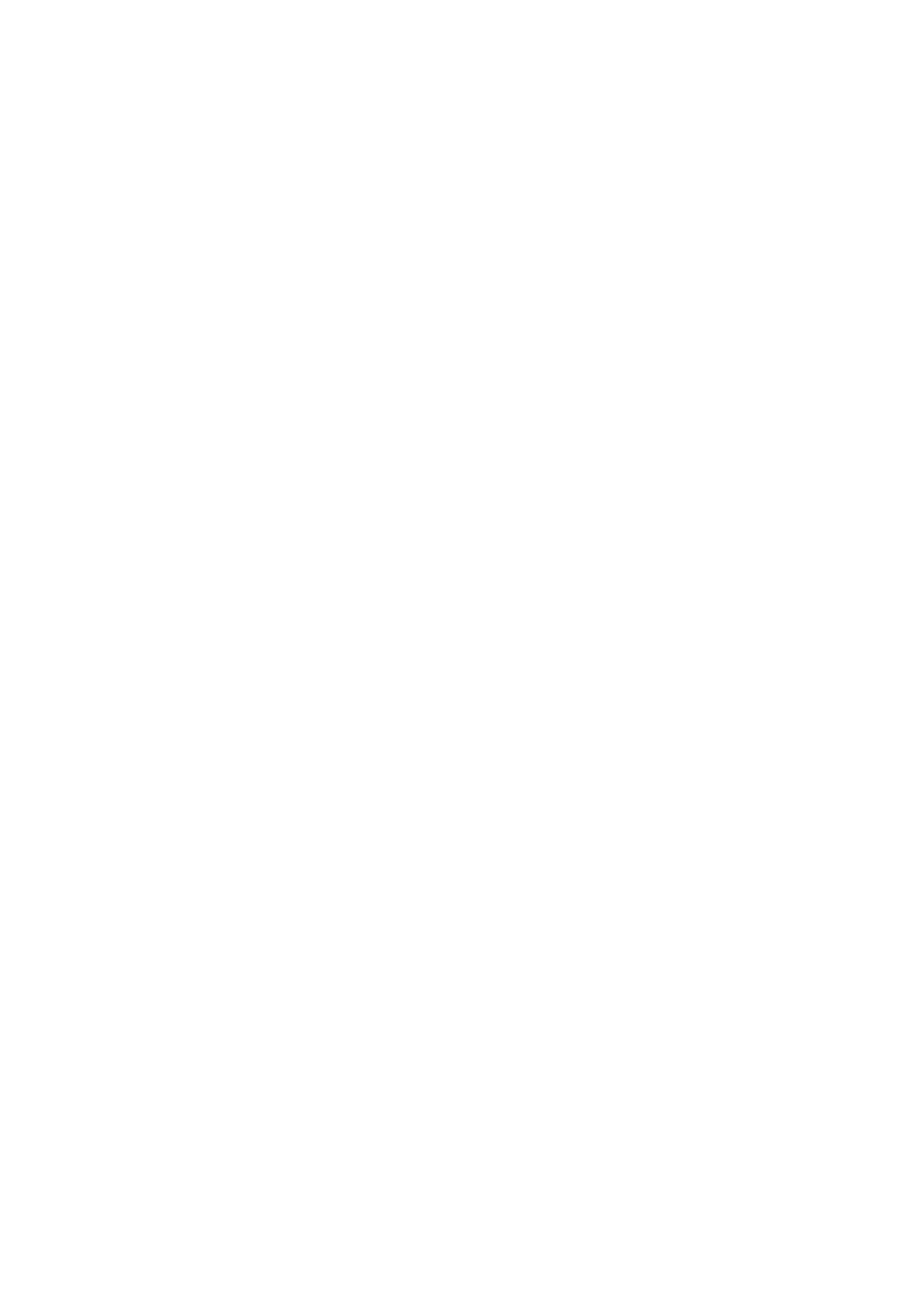## <span id="page-88-1"></span><span id="page-88-0"></span>**Chapter 5**

# **Reasoning with Prototypes using Weighted Tree Automata**

In this chapter, we present an approach that allows to make prototypical defnitions. Prototypical defnitions, in essence, allow to defne a concept by comparing elements to a prototype or prototypical expression. Only those elements that are close enough to this prototype are still considered to belong to the concept.

In order to be used within a formal knowledge representation language with automated reasoning capabilities, such prototypes need to be equipped with a formal semantics. To obtain such a semantics, we use the ideas underlying Gärdenfors' conceptual spaces [\[Gär00\]](#page-109-0), where categories are explained in terms of convex regions, which are defned using the distance from a focal point. To obtain a concrete representation language, we need to defne what focal points are and how to defne the distance of an individual to such a focal point. Instead of employing prototypical individuals or concepts as focal points, we take a more abstract approach based on automata, which is inspired by the automata-approach for reasoning in DLs (see Section 3.2 in [\[Baa09\]](#page-106-1) for an introduction). Basically, in this approach, a given concept C and a TBox T are translated into a tree automaton  $\mathcal{A}_{C,T}$  that accepts all the tree-shaped models of  $T$  whose root belongs to  $C$ . Testing satisfiability of C w.r.t.  $\mathcal T$  then boils down to the emptiness test for  $\mathcal A_{C,\mathcal T}$ , i.e., checking whether there is a tree accepted by  $A_{C,T}$ .

Instead of using a classical automaton that returns 1 (accepted) or 0 (not accepted) for an input tree, we propose to use a weighted automaton [\[DKV09\]](#page-108-0). Intuitively, this automaton receives as input a tree-shaped interpretation and returns as output a non-negative integer, which we interpret as the distance, or dissimilarity, of the individual at the root of the tree to the prototype (focal point) described by the automaton. This approach can be applied to non-tree-shaped models by the usual unraveling operation. In order to integrate such prototypes into a Description Logic, we propose to use thresholds to derive concepts from prototypes. More precisely, the threshold concept  $P_{\sim n}(A)$  for  $\sim \in \{<,\leq,>,\geq\}$  is interpreted as the set of all elements with a distance  $\sim$ n according to the weighted automaton A. The concepts obtained this way can then be used like atomic concepts within a DL.

It might appear to be more intuitive to use concepts or individuals rather than automata to describe prototypes. However, in these alternative settings, one then needs to give formal definitions of the distance between two individuals or between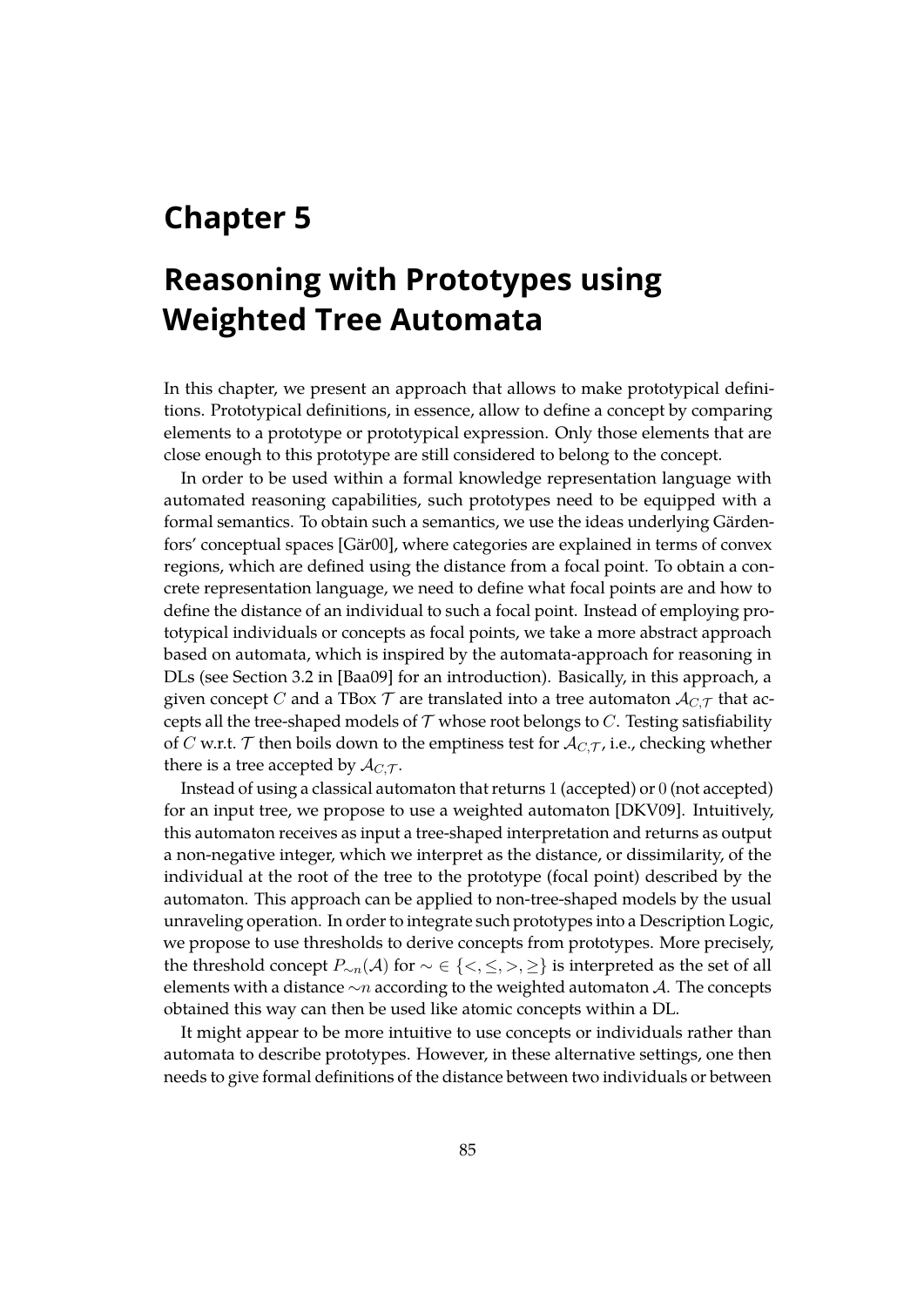an individual and a concept, whereas in our approach this comes for free by the defnition of the semantics of weighted automata. We show that these alternative settings can actually be seen as instances of our weighted automata approach.

## **5.1 Prototypical Reasoning**

In general, a prototype can be seen as some kind of structure that can be compared to elements of an interpretation, distinguishing elements that are closer (more similar or related) to the prototype from elements that are further away (dissimilar or diferent). More specifcally, one may view a prototype as a function that assigns to each element a distance value from the focal point, where small distances correspond to similar elements, and large distances to dissimilar elements.

**Defnition 78.** A *prototype distance function* (pdf) d is a function that assigns to each element *e* of an interpretation *I* a distance value  $d_{\mathcal{I}}(e) \in \mathbb{N}$ . The constructor  $P_{\sim n}(d)$ for a threshold  $n \in \mathbb{N}$  is interpreted in an interpretation  $\mathcal I$  as the set of all elements  $e \in \Delta^{\mathcal{I}}$  such that  $d_{\mathcal{I}}(e) \sim n$ , for  $\sim \in \{<,\leq,>,\geq\}$ . If  $D$  is a set of pdfs, we use  $ALCP(D)$  to denote the Description Logic  $ALC$  extended with the prototype constructor for pdfs from D.  $\diamondsuit$ 

Notice that, instead of treating the focal point and the distance as separate entities, prototype distances functions combine both notions together, and directly assign a distance value to each element; the focal point itself is implicit in the pdf; if one element has distance 0 w.r.t. some pdf, then this point might be considered a focal point (though not necessarily the unique focal point). Otherwise, the focal point is just an abstract entity and cannot be represented directly.

As explained before, we will use weighted alternating tree automata to defne pdfs. These automata can express distance functions between trees (in our case, tree-shaped pointed interpretations) to the non-negative integers N. By unraveling pointed interpretations we can extend this to a function from arbitrary pointed interpretations to  $\mathbb N$ , i.e., a prototype distance function.

### **5.1.1 Using Weighted Tree Automata for Prototype Distance Functions**

Before introducing the weighted automata model used to represent pdfs, we will frst defne some basic notions and an unweighted automata model. This will make it easier to understand the more difficult weighted case, and will also be required to show decidability.

A *tree domain* is a prefix-closed, non-empty set  $D \subseteq \mathbb{N}^*$ , i.e., for every  $ui \in D$ with  $u \in \mathbb{N}^*$  and  $i \in \mathbb{N}$  we also have  $u \in D$ . The elements of D are called *nodes*, the node  $\varepsilon$  is the *root* of D and, for every  $u \in D$ , the nodes  $ui \in D$  are called *children* of u. A node is called a *leaf* if it has no children. A *path*  $\pi$  in D is a subset  $\pi \subseteq D$ such that  $\varepsilon \in \pi$  and for every  $u \in \pi$ , u is either a leaf or there is a unique  $i \in \mathbb{N}$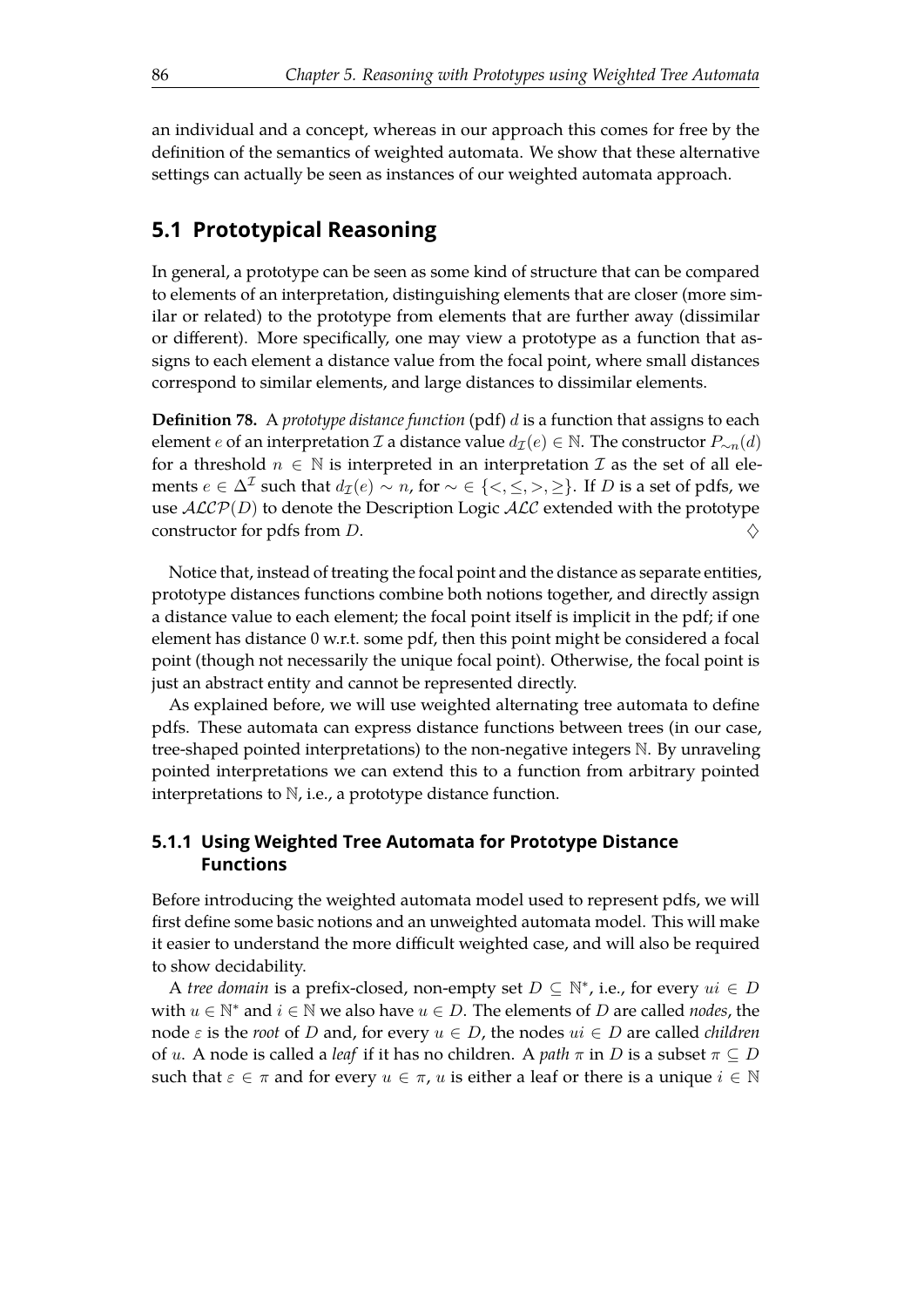with  $ui \in \pi$ . Given an alphabet Σ, a Σ-labeled tree is a pair  $(\text{dom}_T, T)$  consisting of a tree domain dom<sub>T</sub> and a labeling function  $T : dom_T \to \Sigma$ . Instead of the pair  $(\text{dom}_T, T)$  we often use only T to denote a labeled tree. With Tree( $\Sigma$ ) we denote the set of all Σ-labeled trees. Note that this defnition allows the existence of infnite trees.

The automata type we introduce now is based mainly on the alternating tree automata defined by Wilke [\[Wil01\]](#page-113-2), which are working on  $\mathcal{P}(\Sigma)$ -Trees, which are labeled with the power set of some finite alphabet  $\Sigma$ . Given such a  $\Sigma$  and a set of states Q, a transition condition  $TC(\Sigma, Q)$  is one of the following: true; false;  $\sigma$  or  $\neg \sigma$  for  $\sigma \in \Sigma$ ;  $q_1 \wedge q_2$  or  $q_1 \vee q_2$  for  $q_1, q_2 \in Q$ ; or  $\Box q$  or  $\Diamond q$  for  $q \in Q$ . These transition conditions allow to accept or reject the current path, check for existence or absence of a symbol  $\sigma$  at the current node, and allow to split the automaton in multiple copies for the current node or all successors, for which all copies or one of them must be accepting, respectively.

**Definition 79.** An *alternating parity tree automaton (apta)* A working on  $\mathcal{P}(\Sigma)$ -trees is a tuple  $\mathcal{A} = (\Sigma, Q, q_0, \delta, \Omega)$ , where

- 1.  $\Sigma$  is a finite alphabet;
- 2. *Q* is a finite set of states and  $q_0 \in Q$  is the initial state;
- 3. the transition function  $\delta: Q \to \text{TC}(\Sigma, Q)$  assigns to each state a transition condition; and
- 4.  $\Omega$ :  $Q \rightarrow \mathbb{N}$  is the priority function that specifies the parity acceptance condition.  $\diamondsuit$

Given a  $\mathcal{P}(\Sigma)$ -labeled tree T, a run is a  $(\text{dom}_T \times Q)$ -labeled tree R with  $\varepsilon \in \text{dom}_R$ ,  $R(\varepsilon) = (\varepsilon, q_0)$ , and that respects all the transition conditions, i.e., for all  $u \in dom_R$ with  $R(u) = (v, q)$  we have:

- $\delta(q) \neq \text{false}$
- if  $\delta(q) = \sigma$ , then  $\sigma \in T(v)$ ; and if  $\delta(q) = \neg \sigma$ , then  $\sigma \notin T(v)$ ;
- if  $\delta(q) = q_1 \wedge q_2$ , then there exists  $i_1, i_2 \in \mathbb{N}$  such that  $R(u_i) = (v, q_1)$  and  $R(u_i) = (v, q_2);$
- if  $\delta(q) = q_1 \vee q_2$ , then there exists  $i \in \mathbb{N}$  such that  $R(ui) = (v, q_1)$  or  $R(ui) =$  $(v, q_2)$ ;
- if  $\delta(q) = \Diamond q'$ , then there exists  $i, j \in \mathbb{N}$  with  $R(ui) = (vj, q')$ ; and
- if  $\delta(q) = \Box q'$ , then for every  $j \in \mathbb{N}$  with  $vj \in dom_T$  there exists  $i \in \mathbb{N}$  with  $R(ui) = (vj, q').$

A run is *accepting*, if every infinite path  $\pi$  in R satisfies the *parity acceptance condition* specified by  $\Omega$ , i.e., the largest priority  $\Omega(u)$  occurring infinitely often along the path  $u \in \pi$  is even. The language accepted by an apta  $\mathcal{A}, L(\mathcal{A})$ , is the set of all  $P(\Sigma)$ -trees T for which there exists an accepting run R of A on T.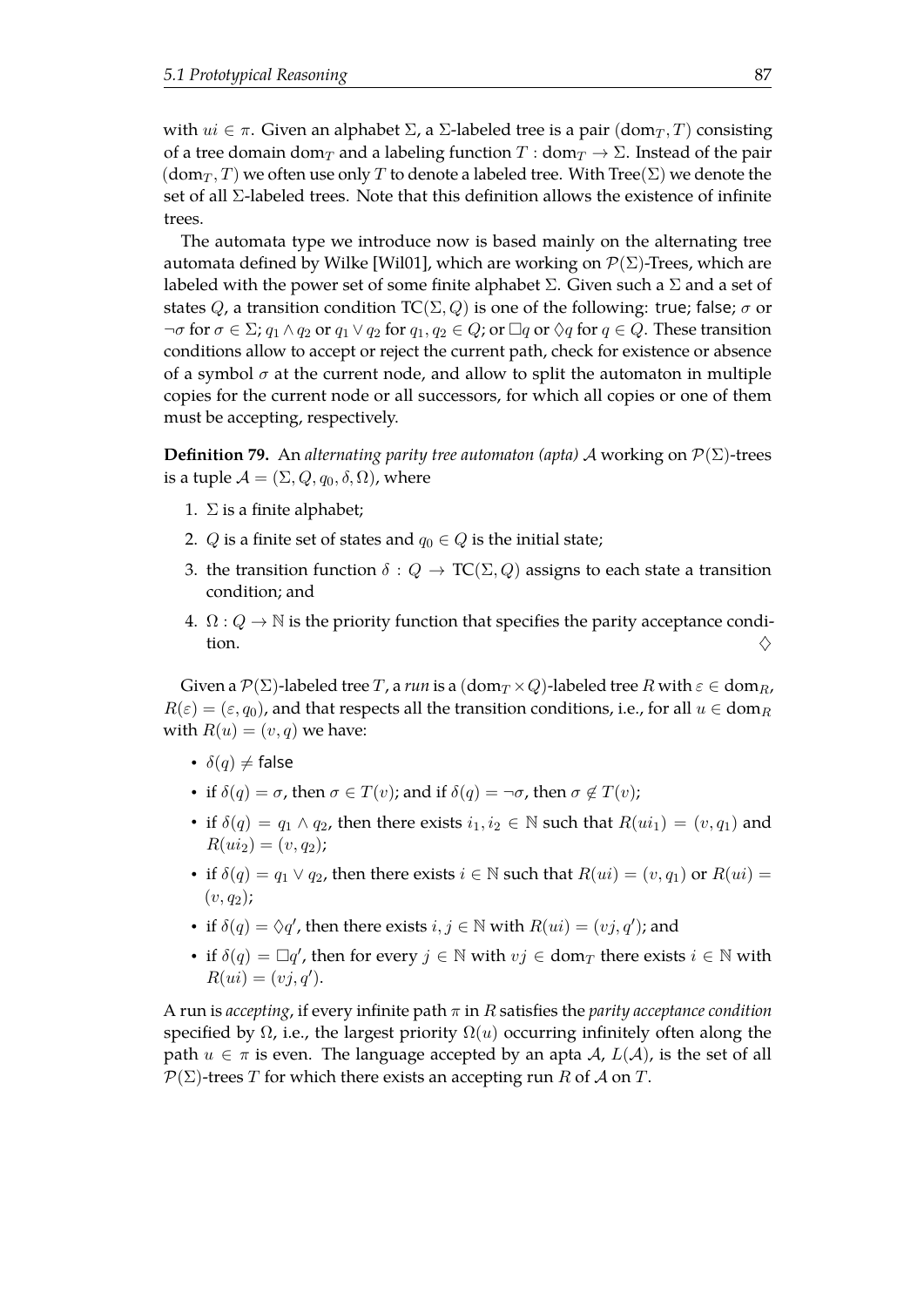<span id="page-91-0"></span>

**Figure 5.1:** Transition function  $\delta$ ,  $\mathcal{P}(\Sigma)$ -tree T, and accepting run R of  $\mathcal{A}_{ex}$  on T.

Note that apta are bisimulation invariant: If there exist a bisimulation between two trees  $T_1 \cong T_2$ , then we have  $T_1 \in L(\mathcal{A})$  iff  $T_2 \in L(\mathcal{A})$  [\[Wil01\]](#page-113-2). The emptiness problem for apta, i.e., deciding whether  $L(\mathcal{A}) = \emptyset$ , is in ExPTIME; the complement automaton which accepts the complement language  $Tree(\Sigma) \setminus L(\mathcal{A})$  can be constructed in linear time [\[Wil01\]](#page-113-2). Note that, instead of only the transition conditions mentioned above, one could allow for complex transition conditions like  $\Box(q_1 \land \neg B) \lor q_2$ . Automata with complex transition conditions can be transformed into equivalent automata using only simple transition conditions by introducing new states for each subformula of the transition condition [\[Wil01\]](#page-113-2).

**Example 80.** Let  $\mathcal{A}_{ex} = (\Sigma, Q, q_0, \delta, \Omega)$  be an apta with alphabet  $\Sigma = \{A, B\}$ , with states  $Q = \{q_0, \ldots, q_6\}$ , initial state  $q_0$ , transition function  $\delta$  as given in Figure [5.1,](#page-91-0) and priority function  $\Omega$  with  $\Omega(q) = 1$  for all  $q \in Q$ .

This automaton accepts only trees where the root label contains  $B$  (state  $q_1$ ), or it is labeled with  $A$  and all of its successors (at least one) are again of this form. Since the parity function prohibits infnite paths in the run (though not in the input tree),  $A_{\text{ex}}$  accepts exactly those trees where all paths start with nodes labeled with A until eventually a node with a label containing  $B$  is encountered. Figure [5.1](#page-91-0) shows such a tree T and an accepting run R of  $A_{ex}$  on T.

Now, we can introduce a weighted version of this automata model in order to describe prototype distance functions. The main idea behind the use of weighted automata for pdfs is that the automaton can punish a pointed interpretation by increasing the distance value whenever a feature described by the automaton is not as expected. For example, the automaton can require the current node to be labeled with the concept name Cup, and increase the distance by some number if this is not the case. Using this idea, the most natural interpretation of the transition conditions in the weighted setting is as follows:  $q_1 \wedge q_2$  will compute the sum of the distances for  $q_1$  and  $q_2$  (both features should be present),  $\vee$  will be interpreted as the minimum (one of the feature should be present),  $\Diamond$  will also be interpreted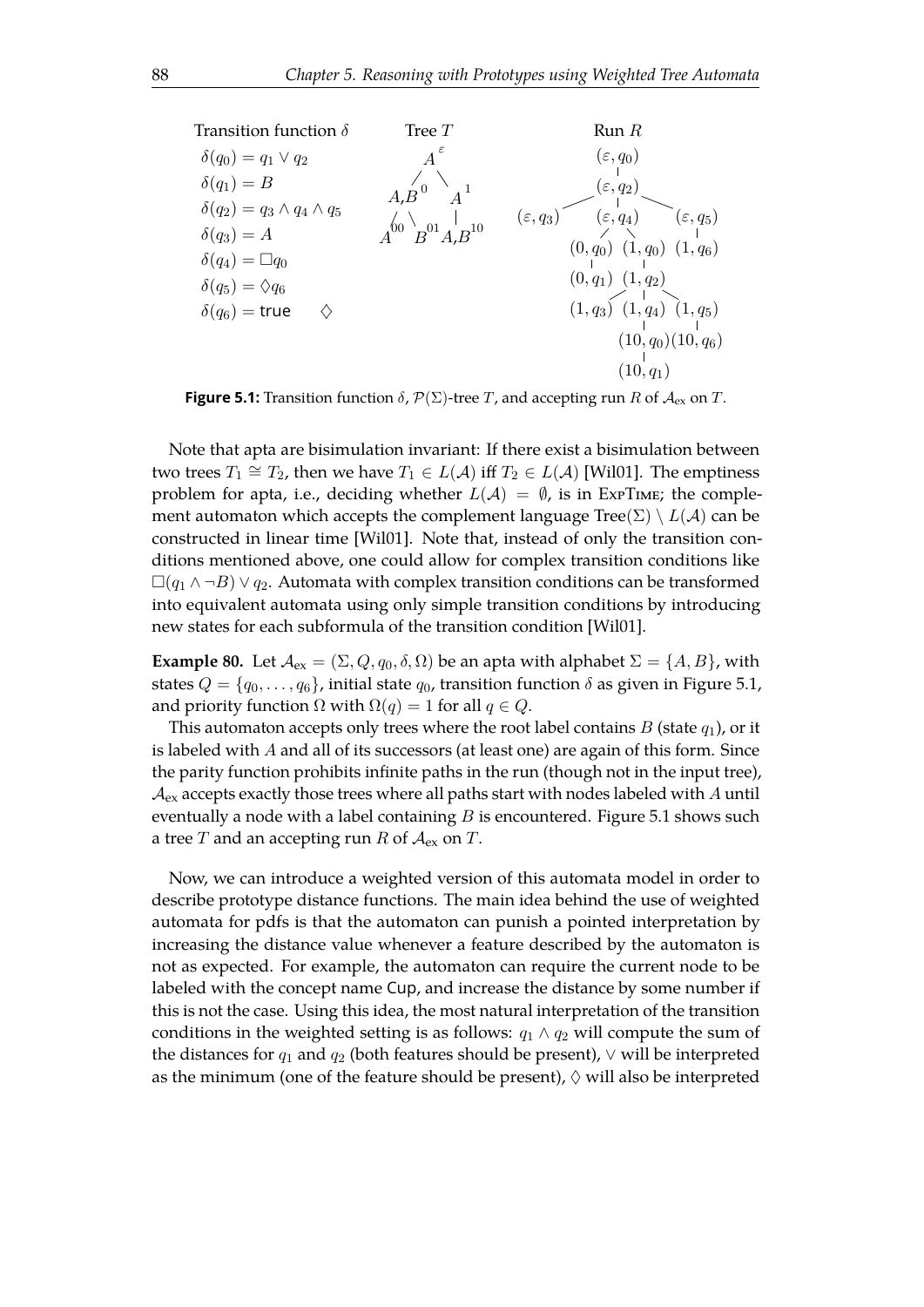as the minimum (one of the successors should have the feature, i.e., we choose the best one); and  $\Box$  will be interpreted as the maximum (all successors should have the feature; if not, we take the distance of the worst)<sup>[1](#page-113-1)</sup>.

A weighted alternating parity tree automaton is nearly the same as in the unweighted case, with the exception that the transition function may also contain non-negative integers. Given an alphabet  $\Sigma$  and a set of states  $Q$ , a weighted transition condition wTC( $\Sigma$ , Q) is one of the following:  $n \in \mathbb{N}$ ;  $\sigma$  or  $\neg \sigma$  for  $\sigma \in \Sigma$ ;  $q_1 \wedge q_2$ or  $q_1 \vee q_2$  for  $q_1, q_2 \in Q$ ; or  $\Box q$  or  $\Diamond q$  for  $q \in Q$ .

**Defnition 81.** A *weighted alternating parity tree automaton (wapta)* A working on  $\mathcal{P}(\Sigma)$ -trees is a tuple  $\mathcal{A} = (\Sigma, Q, q_0, \delta, \Omega)$ , where

- 1.  $\Sigma$  is a finite alphabet;
- 2. Q is a finite set of states and  $q_0 \in Q$  is the initial state;
- 3.  $\delta$ :  $Q \rightarrow wTC(\Sigma, Q)$  is the transition function; and
- 4.  $\Omega: Q \to \mathbb{N}$  is the priority function.  $\diamondsuit$

Runs are defned as in the unweighted case, however nodes labeled with a state for which the transition function yields a number do not need to satisfy any additional conditions, they can be leafs in the run. In order to interpret the  $\Box$ -operator as the maximum, we need to further split runs into their  $\Box$ -fixations; these  $\Box$ -fixations basically chooses for a  $\Box$ -operator a single successor node instead of all of them. Formally, given a run R, a  $\Box$ -fixation is a tree  $R'$  with dom $_{R'} \subseteq \mathrm{dom}_R$ , which can be obtained from  $R$  as follows: starting with the root, we keep all the successors for nodes where the transition function does not yield a box; for nodes  $u$  labeled with a state q for which the transition function is of the form  $\delta(q) = \Box q'$ , the  $\Box$ -fixation  $R'$  keeps at most one successor  $ui \in \text{dom}_{R}$ . All nodes  $u \in \text{dom}_{R'}$  have the same label  $R'(u) = R(u)$  as in R.

Then, we can define the behavior of the automaton as a function  $\|\mathcal{A}\|$  from  $\mathcal{P}(\Sigma)$ )trees to  $\mathbb{N} \cup \{\infty\}$ . The weight of a  $\Box$ -fixation  $R'$  of a run R is defined as

$$
\operatorname{weight}_{\mathcal{A}}(R') = \sum_{u \in \operatorname{dom}_{R'}, R'(u) = (d, q), \delta(q, T(u)) = n \in \mathbb{N}} n,
$$

i.e., the weight of  $R'$  is simply the sum of all numbers to which the nodes in  $R'$  are mapped. Note that this (possibly infinite) sum is well-defined: If infinitely many values  $n > 0$  occur in  $R'$ , the weight of  $R'$  is  $\infty$ ; otherwise it is the finite sum of all weights in  $R'$ . The weight of a run R on T is

$$
\operatorname{weight}_{\mathcal{A}}(R) = \sup_{R' \; \square \text{-fixation of } R} \operatorname{weight}_{\mathcal{A}}(R'),
$$

<sup>&</sup>lt;sup>1</sup> Another reasonable interpretation of  $\Box$  would be to add up the distances of all successors instead of taking the maximum. However, it is easy to see that this interpretation would mean that the automaton model is no longer bisimulation-invariant: Simply duplicating a successor with nonzero weight would create a bisimilar interpretation, but would increase the total weight. Basically, this semantics would allow the weighted automata to count. Bisimulation-invariance is helpful later to show that reasoning with prototypes is decidable.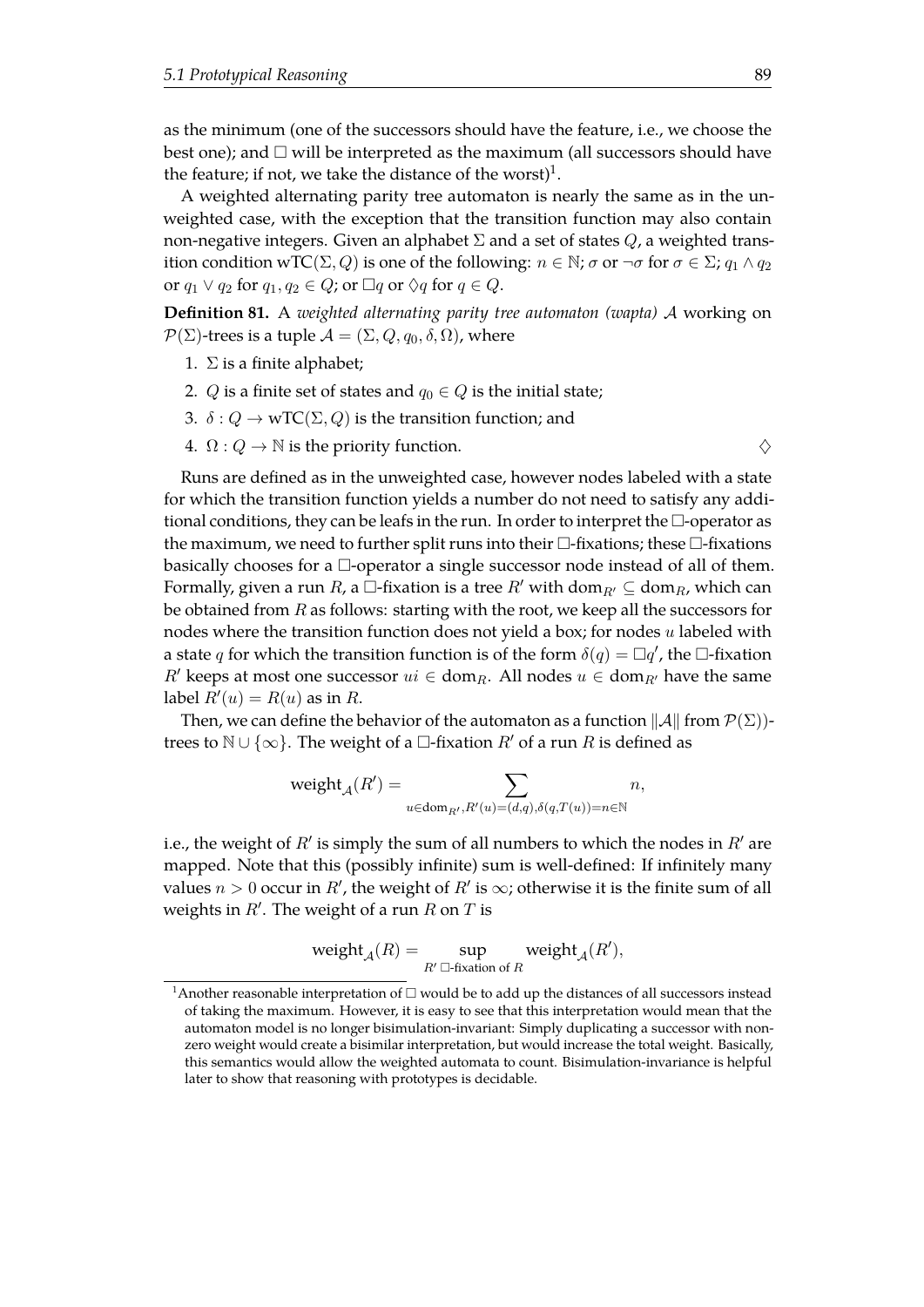and the behavior of the wapta  $\mathcal A$  on a tree  $T$  is

$$
\|\mathcal{A}\|(T) = \min_{R \text{ accepting run on } T} \text{weight}_{\mathcal{A}}(R).
$$

Similar to the unweighted case, wapta are equivalence invariant, i.e., if  $T_1 \cong T_2$ , then we have  $\|\mathcal{A}\|(T_1) = \|\mathcal{A}\|(T_2)$ . The main reason for this is that  $\Diamond$  and  $\Box$  are interpreted as idempotent operators, min and max respectively. This property will become important later.

Notice that if one wants to let the automata run on tree-shaped interpretations, we have a slight disparity: trees as introduced above do not have labeled edges, while interpretations do. To overcome this, we push role names into the labels of the children [\[Hla07,](#page-109-1) pp. 59–62]. Thus, in the following, the alphabet  $\Sigma$  always consists of all concept and role names of C and  $C_{\mathcal{T}}$ , i.e.,  $\Sigma = (sig(C) \cup sig(C_{\mathcal{T}})) \cap (N_{\mathsf{C}} \cup N_{\mathsf{R}})$ .

As said before, such wapta can be used to defne prototype distance functions, in order to measure the distance from pointed interpretations to some prototype. In the following section we give two examples of such constructions, which show that wapta are indeed usable for this purpose.

#### **Constructions of prototype automata**

In the following we will give a concrete example of how a weighted automaton can be constructed from an ALC-concept.

<span id="page-93-0"></span>**Example 82 (Constructing a wapta from an** ALC **concept).** Recall from the beginning of this chapter that a prototypical cup is a small container with handles, which can hold liquids and is made of plastic or porcelain<sup>[2](#page-113-1)</sup>. We can express this as an ALC-concept:

> Container  $\sqcap$  Small  $\sqcap$   $\forall$ material.(Glass  $\sqcup$  Porcelain) u ∃hasPart.Handle u ∀holds.Liquid

This concept can directly be translated into a complex transition condition for an alternating tree automaton:

> Container ∧ Small ∧  $\square(\neg$ material  $\vee$  (Glass  $\vee$  Porcelain)) ∧  $\Diamond$ (hasPart ∧ Handle) ∧  $\square$ (¬holds  $\lor$  Liquid)

Finally, we can add weights in order to punish those features of the transition condition that an element might be missing:

(Container  $\vee$  3)  $\wedge$  (Small  $\vee$  1)  $\wedge$   $\square$   $\vdash$  material  $\vee$  ((Glass  $\vee$  1)  $\vee$  (Porcelain  $\vee$  1)))  $\wedge$  ( $\Diamond$ (hasPart  $\wedge$  Handle)  $\vee$  1)  $\wedge$   $\square$ (¬holds  $\vee$  (Liquid  $\vee$  2))

<sup>&</sup>lt;sup>2</sup>We previously mentioned a few more properties that prototypical cups should satisfy. In order to keep this example small, we will ignore those additional properties.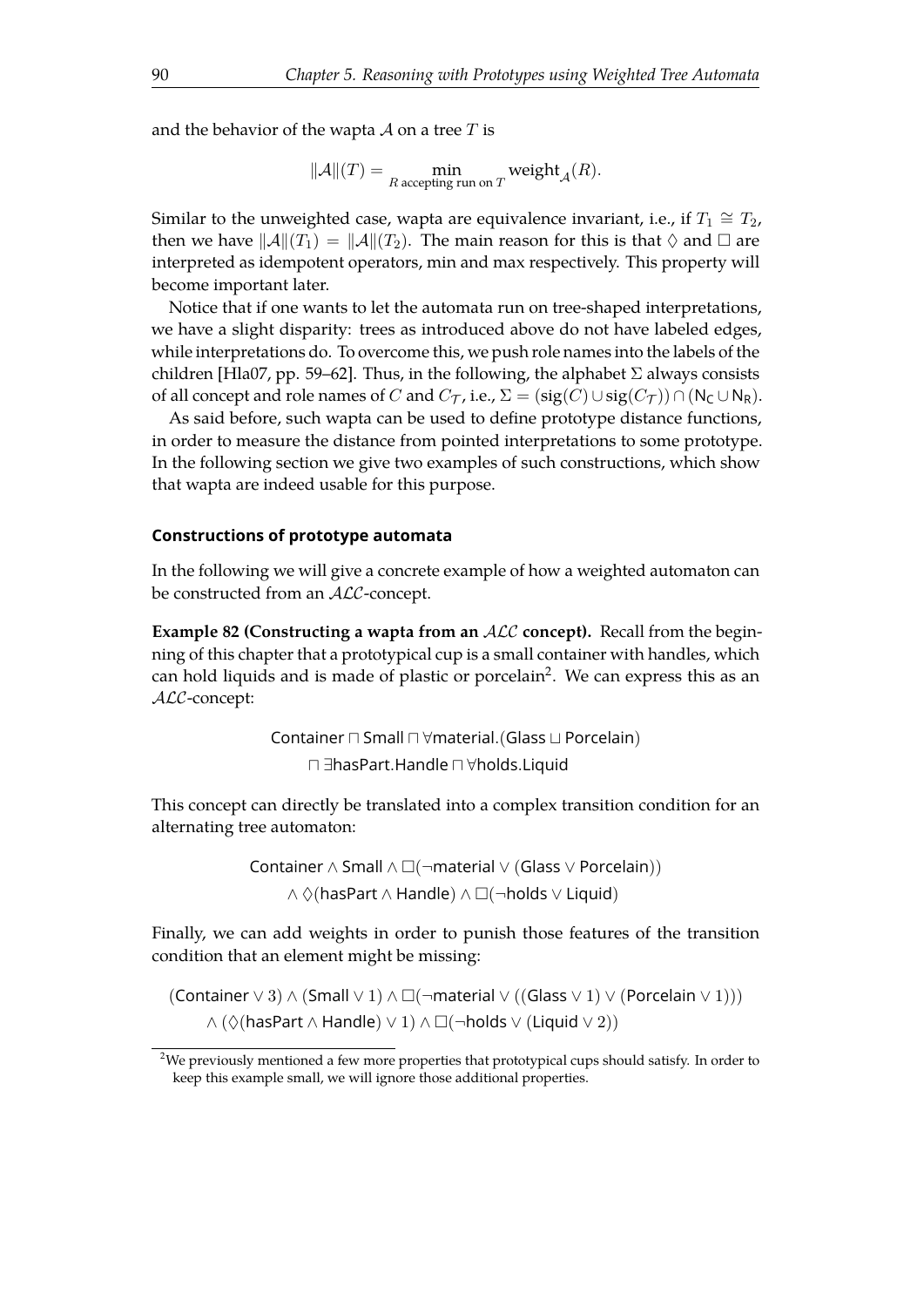The meaning of this weighted transition condition is as follows: If an element is not a container, it will be punished with a weight of 3 since there cannot be a run that uses the option Container at the root. Otherwise, there is such a run, which does not contribute a weight. Accordingly, the absence of the feature small is punished with weight 1. If the cup does not have a successor that is labeled with both hasPart and Handle, then a weight of 1 is added. Finally, if there is a material-successor that is not labeled with Glass or Porcelain, then this is punished with weight 1. If the cup does not have any material-successors, or all of them are glass or porcelain, no weight is added. Similarly for holding only liquids.  $\Diamond$ 

Such a construction works for arbitrary ALC concepts. In essence, after translating the concept into a transition condition, choosing the weights appropriately allows us to punish the absence of diferent features by diferent values.

For universal restrictions, the weights of several ofending successors are not added up, but rather the supremum is taken. As a consequence, equivalent concepts may not yield equivalent wapta using this approach. For example,  $\forall r.(A \sqcap B) \equiv$  $∀r.A \sqcap ∀r.B$ , but the corresponding transition conditions after adding weights may lead to diferent results. However, one can argue that, when viewed as prototype descriptions, these two concept descriptions do actually encode diferent intentions. While in the first case we want to make sure that all  $r$ -successors are instance of  $A$ and  $B$  simultaneously (and pick the weight of the worst offender if there is one), in the second case we want to enforce both features separately, and punish for the worst offenders separately.

Besides translating ALC concepts into wapta, one can also create prototypes from finite pointed interpretations, i.e., prototypical elements. For this, one introduces a state for each element of the interpretation, and as transition condition for each state one simply conjoins all the concept names the element is instance of, negations of all concept names it is not instance of, and a  $\Diamond$ -transition for each successor in the interpretation, labeled with both the role name and the state of the successorelement. If one also introduces a  $\Box$ -transition with a disjunction of all possible successor-states and adds positive weights as in the above example, this weighted automaton will only give distance 0 to pointed interpretations that are bisimilar to the prototypical interpretation, and otherwise punish each diference by increasing the distance accordingly.

### **5.2 Reasoning with Prototypes**

In this section, we will show how to reason in  $ALCP$ . Note that in DLs with negation, subsumption can be reduced to concept satisfiability. Indeed, we have  $C \sqsubseteq_{\mathcal{T}} D$ iff  $C \sqcap \neg D$  is unsatisfiable in  $\mathcal T$ . Therefore, an algorithm that decides concept satisfability can also be used to decide subsumption.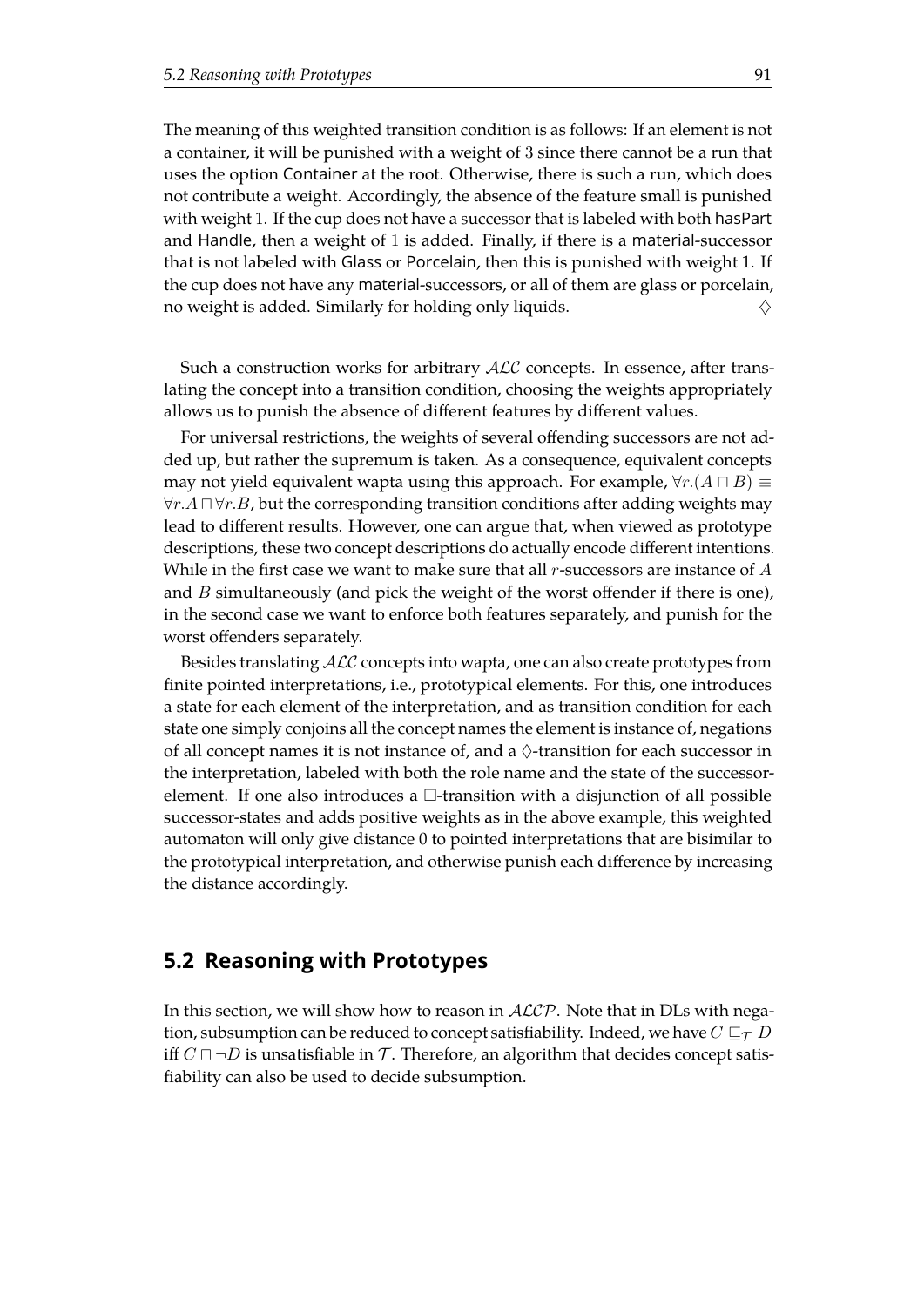### <span id="page-95-2"></span>**5.2.1 Deciding Concept Satisfability using Alternating Parity Tree Automata**

Before giving an algorithm to decide concept satisfiability in  $ALCP$ , we will show that alternating parity tree automata can be used for decide the satisfability of  $ALC$  concepts w.r.t. to an  $ALC$  TBox without prototypes. This result is a simple adaptation of the approach in [\[SV01\]](#page-112-0) to  $ALC$ .

It is well-known [\[BRV01\]](#page-107-0) that ALC has the tree model property, i.e., every satisfiable  $ALC$ -concept C has a tree-shaped model in which the root of the tree is an instance of C. Thus, to decide concept satisfability, it is enough to consider treeshaped interpretations. The automaton approach to decide concept satisfability requires the concept and the TBox to be in negation normal form.

**Definition 83 (negation normal form).** An  $ALC$ -concept C is in negation normal form if negation occurs only directly in front of concept names. A concept C can be transformed in linear time into an equivalent concept in negation normal form [\[Baa09\]](#page-106-1) by applying the following rules to subconcepts of  $C$  until no more rule is applicable:

<span id="page-95-1"></span>
$$
\neg \top \leadsto \bot
$$
\n
$$
\neg \bot \leadsto \top
$$
\n
$$
\neg \neg C \leadsto C
$$
\n
$$
\neg (C \sqcap D) \leadsto \neg C \sqcup \neg D
$$
\n
$$
\neg (C \sqcup D) \leadsto \neg C \sqcap \neg D
$$
\n
$$
\neg \exists r. C \leadsto \forall r. \neg C
$$
\n
$$
\neg \forall r. C \leadsto \exists r. \neg C
$$

We write nnf( $C$ ) to denote the concept  $C$  transformed into negation normal form, and say that an TBox is in negation normal form if all concepts occurring in it are in negation normal form.  $\diamondsuit$ 

We can transform a TBox  ${\cal T}$  into a single, equivalent concept  $C_{\cal T}=\bigcap_{C\sqsubseteq D\in{\cal T}}\neg C\sqcup$ D; then an interpretation satisfies  $\mathcal T$  iff it satisfies the GCI  $\top \sqsubseteq C_{\mathcal T}$ . We now construct an automaton that decides concept satisfiability in  $ALC$ . Given a TBox  $\mathcal T$  and a concept  $C$ , the idea underlying this approach is that the constructed automaton will accept exactly the tree models of  $\mathcal T$  for which the root is an instance of C. The automaton contains a state for each subconcept of  $nnf(C)$  and  $nnf(C<sub>T</sub>)$ , which are used to simulate the semantics of  $ALC$ . Cycles in  $T$  can enforce infinite tree models; infinite paths are always accepting if they satisfy the axioms in  $T$ .

<span id="page-95-0"></span>**Definition 84.** Let T be an ALC-TBox of the form  $\{\top \sqsubseteq C_{\mathcal{T}}\}$  and C an ALC-concept with both C and  $C_{\mathcal{T}}$  in negation normal form. We define the automaton  $\mathcal{A}_{C,\mathcal{T}} =$  $(\Sigma, Q, q_0, \delta, \Omega)$  as follows:

•  $\Sigma = \text{sig}(C) \cup \text{sig}(C_{\mathcal{T}})$  and  $\Omega(q) = 0$  for all  $q \in Q$ ,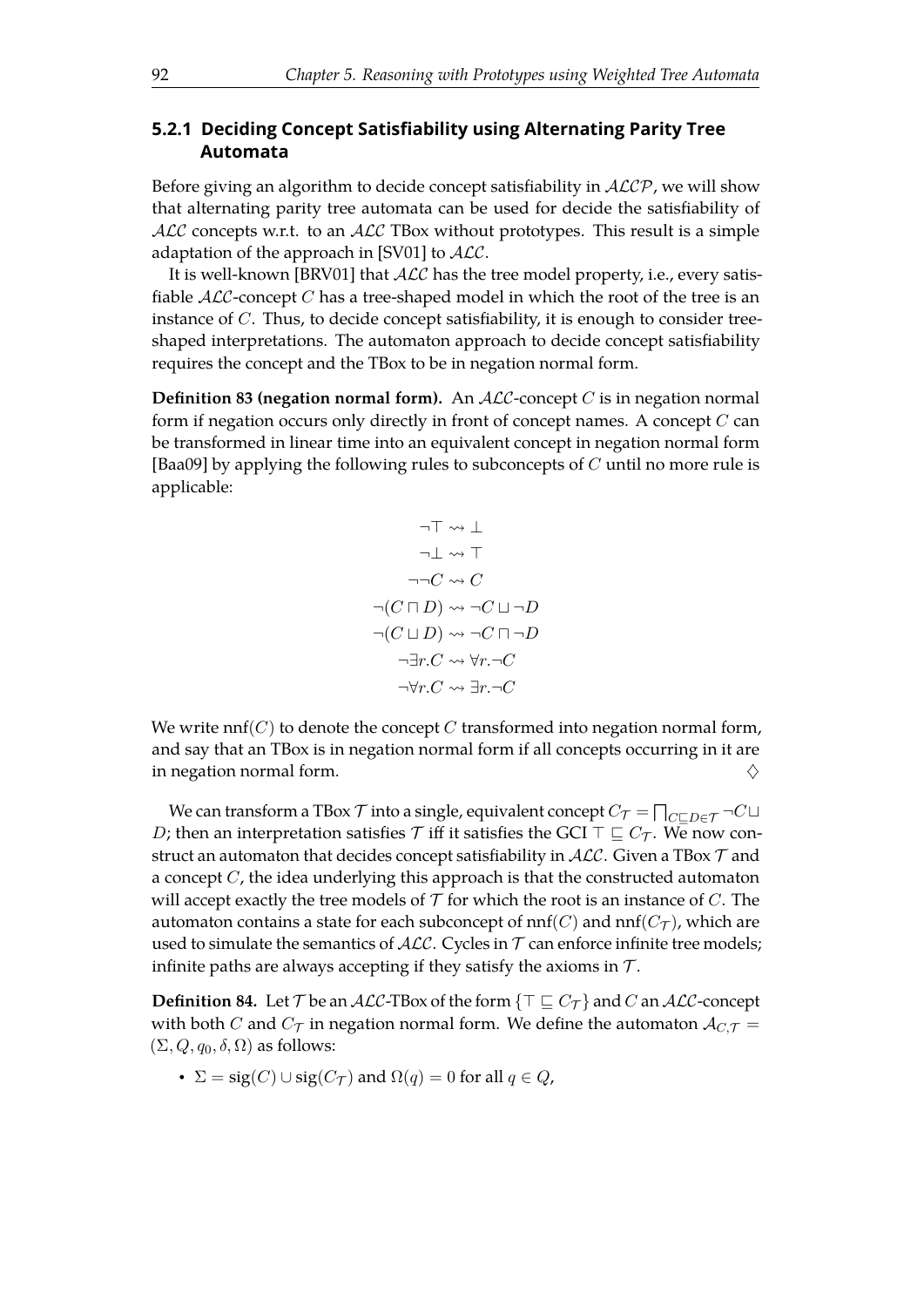- $Q = \{q_D \mid D \in \text{sub}(C) \cup \text{sub}(C_{\mathcal{T}})\} \cup \{q_r, q_{\neg r} \mid r \in \text{sig}(C) \cup \text{sig}(C_{\mathcal{T}})\} \cup \{q_0, q_{\mathcal{T}}\},\$
- the transition function  $\delta$  is defined as follows (where  $\sigma \in N_C \cup N_R$ ):

$$
\begin{aligned}\n\delta(q_0) &= q_C \wedge q_T & \delta(q_T) &= q_{C_T} \wedge \Box q_T \\
\delta(q_{\sigma}) &= \sigma & \delta(q_{-\sigma}) &= \neg \sigma \\
\delta(q_{C_1 \sqcap C_2}) &= q_{C_1} \wedge q_{C_2} & \delta(q_{C_1 \sqcup C_2}) &= q_{C_1} \vee q_{C_2} \\
\delta(q_{\exists r.C}) &= \Diamond(q_r \wedge q_C) & \delta(q_{\forall r.C}) &= \Box(q_{\neg r} \vee q_C) & \diamondsuit\n\end{aligned}
$$

The proof of the following proposition is similar to the one in [\[Hla07,](#page-109-1) pp. 59–62]. It relies on the fact that any tree with accepting run can be interpreted as a model of the TBox with the root being an instance of  $C$ , and any model of the TBox can be unraveled into a tree for which an accepting run can be inductively constructed.

<span id="page-96-0"></span>**Proposition 85.** *Given an* ALC*-TBox* T *and an* ALC*-concept* C*, the concept* C *is satisfiable w.r.t.*  $\mathcal{T}$  *iff*  $L(\mathcal{A}_{C,\mathcal{T}}) \neq \emptyset$ *.* 

*Proof.* We have to show both directions.

" $\Leftarrow$ " Let  $L(\mathcal{A}_{CT}) \neq \emptyset$ , i.e., there is a tree T and an accepting run R of  $\mathcal{A}_{CT}$  on T. We define the interpretation  $\mathcal{I}_T$  as follows:

$$
\Delta^{\mathcal{I}_T} = \text{dom}_T,
$$
  
\n
$$
A^{\mathcal{I}_T} = \{ u \in \text{dom}_T \mid A \in T(u) \},
$$
  
\n
$$
r^{\mathcal{I}_T} = \{ (u, ui) \in \text{dom}_T \times \text{dom}_T \mid r \in T(ui) \}.
$$

**Claim 86.** *For any*  $u \in \Delta^{T_T}$  *and*  $E \in sub(C) \cup sub(C_T)$ *, if*  $(u, q_E)$  *occurs as a label of a node in* R *then*  $u \in E^{\mathcal{I}_T}$ *.* 

This claim can be shown by induction on the structure of  $E$ . For example, if  $E = \exists r.F$ , then by definition of  $\mathcal{A}_{C,\mathcal{T}}$  we have  $\delta(q_E) = \Diamond(q_r \land q_F)$ . If  $R(v) = (u, q_E)$  occurs in R at some node v, then there are  $i, j, k, l \in \mathbb{N}$  with  $R(vi) = (ul, (q_r \wedge q_F))$ ,  $R(vij) = (ul, q_r)$ , and  $R(vik) = (ul, q_F)$ . By induction hypothesis we then have  $ul \in F^{\mathcal{I}_T}$  and  $(u, ul) \in r^{\mathcal{I}_T}$ , and hence  $u \in (\exists r.F)^{\mathcal{I}_T}$ . The other cases are similar.

Since  $\delta(q_0)=q_C\wedge q_{\mathcal{T}}$  and  $R(\varepsilon)=q_0$ , the claim yields  $\varepsilon\in C^{\mathcal{I}_T}.$  It remains to show that  $\mathcal{I}_T$  is a model of  $\mathcal{T}$ . However, since  $(\varepsilon, q\tau)$  occurs in R and  $\delta(q_T) = q_{C_T} \wedge \Box q_T$ , the claim yields that for every node  $u \in \Delta^{I_T}$  we have  $u \in C_{\mathcal{T}}^{\mathcal{I}_{T}}$  and thus all GCIs are satisfied by  $\mathcal{I}_{T}.$ 

" $\Rightarrow$ " Assume that C is satisfiable w.r.t. T, i.e., there exists a finitely branching interpretation  ${\cal I}$  and an element  $d_0\in \Delta^{\cal I}$  such that  ${\cal I}$  is a model of  ${\cal T}$  and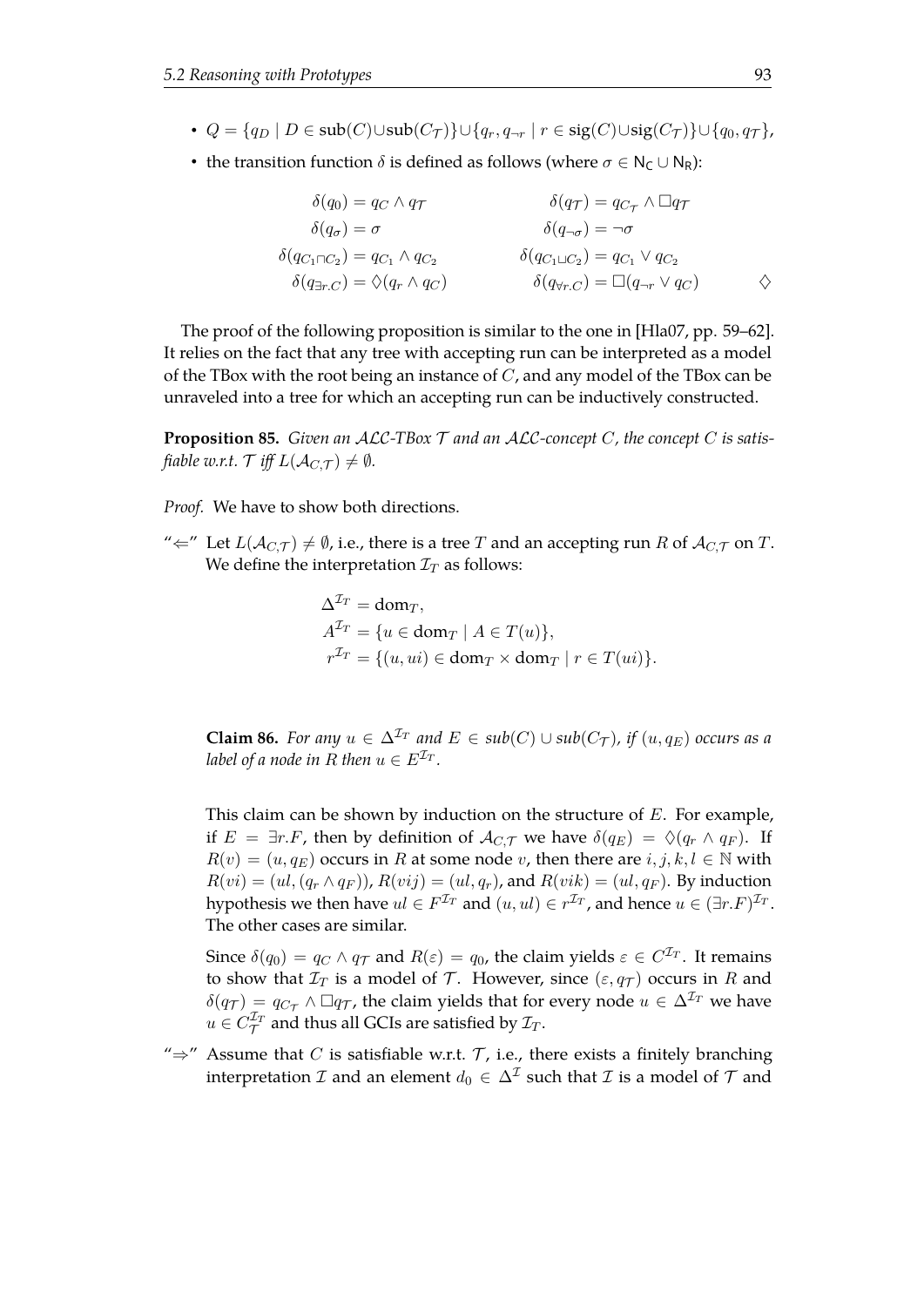$d_0\in C^\mathcal{I}.$  We will inductively construct a  $\Sigma$ -tree  $T$  and a mapping  $L:T\to \Delta^\mathcal{I}$ as follows:

$$
\varepsilon \in \text{dom}_T,
$$
  
\n
$$
L(\varepsilon) = d_0,
$$
  
\n
$$
T(\varepsilon) = \{A \in \mathsf{N}_{\mathsf{C}} \mid d_0 \in A^{\mathcal{I}}\}
$$

Let  $u \in \text{dom}_T$ , with  $L(u) = d$ . Let  $S = \{(r, d') \in \mathsf{N}_{\mathsf{R}} \times \Delta^{\mathcal{I}} \mid (d, d') \in r^{\mathcal{I}}\}$  be the set of successors, i.e., elements that are connected to  $d$  via a role  $r$ , and let  $(r_1, d_1), (r_2, d_2), \ldots, (r_n, d_n)$  be an arbitrary enumeration of those successors. For  $1 \leq i \leq n$  we define:

$$
ui \in \text{dom}_T,
$$
  
\n
$$
L(ui) = d_i,
$$
  
\n
$$
T(ui) = \{A \in \mathsf{N}_{\mathsf{C}} \mid d_i \in A^{\mathcal{I}}\} \cup \{r_i\}
$$

For this tree, one can inductively construct a run R starting from  $R(\varepsilon)$  =  $(\varepsilon, q_0)$ , and just following the transition function  $\delta$ , such that whenever we have a node  $v \in R$  with  $R(v) = (u, q_E)$ , then  $L(u) \in E^{\mathcal{I}}.$  In fact, it is easy to show that this is an accepting run of  $\mathcal{A}_{C,\mathcal{T}}$  on T. Consequently,  $T \in L(\mathcal{A}_{C,\mathcal{T}})$ and thus  $L(A_{C,\mathcal{T}}) \neq \emptyset$ .  $\Box$ 

Since the automaton  $A_{C,\mathcal{T}}$  is polynomial in the size of the TBox  $\mathcal{T}$  and the concept  $C$ , this approach yields an ExPTIME algorithm for concept satisfiability, which is worst-case optimal [\[Sch91\]](#page-112-1).

To reason in  $ALC$  with prototypes, we now have to achieve two more things: First, for each prototype constructor  $P_{\leq n}(\mathcal{A})$ , we have to transform the wapta  $\mathcal A$  into an unweighted automaton that accept exactly those trees T for which  $||A||(T) \leq n$ . Then we need to combine the alternating tree automaton  $\mathcal{A}_{C,\mathcal{T}}$  defined just now with the unweighted automata for the prototypes such that the resulting automaton accepts exactly the tree models of  $C$  w.r.t.  $\mathcal T$ . An emptiness test can then be used to decide (un-)satisfability for ALCP.

#### **5.2.2 Cut-point Automata**

Given a weighted alternating parity tree automaton A and a threshold value  $n \in \mathbb{N}$ , we want to construct an unweighted apta  $A_{\leq n}$  that accepts exactly the cut-point language, i.e.  $L(A_{\leq n}) = \{T \in \text{Tree}(\mathcal{P}(\Sigma)) \mid ||A||(T) \leq n\}$ . In this cut-point automaton, each state needs to keep track of both the weight and the current state of the corresponding weighted automaton. However, instead of tracking the weight that has already been accumulated, it needs to track the weight that the automaton is still allowed to spend. The reason for this is that, for trees, each state can have multiple successors, and thus we have to budget the allowed weight for each of the successors so that the sum is not greater than the threshold.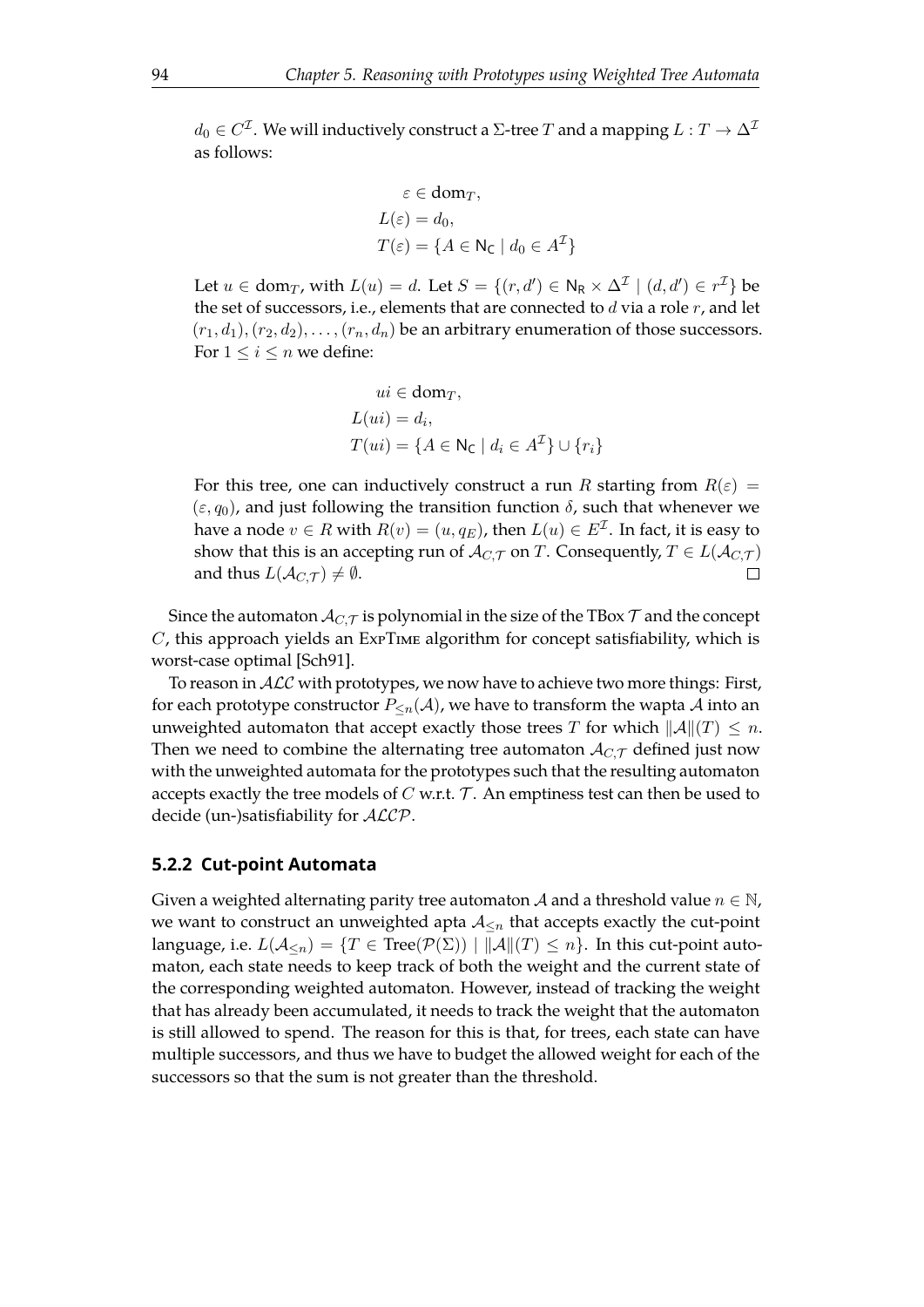**Definition 87.** Given a wapta  $A = (\Sigma, Q, q_0, \delta, \Omega)$ , the cut-point automaton  $A_{\leq n} =$  $(\Sigma, Q', q'_0, \delta', \Omega')$  for the threshold  $n \in \mathbb{N}$  is an apta defined as follows:

- $Q' = \{(q, i) \in Q \times \mathbb{N} \mid i \leq n\} \cup \{q'_0\},\$
- $\Omega'((q, i)) = \Omega(q)$ , and
- the transition function  $\delta'$  with

$$
\delta'(q'_0) = \bigvee_{0 \le i \le n} (q_0, i)
$$
  
\n
$$
\delta'((q, i)) = \delta(q) \text{ if } \delta(q) = \sigma, \neg \sigma
$$
  
\n
$$
\delta'((q, i)) = \text{true if } \delta(q) = j \le i
$$
  
\n
$$
\delta'((q, i)) = \text{false if } \delta(q) = j > i
$$
  
\n
$$
\delta'((q, i)) = \Diamond(q', i) \text{ if } \delta(q) = \Diamond q'
$$
  
\n
$$
\delta'((q, i)) = \Box(q', i) \text{ if } \delta(q) = \Box q'
$$
  
\n
$$
\delta'((q, i)) = (q_1, i) \lor (q_2, i) \text{ if } \delta(q) = q_1 \lor q_2
$$
  
\n
$$
\delta'((q, i)) = \bigvee_{0 \le j \le i} (q_1, j) \land (q_2, i - j) \text{ if } \delta(q) = q_1 \land q_2.
$$

<span id="page-98-0"></span>This automaton  $A_{\leq n}$  accepts exactly the cut-point language of A w.r.t. n.

**Proposition 88.** Let A be a wapta and  $A_{\leq n}$  the cut-point automaton derived from A *using the threshold*  $n \in \mathbb{N}$ . Then  $\mathcal{A}_{\leq n}$  accepts the cut-point language, i.e.,  $L(\mathcal{A}_{\leq n}) =$  $\{T \in Tree(\mathcal{P}(\Sigma)) \mid ||\mathcal{A}||(T) \leq n\}.$ 

*Proof.* We have to prove both directions. Given a tree  $T \in L(\mathcal{A}_{\leq n})$ , and an accepting run R of  $A_{\le n}$  on T, we can construct a run R' of A on T by removing all weights from the labels of  $R$ . By induction on the weight  $i$ , we can then show that whenever we have  $R(u) = (v, (q, i))$  for some node  $u \in \text{dom}_R$ , all  $\Box$ -fixations of  $R'$  starting from  $u$  will have a weight at most  $i$ . This follows from the claim that the sum of the weights of the children of a node v is never larger than the weight of v itself for all  $\Box$ fixations. Since the first successor of the root of R is labeled with  $R(0) = (\varepsilon, (q_0, n))$ , this means that weight  $_A(R') \leq n$ .

Similarly, if we have a tree  $T \in Tree(\mathcal{P}(\Sigma))$  with  $\|\mathcal{A}\|(T) \leq n$ , and a run R of  $\mathcal A$  on  $T$  with weight ${}_{\mathcal A}(R)\leq n$ , we can construct a run  $R'$  of  $\mathcal A_{\leq n}$  on  $T$  by setting  $R'(u) = (v, (q, i))$  where  $R(u) = (v, q)$  and i is the weight assigned by A to the subtree of R rooted at u, starting in state q. It can then be shown that the run  $R'$ obtained this way is an accepting run of  $A_{\leq n}$  on T, i.e., it satisfies all transition conditions and all infinite paths are accepting.  $\Box$ 

The cut-point automaton  $A_{\leq n}$  has  $O(n \cdot q)$  states, where q is the number of states of the weighted automaton A. Thus, if  $n$  is encoded in unary, this construction is polynomial, otherwise it is exponential.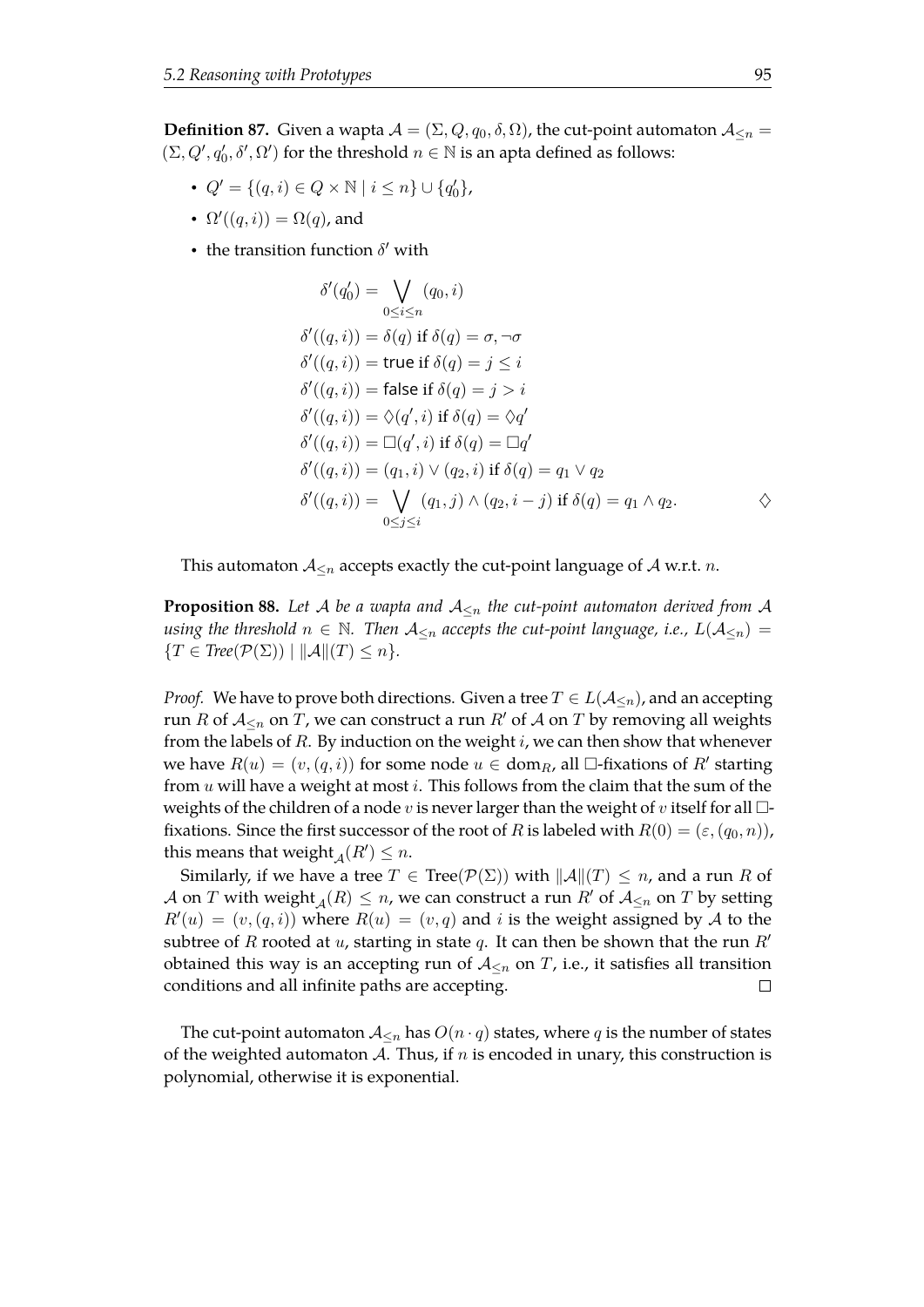#### **5.2.3 Reasoning in** ALC **with Prototypes**

We want to combine the cut-point automata constructed from prototype concepts with the automaton from Definition [84](#page-95-0) in order to decide the concept satisfiability problem in  $ALCP$ (wapta); more specifically, we want to construct an automaton A that accepts all those (tree-shaped) pointed interpretations that are instances of an  $ALCP$ (wapta)-concept w.r.t. an  $ALCP$ (wapta)-TBox.

For  $ALCP$ (wapta)-concepts, one can again define a normal form. This extends the negation normal form from Definition [83](#page-95-1) by requiring that prototype constructors occur only in the form  $P_{\leq n}(\mathcal{A})$ , possibly negated. For example, one can transform  $P_{\ge n}(\mathcal{A})$  for  $n \ge 1$  into negation normal form by replacing it with  $\neg P_{\le n-1}(\mathcal{A})$ ;  $P_{\geq 0}(\mathcal{A})$  can be replaced by  $\top$ . The set of subconcepts now contains such prototype concepts as well.

In case a prototype constructor occurs negated, the complement automaton  $A$ for a cut-point automaton  $A$  can be constructed in linear time, by exchanging true and false,  $\vee$  and  $\wedge$ ,  $\Box$  and  $\Diamond$ , and  $\sigma$  and  $\neg \sigma$  for all  $\sigma \in \Sigma$  in all transition conditions, as well as adding one to the priority of all states [\[Wil01\]](#page-113-2).

Then, we can define the apta  $A_{P,C,T}$  as follows:

**Definition 89.** Let T be an  $ALCP$  (wapta)-TBox of the form  $\{\top \sqsubseteq C_{\top}\}\$  and C an  $\mathcal{ALCP}$ (wapta)-concept, with both C and  $C_{\mathcal{T}}$  in negation normal form, and let  $\mathcal{A}_{i,\leq n}$ be the cut-point automaton of the wapta  $A_i$  for each prototype constructor  $P_{\le n}(A_i)$ occurring in C or  $C_{\mathcal{T}}$ .

The apta  $A_{P,C,T}$  is the disjoint union of  $A_{C,T}$  from Definition [84,](#page-95-0) all automata  $\mathcal{A}_{i,\leq n}$  for prototypes  $P_{\leq n}(\mathcal{A}_i)$  occurring positively in C or  $C_{\mathcal{T}}$ , and all automata  $\bar{\mathcal{A}}_{i,\le n}$  for negated prototypes  $\neg P_{\le n}(\mathcal{A}_i)$  occurring in  $C$  or  $C_{\mathcal{T}}$ , such that the transition function of  $A_{C,\mathcal{T}}$  additionally is defined for subconcepts of the form  $P_{\leq n}(\mathcal{A}_i)$ and  $\neg P_{\leq n}(\mathcal{A}_i)$  as follows:

$$
\delta(q_{P_{\le n}(\mathcal{A}_i)}) = q_i \text{ where } q_i \text{ is the initial state of } \mathcal{A}_{i, \le n}
$$
  

$$
\delta(q_{\neg P_{\le n}(\mathcal{A}_i)}) = q_i \text{ where } q_i \text{ is the initial state of } \bar{\mathcal{A}}_{i, \le n}
$$

The following theorem is an easy consequence of Proposition [85](#page-96-0) and Proposition [88.](#page-98-0)

**Theorem 90.** *Given an* ALCP(*wapta*)*-TBox* T *and an* ALCP(*wapta*)*-concept* C*, the concept C is satisfiable w.r.t.*  $\mathcal{T}$  *iff*  $L(\mathcal{A}_{\mathcal{P} \cdot C, \mathcal{T}}) \neq \emptyset$ *.* 

Because of the size of the cut-point automata and the ExPTIME-emptiness test for alternating tree automata, concept satisfiability can thus be deciding in ExPTIME if the numbers are given in unary. This is worst-case optimal. If the numbers are given in binary, the complexity of the algorithm increases to 2ExPTIME. It is an open problem whether this second exponential blowup can be avoided.

In conclusion, the automaton  $\mathcal{A}_{P,C,\mathcal{T}}$  will accept all tree models of an  $\mathcal{ALCP}$  TBox  $T$  where the root is an element of the  $ALCP$  concept  $C$ . In example [82,](#page-93-0) we showed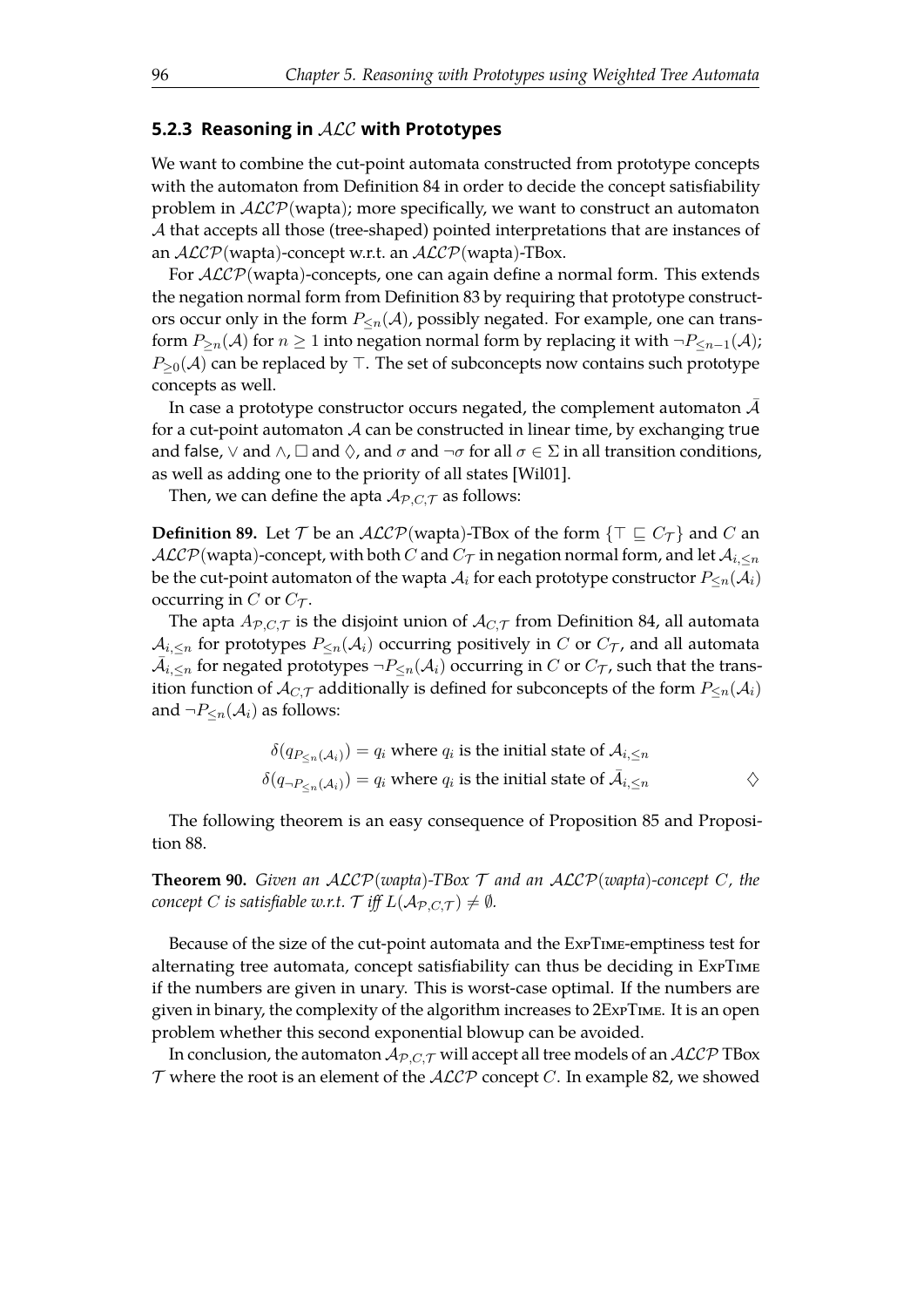how to construct a wapta  $A_{\text{cup}}$  that measures the distance of objects to prototypical cups. This prototype can be integrated into T or C via a concept  $P_{\leq t}(\mathcal{A}_{\text{cusp}})$ . For example, the concept

$$
C = P_{\leq 2}(\mathcal{A}_{\text{cup}}) \sqcap \exists \text{filledWith.}(\text{GreenTea} \sqcap \exists \text{temperature}. \text{Hot})
$$

can be used to describe all objects that are similar to prototypical cups (with a distance of of at most 2) and are currently flled with hot green tea. This concept is satisfiable w.r.t. an  $ALCP$  TBox T (which may also contain  $A_{\text{cup}}$  or other prototypes), if  $A_{P,C,T}$  accepts a non-empty language.

So far, we only considered one semantics for the weighted automata used to defne prototypes. As mentioned before, other semantics might be interesting as well, in particular the semantics that interprets  $\Box$  as a sum instead of the supremum, and thus add the distances of all successors. However, this would mean that the wapta is no longer bisimulation-invariant, and thus its cut-point language cannot be recognized by a (bisimulation-invariant) apta. However, we conjecture that a stronger automaton model like graded alternating parity automata defned in [\[KSV02\]](#page-110-1) are expressive enough to describe the cut-point language if wapta with this new semantics, although the construction will be much more involved.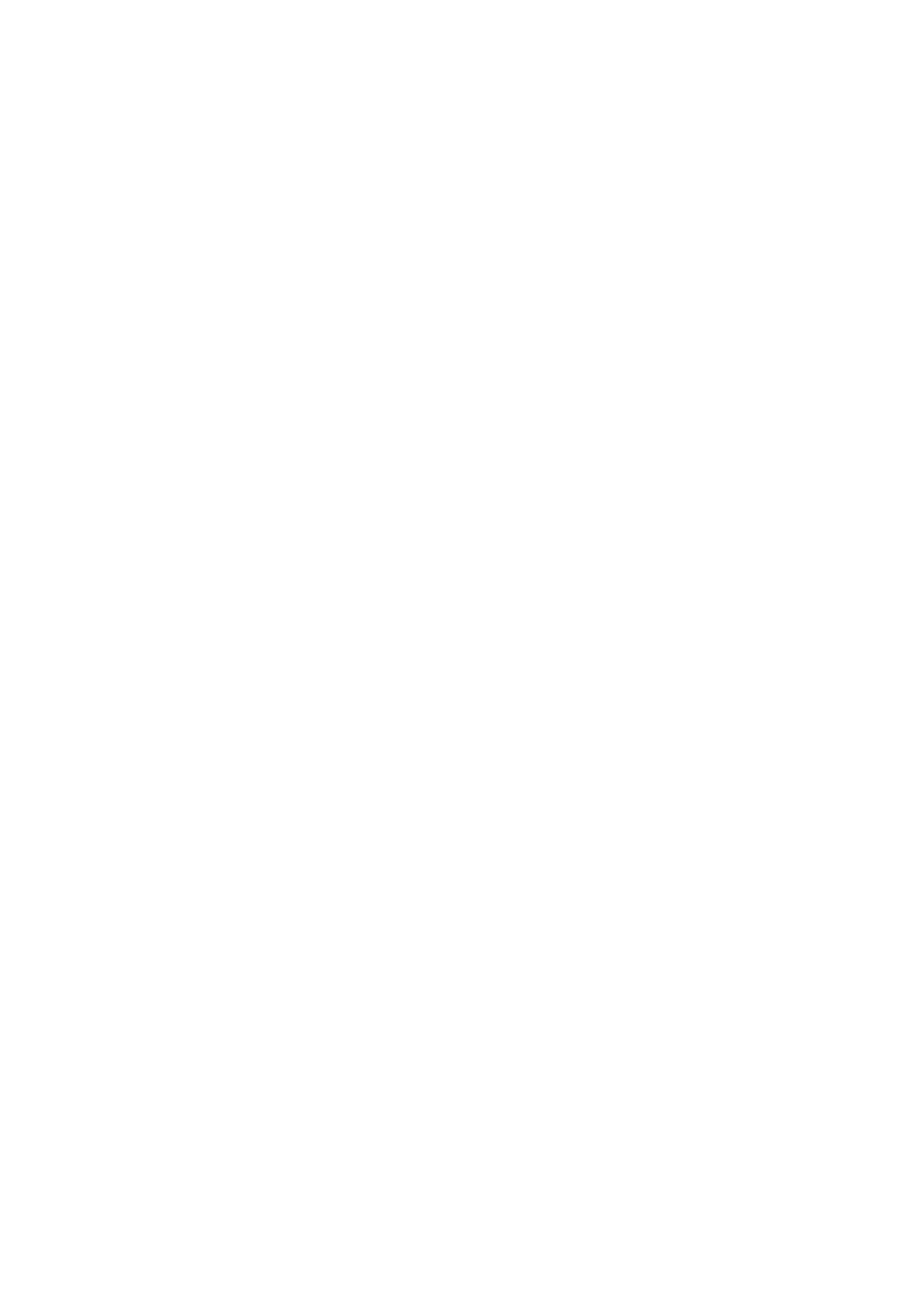## **Chapter 6**

## **Conclusions**

In this chapter we will provide a brief summary of achieved results, and mention points of future work.

## **6.1 Main Results**

The main results of this work can be split in two parts. In the first part, spanning Chapter [3](#page-30-0) and Chapter [4,](#page-56-0) we have been concerned with concept similarity measures and their application to relax instance queries.

In Chapter [3,](#page-30-0) we introduced a new similarity measure  $\sim_{c}$ , that works for general  $\mathcal{EL}$  TBoxes and fulfills all formal properties stated in Definition [20.](#page-27-0) To our knowledge, this is the only CSM of this kind. The measure  $\sim_c$  is parameterizable using a primitive measure  $\sim_p$ , a weighting function g, and a discounting factor w. As such, it can be tweaked to diferent use cases, and for example encode preferences of which features are more or less important for the overall similarity value. Despite being used for relaxed instance queries, we believe that  $\sim_c$  can be very useful in other applications as well.

We extended this similarity measure to  $\mathcal{EL}^{++}$ , meaning that it can handle concrete domains, role inclusions and nominals. While concrete domains in  $\mathcal{EL}^{++}$  must be p-admissible and have therefore very limited expressiveness, even just value assignments can be useful when computing concept similarity values by choosing an appropriate primitive concrete measure  $~\sim \tau$ .

Chapter [4](#page-56-0) is concerned with a new reasoning service for DLs that allows to relax instance queries by means of concept similarity measures. By choosing appropriate similarity measures and parameters, this allows for domain- and contextdependent relaxations of the query in order to not just get certain instances of the query concept, but also similar alternatives. We have explored two methods for computing relaxed instances in the description logic  $\mathcal{EL}$ . The first method works for arbitrary CSMs, as long as they are equivalence invariant and role-depth bounded, but only w.r.t. unfoldable  $\mathcal{EL}\text{-}\text{IBox}$ es. Since we have no further knowledge about the CSM employed for relaxing the query concept, we were only able to give a very inefficient approach, which needs to check a non-elementary number of concepts in the worst case. A second approach for answering relaxed instance queries restricts to the  $\sim_c$  family of CSMs, but can handle general  $\mathcal{EL}\text{-}\text{IBoxes.}$  We were able to show that in this case, relaxed instance queries can be answered in NP.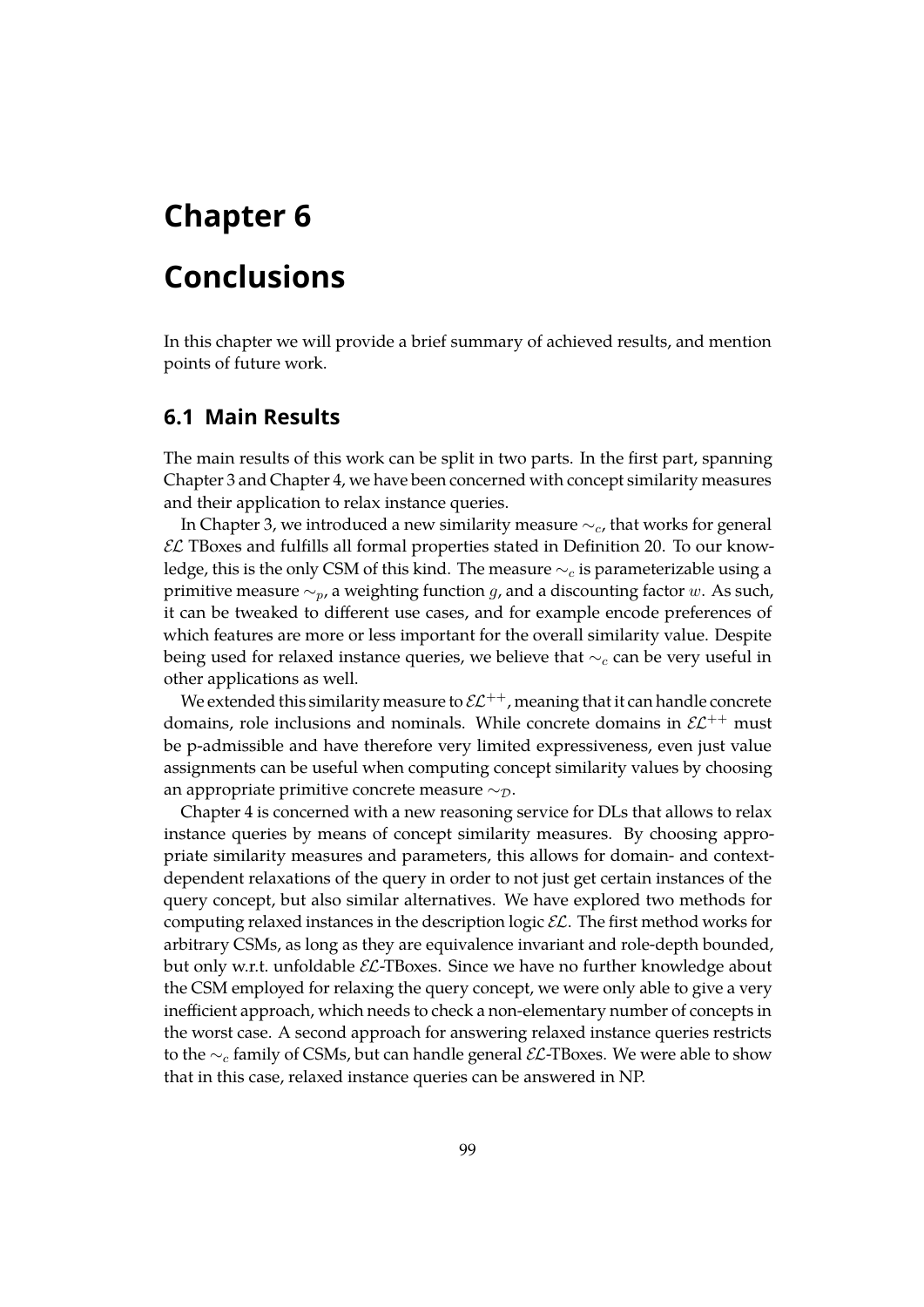<span id="page-103-0"></span>In Section [4.3](#page-68-0) we presented the ELASTIQ system, an implementation of the relaxed instance answering approach for general  $\mathcal{EL}$  TBoxes, and evaluated the system using two ontologies, one hand-crafted, and one real-world ontology. This evaluation allowed us to conclude that the defnition of relaxed instances is useful, but has its quirks. Additionally, the performance of ELASTIQ was decent, but not great.

Finally, in the last section of Chapter [4,](#page-56-0) we have discussed the connection of relaxed instance queries to the DL  $\tau \mathcal{EL}$  defined in [\[BBF15\]](#page-106-0). We showed that graded membership functions, which form the basis of  $\tau \mathcal{EL}$ , can be defined for general  $\mathcal{EL}$ TBoxes using similar methods as for  $\sim_c$ , and yield an alternative approach towards relaxing instance queries with better computational properties.

In Chapter [5](#page-88-0) we introduced an extension to Description Logics that allows to defne and reason over prototypes. In particular, we introduced the prototype constructor  $P_{\sim n}(d)$  that is interpreted as the set of all elements of the interpretations that have a distance  $\sim n$  according to a prototype distance functions d. We gave examples of pdfs encoded as weighted alternating parity tree automata, and showed that reasoning in  $ALCP$ (wapta) w.r.t. general TBoxes is  $ExPTIME$ -complete, if the numbers are coded in unary.

### **6.2 Future Work**

There are many directions in which future investigations would be interesting. For once, we have no lower bounds on the complexity of relaxed instance query answering, neither in case of unfoldable, nor general TBoxes, and thus don't know if the derived complexities are worst-case optimal or not. On the other hand, these approaches could always be extended to look at more expressive DLs, especially more expressive Horn-DLs that also induce finite canonical models, or to work with other kinds of similarity measures.

Similarly, it would be interesting to extend the query language, for example to relax conjunctive queries instead of instance queries. However, the similarity measure itself is only defned for (essentially tree-shaped and rooted) concepts and not for arbitrary query graphs. Therefore, an extension to conjunctive queries would also require to extent the notion of similarity measures to queries. On the other hand, we conjecture that the approach based on graded membership functions can quite easily be extended to relax conjunctive queries. A practical evaluation of the approach based on graded membership functions would be very interesting as well, in particular in comparison with ELASTIQ.

As for prototypical defnitions, the semantics of weighted alternating tree automata currently only allows weights to be combined using the the operations +, min, and max. One can easily imagine other useful semantics, e.g. in order to allow for discounting of weights with increasing depth; however, those semantics would usually not admit regular cut-points anymore. The same is true if one wants to interpret the  $\Box$ -operator by a sum instead of max, which would add the distances of all successors instead of choosing the worst one, which makes the wapta no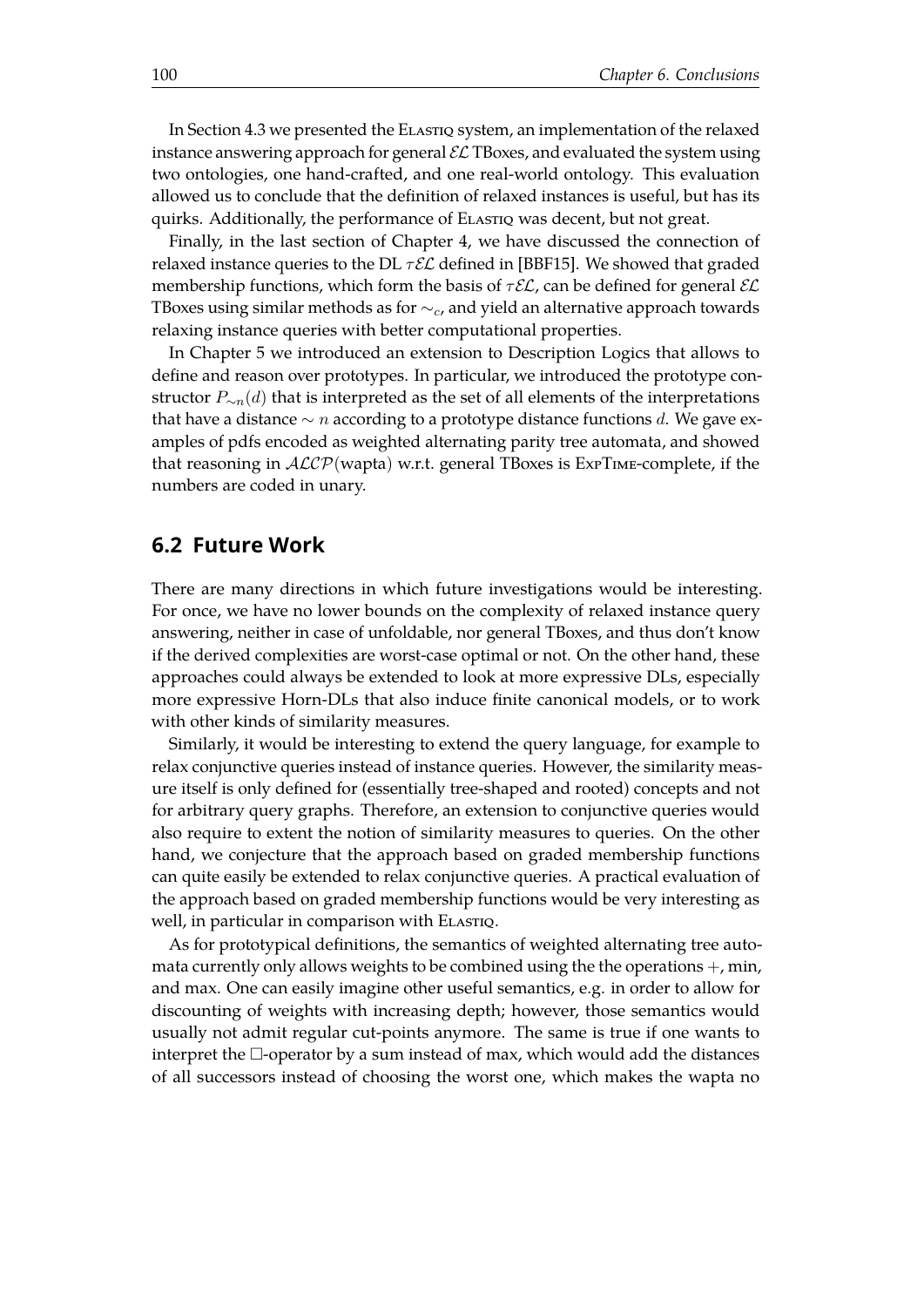<span id="page-104-0"></span>more bisimulation-invariant. Investigating more expressive automata models like graded automata [\[KSV02\]](#page-110-1) might be one way to solve this problem.

Two very useful extensions to prototypical defnitions on the DL side would certainly be nominals and quantifed number restrictions. With those, it would be possible to also reason over individual objects given in an ABox, and allow prototypes to count. For example, this would allow to specify that a prototypical cup has exactly one handle, and increase the distance for each additional handle. We believe the approach can be extended by using fully enriched automata as proposed in [\[BLM+06\]](#page-107-1), which extend apta, amongst other things, with graded modalities and nominals.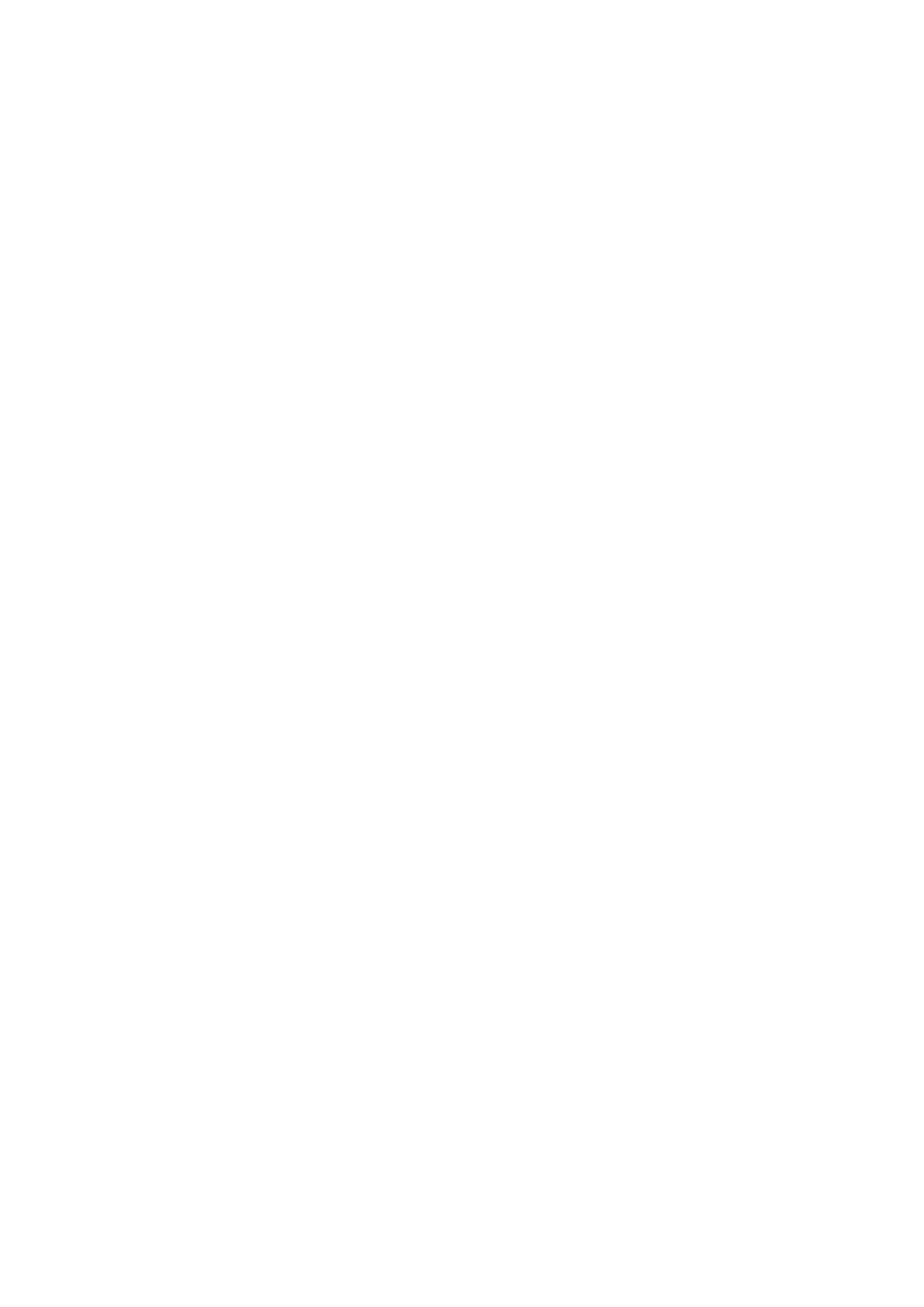## **Bibliography**

- [AP94] Agnar Aamodt and Enric Plaza. "Case-based Reasoning: Foundational Issues, Methodological Variations, and System Approaches". In: *AI Communications* 7.1 (1994), pages 39–59 (cited on page [4\)](#page-7-0).
- [APS14] Tahani Alsubait, Bijan Parsia, and Uli Sattler. "Measuring Similarity in Ontologies: A New Family of Measures". In: *Proceedings of the 19th International Conference on Knowledge Engineering and Knowledge Management (EKAW 2014)*. Edited by Krzysztof Janowicz, Stefan Schlobach, Patrick Lambrix, and Eero Hyvönen. Volume 8876. Lecture Notes in Computer Science. Springer, 2014, pages 13-25. poi: [10.1007/978-3-](https://doi.org/10.1007/978-3-319-13704-9_2) [319-13704-9\\_2](https://doi.org/10.1007/978-3-319-13704-9_2) (cited on pages [23,](#page-26-0) [43\)](#page-46-0).
- [ALP04] Sihem Amer-Yahia, Laks V. S. Lakshmanan, and Shashank Pandit. "FleXPath: Flexible Structure and Full-text Querying for XML". In: *Proceedings of the 2004 ACM SIGMOD International Conference on Management of Data*. SIGMOD '04. Paris, France: ACM, 2004, pages 83–94. isbn: 1-58113-859-8. poi: [10.1145/1007568.1007581](https://doi.org/10.1145/1007568.1007581) (cited on pages [6,](#page-9-0) [55\)](#page-58-0).
- [BBL05] F. Baader, S. Brandt, and C. Lutz. "Pushing the EL Envelope". In: *Proceedings of the 19th International Joint Conference on Artifcial Intelligence (IJCAI-05)*. Edinburgh, UK: Morgan-Kaufmann Publishers, 2005 (cited on pages [2,](#page-5-0) [16,](#page-19-0) [17,](#page-20-1) [20,](#page-23-0) [21\)](#page-24-0).
- [Baa03] Franz Baader. "Terminological Cycles in a Description Logic with Existential Restrictions". In: *Proceedings of the 18th International Joint Conference on Artifcial Intelligence*. IJCAI'03. Acapulco, Mexico: Morgan Kaufmann Publishers Inc., 2003, pages 325–330 (cited on page [2\)](#page-5-0).
- <span id="page-106-1"></span>[Baa09] Franz Baader. "Description Logics". In: *Reasoning Web: Semantic Technologies for Information Systems, 5th International Summer School*. Volume 5689. Lecture Notes in Computer Science. Springer, 2009, pages 1– 39 (cited on pages [85,](#page-88-1) [92\)](#page-95-2).
- [BBL08] Franz Baader, Sebastian Brandt, and Carsten Lutz. "Pushing the  $\mathcal{EL}$ Envelope Further". In: *In Proceedings of the OWLED 2008 DC Workshop on OWL: Experiences and Directions*. Edited by Kendall Clark and Peter F. Patel-Schneider. 2008 (cited on page [20\)](#page-23-0).
- <span id="page-106-0"></span>[BBF15] Franz Baader, Gerhard Brewka, and Oliver Fernández Gil. "Adding Threshold Concepts to the Description Logic EL". In: *Proceedings of the 10th International Symposium on Frontiers of Combining Systems (Fro-CoS'15)*. Edited by Carsten Lutz and Silvio Ranise. Volume 9322. Lec-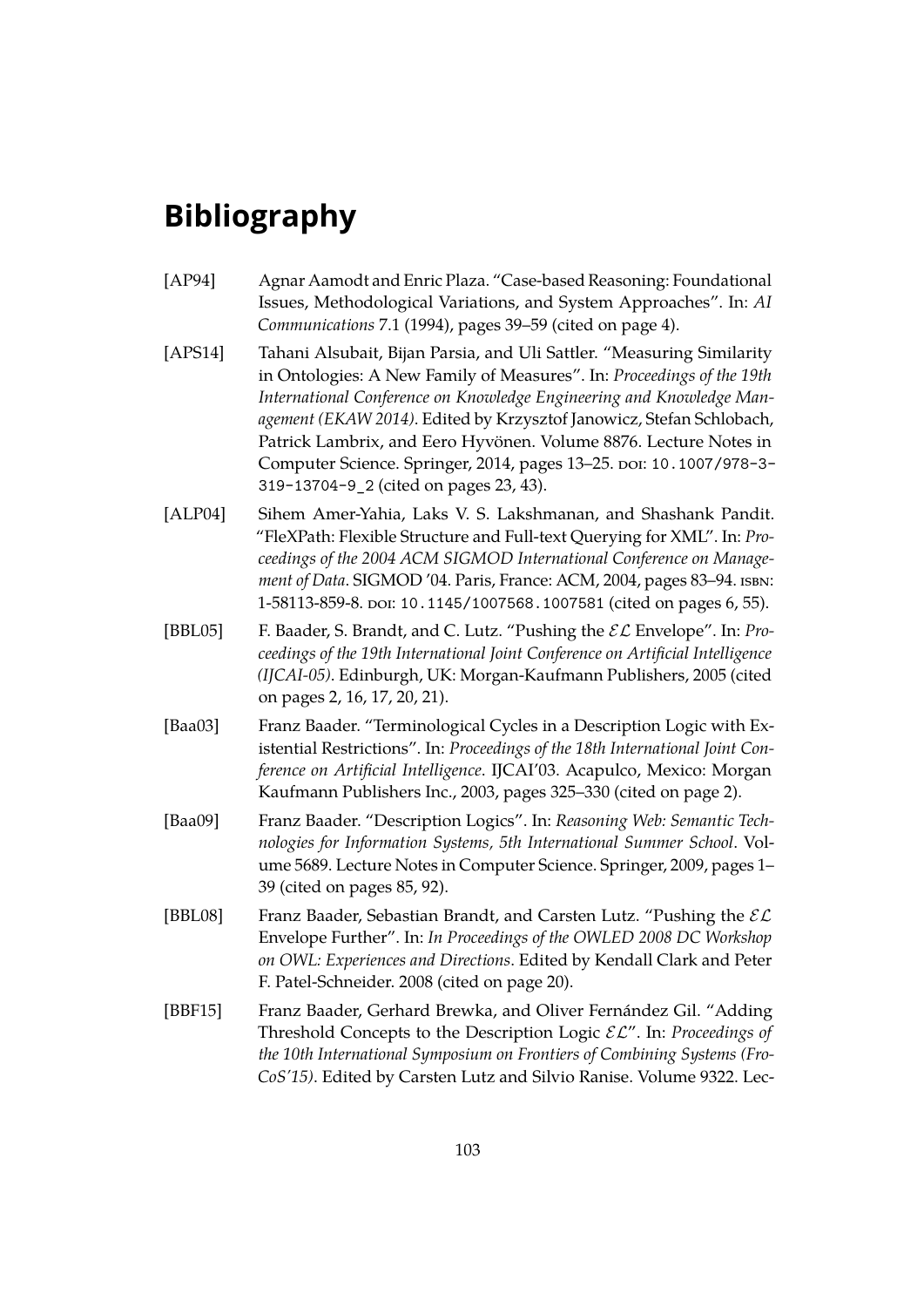tures Notes in Artifcial Intelligence. Wroclaw, Poland: Springer, 2015, pages 33–48 (cited on pages [7,](#page-10-0) [56,](#page-59-0) [73,](#page-76-2) [74,](#page-77-0) [76,](#page-79-1) [100\)](#page-103-0).

- [BCM+03] Franz Baader, Diego Calvanese, Deborah L. McGuinness, Daniele Nardi, and Peter F. Patel-Schneider, editors. *The Description Logic Handbook: Theory, Implementation, and Applications*. New York, NY, USA: Cambridge University Press, 2003. isbn: 0-521-78176-0 (cited on pages [1,](#page-4-0) [11,](#page-14-0) [14\)](#page-17-0).
- [BH91] Franz Baader and Philipp Hanschke. "A Scheme for Integrating Concrete Domains into Concept Languages". In: *Proceedings of the 12th International Joint Conference on Artifcial Intelligence (IJCAI'91)*. San Francisco, CA, USA: Morgan Kaufmann Publishers Inc., 1991, pages 452– 457. isbn: 1-55860-160-0 (cited on page [21\)](#page-24-0).
- [BK98] Franz Baader and Ralf Küsters. "Computing the least common subsumer and the most specific concept in the presence of cyclic ALNconcept descriptions". In: *Advances in Artifcial Intelligence: 22nd Annual German Conference on Artifcial Intelligence*. Edited by Otthein Herzog and Andreas Günter. Springer Berlin Heidelberg, 1998, pages 129–140. doi: [10.1007/BFb0095434](https://doi.org/10.1007/BFb0095434) (cited on page [18\)](#page-21-1).
- [Ban22] Stefan Banach. "Sur les opérations dans les ensembles abstraits et leur application aux équations intégrales". In: *Fundamenta Mathematicae* 3.1 (1922), pages 133–181 (cited on pages [31,](#page-34-1) [66\)](#page-69-0).
- <span id="page-107-0"></span>[BRV01] Patrick Blackburn, Maarten de Rijke, and Yde Venema. *Modal Logic*. New York, NY, USA: Cambridge University Press, 2001. isbn: 0-521-80200-8 (cited on page [92\)](#page-95-2).
- <span id="page-107-1"></span>[BLM+06] Piero A. Bonatti, Carsten Lutz, Aniello Murano, and Moshe Y. Vardi. "The complexity of enriched  $\mu$ -calculi". In: *Proc. ICALP* 2006. Volume 4052. LNCS. Springer, 2006, pages 540-551. poi: [10 . 1007 / 11787006 \\_ 46](https://doi.org/10.1007/11787006_46) (cited on page [101\)](#page-104-0).
- [BWH05] A. Borgida, T. Walsh, and H. Hirsh. "Towards Measuring Similarity in Description Logics". In: *Proceedings of the 18th International Workshop on Description Logics (DL-2005)*. Volume 147. CEUR Workshop Proceedings. 2005 (cited on pages [5,](#page-8-0) [43\)](#page-46-0).
- [Bre91] G. Brewka. *Nonmonotonic Reasoning: Logical Foundations of Commonsense*. Cambridge: Cambridge University Press, 1991 (cited on page [7\)](#page-10-0).
- [CDH+06] Surajit Chaudhuri, Gautam Das, Vagelis Hristidis, and Gerhard Weikum. "Probabilistic Information Retrieval Approach for Ranking of Database Query Results". In: *ACM Transactions on Database Systems* 31.3 (2006), pages 1134–1168. poi: [10 . 1145 / 1166074 . 1166085](https://doi.org/10.1145/1166074.1166085) (cited on pages [6,](#page-9-0) [55\)](#page-58-0).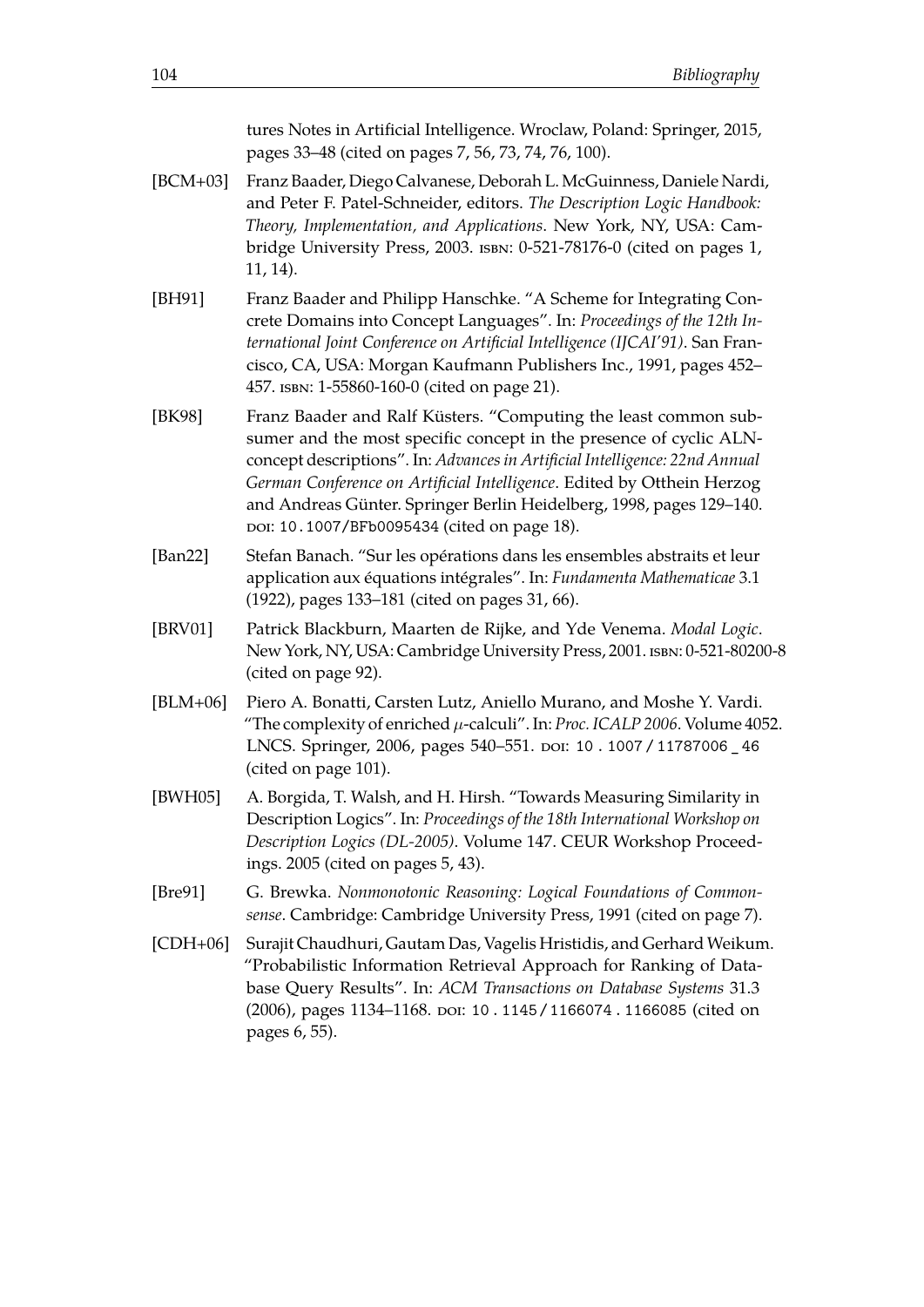| [dFE05]     | Claudia d'Amato, Nicola Fanizzi, and Floriana Esposito. "A Semantic<br>Similarity Measure for Expressive Description Logics". In: Convegno<br>Italiano di Logica Computazionale (2005) (cited on pages 5, 23, 43).                                                                                                                                                                                                                   |
|-------------|--------------------------------------------------------------------------------------------------------------------------------------------------------------------------------------------------------------------------------------------------------------------------------------------------------------------------------------------------------------------------------------------------------------------------------------|
| [dSF08]     | Claudia d'Amato, Steffen Staab, and Nicola Fanizzi. "On the Influ-<br>ence of Description Logics Ontologies on Conceptual Similarity". In:<br>Proceedings of Knowledge Engineering: Practice and Patterns, 16th Interna-<br>tional Conference (EKAW 2008). Edited by Aldo Gangemi and Jérôme<br>Euzenat. Volume 5268. Lecture Notes in Computer Science. Springer,<br>2008, pages 48-63. ISBN: 978-3-540-87695-3 (cited on page 43). |
| [Dis08]     | Felix Distel. Model-based Most Specific Concepts in Description Logics<br>with Value Restrictions. Technical report 08-04. See http://lat.inf.tu-<br>dresden.de/research/reports.html. Dresden, Germany: Institute for<br>theoretical computer science, TU Dresden, 2008 (cited on page 19).                                                                                                                                         |
| [ $DAB14$ ] | Felix Distel, Jamal Atif, and Isabelle Bloch. "Concept Dissimilarity with<br>Triangle Inequality". In: Proceedings of the Fourteenth International Con-<br>ference on Principles of Knowledge Representation and Reasoning (KR'14).<br>Short Paper. Vienna, Austria: AAAI Press, 2014 (cited on pages 23, 43).                                                                                                                       |
| $[DSW+09]$  | Peter Dolog, Heiner Stuckenschmidt, Holger Wache, and Jörg Diederich.<br>"Relaxing RDF Queries Based on User and Domain Preferences". In:<br>Journal of Intelligent Information Systems 33.3 (2009), pages 239-260. poi:<br>10.1007/s10844-008-0070-7 (cited on pages 6, 55).                                                                                                                                                        |
| [DKV09]     | Manfred Droste, Werner Kuich, and Heiko Vogler. Handbook of Weighted<br>Automata. Springer, 2009. ISBN: 978-3-64201-491-8 (cited on page 85).                                                                                                                                                                                                                                                                                        |
| [EPT13a]    | Andreas Ecke, Rafael Peñaloza, and Anni-Yasmin Turhan. "Computing<br>Role-depth Bounded Generalizations in the Description Logic $\mathcal{ELOR}''$ .<br>In: Proceedings of the 36th German Conference on Artificial Intelligence (KI<br>2013). Volume 8077. Lecture Notes in Artificial Intelligence. Koblenz,<br>Germany: Springer-Verlag, 2013, pages 49-60 (cited on page 19).                                                   |
| [EPT13b]    | Andreas Ecke, Rafael Peñaloza, and Anni-Yasmin Turhan. "Towards<br>Instance Query Answering for Concepts Relaxed by Similarity Meas-<br>ures". In: Workshop on Weighted Logics for AI (in conjunction with IJ-<br>CAI'13). Beijing, China, 2013 (cited on page 57).                                                                                                                                                                  |
| [EPT14]     | Andreas Ecke, Rafael Peñaloza, and Anni-Yasmin Turhan. "Answer-<br>ing Instance Queries Relaxed by Concept Similarity". In: Proceedings<br>of the Fourteenth International Conference on Principles of Knowledge Rep-<br>resentation and Reasoning (KR'14). Vienna, Austria: AAAI Press, 2014,<br>pages 248–257 (cited on page 57).                                                                                                  |
| [EPT15]     | Andreas Ecke, Rafael Peñaloza, and Anni-Yasmin Turhan. "Similarity-<br>based Relaxed Instance Queries". In: Journal of Applied Logic 13.4, Part<br>1 (2015). Special Issue for the Workshop on Weighted Logics for AI                                                                                                                                                                                                                |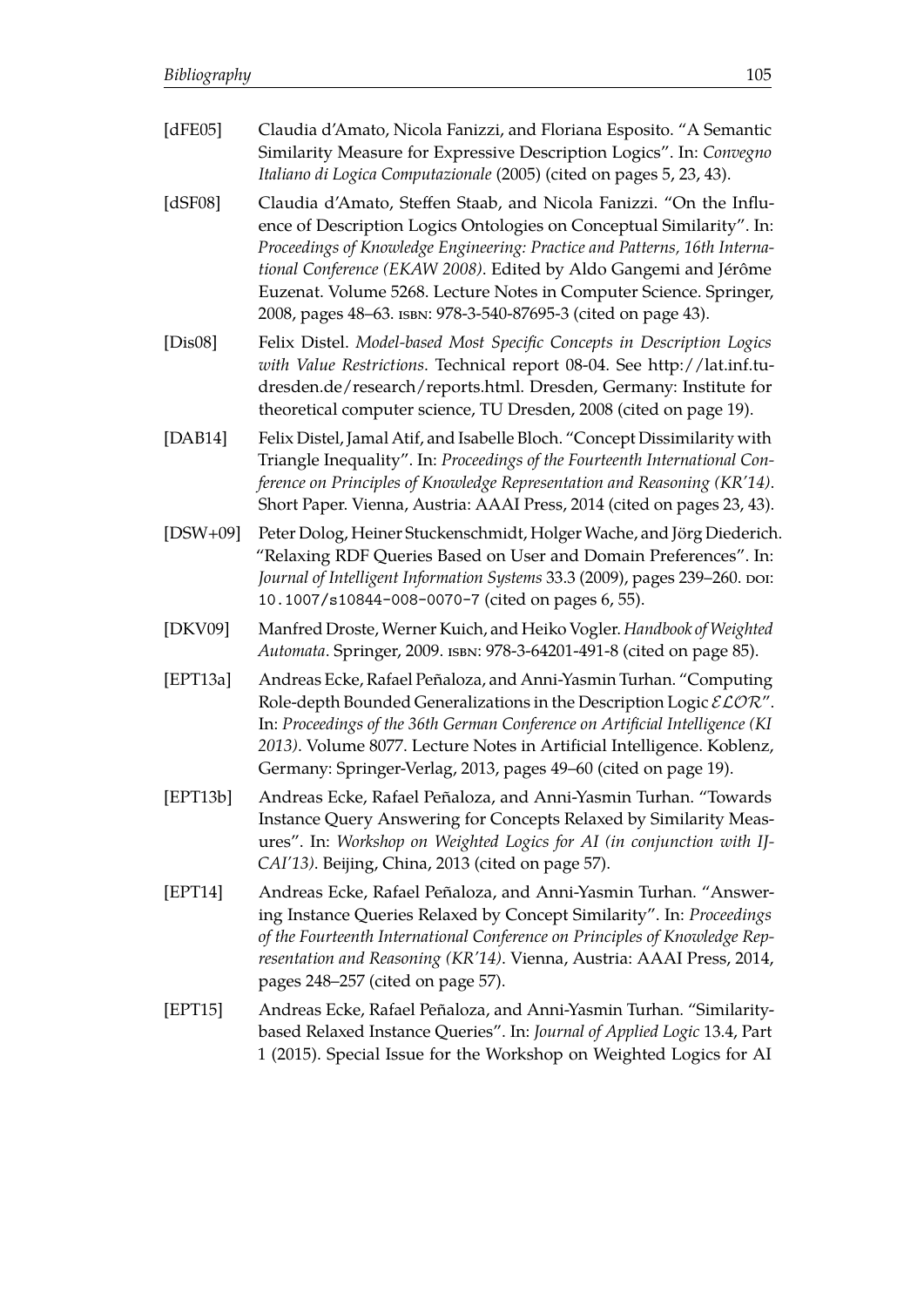|             | 2013, pages 480-508. DOI: http://dx.doi.org/10.1016/j.jal.2015.                                                                                                                                                                                                                                                                                                   |
|-------------|-------------------------------------------------------------------------------------------------------------------------------------------------------------------------------------------------------------------------------------------------------------------------------------------------------------------------------------------------------------------|
|             | 01.002 (cited on page 57).                                                                                                                                                                                                                                                                                                                                        |
| [Gär00]     | Peter Gärdenfors. Conceptual spaces - the geometry of thought. MIT Press,<br>2000. ISBN: 978-0-262-07199-4 (cited on pages 7, 85).                                                                                                                                                                                                                                |
| [Gen00]     | The Gene Ontology Consortium. "Gene Ontology: Tool for the Unific-<br>ation of Biology". In: Nature Genetics 25 (2000), pages 25-29 (cited on<br>pages 3, 4, 68).                                                                                                                                                                                                 |
| [GM97]      | Dedre Gentner and Arthur B. Markman. "Structure mapping in ana-<br>logy and similarity". In: AMERICAN PSYCHOLOGIST 52 (1997), pages 45-<br>56 (cited on page 4).                                                                                                                                                                                                  |
| $[HRJ+13]$  | Sébastien Harispe, Sylvie Ranwez, Stefan Janaqi, and Jacky Montmain.<br>"Semantic Measures for the Comparison of Units of Language, Con-<br>cepts or Entities from Text and Knowledge Base Analysis". In: Comput-<br>ing Research Repository abs/1310.1285 (2013). URL: http://arxiv.org/<br>abs/1310.1285 (cited on pages 1, 3).                                 |
| [Hla07]     | Jan Hladik. "To and Fro Between Tableaus and Automata for Descrip-<br>tion Logics". Dissertation. TU Dresden, Germany, 2007. URL: http:<br>//www.qucosa.de/fileadmin/data/qucosa/documents/846/<br>1201792812059-1908.pdf (cited on pages 90, 93).                                                                                                                |
| [HPH03]     | Ian Horrocks, Peter F. Patel-Schneider, and Frank Van Harmelen. "From<br>SHIQ and RDF to OWL: The Making of a Web Ontology Language".<br>In: Journal of Web Semantics 1 (2003), page 2003 (cited on page 2).                                                                                                                                                      |
| [HLZ08]     | Hai Huang, Chengfei Liu, and Xiaofang Zhou. "Computing Relaxed<br>Answers on RDF Databases". In: Proceedings of the 9th International<br>Conference on Web Information Systems Engineering. WISE '08. Auck-<br>land, New Zealand: Springer-Verlag, 2008, pages 163-175. ISBN: 978-<br>3-540-85480-7. poi: 10.1007/978-3-540-85481-4_14 (cited on pages 6,<br>55). |
| [HPW08]     | Carlos A. Hurtado, Alexandra Poulovassilis, and Peter T. Wood. "Journal<br>on Data Semantics X". In: edited by Stefano Spaccapietra. Berlin, Heidel-<br>berg: Springer-Verlag, 2008. Chapter Query Relaxation in RDF, pages 31-<br>61. ISBN: 978-3-540-77687-1 (cited on pages 6, 55).                                                                            |
| [Jac $01$ ] | Paul Jaccard. "Étude comparative de la distribution florale dans une<br>portion des Alpes et des Jura". In: Bulletin del la Société Vaudoise des<br>Sciences Naturelles 37 (1901), pages 547-579 (cited on page 4).                                                                                                                                               |
| [Jan $06$ ] | Krzysztof Janowicz. "Sim-DL: Towards a Semantic Similarity Meas-<br>urement Theory for the Description Logic ALCNR in Geographic<br>Information Retrieval". English. In: On the Move to Meaningful Internet<br>Systems 2006: OTM 2006 Workshops. Edited by Robert Meersman, Za-<br>hir Tari, and Pilar Herrero. Volume 4278. Lecture Notes in Computer            |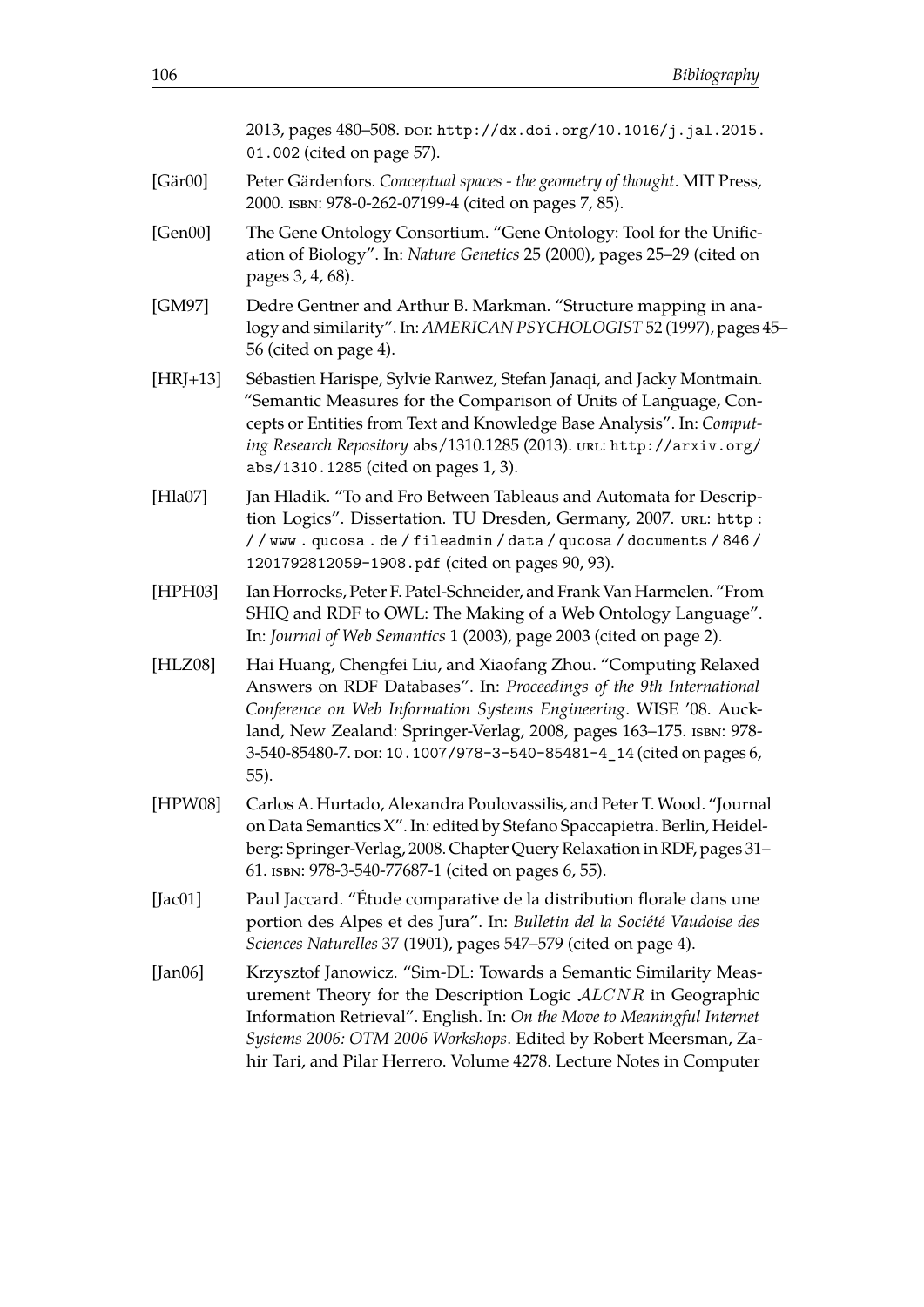Science. Springer Berlin Heidelberg, 2006, pages 1681–1692. isbn: 978- 3-540-48273-4. poi: [10.1007/11915072\\_74](https://doi.org/10.1007/11915072_74). uRL: [http://dx.doi.org/](http://dx.doi.org/10.1007/11915072_74) [10.1007/11915072\\_74](http://dx.doi.org/10.1007/11915072_74) (cited on pages [5,](#page-8-0) [23,](#page-26-0) [43\)](#page-46-0).

- [JW09] Krzysztof Janowicz and Marc Wilkes. "SIM-DLA: A Novel Semantic Similarity Measure for Description Logics Reducing Inter-concept to Inter-instance Similarity". In: *Proceedings of 8th Extended Semantic Web Conference (ESWC'09)*. Volume 5554. Lecture Notes in Computer Science. Springer-Verlag, 2009, pages 353–367 (cited on page [43\)](#page-46-0).
- [Kar84] N. Karmarkar. "A new polynomial-time algorithm for linear programming". In: *Combinatorica* 4.4 (1984), pages 373–395. poi: [10 . 1007 /](https://doi.org/10.1007/BF02579150) [BF02579150](https://doi.org/10.1007/BF02579150) (cited on page [36\)](#page-39-0).
- [KKS14] Yevgeny Kazakov, Markus Krötzsch, and František Simančı́k. "The Incredible ELK: From Polynomial Procedures to Efficient Reasoning with EL Ontologies". In: *Journal of Automated Reasoning* 53.1 (2014), pages 1–61. poi: [10.1007/s10817-013-9296-3](https://doi.org/10.1007/s10817-013-9296-3) (cited on page [66\)](#page-69-0).
- [KSV02] Orna Kupferman, Ulrike Sattler, and Moshe Y. Vardi. "The complexity of the graded µ-calculus". In: *Proc. of the 18th Int. Conf. on Automated Deduction*. Volume 2392. Lecture Notes in Computer Science. Springer, 2002, pages 423–437. poi: 10. 1007 / 3 - 540 - 45620 - 1 \_ 34 (cited on pages [97,](#page-100-0) [101\)](#page-104-0).
- [KR99] Natasha Kurtonina and Maarten de Rijke. "Expressiveness of concept expressions in frst-order description logics". In: *Artifcial Intelligence* 107.2 (1999), pages 303–333. doi: [http : / / dx . doi . org / 10 . 1016 /](https://doi.org/http://dx.doi.org/10.1016/S0004-3702(98)00109-X) [S0004-3702\(98\)00109-X](https://doi.org/http://dx.doi.org/10.1016/S0004-3702(98)00109-X) (cited on page [16\)](#page-19-0).
- [KM01] R. Küsters and R. Molitor. "Approximating Most Specifc Concepts in Description Logics with Existential Restrictions". In: *Proceedings of the 24th German Annual Conference on Artifcial Intelligence (KI-01)*. Edited by F. Baader, G. Brewka, and T. Eiter. Volume 2174. Lecture Notes In Artifcial Intelligence. Springer, 2001, pages 33–47 (cited on pages [18,](#page-21-0) [19\)](#page-22-0).
- [Lab73] William Labov. "The boundaries of words and their meanings". In: *New ways of analyzing variation in English*. Edited by Charles-James N Bailey and Roger W Shuy. Georgetown University Press, 1973 (cited on page [6\)](#page-9-0).
- [Lee02] Dongwon Lee. "Query Relaxation for XML Model". PhD thesis. University of California, Los Angeles, 2002. uRL: [http://pike.psu.edu/](http://pike.psu.edu/publications/dongwon-dissertation.pdf) [publications/dongwon-dissertation.pdf](http://pike.psu.edu/publications/dongwon-dissertation.pdf) (cited on pages [6,](#page-9-0) [55\)](#page-58-0).
- [LT12] Karsten Lehmann and Anni-Yasmin Turhan. "A Framework for Semanticbased Similarity Measures for ELH-Concepts". In: *Proceedings of the 13th European Conference on Logics in A.I. (JELIA 2012)*. Edited by Luis Fariñas del Cerro, Andreas Herzig, and Jérôme Mengin. Lecture Notes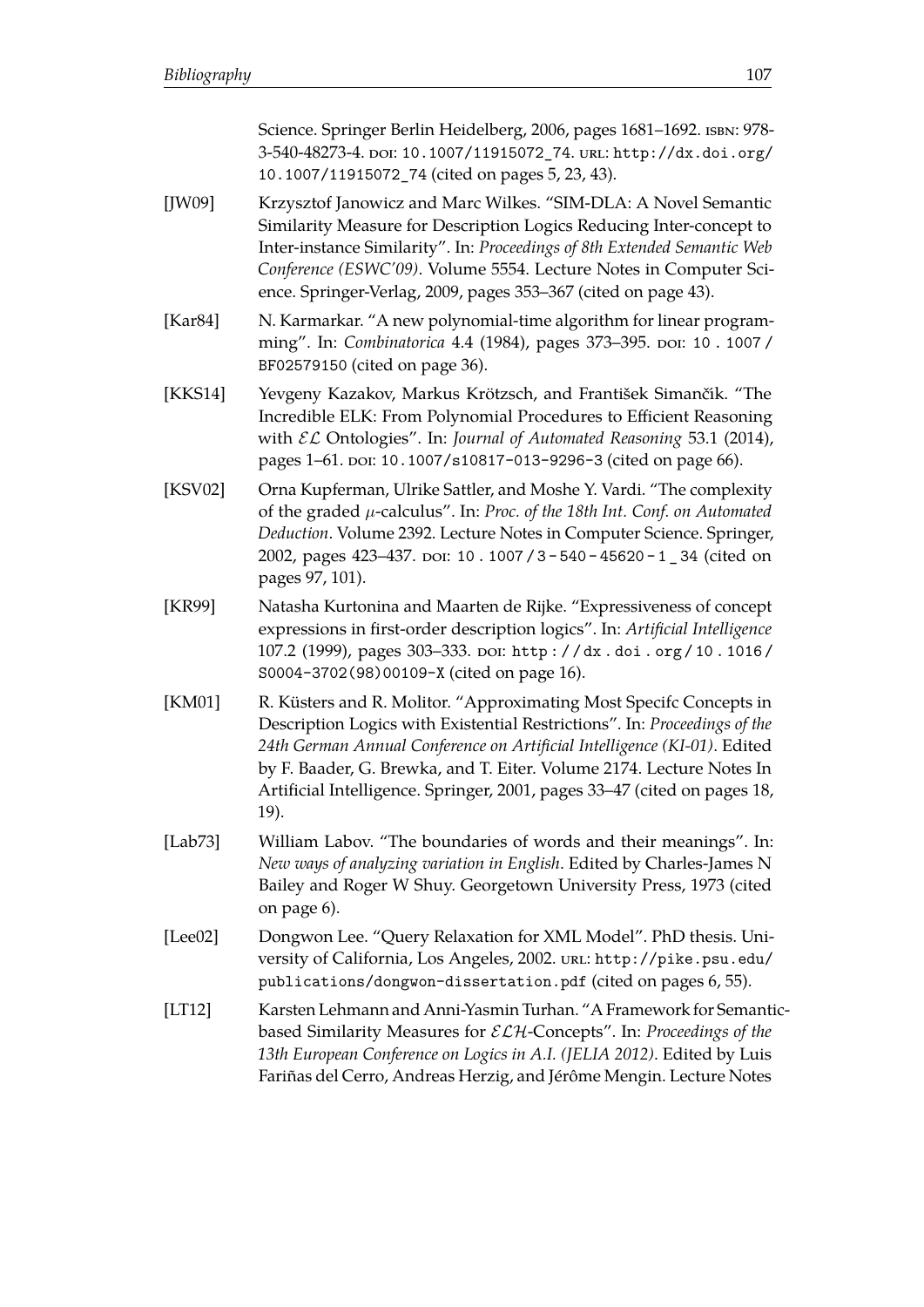In Artifcial Intelligence. Springer-Verlag, 2012, pages 307–319 (cited on pages [5,](#page-8-0) [23–](#page-26-0)[25,](#page-28-0) [27,](#page-30-0) [42,](#page-45-0) [43,](#page-46-0) [56,](#page-59-0) [73\)](#page-76-0).

- [Lin98] Dekang Lin. "An Information-Theoretic Defnition of Similarity". In: *Proceedings of the Fifteenth International Conference on Machine Learning*. ICML '98. San Francisco, CA, USA: Morgan Kaufmann Publishers Inc., 1998, pages 296–304 (cited on pages [3–](#page-6-0)[5,](#page-8-0) [23\)](#page-26-0).
- [LWZ03] C. Lutz, F. Wolter, and M. Zakharyaschev. "Reasoning about concepts and similarity". In: *Proceedings of the 2003 International Workshop on Description Logics (DL2003)*. Edited by D. Calvanese, G. De Giacomo, and E. Franconi. CEUR-WS 81. 2003 (cited on pages [6,](#page-9-0) [55\)](#page-58-0).
- [LBF+06] Carsten Lutz, Franz Baader, Enrico Franconi, Domenico Lembo, Ralf Möller, Riccardo Rosati, Ulrike Sattler, Boontawee Suntisrivaraporn, and Sergio Tessaris. "Reasoning Support for Ontology Design". In: *In Proceedings of the second international workshop OWL: Experiences and Directions*. Edited by Bernardo Cuenca Grau, Pascal Hitzler, Connor Shankey, and Evan Wallace. Volume 216. CEUR Workshop Proceedings. CEUR-WS.org, 2006 (cited on page [2\)](#page-5-0).
- [LW10] Carsten Lutz and Frank Wolter. "Deciding Inseparability and Conservative Extensions in the Description Logic EL". In: *Journal of Symbolic Computation* 45.2 (2010), pages 194–228. poi: [10.1016/j.jsc.2008.10.](https://doi.org/10.1016/j.jsc.2008.10.007) [007](https://doi.org/10.1016/j.jsc.2008.10.007) (cited on pages [17,](#page-20-0) [18,](#page-21-0) [45,](#page-48-0) [48\)](#page-51-0).
- [MBP13a] Nicolas Matentzoglu, Samantha Bail, and Bijan Parsia. "A Corpus of OWL DL Ontologies." In: *Proceedings of the 26th International Workshop on Description Logics (DL-2013)*. Volume 1014. CEUR Workshop Proceedings. CEUR-WS.org, 2013, pages 829–841 (cited on page [2\)](#page-5-0).
- [MBP13b] Nicolas Matentzoglu, Samantha Bail, and Bijan Parsia. "A Snapshot of the OWL Web". In: *Proceedings of the 12th International Semantic Web Conference (ISWC 2013)*. 2013, pages 331–346 (cited on page [71\)](#page-74-0).
- [MET11] Julian Mendez, Andreas Ecke, and Anni-Yasmin Turhan. "Implementing completion-based inferences for the EL-family". In: *Proceedings of the International Description Logics workshop*. Edited by Riccardo Rosati, Sebastian Rudolph, and Michael Zakharyaschev. Volume 745. CEUR, 2011 (cited on page [19\)](#page-22-0).
- [OWL09] W3C OWL Working Group. *OWL 2 Web Ontology Language: Document Overview*. Available at [http : / / www . w3 . org / TR / owl2 - overview/](http://www.w3.org/TR/owl2-overview/). W3C Recommendation, 27 October 2009 (cited on page [64\)](#page-67-0).
- [PSS+08] Jef Z. Pan, Giorgos B. Stamou, Giorgos Stoilos, Stuart Taylor, and Edward Thomas. "Scalable querying services over fuzzy ontologies". In: *Proceedings of the 17th International Conference on World Wide Web (WWW'08)*. ACM, 2008, pages 575–584 (cited on pages [6,](#page-9-0) [55\)](#page-58-0).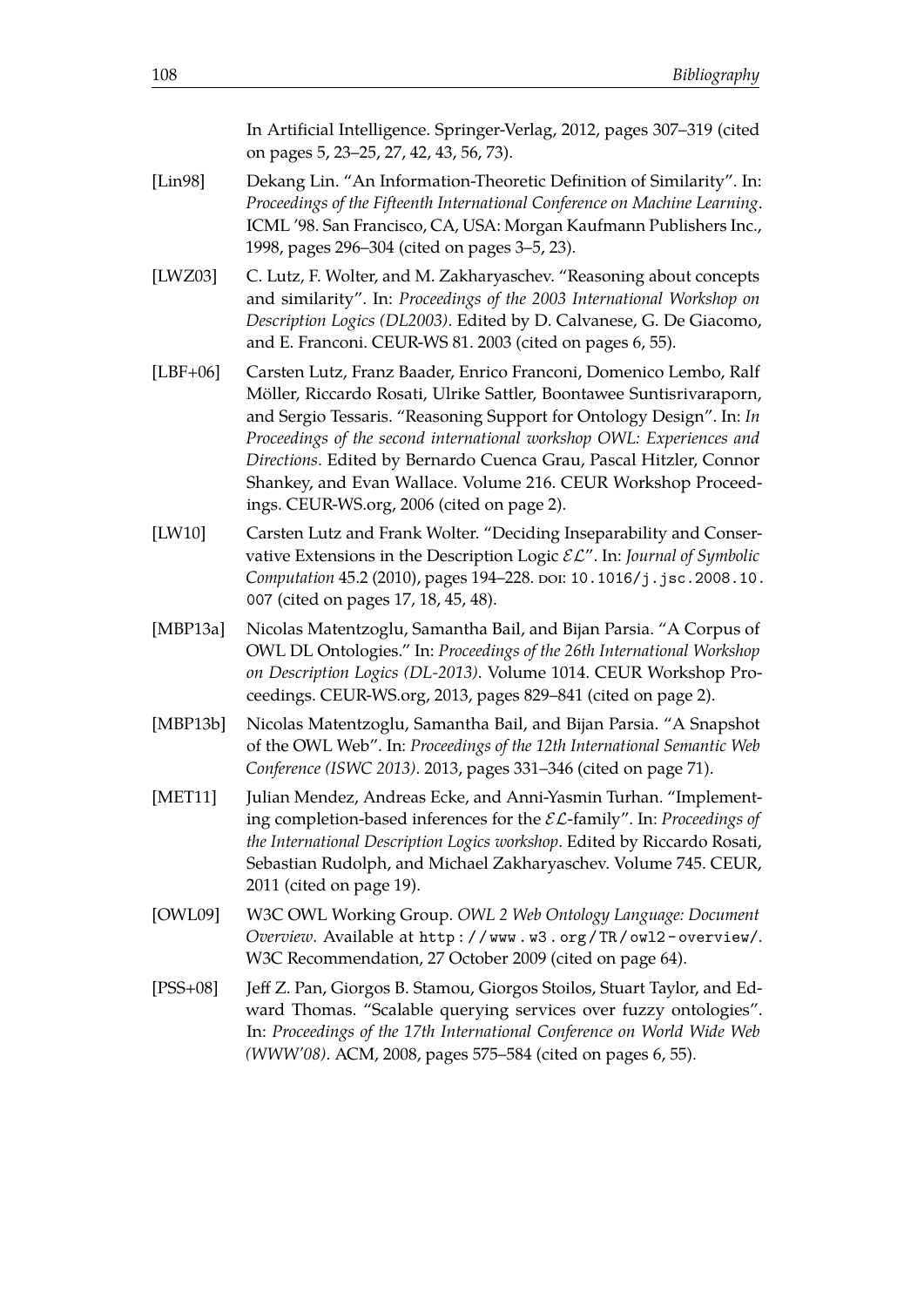| [PT11]       | R. Peñaloza and A.-Y. Turhan. "A Practical Approach for Computing<br>Generalization Inferences in $\mathcal{EL}''$ . In: Proceedings of the 8th European<br>Semantic Web Conference (ESWC'11). Edited by Marko Grobelnik and<br>Elena Simperl. Lecture Notes in Computer Science. Springer, 2011,<br>pages 410–423 (cited on page 19).           |
|--------------|--------------------------------------------------------------------------------------------------------------------------------------------------------------------------------------------------------------------------------------------------------------------------------------------------------------------------------------------------|
| [PTT14]      | Rafael Peñaloza, Veronika Thost, and Anni-Yasmin Turhan. Conjunctive<br>Query Answering in Rough EL. LTCS-Report 14-04. See http://lat.<br>inf.tu-dresden.de/research/reports.html.Dresden, Germany:<br>Chair of Automata Theory, Institute of Theoretical Computer Science,<br>Technische Universität Dresden, 2014 (cited on pages 6, 55).     |
| [ $RMB+89$ ] | R. Rada, H. Mili, E. Bicknell, and M. Blettner. "Development and ap-<br>plication of a metric on semantic nets". In: IEEE Transactions on Systems,<br>Man and Cybernetics. 1989, pages 17-30 (cited on pages 5, 23).                                                                                                                             |
| [RL78]       | E. Rosch and B. B. Lloyd. Cognition and Categorization. L. Erlbaum As-<br>sociates, 1978. ISBN: 9780835734042 (cited on page 6).                                                                                                                                                                                                                 |
| [SV01]       | Ulrike Sattler and Moshe Y. Vardi. "The hybrid $\mu$ -calculus". In: Proc.<br>IJCAR 2001. Volume 2083. LNCS. Springer, 2001, pages 76-91. DOI: 10.<br>1007/3-540-45744-5_7 (cited on page 92).                                                                                                                                                   |
| [Sch91]      | Klaus Schild. "A correspondence theory for terminological logics: Pre-<br>liminary report". In: Proceedings of the 12th International Joint Conference<br>on Artificial Intelligence (IJCAI 1991). Edited by John Mylopoulos and<br>Raymond Reiter. Morgan Kaufmann, 1991, pages 466-471 (cited on<br>page 94).                                  |
| [SS91]       | Manfred Schmidt-Schauß and Gert Smolka. "Attributive Concept De-<br>scriptions with Complements". In: Artificial Intelligence 48.1 (1991),<br>pages 1-26. por: 10.1016/0004-3702(91)90078-X (cited on page 2).                                                                                                                                   |
| $[SSP+05]$   | J. L. Sevilla, V. Segura, A. Podhorski, E. Guruceaga, J. M. Mato, L. A.<br>Martinez-Cruz, F. J. Corrales, and A. Rubio. "Correlation between gene<br>expression and GO semantic similarity". In: IEEE/ACM Transactions<br>on Computational Biology and Bioinformatics 2.4 (2005), pages 330-338.<br>DOI: 10.1109/TCBB.2005.50 (cited on page 4). |
| [She62]      | Roger N Shepard. "The analysis of proximities: Multidimensional scal-<br>ing with an unknown distance function. I." In: Psychometrika 27.2 (1962),<br>pages 125–140 (cited on page 4).                                                                                                                                                           |
| [She87]      | Roger N Shepard. "Toward a universal law of generalization for psy-<br>chological science". In: Science 237.4820 (1987), pages 1317-1323. DOI:<br>10.1126/science.3629243 (cited on page 4).                                                                                                                                                     |
| [SE13]       | P. Shvaiko and J. Euzenat. "Ontology Matching: State of the Art and<br>Future Challenges". In: IEEE Transactions on Knowledge and Data Engin-<br>eering 25.1 (2013), pages 158-176. por: 10.1109/TKDE. 2011. 253 (cited<br>on page 5).                                                                                                           |